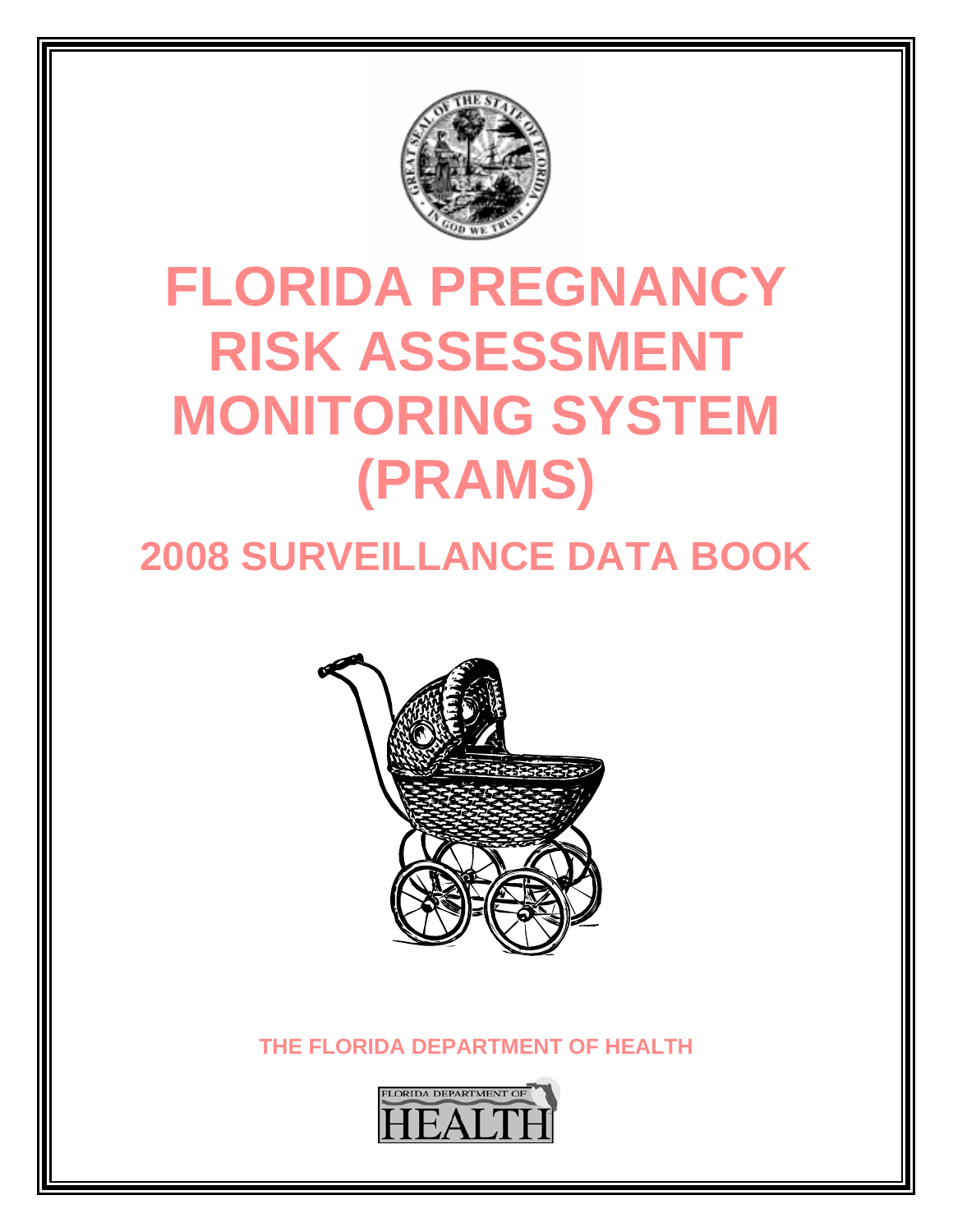**Charlie Crist Crist Ana M. Viamonte Ros, M.D., M.P.H. Charlie Crist Governor** Secretary of Health

#### **BUREAU OF EPIDEMIOLOGY CHRONIC DISEASE EPIDEMIOLOGY SECTION**

Bo (Bonnie) Yu, MAS, M.A., Statistician Marie A. Bailey, MSW., PRAMS Coordinator



Florida Department of Health Bureau of Epidemiology

(850) 245-4401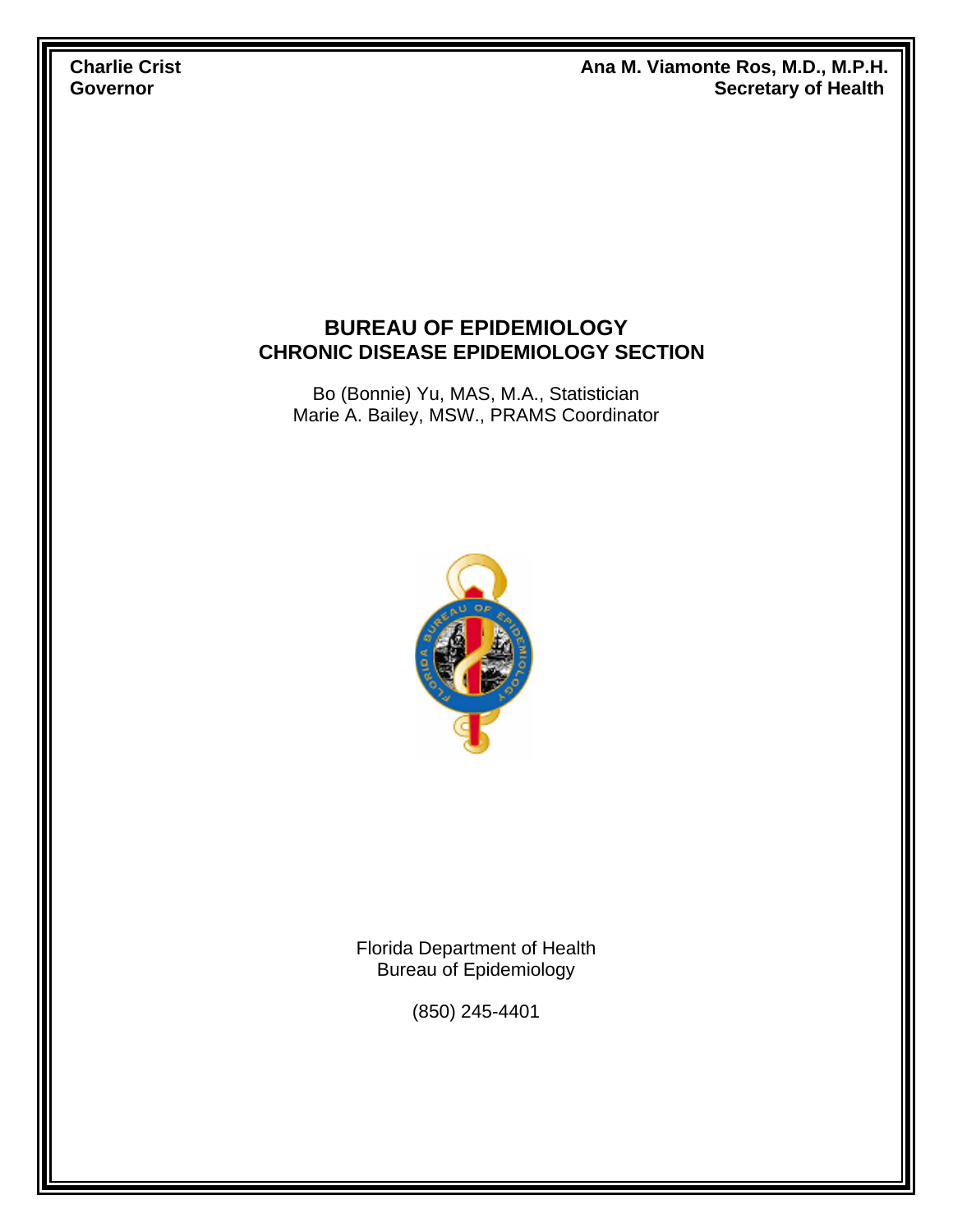### **Florida PRAMS Surveillance Report of 2008 Data**

This data book presents findings from the 2008 Florida Pregnancy Risk Assessment Monitoring System (PRAMS), an ongoing, population-based survey. This data book contains detailed statistics for 134 variables presented in three sections:

- 1. Maternal Health and Behaviors
- 2. Prenatal and Postpartum Care
- 3. Infant Health

The 2008 Florida PRAMS sample size of 2,624 represents 231,417 live births born to Florida residents during 2008. Of the 2,624 new moms invited to participate in PRAMS, 1,455 completed the survey.

These data were collected to provide state-level estimates about factors pertaining to maternal and child health. PRAMS survey data are adjusted, or "weighted," so that the resulting estimates can be generalized to the state population of pregnancies that resulted in a live birth during the year (excluding those that resulted in pluralities of four or greater).

A series of tables and figures are presented in this data book, which examines major maternal and child health issues by race/ethnicity, maternal age, maternal education, household income, Medicaid recipient status, and marital status. In every table, state-level estimates derived from the 2008 Florida PRAMS survey datasets are provided so that comparisons may be made between two or more subpopulations within the demographic groups or between two or more variables.

An overview of the Florida PRAMS project and the methods used in the analysis of the 2008 data for this book are presented in the appendices of this report.

If you have any questions or comments, please contact:

Florida Department of Health Bureau of Epidemiology Chronic Disease Evaluation and Surveillance 4052 Bald Cypress Way, Bin A-12 Tallahassee, FL 32399-1720

> Phone: (850)245-4401 Fax: (850)922-9299 Email: chronicdisease@doh.state.fl.us Web: www.floridachronicdisease.org

The Florida PRAMS project is supported by grant number U50/CCU407145 from the Centers for Disease Control and Prevention (CDC).

\_\_\_\_\_\_\_\_\_\_\_\_\_\_\_\_\_\_\_\_\_\_\_\_\_\_\_\_\_\_\_\_\_\_\_\_\_\_\_\_\_\_\_\_\_\_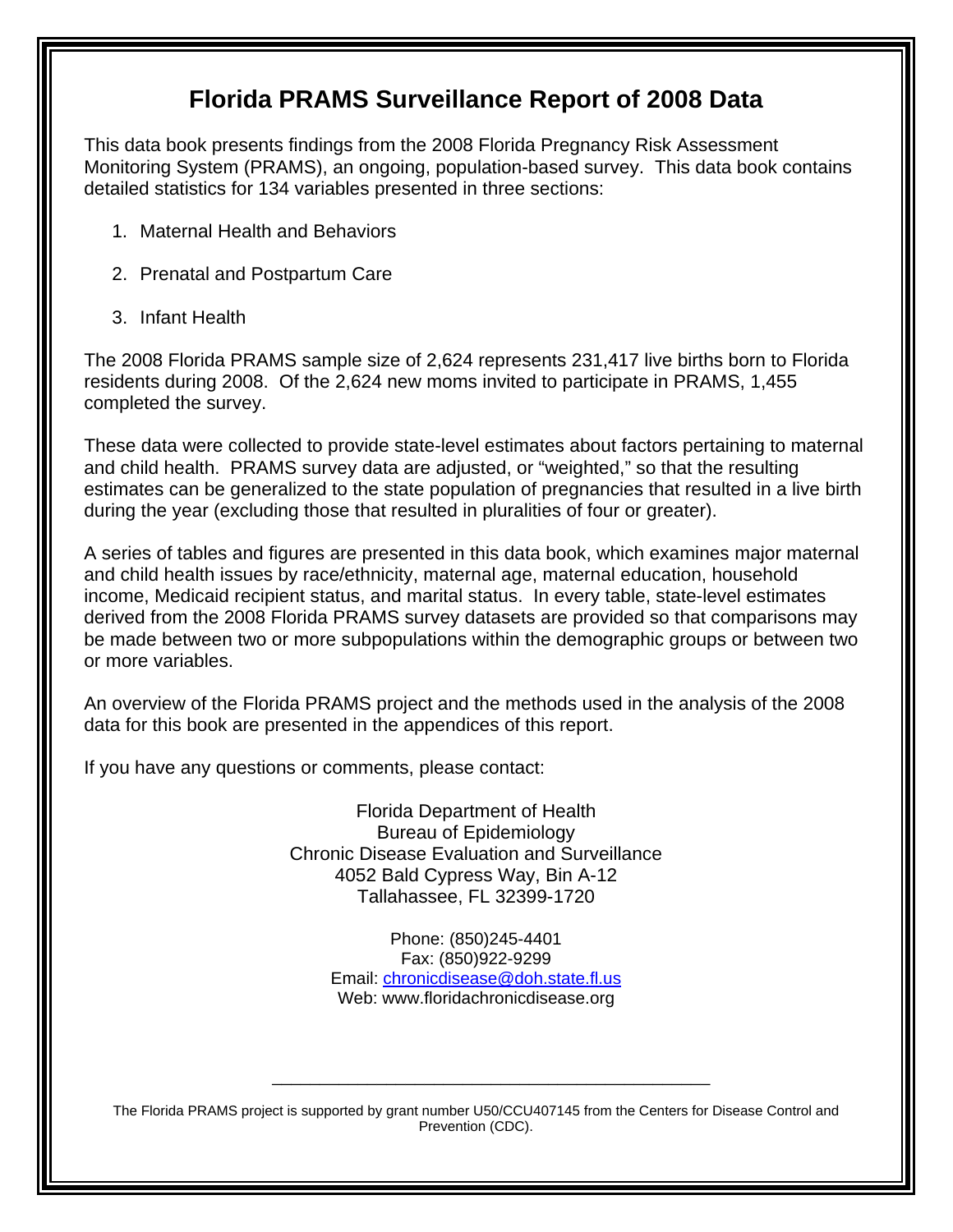## **Table of Contents**

| <b>Maternal Health and Behaviors</b>                                     |
|--------------------------------------------------------------------------|
|                                                                          |
|                                                                          |
|                                                                          |
|                                                                          |
|                                                                          |
|                                                                          |
|                                                                          |
|                                                                          |
|                                                                          |
|                                                                          |
|                                                                          |
|                                                                          |
|                                                                          |
| Prenatal and Postpartum Care                                             |
|                                                                          |
|                                                                          |
|                                                                          |
|                                                                          |
|                                                                          |
|                                                                          |
| Discussions with Healthcare Provider During Prenatal Care Visits 83      |
|                                                                          |
|                                                                          |
|                                                                          |
|                                                                          |
| <b>Infant Health</b>                                                     |
|                                                                          |
|                                                                          |
|                                                                          |
|                                                                          |
|                                                                          |
|                                                                          |
|                                                                          |
|                                                                          |
|                                                                          |
| Appendices                                                               |
|                                                                          |
|                                                                          |
|                                                                          |
| Appendix D: Interpreting the Data from the 2008 Florida PRAMS Survey 139 |
| Appendix E: The Florida PRAMS 2008 Survey Sample 140                     |
|                                                                          |
|                                                                          |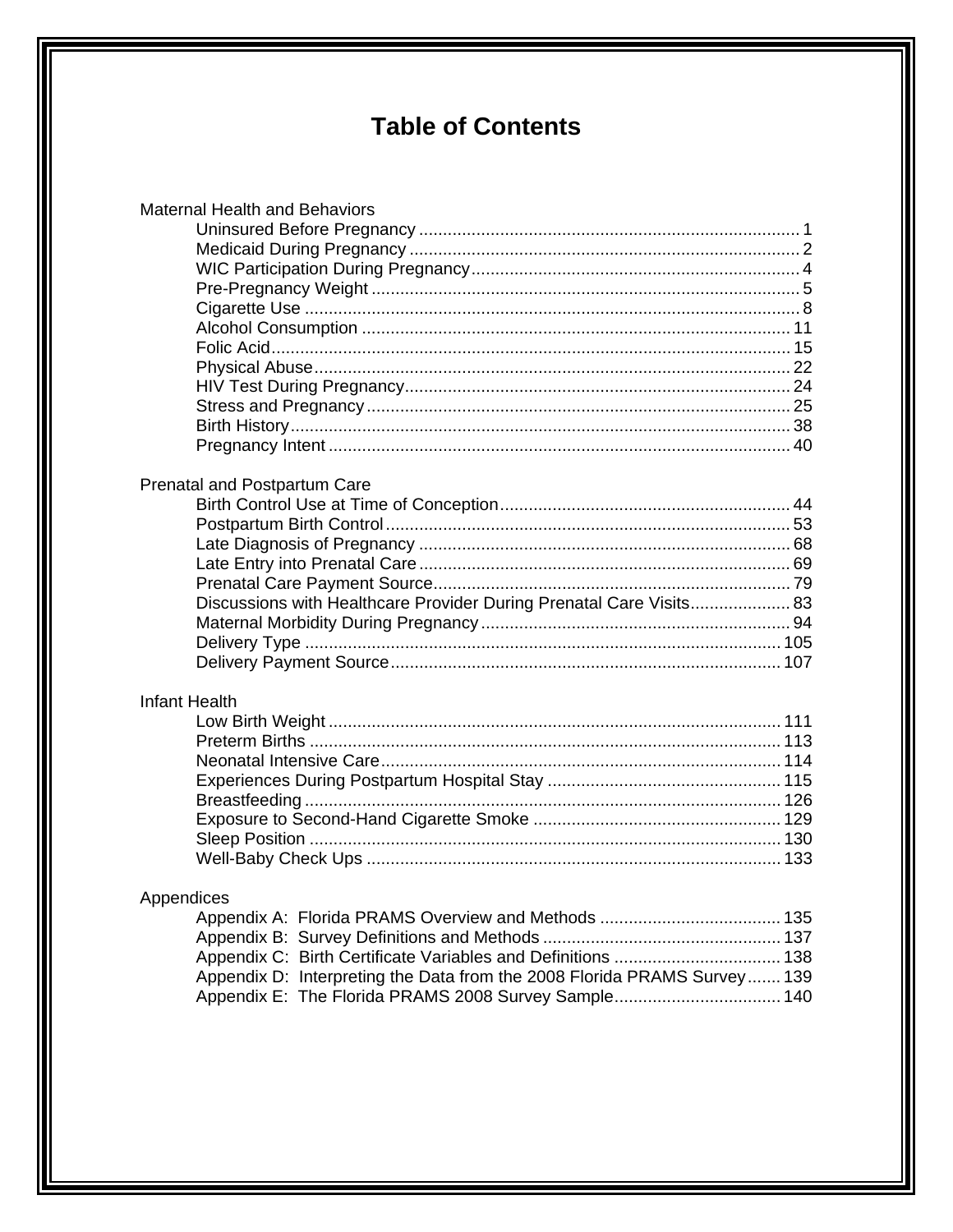#### **Prevalence (Percentage) of Being Uninsured Before Pregnancy Among New Moms in Florida**

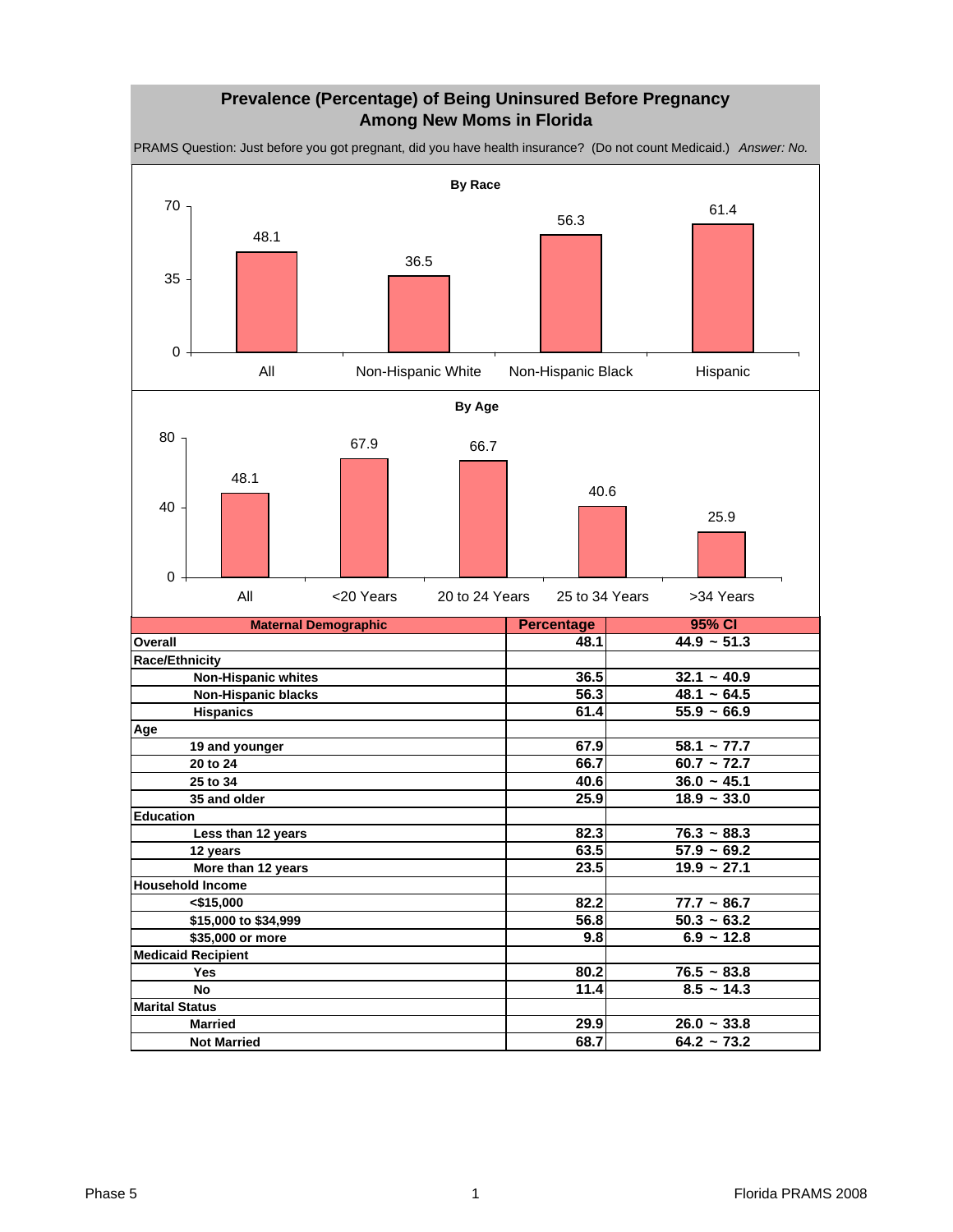#### **Prevalence (Percentage) of Trying to Get Medicaid During Pregnancy Among New Moms in Florida Who Were Not on Medicaid Before Pregnancy**

**Maternal Demographic Referential Percentage Overall 50.9 47.5 ~ 54.3 Race/Ethnicity Non-Hispanic whites 42.0 37.4 ~ 46.7 Non-Hispanic blacks 58.7 49.0 ~ 68.4 Hispanics** 61.7 56.0 ~ 67.5 **Age 19 and younger 90.0 82.3 ~ 97.6 20 to 24 67.0 ~ 78.7 12.8 67.0 ~ 78.7 25 to 34 39.5 34.7 ~ 44.2 35 and older 28.5 21.0 ~ 36.0 Education Less than 12 years 83.9 77.4 ~ 90.3 12 years 69.0 63.2 ~ 74.9 More than 12 years 29.2** 25.2 ~ 33.2 **Household Income 4.5,000 1.8** 88.5 ~ 95.2  **\$15,000 to \$34,999 70.8 64.6 ~ 76.9** PRAMS Question: Did you try to get Medicaid coverage during this pregnancy? *Answer: Yes.*  **95% CI By Race** 50.9 42.0 58.7 61.7 0 35 70 All Mon-Hispanic White Non-Hispanic Black Hispanic **By Age** 50.9 90.0 72.8 39.5 28.5 0 40 80 All <20 Years 20 to 24 Years 25 to 34 Years >34 Years

**Medicaid Recipient**

**Marital Status**

 **\$35,000 or more 10.5 7.4 ~ 13.6**

 **Yes 92.8 90.1 ~ 95.5 No 13.0** 9.9 ~ 16.2

 **Married 30.8 26.8 ~ 34.8 Not Married 78.0 73.6 ~ 82.4**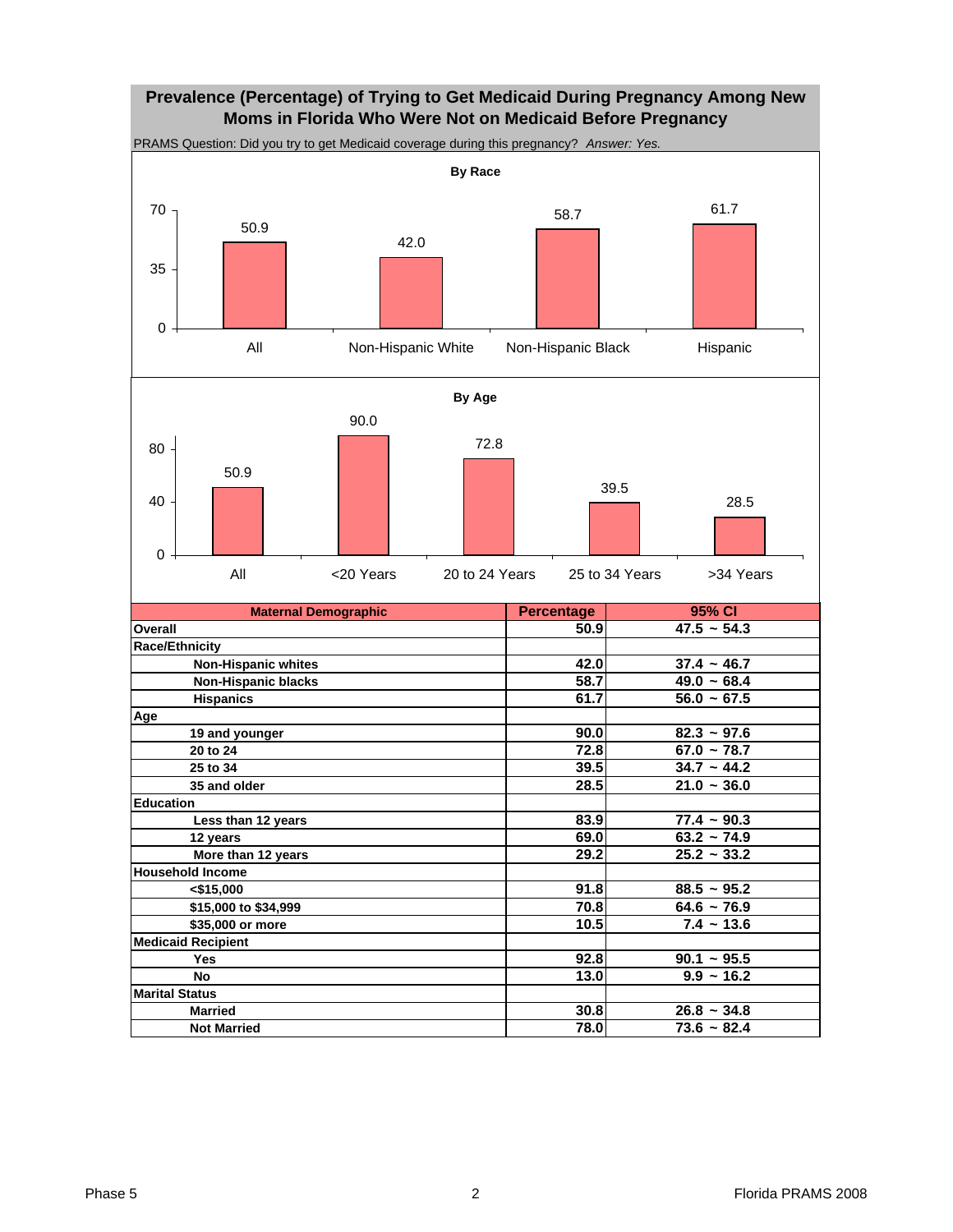#### **Prevalence (Percentage) of Having Difficulty in Getting Medicaid During Pregnancy Among New Moms in Florida Who Tried to Get Medicaid**

PRAMS Question: Did you have any trouble getting Medicaid during your pregnancy? (Among new moms who tried getting Medicaid during pregnancy.) *Answer: Yes* .

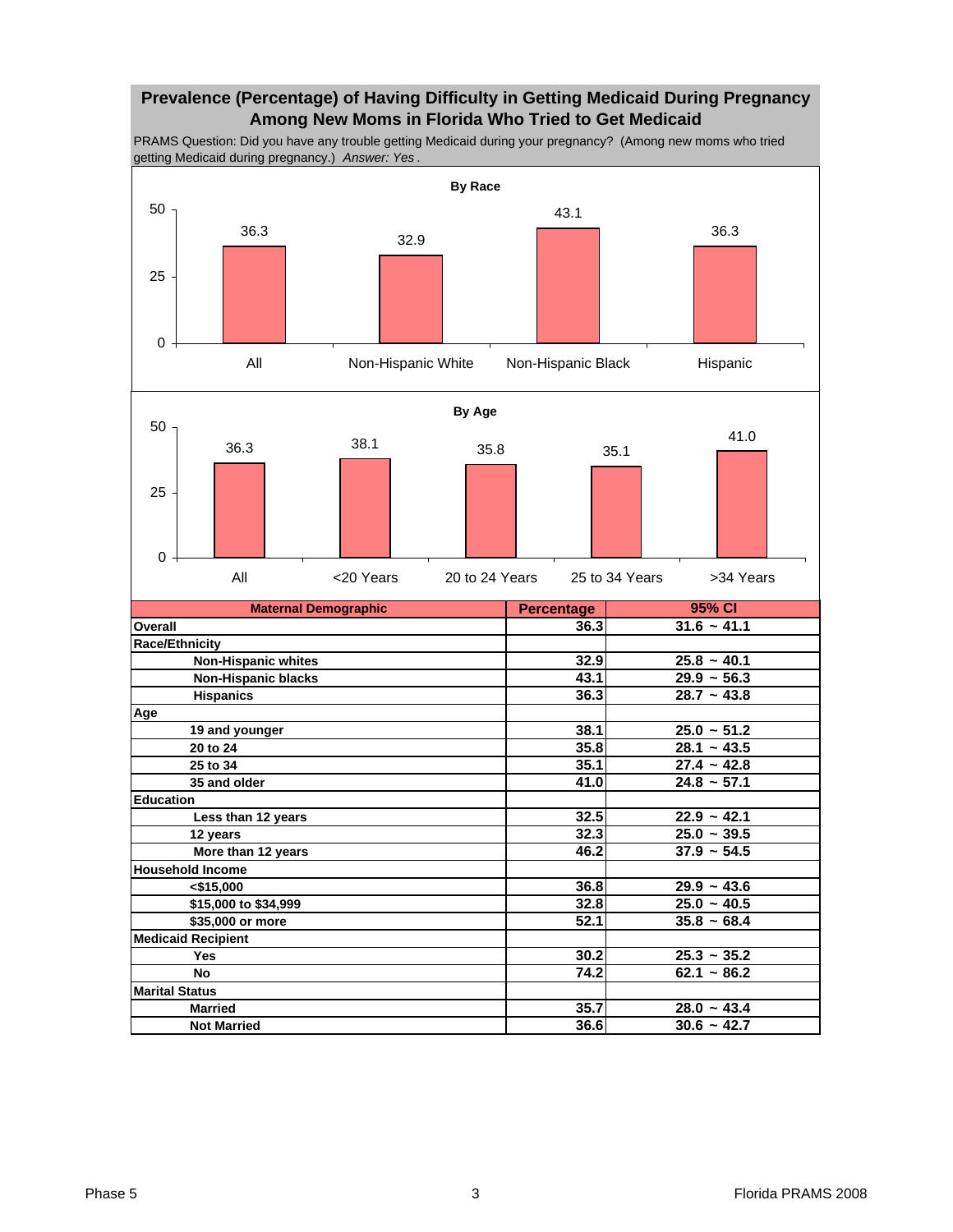#### **Prevalence (Percentage) of Participating in the Special Supplemental Nutrition Program for Women, Infants, and Children (WIC) During Pregnancy Among New Moms in Florida**

PRAMS Question: During your pregnancy, were you on WIC (The Special Supplemental Nutrition Program for Women, Infants, and Children)? *Answer: Yes.*

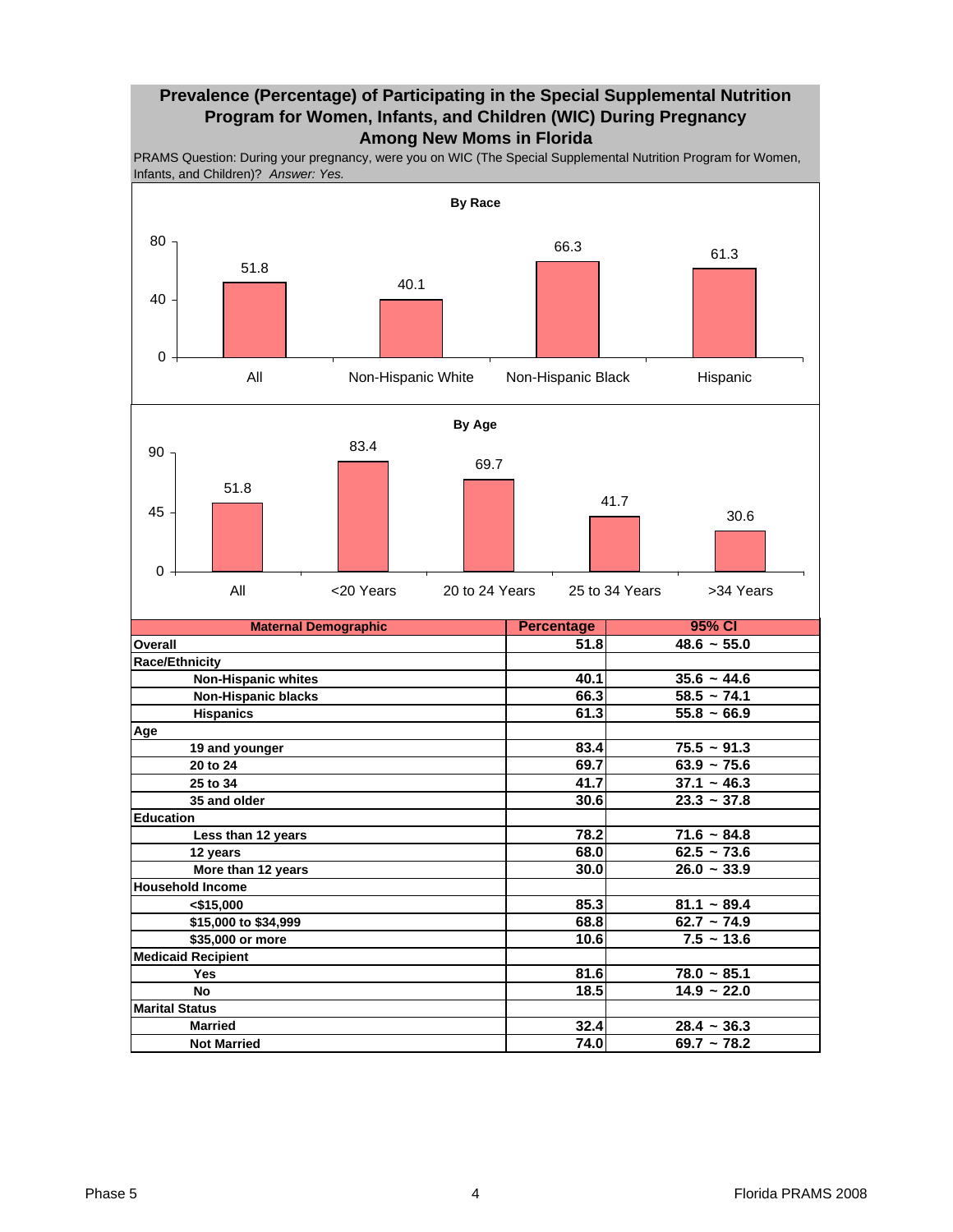#### **Prevalence (Percentage) of Pre-Pregnancy Underweight Among New Moms in Florida**

PRAMS Questions: Just before you got pregnant, how much did you weigh? How tall are you without shoes? (Underweight is based on a Body Mass Index (BMI) of less than 19.8. BMI is calculated as follows: weight (kg)/height  $(m)2$  or BMI = [weight (lb)/height (in)2] x 703).

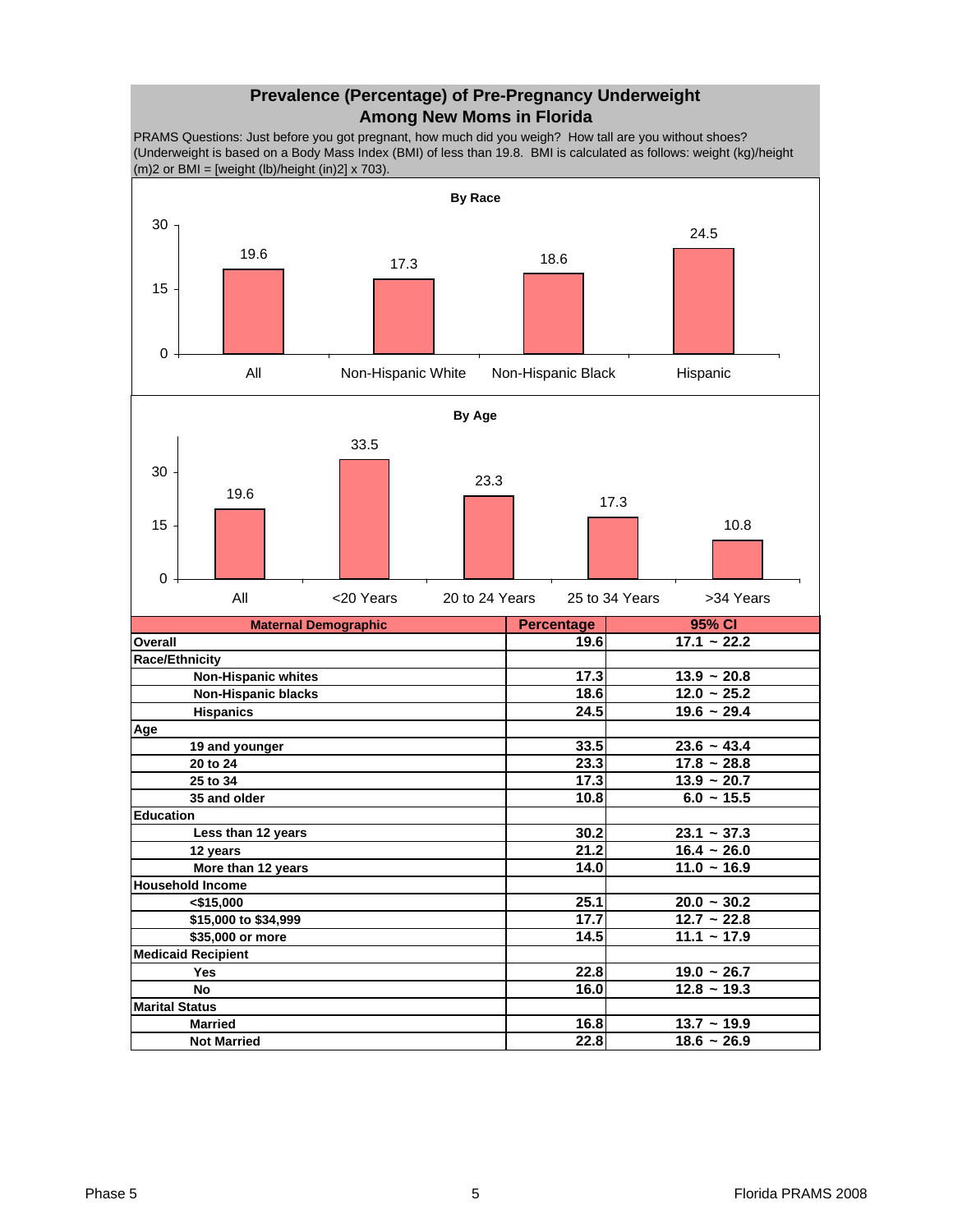#### **Prevalence (Percentage) of Pre-Pregnancy Overweight Among New Moms in Florida**

PRAMS Questions: Just before you got pregnant, how much did you weigh? How tall are you without shoes? (Overweight is based on a Body Mass Index (BMI) between 25.0 and 30.0. BMI is calculated as follows: weight (kg)/height (m)2 or BMI = [weight (lb)/height (in)2] x 703).



| <b>Non-Hispanic blacks</b> | 22.8 | $15.9 - 29.7$ |
|----------------------------|------|---------------|
| <b>Hispanics</b>           | 19.4 | $14.9 - 23.9$ |
| Age                        |      |               |
| 19 and younger             | 20.0 | $11.7 - 28.3$ |
| 20 to 24                   | 17.0 | $12.3 - 21.7$ |
| 25 to 34                   | 21.3 | $17.5 - 25.0$ |
| 35 and older               | 21.7 | $15.4 - 28.0$ |
| <b>Education</b>           |      |               |
| Less than 12 years         | 19.3 | $13.0 - 25.5$ |
| 12 years                   | 18.7 | $14.2 - 23.3$ |
| More than 12 years         | 21.6 | $18.1 - 25.1$ |
| <b>Household Income</b>    |      |               |
| $<$ \$15,000               | 20.0 | $15.2 - 24.7$ |
| \$15,000 to \$34,999       | 22.8 | $17.3 - 28.3$ |
| \$35,000 or more           | 19.9 | $16.0 - 23.7$ |
| <b>Medicaid Recipient</b>  |      |               |
| <b>Yes</b>                 | 20.7 | $17.0 - 24.4$ |
| No                         | 19.3 | $15.9 - 22.8$ |
| <b>Marital Status</b>      |      |               |
| <b>Married</b>             | 18.8 | $15.6 - 22.0$ |
| <b>Not Married</b>         | 21.5 | $17.4 - 25.5$ |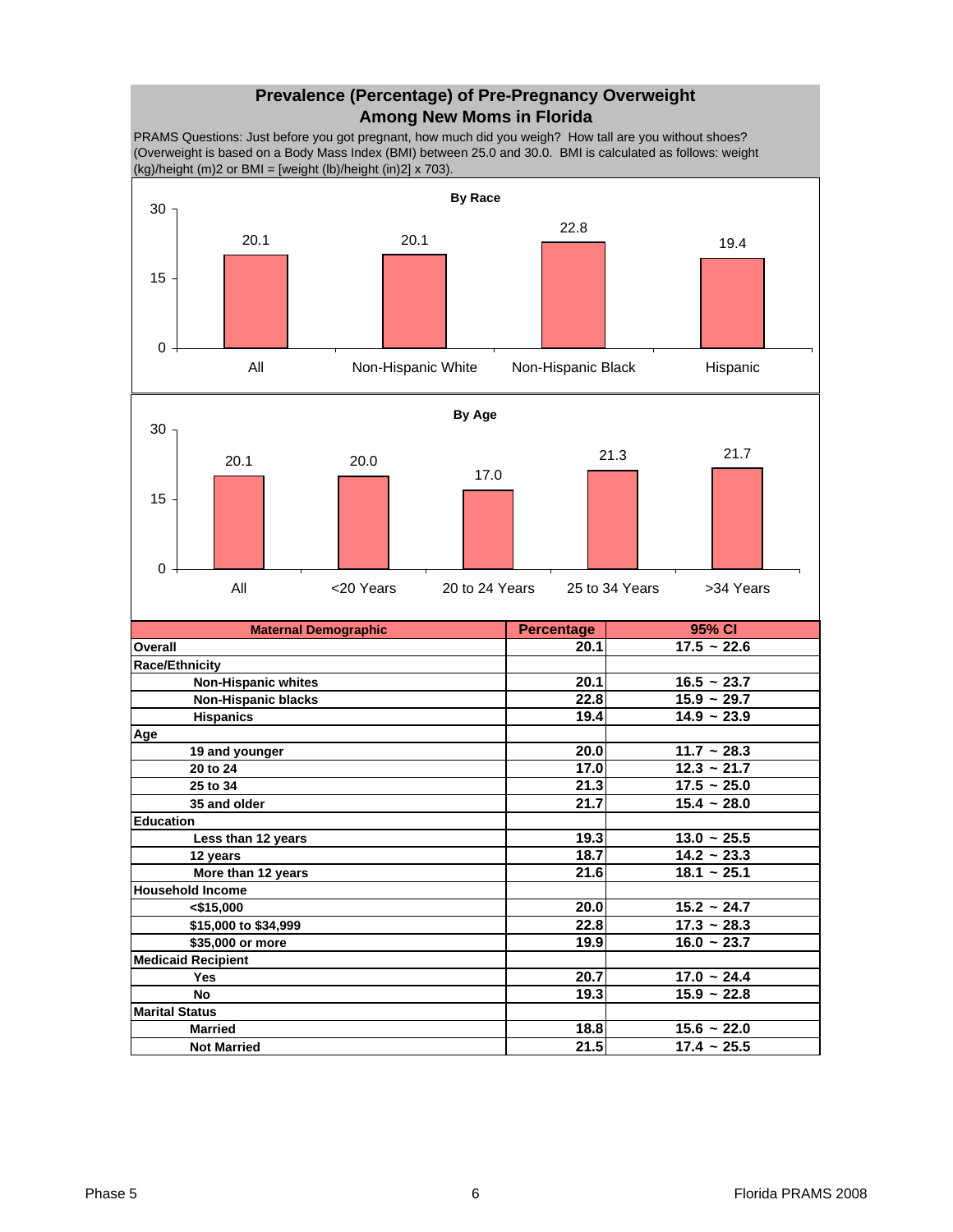#### **Prevalence (Percentage) of Pre-Pregnancy Obesity Among New Moms in Florida**

PRAMS Questions: Just before you got pregnant, how much did you weigh? How tall are you without shoes? (Obesity is based on a Body Mass Index (BMI) of 30.0 or more. BMI is calculated as follows: weight (kg)/height (m)2 or BMI = [weight (lb)/height (in)2] x 703).

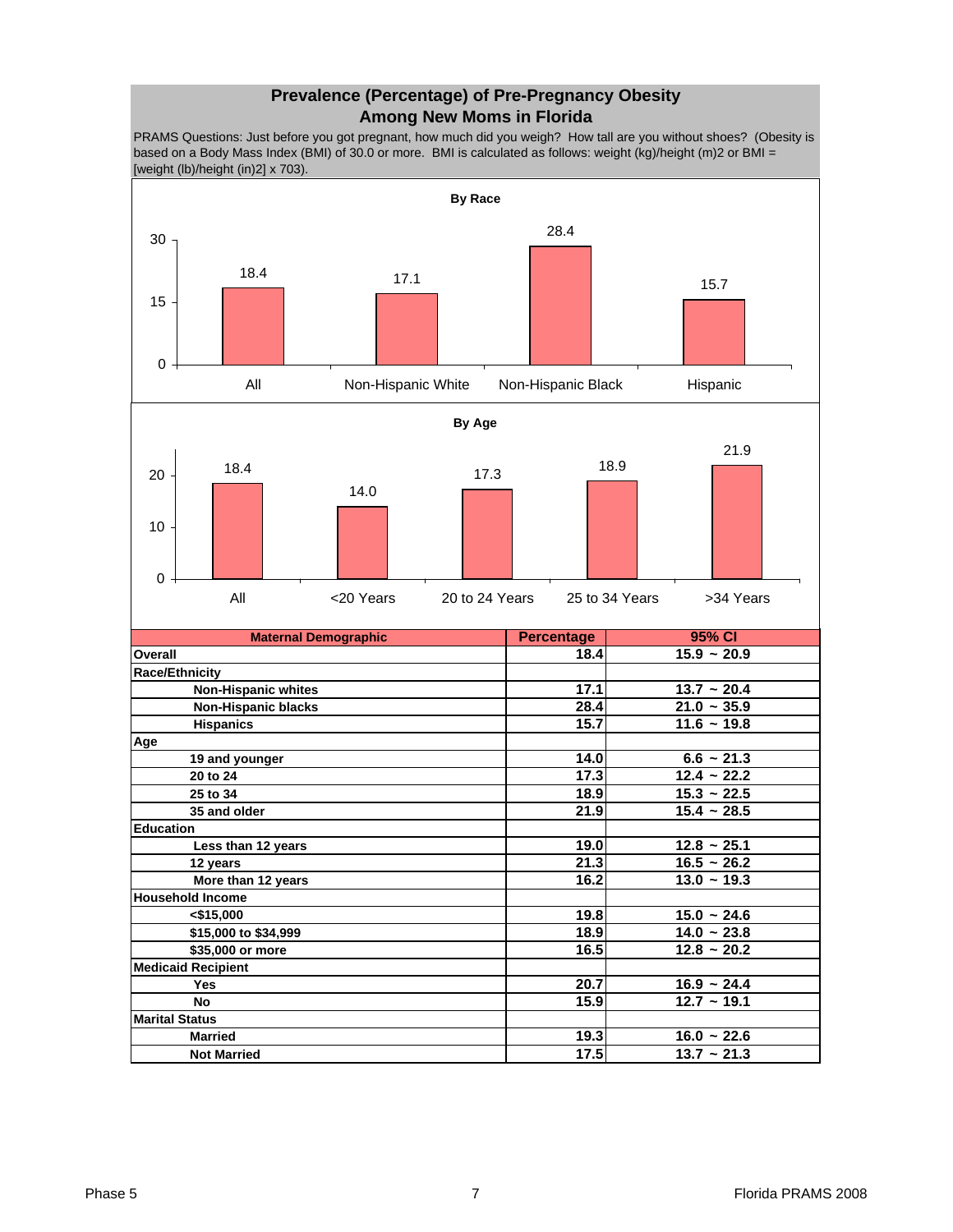#### **Prevalence (Percentage) of Cigarette Smoking Before Pregnancy Among New Moms in Florida**

PRAMS Question: In the three months before you got pregnant, how many cigarettes or packs of cigarettes did you smoke on an average day? *(This chart shows the prevalence of any smoking before pregnancy.)* 



 **Not Married 25.1 20.8 ~ 29.3**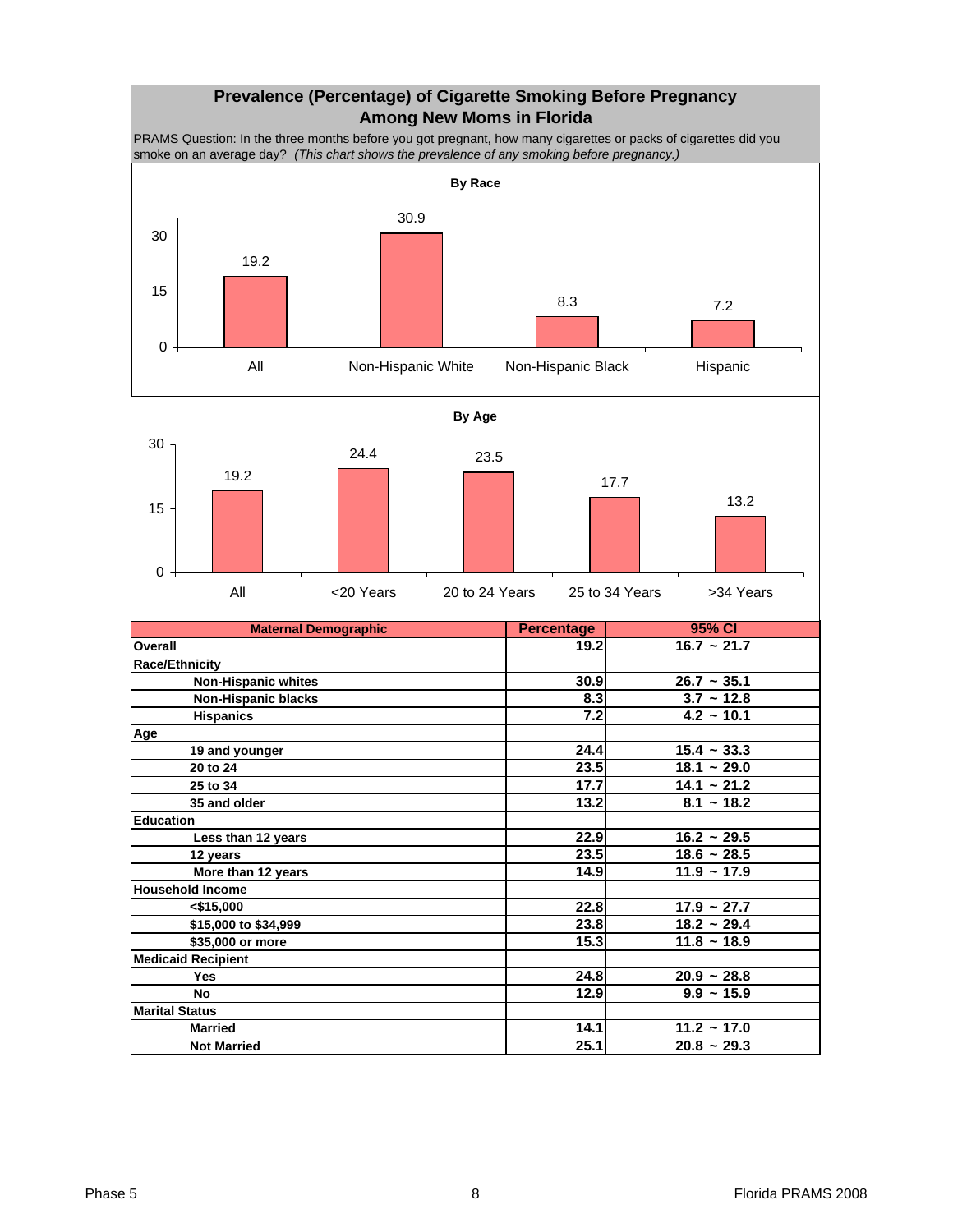#### **Prevalence (Percentage) of Cigarette Smoking During Pregnancy Among New Moms in Florida**

PRAMS Question: In the last three months of your pregnancy, how may cigarettes or packs of cigarettes did you smoke on an average day? *(This chart shows the prevalence of any smoking during pregnancy.)* 



| Less than 12 years        | 11.81 | $6.8 - 16.8$    |
|---------------------------|-------|-----------------|
| 12 years                  | 11.3  | $7.6 - 15.0$    |
| More than 12 years        | 5.6   | $3.7 \sim 7.5$  |
| <b>Household Income</b>   |       |                 |
| $<$ \$15,000              | 13.2  | $9.3 \sim 17.2$ |
| \$15,000 to \$34,999      | 10.0  | $6.1 - 13.9$    |
| \$35,000 or more          | 4.8   | $2.7 - 6.9$     |
| <b>Medicaid Recipient</b> |       |                 |
| <b>Yes</b>                | 12.3  | $9.3 - 15.2$    |
| No                        | 4.5   | $2.7 - 6.4$     |
| <b>Marital Status</b>     |       |                 |
| <b>Married</b>            | 5.2   | $3.3 - 7.0$     |
| <b>Not Married</b>        | 12.6  | $9.4 - 15.8$    |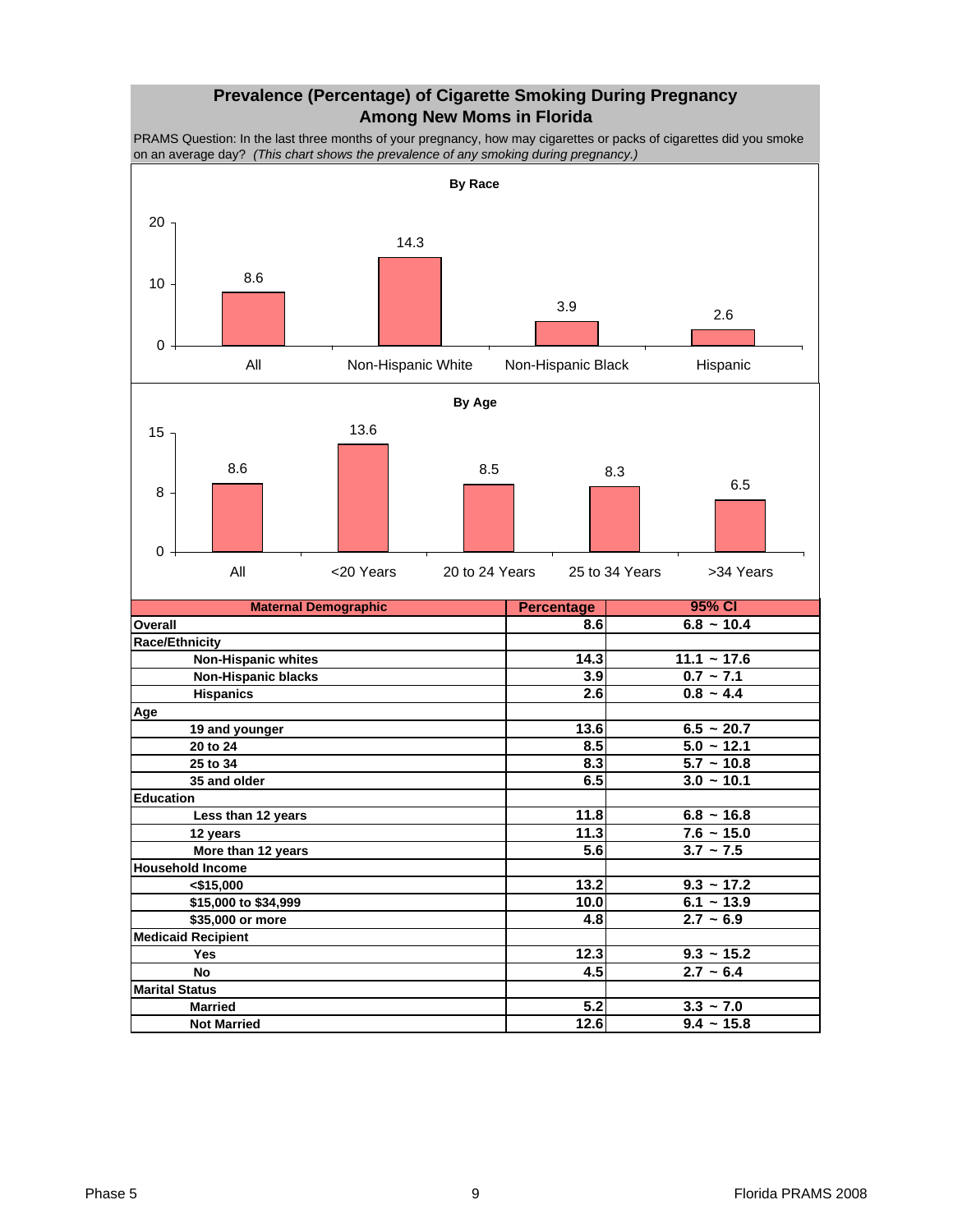#### **Prevalence (Percentage) of Cigarette Smoking After Pregnancy Among New Moms in Florida**

PRAMS Question: How many cigarettes or packs of cigarettes do you smoke on an average day now? *(This chart shows the prevalence of any smoking after pregnancy.)* 

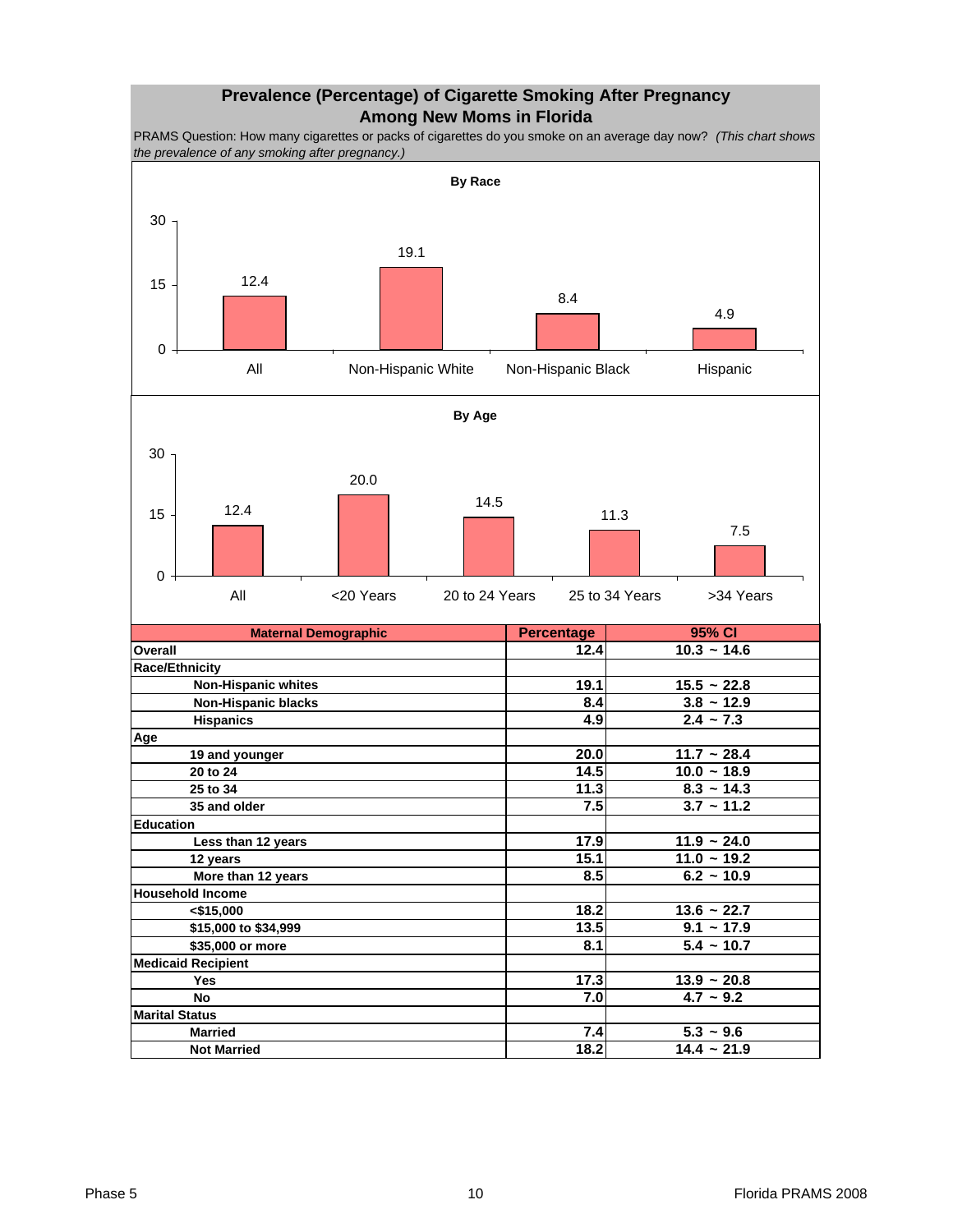#### **Prevalence (Percentage) of Alcohol Use Before Pregnancy Among New Moms in Florida**

PRAMS Question: During the three months before you got pregnant, how many alcoholic drinks did you have in an average week? *(This chart shows the prevalence of any drinking before pregnancy.)* 

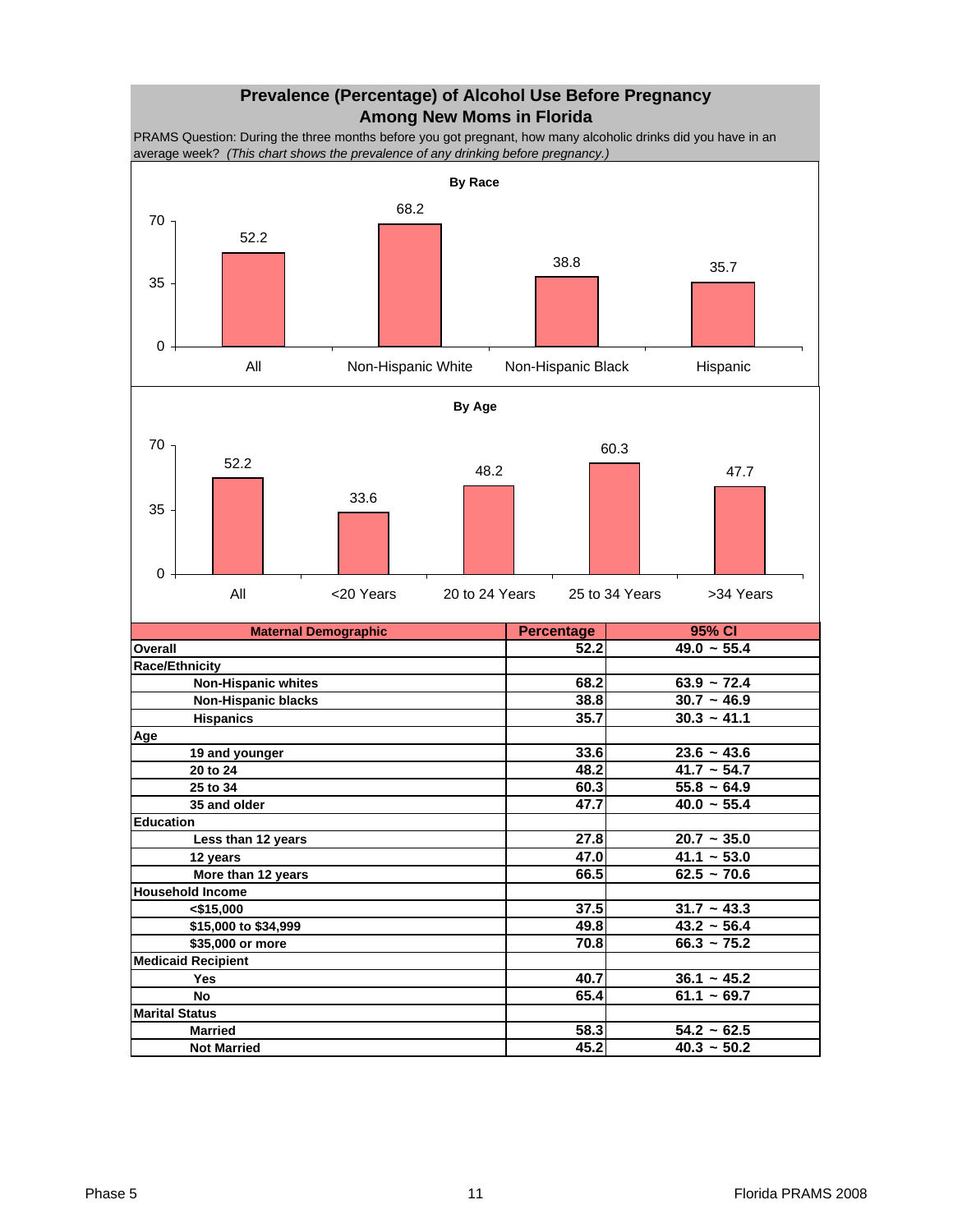#### **Prevalence (Percentage) of Binge Drinking Before Pregnancy Among New Moms in Florida**

PRAMS Question: During the three months before you got pregnant, how many times did you drink five or more alcoholic drinks in one sitting (binge drinking)? *(This chart shows the prevalence of any binge drinking before pregnancy.)* 

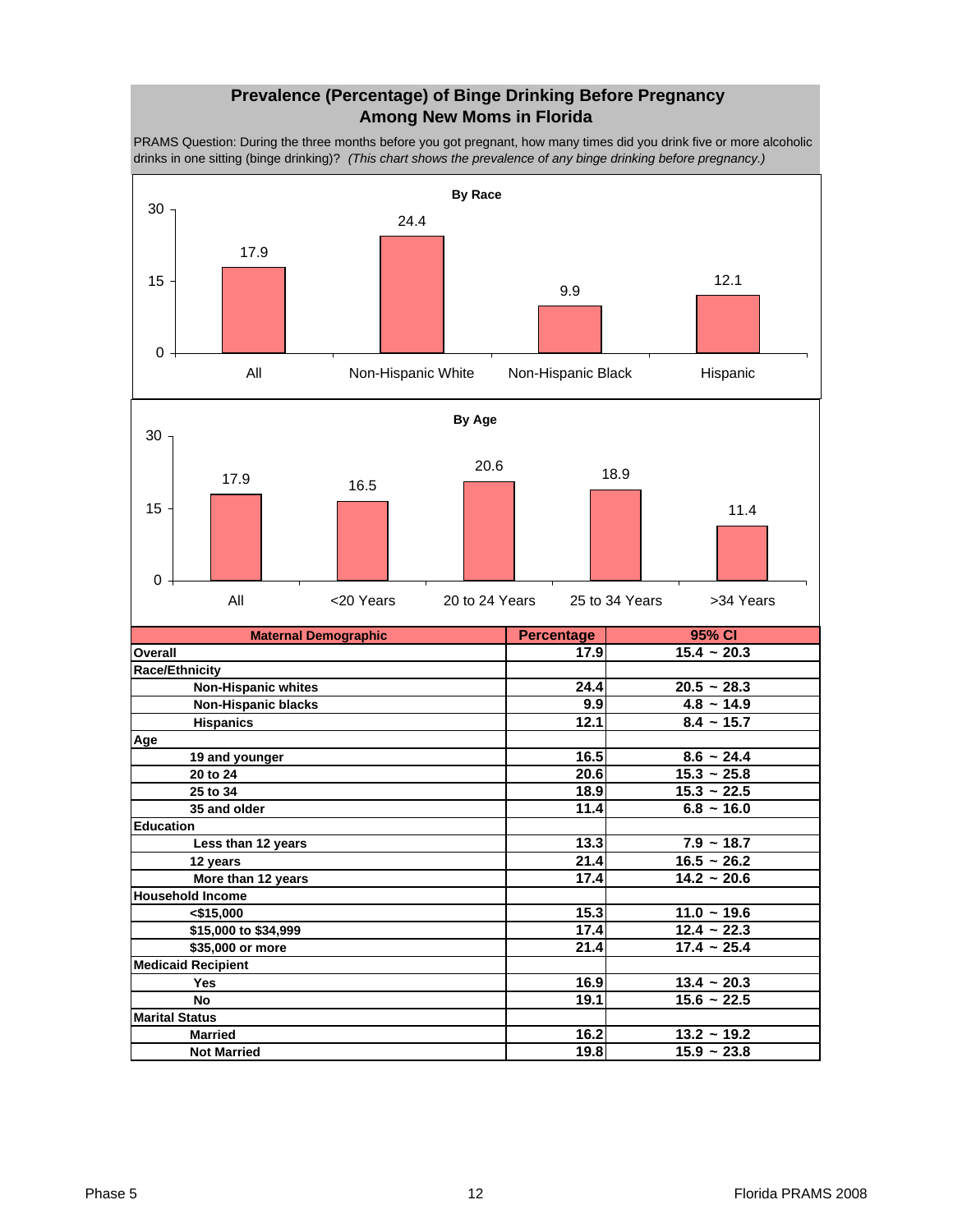#### **Prevalence (Percentage) of Alcohol Use During Pregnancy Among New Moms in Florida**

PRAMS Question: During the last three months of your pregnancy, how many alcoholic drinks did you have in an average week? *(This chart shows the prevalence of any drinking during pregnancy.)* 

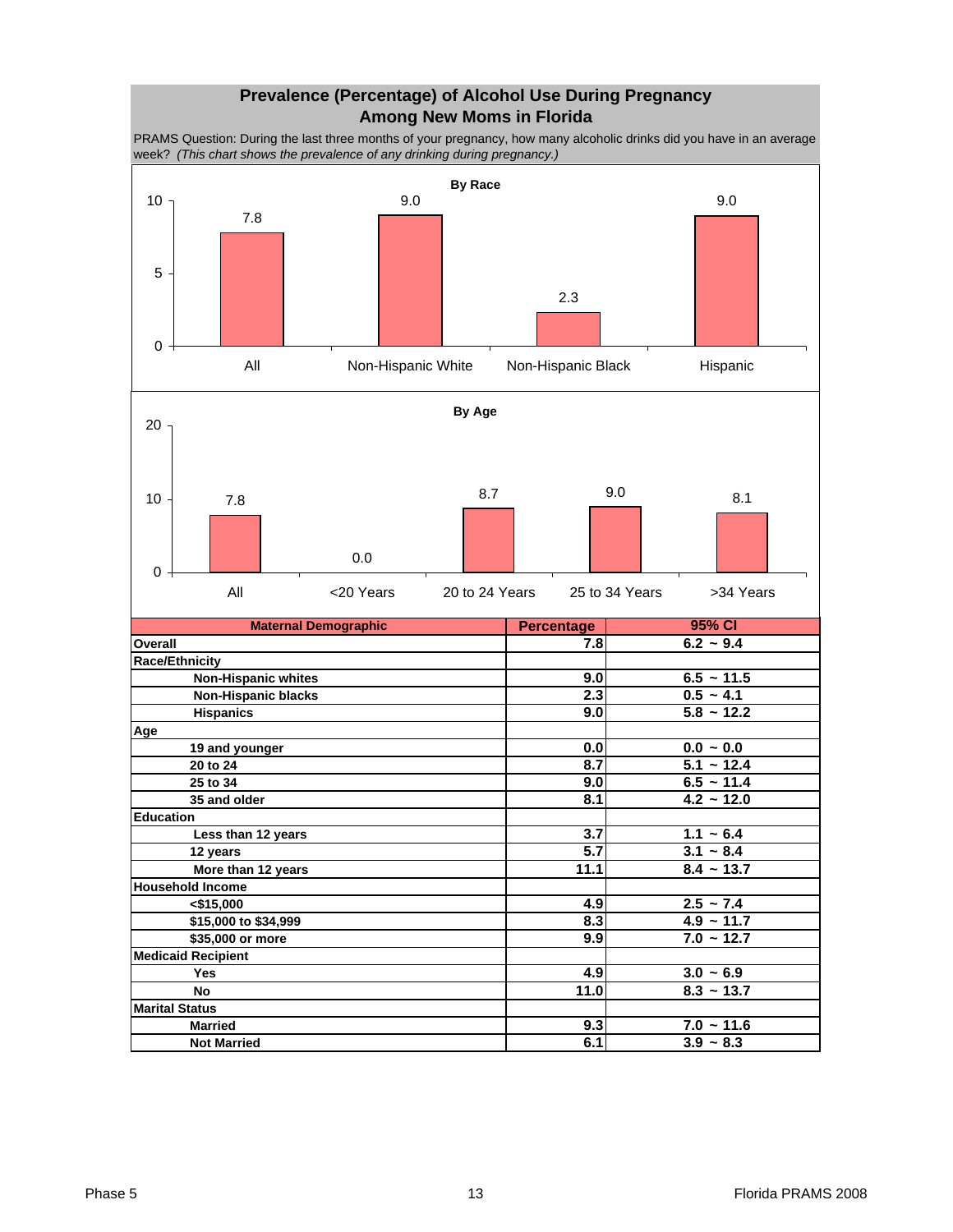#### **Prevalence (Percentage) of Binge Drinking During Pregnancy Among New Moms in Florida**

PRAMS Question: During the last three months of your pregnancy, how many times did you drink five or more alcoholic drinks in one sitting (binge drinking)? *(This chart shows the prevalence of any binge drinking during pregnancy.)* 

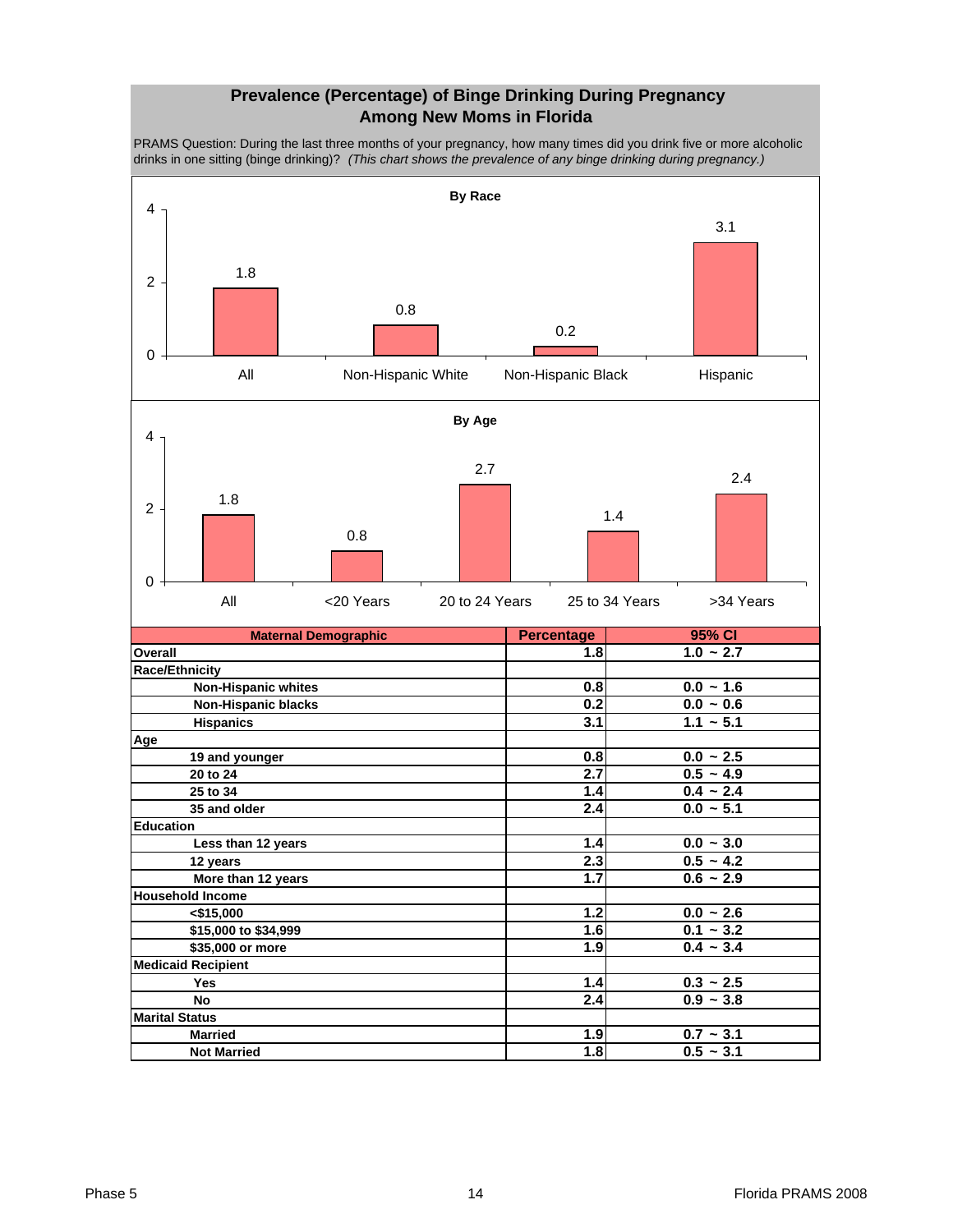#### **Prevalence (Percentage) of Having Heard that Taking Folic Acid Can Help Prevent Some Birth Defects Among New Moms in Florida**

PRAMS Question: Have you ever heard or read that taking the vitamin folic acid can help prevent some birth defects? *Answer: Yes.* 

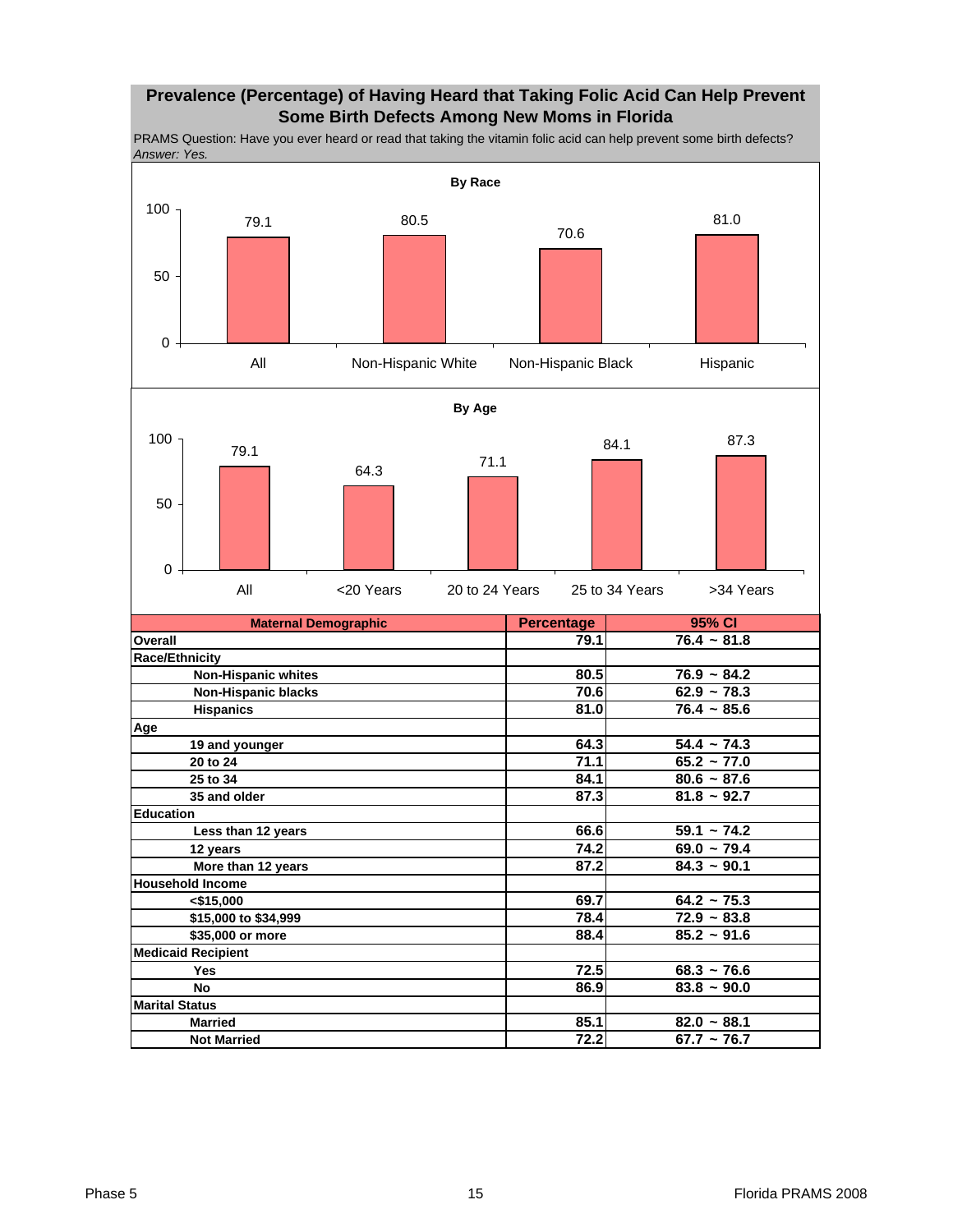#### **Prevalence (Percentage) of Reading About Folic Acid in a Magazine or Newspaper Among New Moms in Florida**



| <b>Maternal Demographic</b> | <b>Percentage</b> | 95% CI        |
|-----------------------------|-------------------|---------------|
| Overall                     | 37.3              | $34.2 - 40.3$ |
| <b>Race/Ethnicity</b>       |                   |               |
| Non-Hispanic whites         | 45.7              | $41.2 - 50.1$ |
| <b>Non-Hispanic blacks</b>  | 30.6              | $23.0 - 38.2$ |
| <b>Hispanics</b>            | 30.5              | $25.3 - 35.7$ |
| Age                         |                   |               |
| 19 and younger              | 17.3              | $9.3 - 25.3$  |
| 20 to 24                    | 27.2              | $21.5 - 32.9$ |
| 25 to 34                    | 44.6              | $40.1 - 49.1$ |
| 35 and older                | 45.7              | $38.1 - 53.4$ |
| <b>Education</b>            |                   |               |
| Less than 12 years          | 16.3              | $10.7 - 22.0$ |
| 12 years                    | 34.0              | $28.4 - 39.6$ |
| More than 12 years          | 47.7              | $43.5 - 52.0$ |
| <b>Household Income</b>     |                   |               |
| $<$ \$15.000                | 21.5              | $16.8 - 26.3$ |
| \$15,000 to \$34,999        | 36.5              | $30.2 - 42.8$ |
| \$35,000 or more            | 52.8              | $47.9 - 57.6$ |
| <b>Medicaid Recipient</b>   |                   |               |
| Yes                         | 27.2              | $23.2 - 31.2$ |
| <b>No</b>                   | 48.8              | $44.4 - 53.2$ |
| <b>Marital Status</b>       |                   |               |
| <b>Married</b>              | 45.8              | $41.7 - 50.0$ |
| <b>Not Married</b>          | 27.4              | $23.0 - 31.8$ |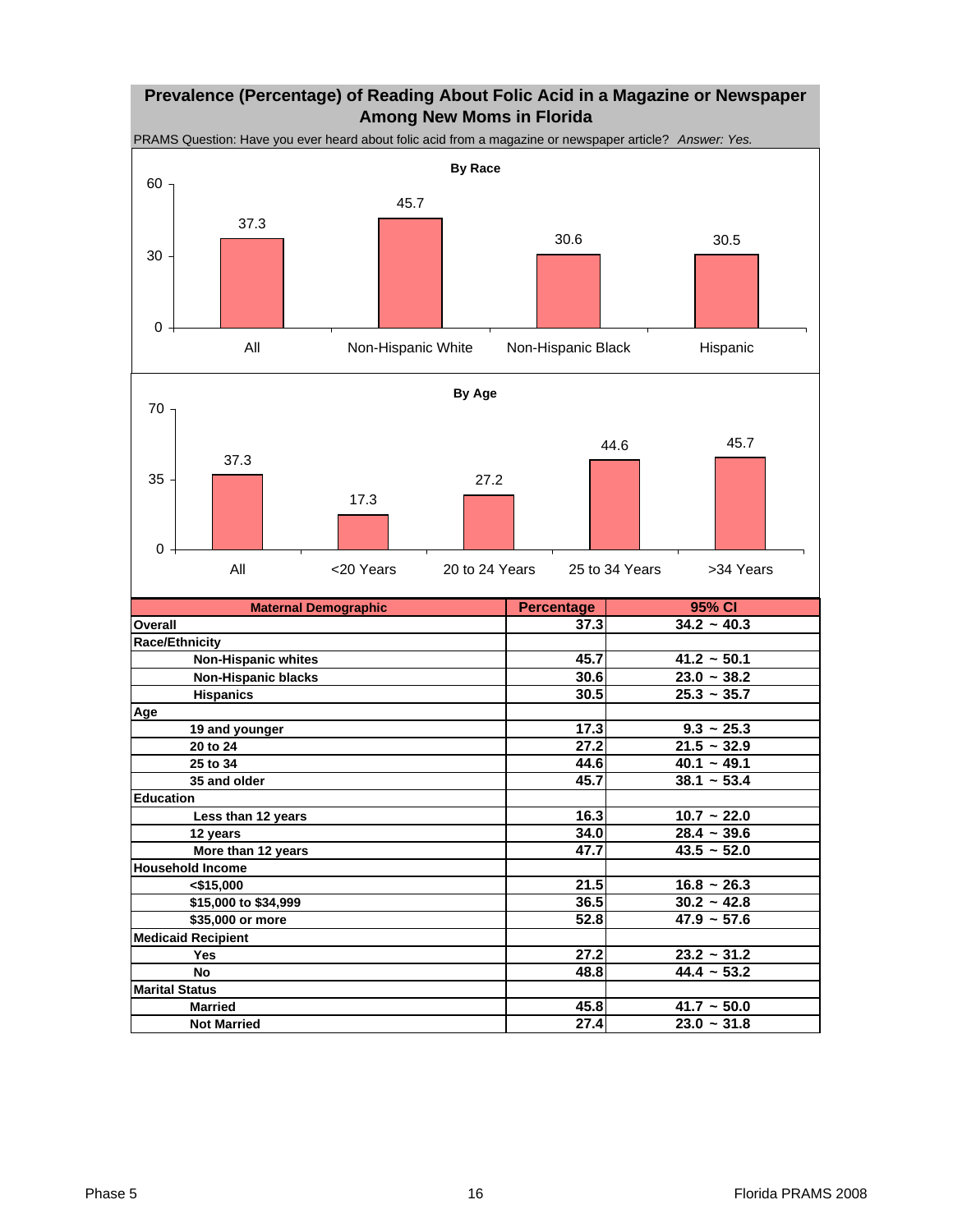#### **Prevalence (Percentage) of Hearing About Folic Acid from Radio or Television Among New Moms in Florida**

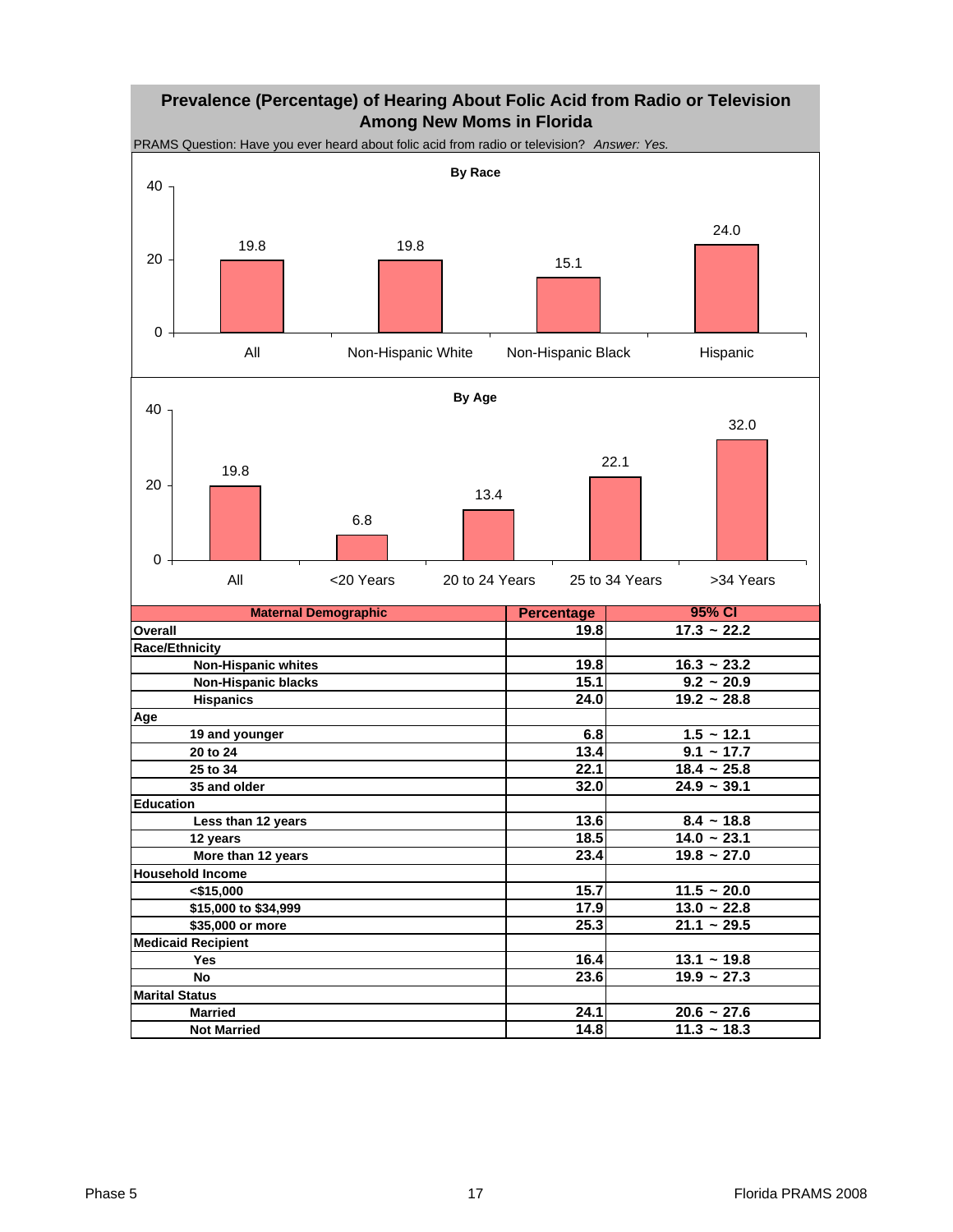#### **Prevalence (Percentage) of Hearing About Folic Acid from a Healthcare Provider Among New Moms in Florida**

**Maternal Demographic Percentage Overall 64.3 61.2 ~ 67.4 Race/Ethnicity Non-Hispanic whites 69.4 65.2 ~ 73.6 Non-Hispanic blacks 59.6 51.4 ~ 67.8 Hispanics 60.7 55.1 ~ 66.2 Age 19 and younger 53.7 43.3 ~ 64.1 20 to 24** 56.6 50.2 ~ 63.0  **25 to 34 69.0 64.7 ~ 73.3 35 and older 70.3 63.1 ~ 77.5 Education Less than 12 years 54.6 46.8 ~ 62.5 12 years 59.2 53.4 ~ 65.1 More than 12 years 71.2** 67.4 ~ 75.1 **Household Income**   $\leq$ \$15,000  $\leq$ **54.4** 48.4  $\sim$  60.3  **\$15,000 to \$34,999 64.0 57.7 ~ 70.2 \$35,000 or more 73.4 69.0 ~ 77.7 Medicaid Recipient Yes 59.7 55.2 ~ 64.2 No 69.8 65.6 ~ 73.9 Marital Status Married 70.4** 66.5 ~ 74.2  **Not Married 57.4 52.5 ~ 62.3** PRAMS Question: Have you ever heard about folic acid from a doctor, nurse, or any other healthcare worker? *Answer: Yes.*  **95% CI By Race** 64.3 69.4 59.6 60.7 0 40 80 All Mon-Hispanic White Non-Hispanic Black Hispanic **By Age** 64.3 53.7 56.6 69.0 70.3 0 40 80 All <20 Years 20 to 24 Years 25 to 34 Years >34 Years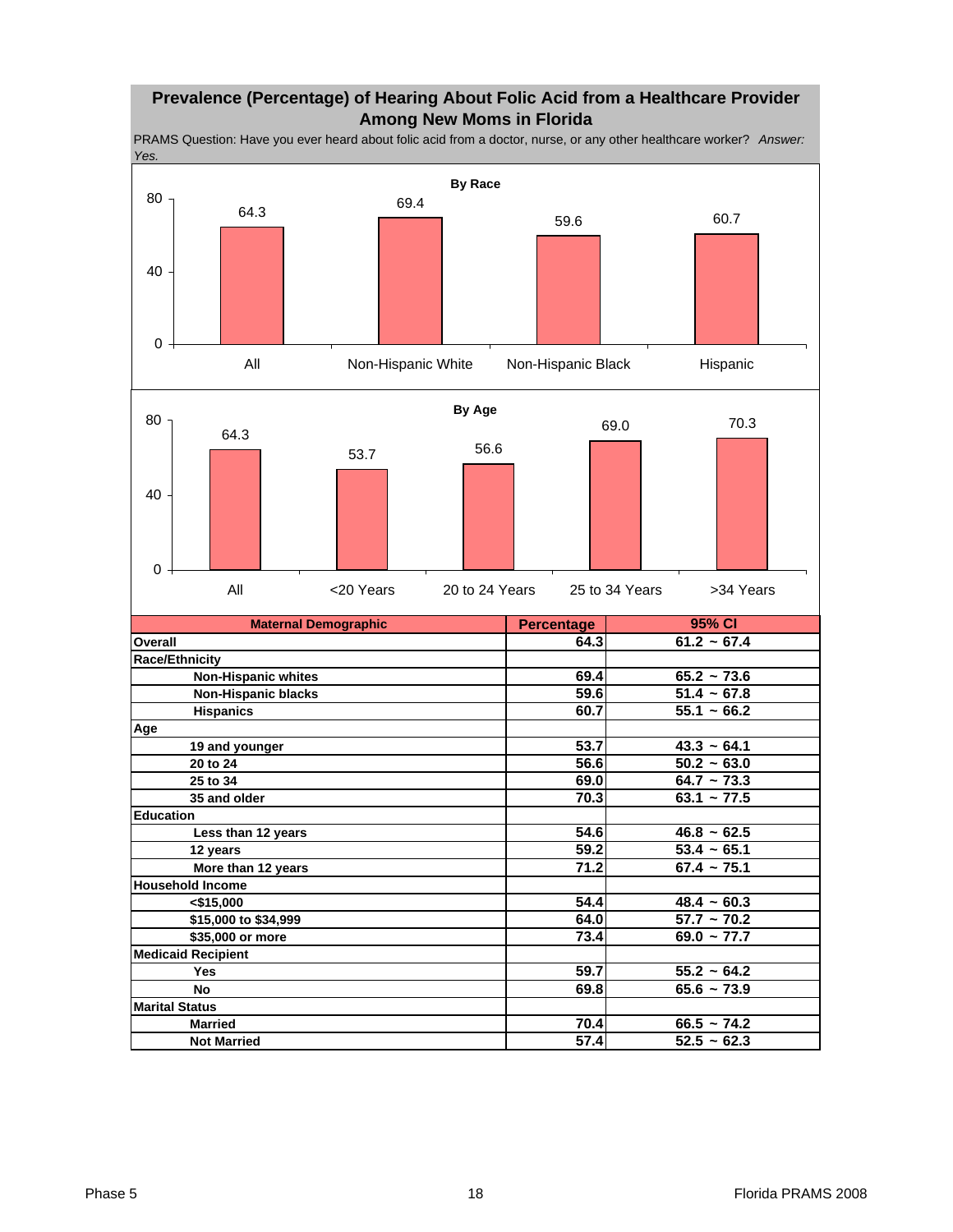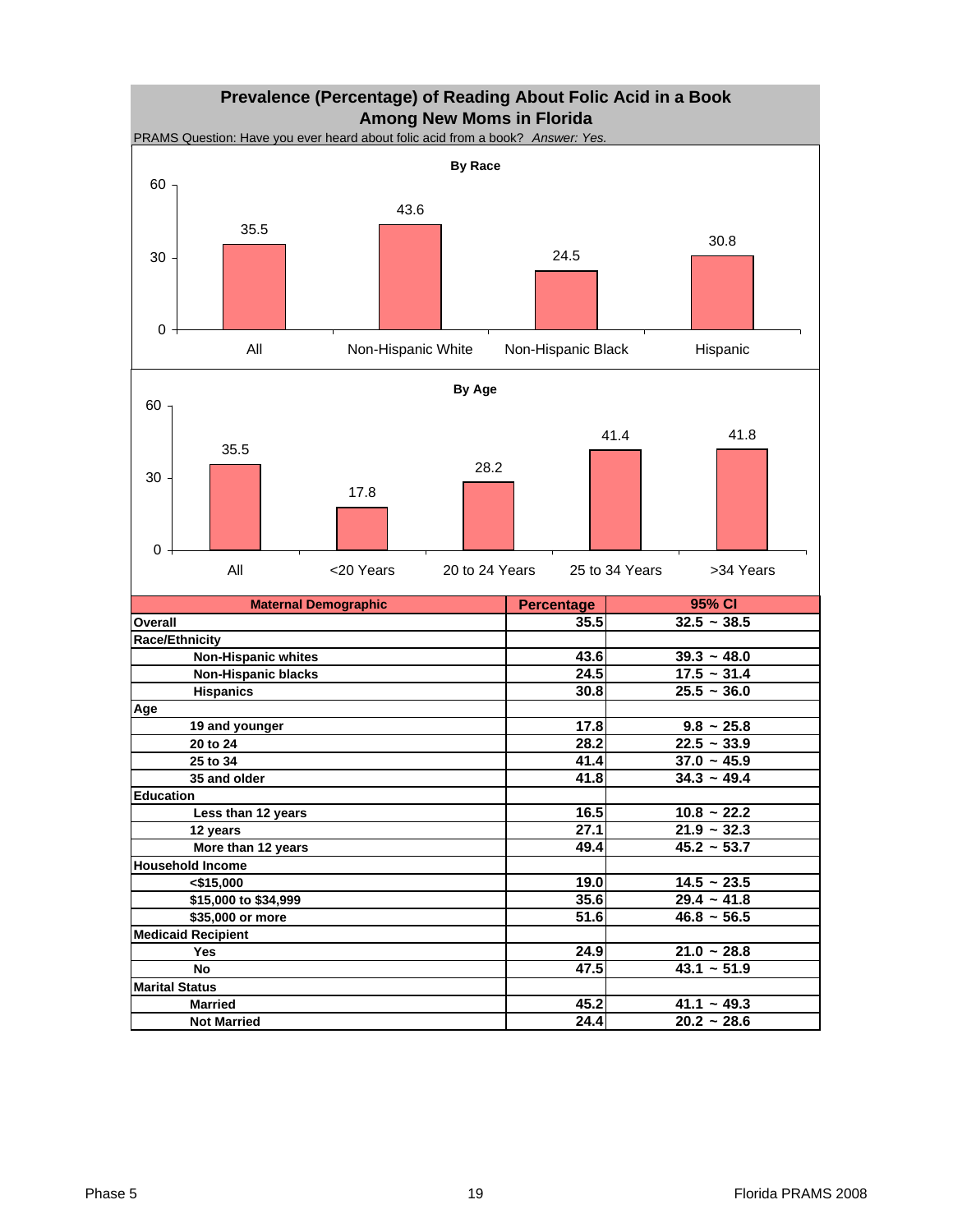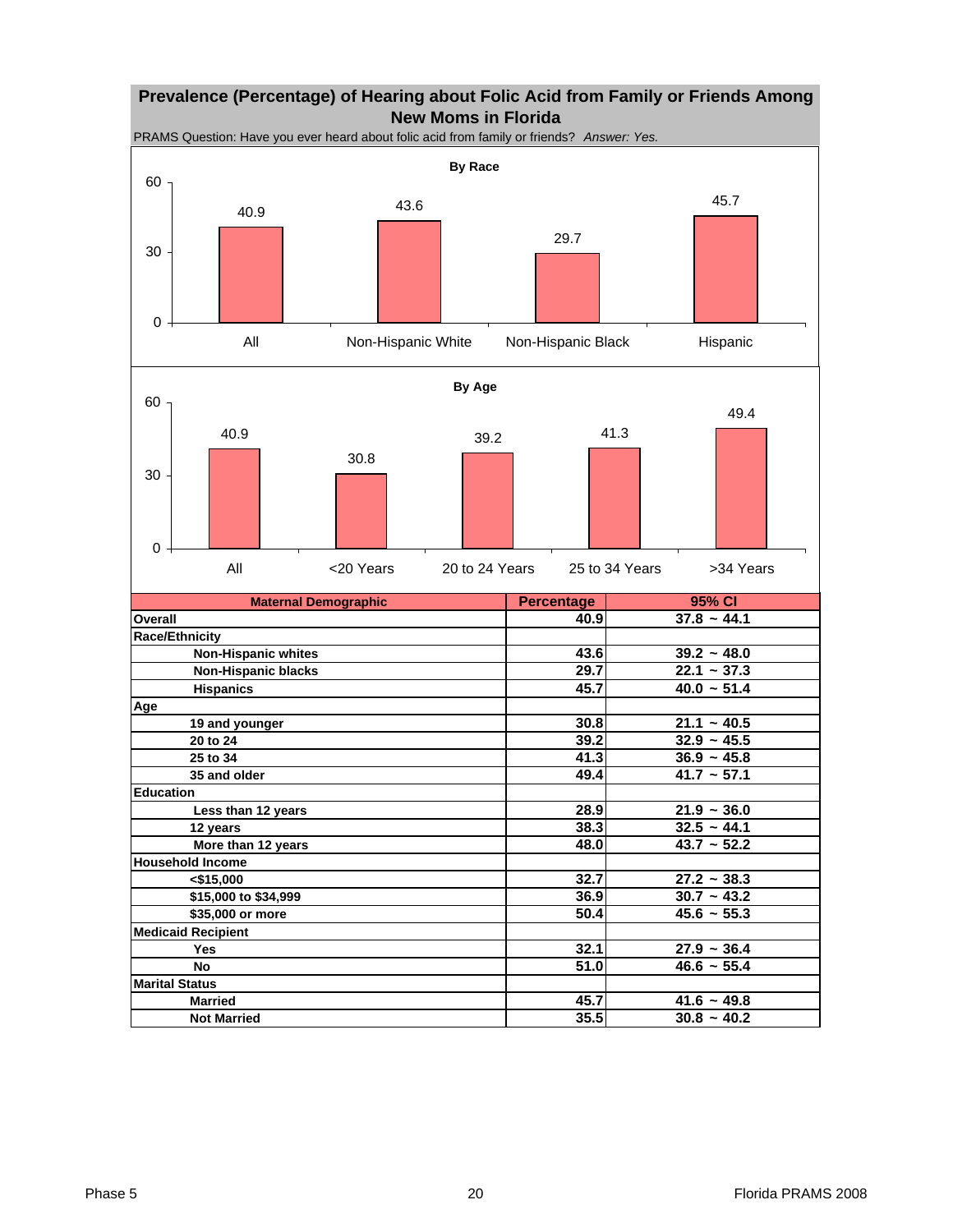#### **Prevalence (Percentage) of Taking a Multivitamin Containing Folic Acid Before Pregnancy Among New Moms in Florida**

PRAMS Question: In the month before you got pregnant with your new baby, how many times a week did you take a multiple vitamin? *Answer: I took a multivitamin at least 1 per week.*





| <b>Maternal Demographic</b> | <b>Percentage</b> | 95% CI        |
|-----------------------------|-------------------|---------------|
| Overall                     | 39.7              | $36.6 - 42.8$ |
| <b>Race/Ethnicity</b>       |                   |               |
| <b>Non-Hispanic whites</b>  | 42.1              | $37.7 - 46.5$ |
| <b>Non-Hispanic blacks</b>  | 35.3              | $27.5 - 43.2$ |
| <b>Hispanics</b>            | 36.3              | $30.8 - 41.8$ |
| Age                         |                   |               |
| 19 and younger              | 20.4              | $11.9 - 29.0$ |
| 20 to 24                    | 21.7              | $16.4 - 26.9$ |
| 25 to 34                    | 46.9              | $42.4 - 51.5$ |
| 35 and older                | 61.7              | $54.2 - 69.2$ |
| <b>Education</b>            |                   |               |
| Less than 12 years          | 28.4              | $21.2 - 35.6$ |
| 12 years                    | 30.4              | $25.0 - 35.8$ |
| More than 12 years          | 51.0              | $46.7 - 55.2$ |
| <b>Household Income</b>     |                   |               |
| $<$ \$15,000                | 23.3              | $18.3 - 28.4$ |
| \$15,000 to \$34,999        | 29.3              | $23.3 - 35.2$ |
| \$35,000 or more            | 60.4              | $55.6 - 65.1$ |
| <b>Medicaid Recipient</b>   |                   |               |
| Yes                         | 26.6              | $22.5 - 30.7$ |
| <b>No</b>                   | 54.7              | $50.3 - 59.1$ |
| <b>Marital Status</b>       |                   |               |
| <b>Married</b>              | 50.9              | $46.8 - 55.1$ |
| <b>Not Married</b>          | 27.0              | $22.6 - 31.4$ |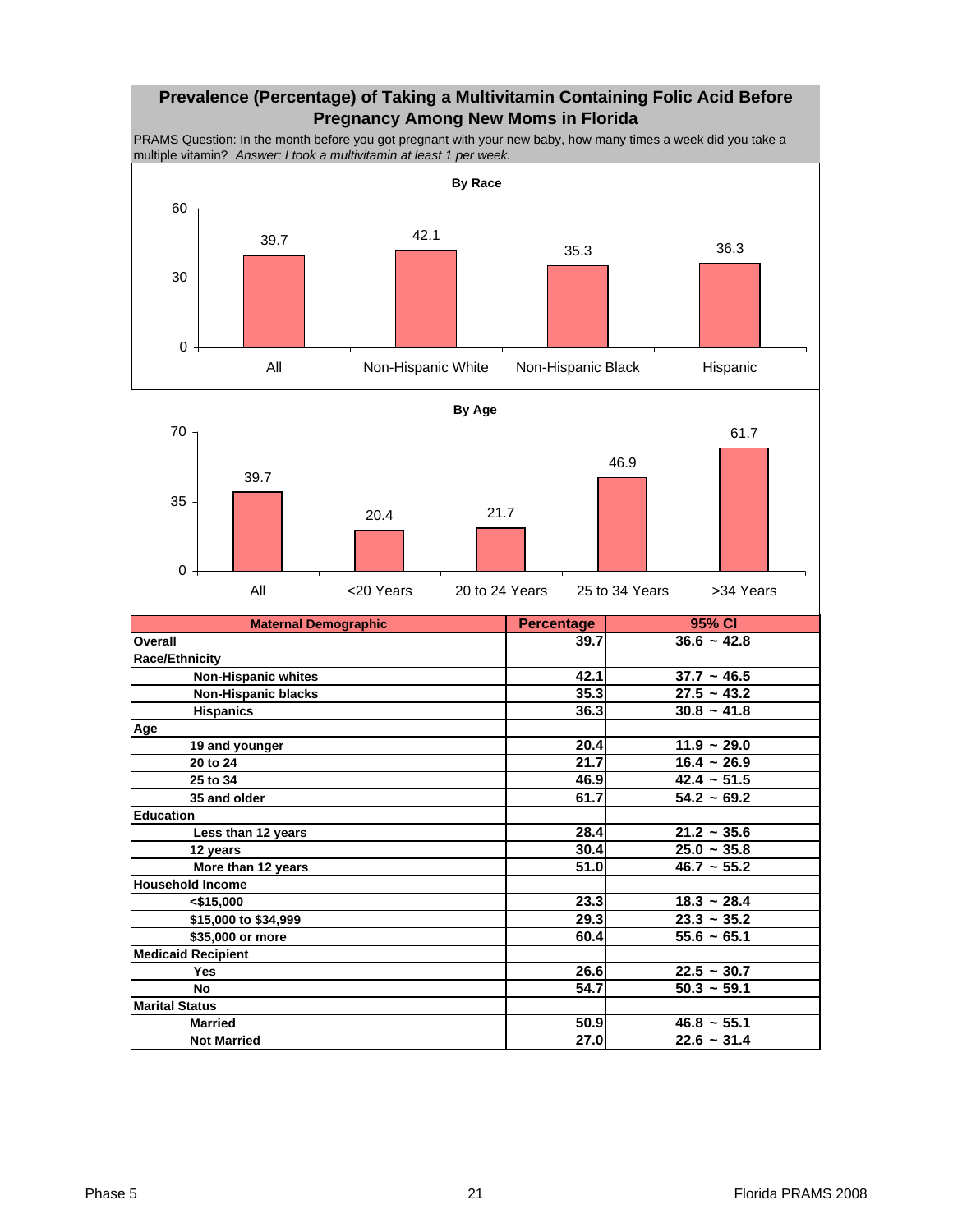#### **Prevalence (Percentage) of Physical Abuse by a Husband or Partner Before Pregnancy Among New Moms in Florida**

PRAMS Question: During the 12 months before you got pregnant, did your husband or partner push, hit, slap, kick, choke, or physically hurt you in any other way? *Answer: Yes.* 

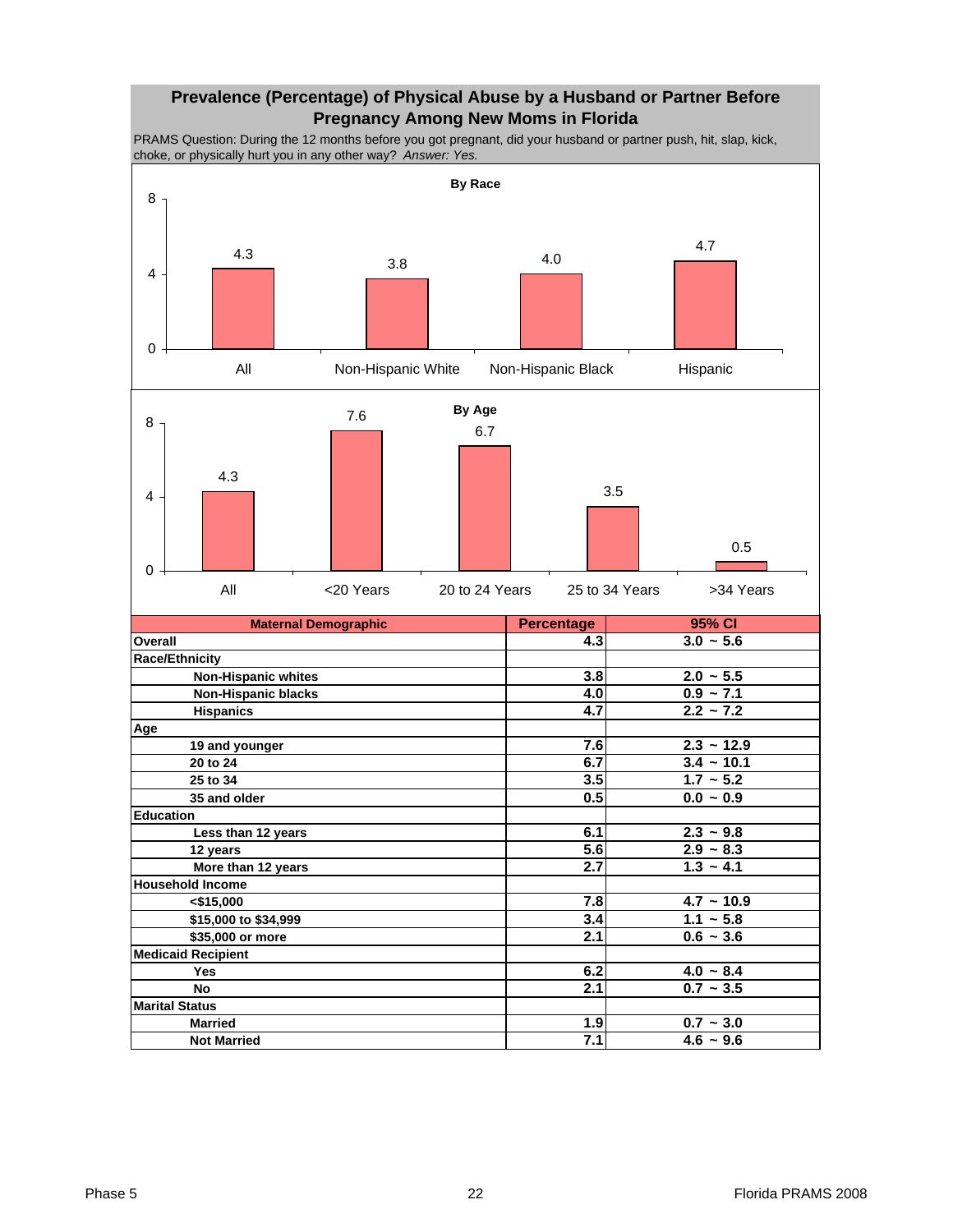#### **Prevalence (Percentage) of Physical Abuse by a Husband or Partner During Pregnancy Among New Moms in Florida**

PRAMS Question: During your most recent pregnancy, did your husband or partner push, hit, slap, kick, choke, or physically hurt you in any other way? *Answer: Yes.* 

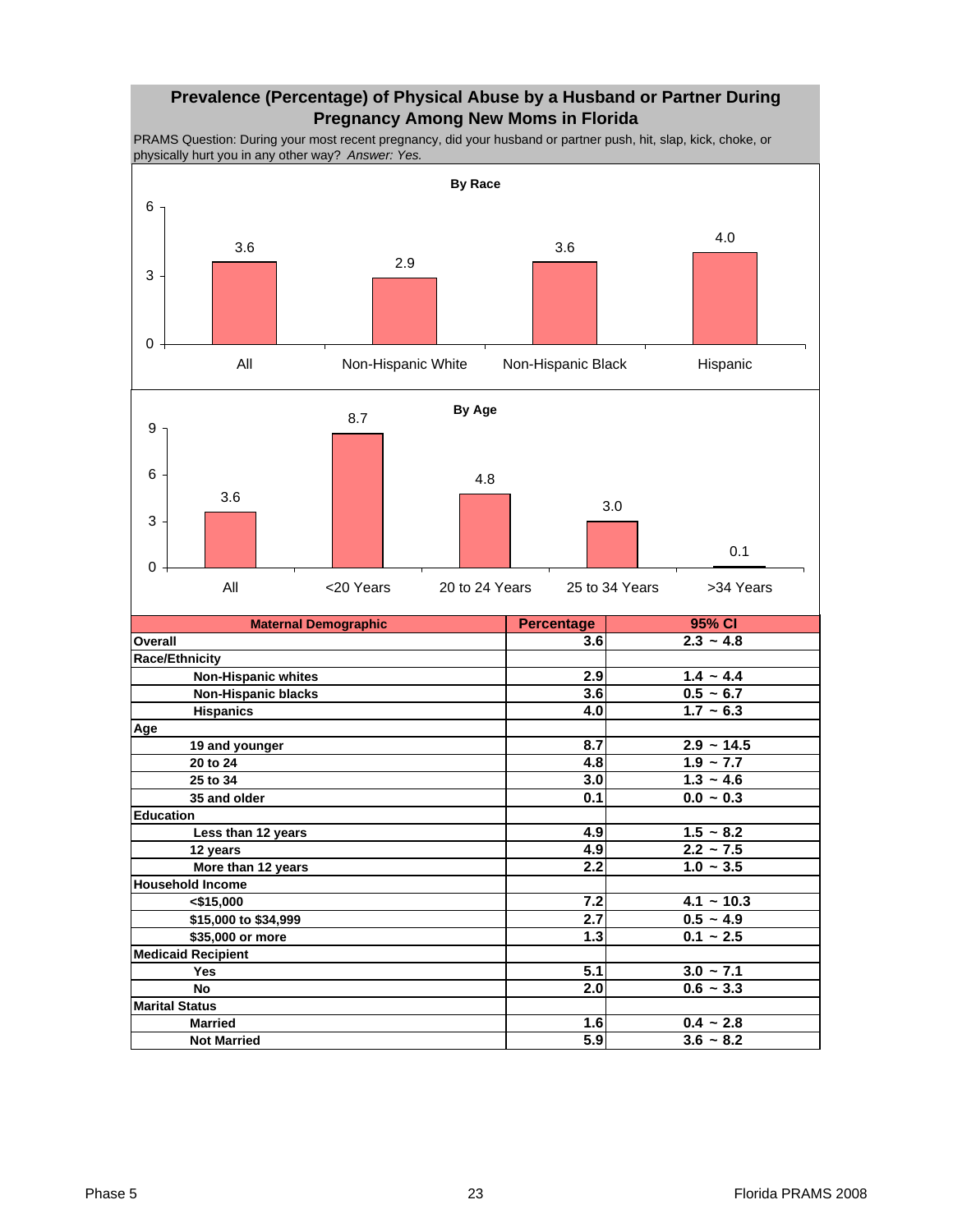#### **Prevalence (Percentage) of Having a Blood Test for HIV During Pregnancy Among New Moms in Florida**

PRAMS Question: At any time during your most recent pregnancy or delivery, did you have a blood test for Human Immunodeficiency Virus (HIV), the virus that causes Acquired Immunodeficiency Syndrome (AIDS)? *Answer: Yes.* 

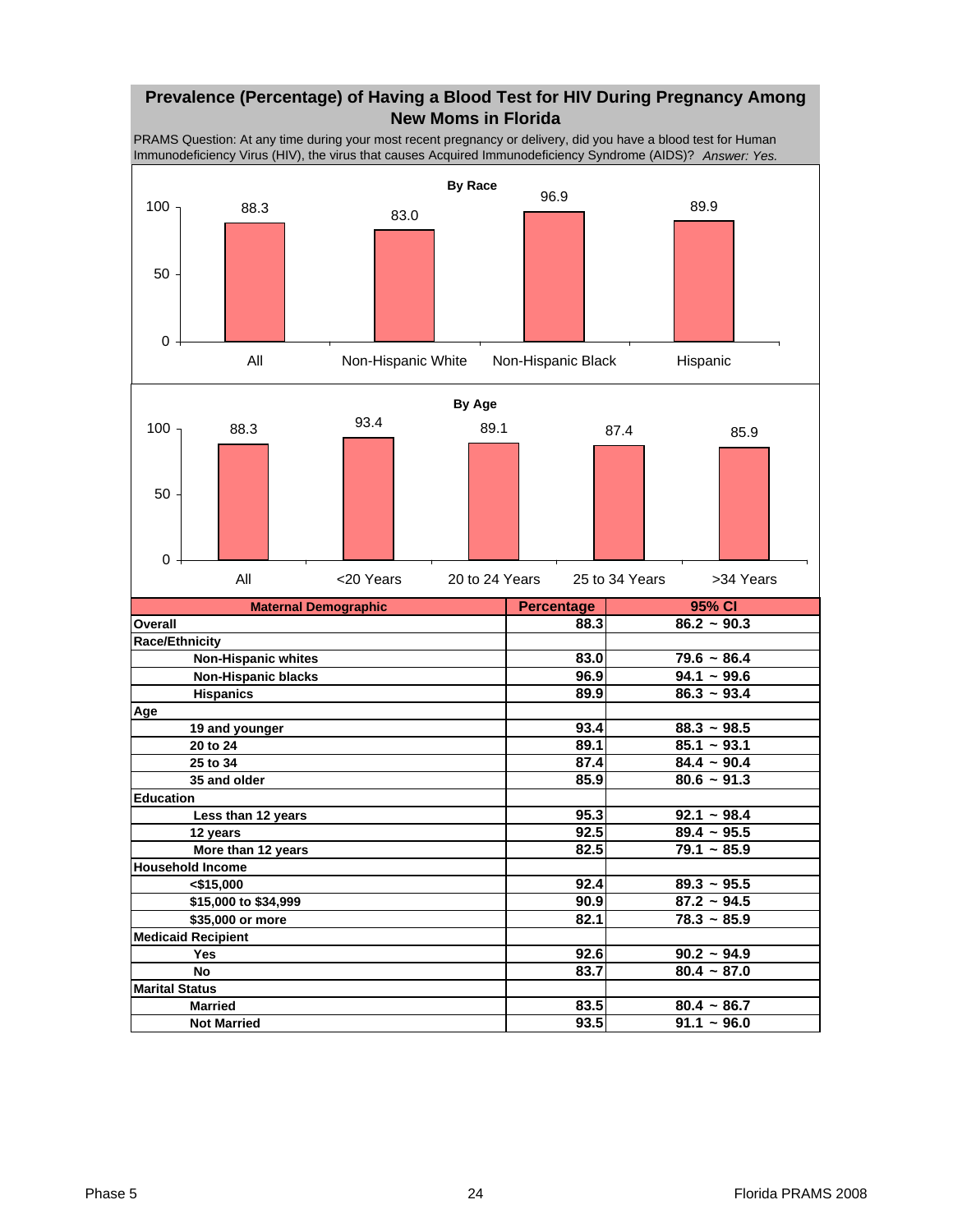#### **Prevalence (Percentage) of Hospitalization of a Close Family Member During the 12- Month Prenatal Period Among New Moms in Florida**

PRAMS Question: During the 12 months before your new baby was born, did a close family member become very sick and have to go to the hospital? *Answer: Yes.* 



| <b>Non-Hispanic whites</b> | 24.4 | $20.6 - 28.3$            |
|----------------------------|------|--------------------------|
| <b>Non-Hispanic blacks</b> | 25.0 | $17.7 - 32.2$            |
| <b>Hispanics</b>           | 19.5 | $15.0 - 24.1$            |
| Age                        |      |                          |
| 19 and younger             | 25.2 | $15.9 - 34.4$            |
| 20 to 24                   | 20.9 | $15.7 - 26.0$            |
| 25 to 34                   | 24.9 | $21.0 - 28.9$            |
| 35 and older               | 16.6 | $10.9 - 22.4$            |
| <b>Education</b>           |      |                          |
| Less than 12 years         | 21.9 | $15.1 - 28.7$            |
| 12 years                   | 18.8 | $\overline{14.1}$ ~ 23.4 |
| More than 12 years         | 25.7 | $21.9 - 29.4$            |
| <b>Household Income</b>    |      |                          |
| $<$ \$15,000               | 24.6 | $19.4 - 29.8$            |
| \$15,000 to \$34,999       | 17.8 | $12.9 - 22.7$            |
| \$35,000 or more           | 25.1 | $20.9 - 29.3$            |
| <b>Medicaid Recipient</b>  |      |                          |
| Yes                        | 21.8 | $18.0 - 25.7$            |
| No                         | 23.5 | $19.8 - 27.2$            |
| <b>Marital Status</b>      |      |                          |
| <b>Married</b>             | 23.3 | $19.8 - 26.8$            |
| <b>Not Married</b>         | 21.7 | $17.6 - 25.8$            |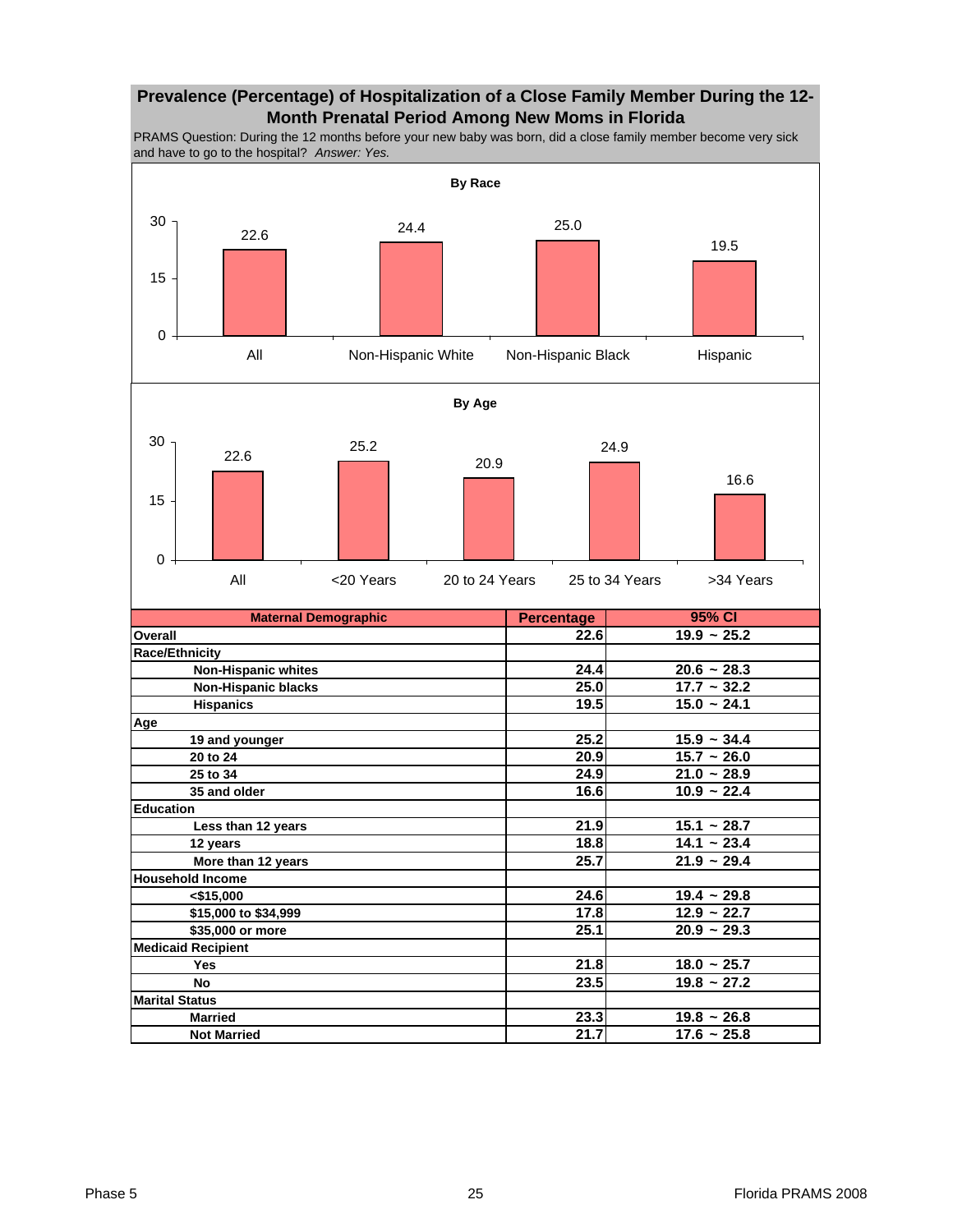#### **Prevalence (Percentage) of Divorce or Separation During the 12-Month Prenatal Period Among New Moms in Florida**

PRAMS Question: During the 12 months before your new baby was born, were you divorced or separated from your husband or partner? *Answer: Yes.* 

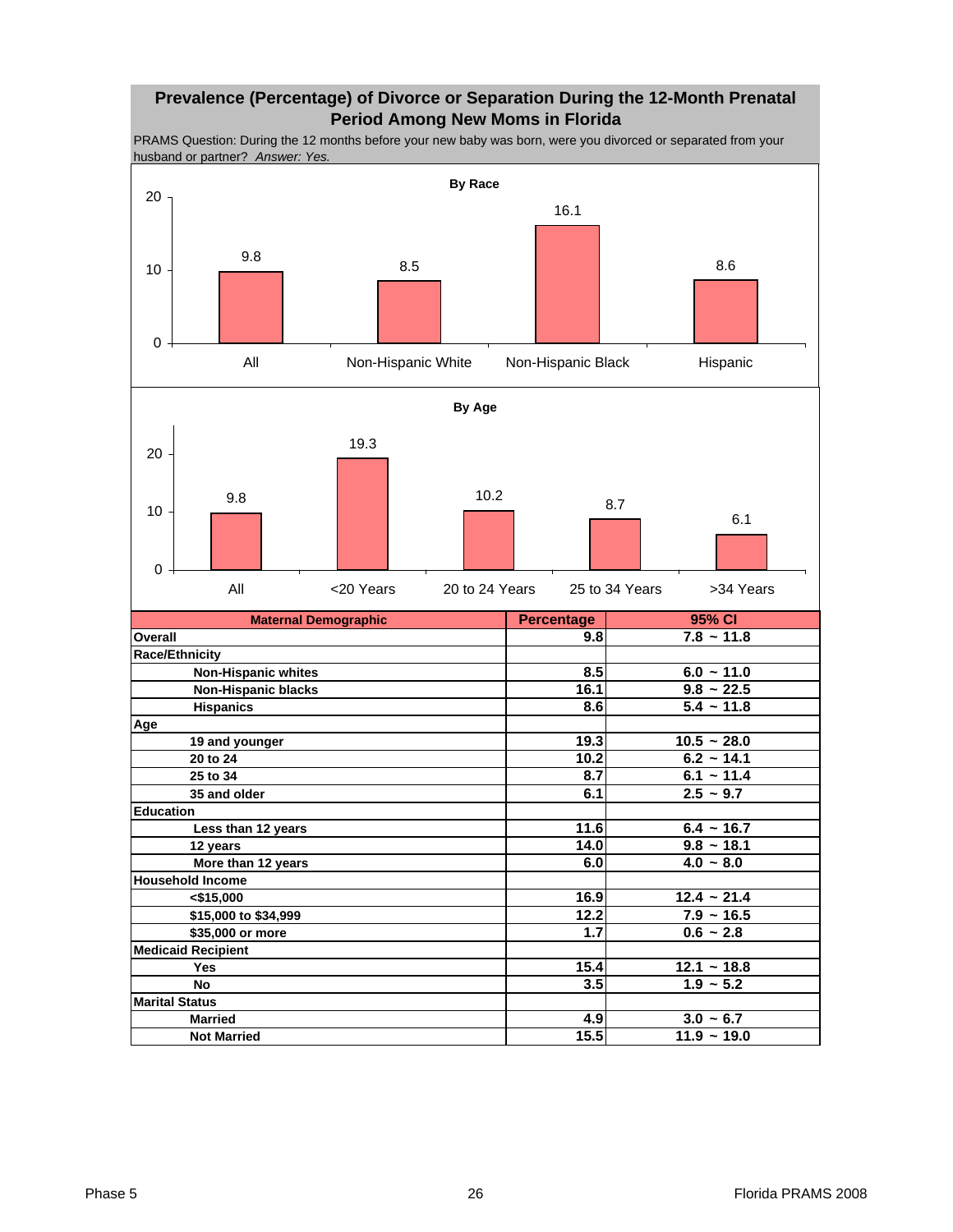#### **Prevalence (Percentage) of Change of Home Address During the 12-Month Prenatal Period Among New Moms in Florida**

**Maternal Demographic Percentage Overall 39.0 35.9 ~ 42.2 Race/Ethnicity Non-Hispanic whites 12.1 42.1 137.7** ~ 46.5  **Non-Hispanic blacks 38.2** 30.1 ~ 46.3  **Hispanics 33.8 28.4 ~ 39.3 Age 19 and younger 49.6 38.9 ~ 60.3 20 to 24 51.7 45.2 ~ 58.2 25 to 34 30.2** ~ 38.9  **35 and older 24.2 17.5 ~ 30.8 Education Less than 12 years 36.7 28.9 ~ 44.5 12 years 45.0 39.1 ~ 50.9 More than 12 years 31.6**  $\sim$  39.8 **Household Income <\$15,000 47.2 41.2 ~ 53.2 \$15,000 to \$34,999 46.8** 46.8 46.8 46.8 46.3 46.8 46.8 46.8 46.3 40.3  $\sim$  53.4 **\$35,000 or more 28.9 Medicaid Recipient Yes 46.5** 41.8 ~ 51.1 **No 26.7 ~ 34.9** 26.7 ~ 34.9 **Marital Status Married 30.9 27.1 ~ 34.8 95% CI** PRAMS Question: During the 12 months before your new baby was born, did you move to a new address? *Answer: Yes.*  **By Race** 39.0 42.1 38.2 33.8 0 25 50 All Mon-Hispanic White Non-Hispanic Black Hispanic **By Age** 39.0 49.6 51.7 34.6 24.2 0 25 50 All <20 Years 20 to 24 Years 25 to 34 Years >34 Years

**Not Married 48.3** 43.3 ~ 53.3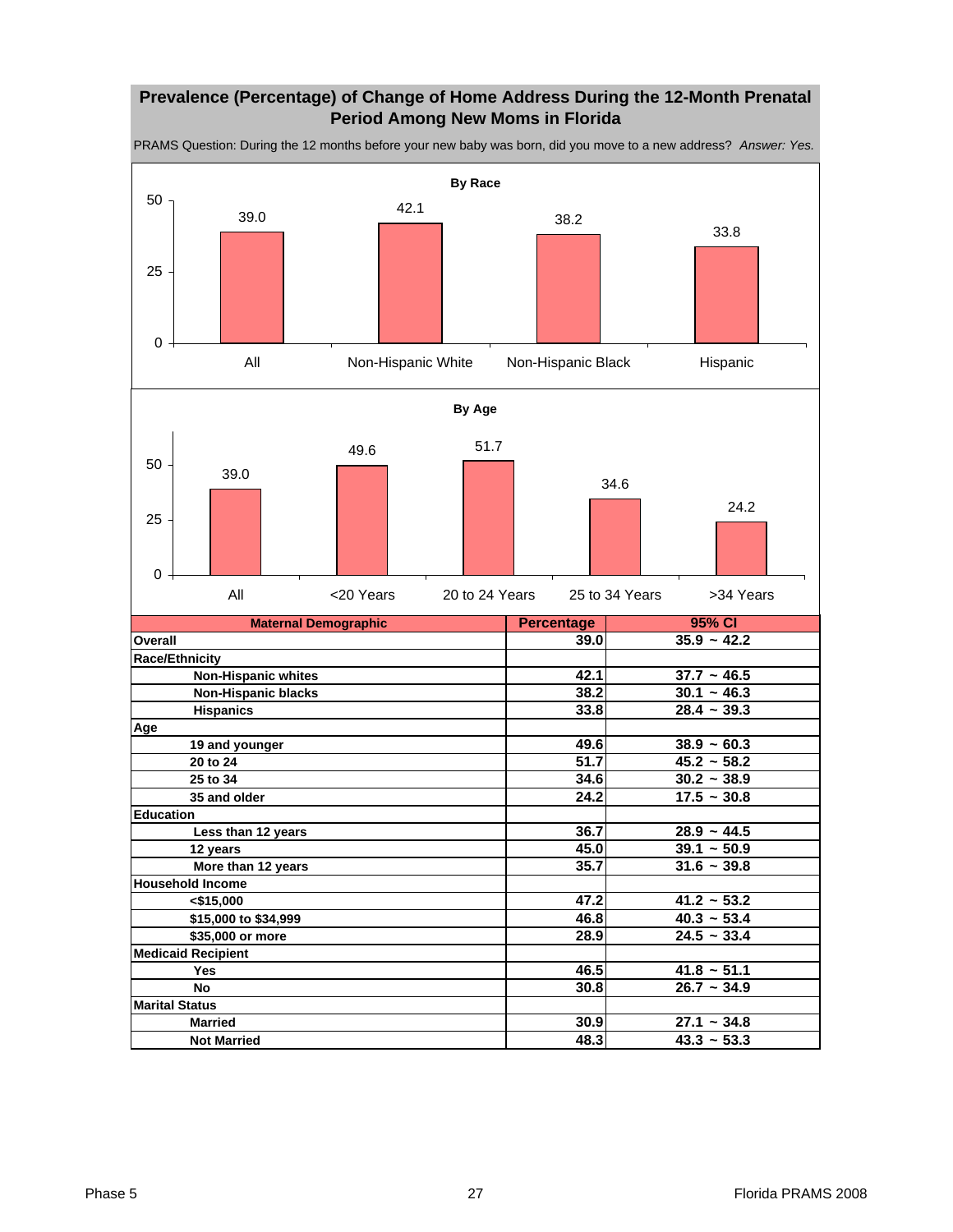#### **Prevalence (Percentage) of Homelessness During the 12-Month Prenatal Period Among New Moms in Florida**

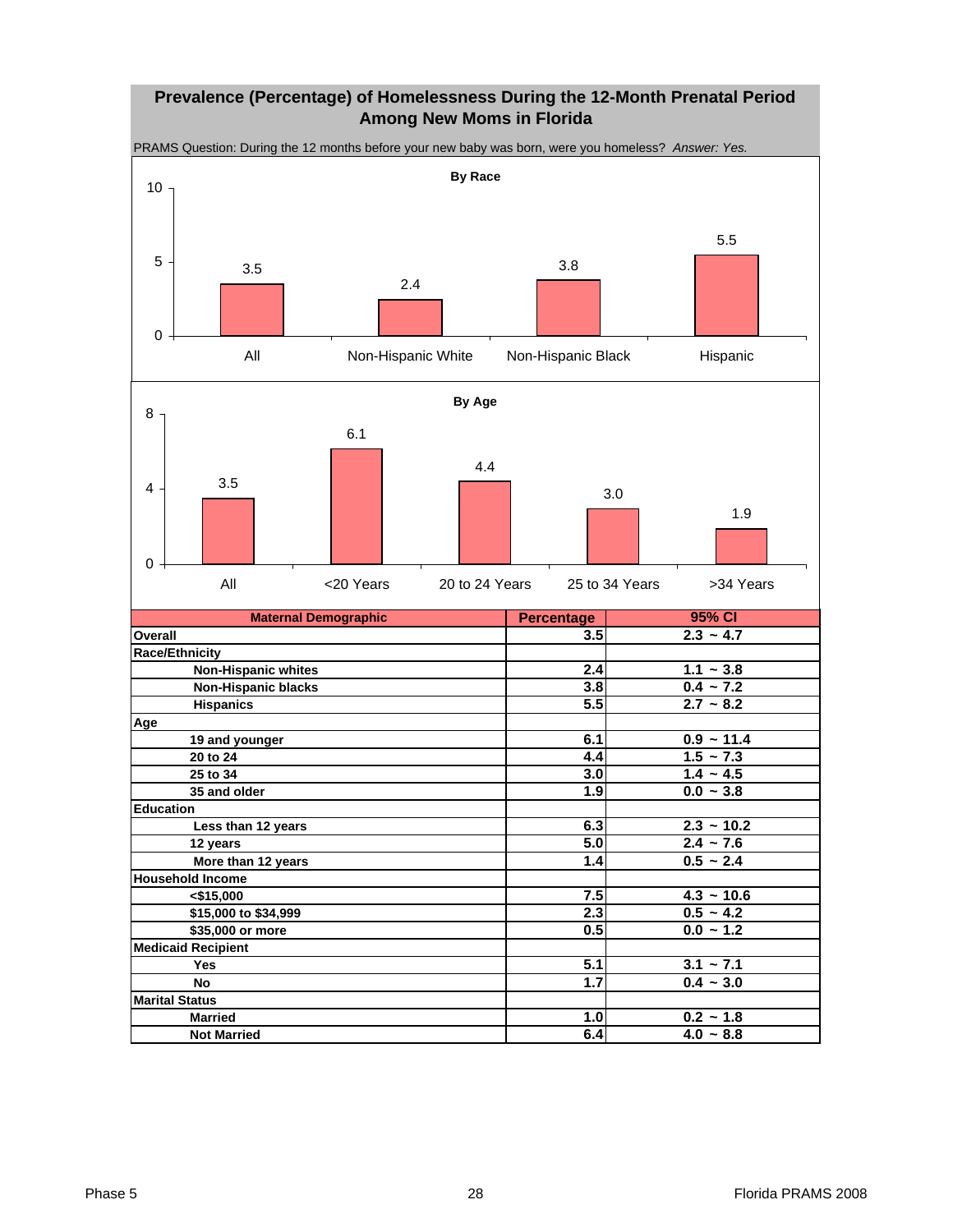#### **Prevalence (Percentage) of Paternal Unemployment During the 12-Month Prenatal Period in Florida**

PRAMS Question: During the 12 months before your new baby was born, did your husband or partner lose his job? *Answer: Yes.* 

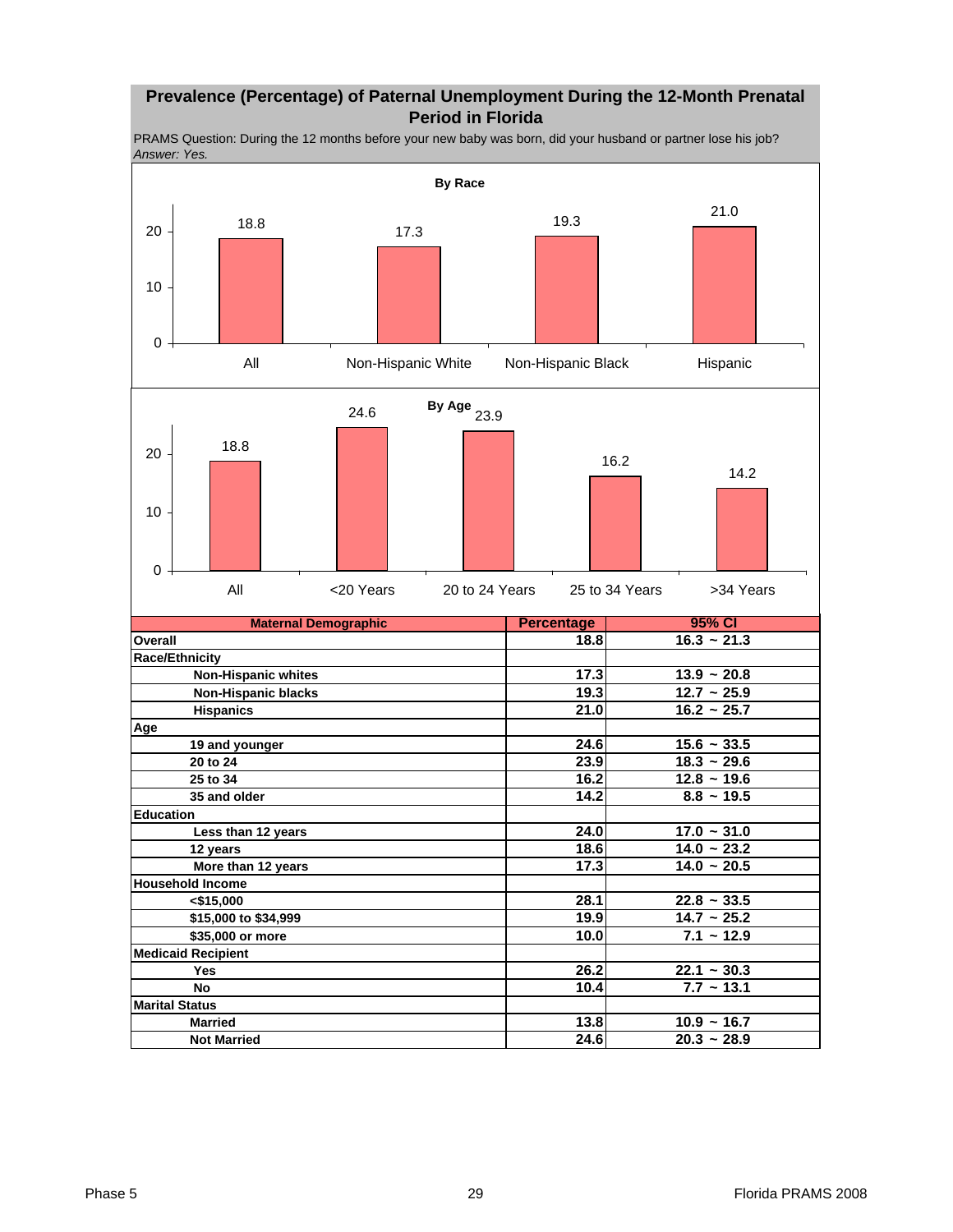#### **Prevalence (Percentage) of Unemployment During the 12-Month Prenatal Period Among New Moms in Florida**

PRAMS Question: During the 12 months before your new baby was born, did you lose your job even though you wanted to go on working? *Answer: Yes.* 

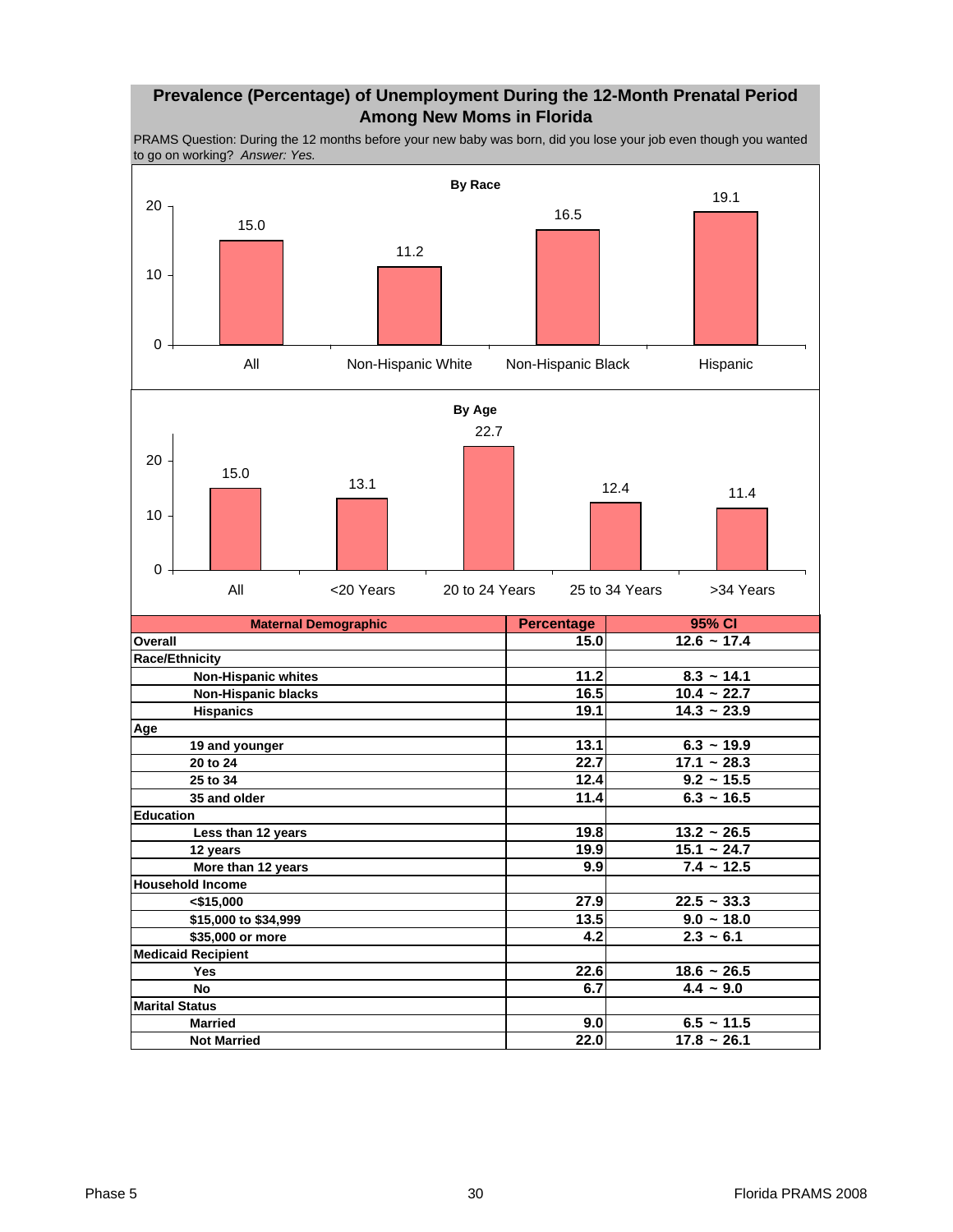#### **Prevalence (Percentage) of Excessive Arguing With a Husband or Partner During the 12-Month Prenatal Period Among New Moms in Florida**

PRAMS Question: During the 12 months before your new baby was born, did you argue with your husband or partner more than usual? *Answer: Yes.* 

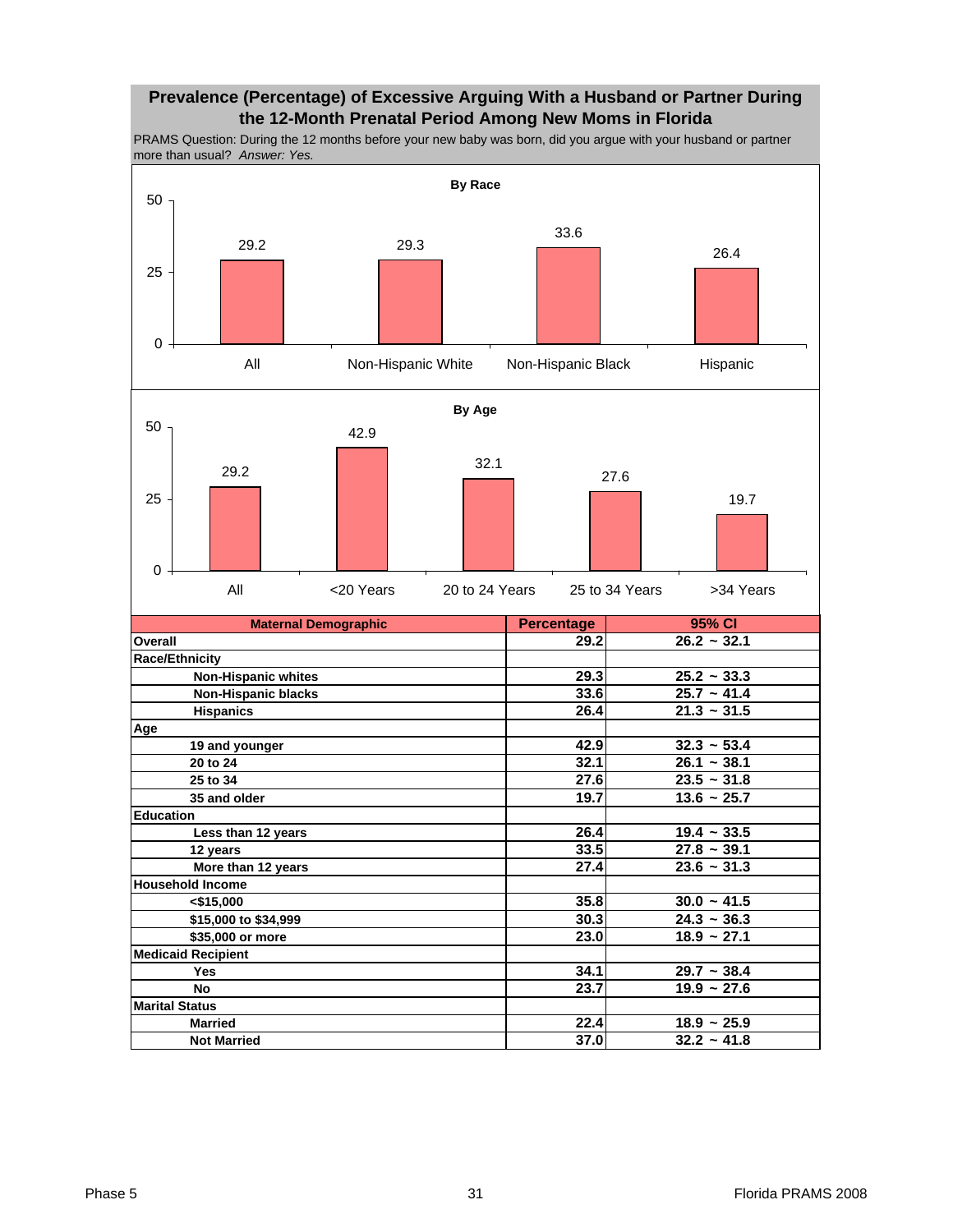#### **Prevalence (Percentage) of Open Admission of Unwanted Pregnancy by a Husband or Partner During the 12-Month Prenatal Period Among New Moms in Florida**

PRAMS Question: During the 12 months before your new baby was born, did your husband or partner say that he did not want you to be pregnant? *Answer: Yes* .

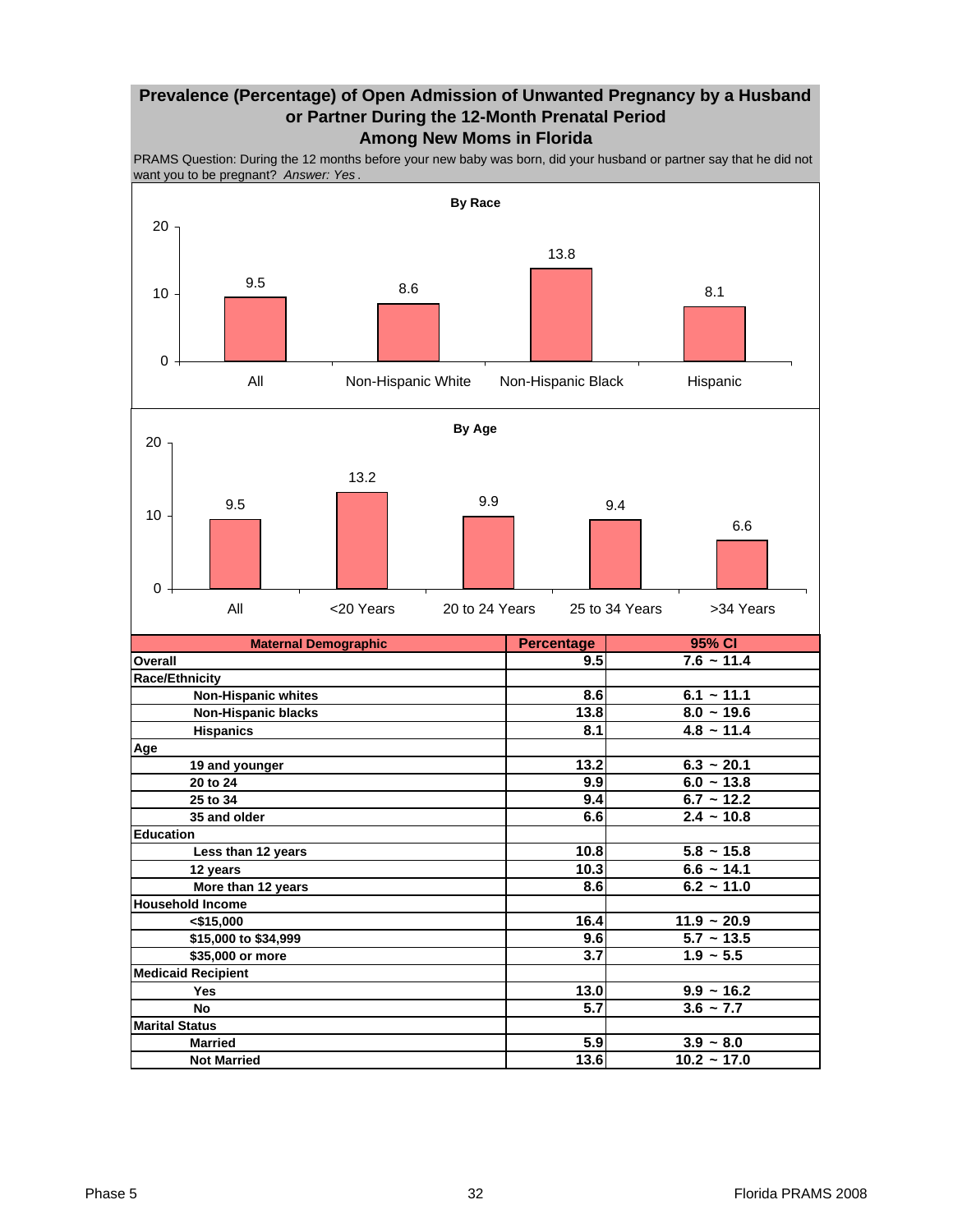## **Prevalence (Percentage) of Financial Difficulties During the 12-Month Prenatal Period Among New Moms in Florida**

PRAMS Question: During the 12 months before your new baby was born, did you have a lot of bills you could not pay? *Answer: Yes.* 

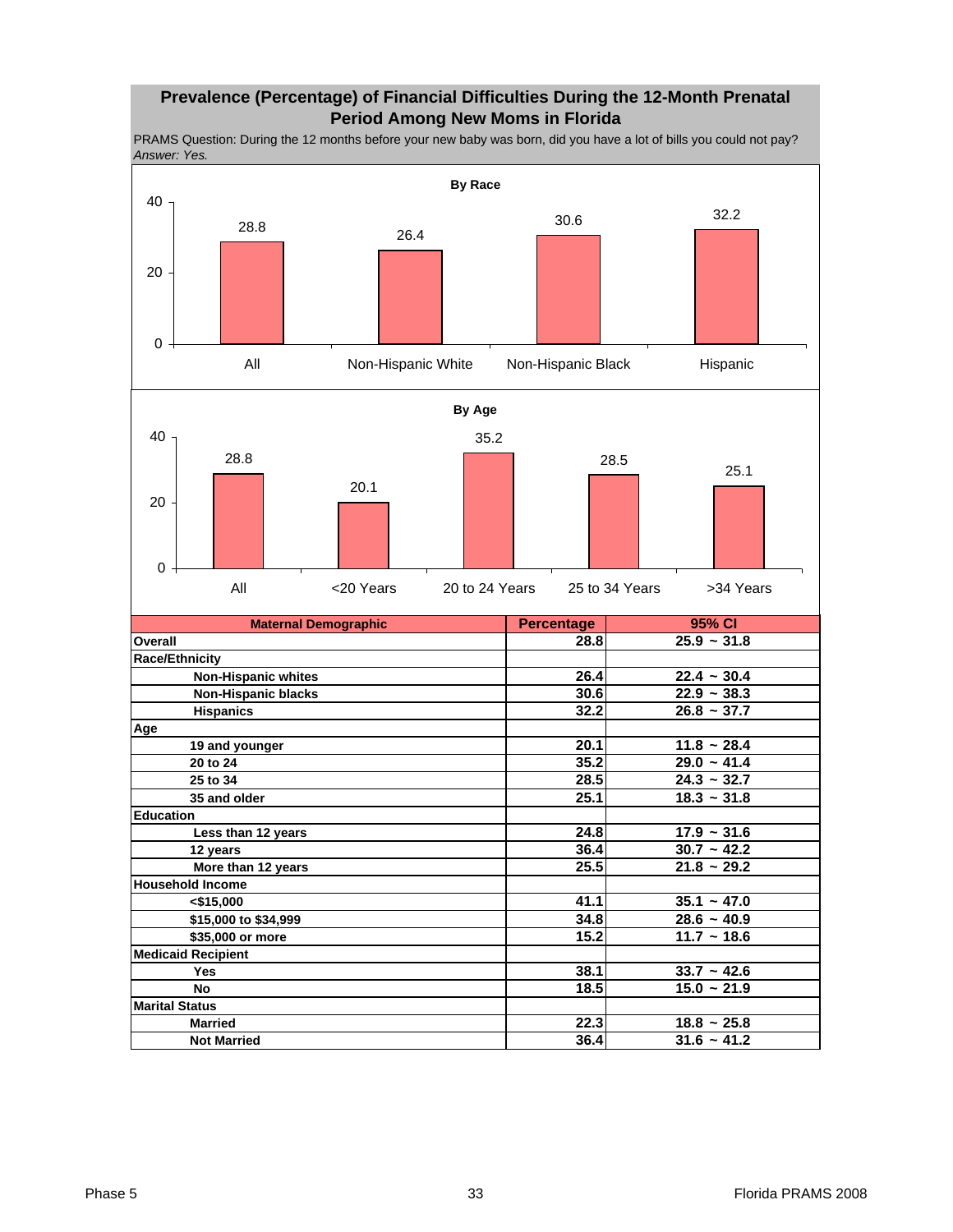## **Prevalence (Percentage) of Involvement in a Physical Fight During the 12-Month Prenatal Period Among New Moms in Florida**

**Maternal Demographic Percentage Overall 4.8** 3.4 ~ 6.2 **Race/Ethnicity Non-Hispanic whites 4.0 2.2** ~ 5.7  **Non-Hispanic blacks 6.7 2.5 ~ 10.8 Hispanics 4.0 1.7 ~ 6.3 Age 19 and younger 13.8 6.4 ~ 21.3 20 to 24 10.4 10.4 10.4 10.4 10.4 10.4 10.4 10.4 10.4 10.4 10.4 10.4 25 to 34 2.8 1.4 ~ 4.3 35 and older 1.0 0.0 ~ 2.2 Education Less than 12 years 1.7** ~ 8.8  **12 years 6.5 3.5 ~ 9.5 More than 12 years 1.9**  $\sim$  5.0 **Household Income**   $\left| \n\begin{array}{ccc} \n\sqrt{3} & 5.0 \times 11.5 \\
\end{array} \n\right|$  8.2 5.0 ~ 11.5  **\$15,000 to \$34,999 5.4 2.3 ~ 8.6 \$35,000 or more 1.4 0.3 ~ 2.5 Medicaid Recipient Yes 6.5 4.3 ~ 8.8 No 2.9 1.3 ~ 4.4 Marital Status Married 2.2 1.0 ~ 3.4 Not Married 7.8 5.1 ~ 10.5 95% CI By Race**  $\frac{4.8}{ }$  4.0 6.7 4.0  $\Omega$ 5 10 All Mon-Hispanic White Non-Hispanic Black Hispanic **By Age** 4.8 13.8 6.9 2.8 1.0 0 5 10 15 All <20 Years 20 to 24 Years 25 to 34 Years >34 Years

PRAMS Question: During the 12 months before your new baby was born, were you in a physical fight? *Answer: Yes.*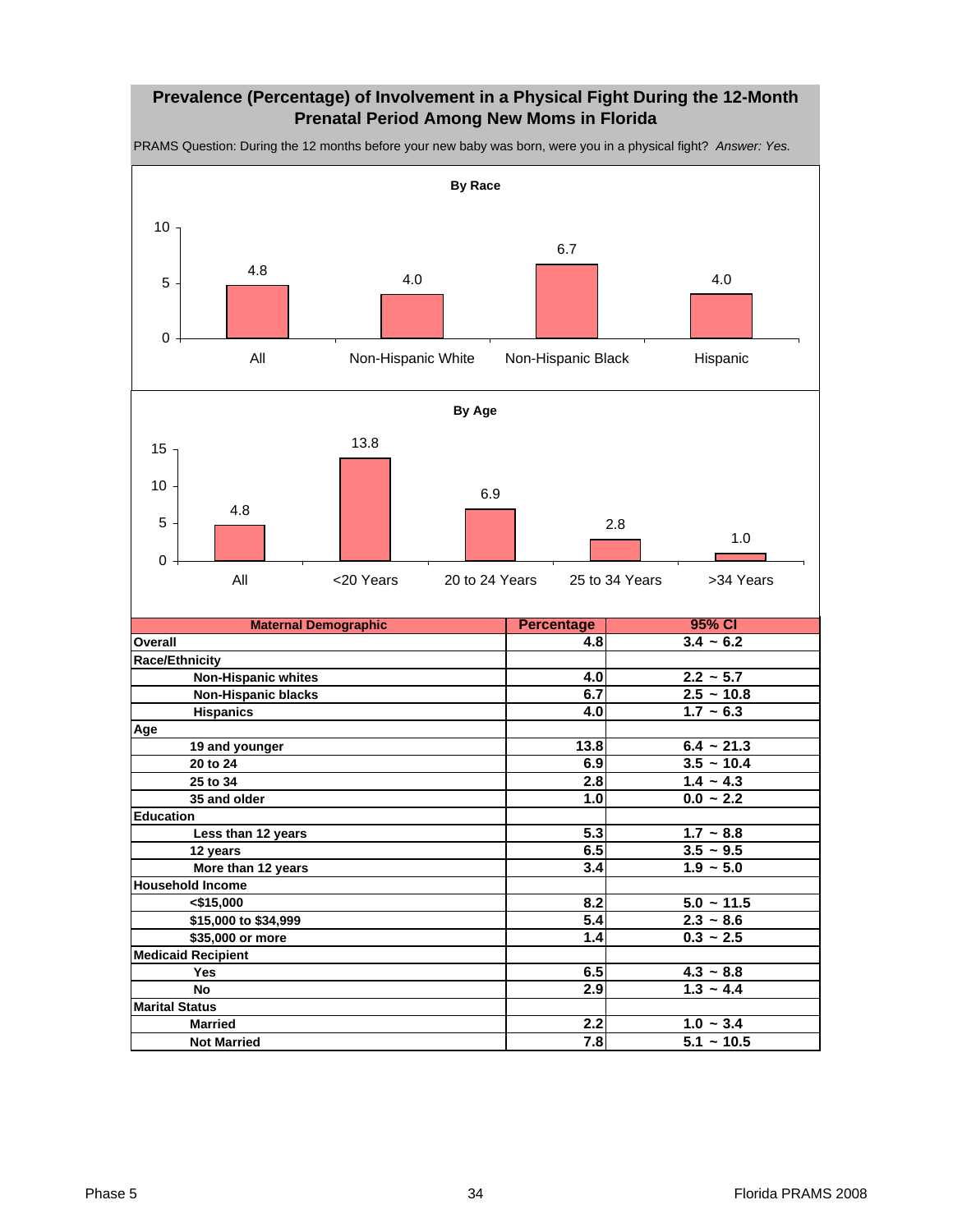#### **Prevalence (Percentage) of Maternal or Paternal Incarceration During the 12-Month Prenatal Period Among New Moms in Florida**

PRAMS Question: During the 12 months before your new baby was born, did you or your husband or partner go to jail? *Answer: Yes* .

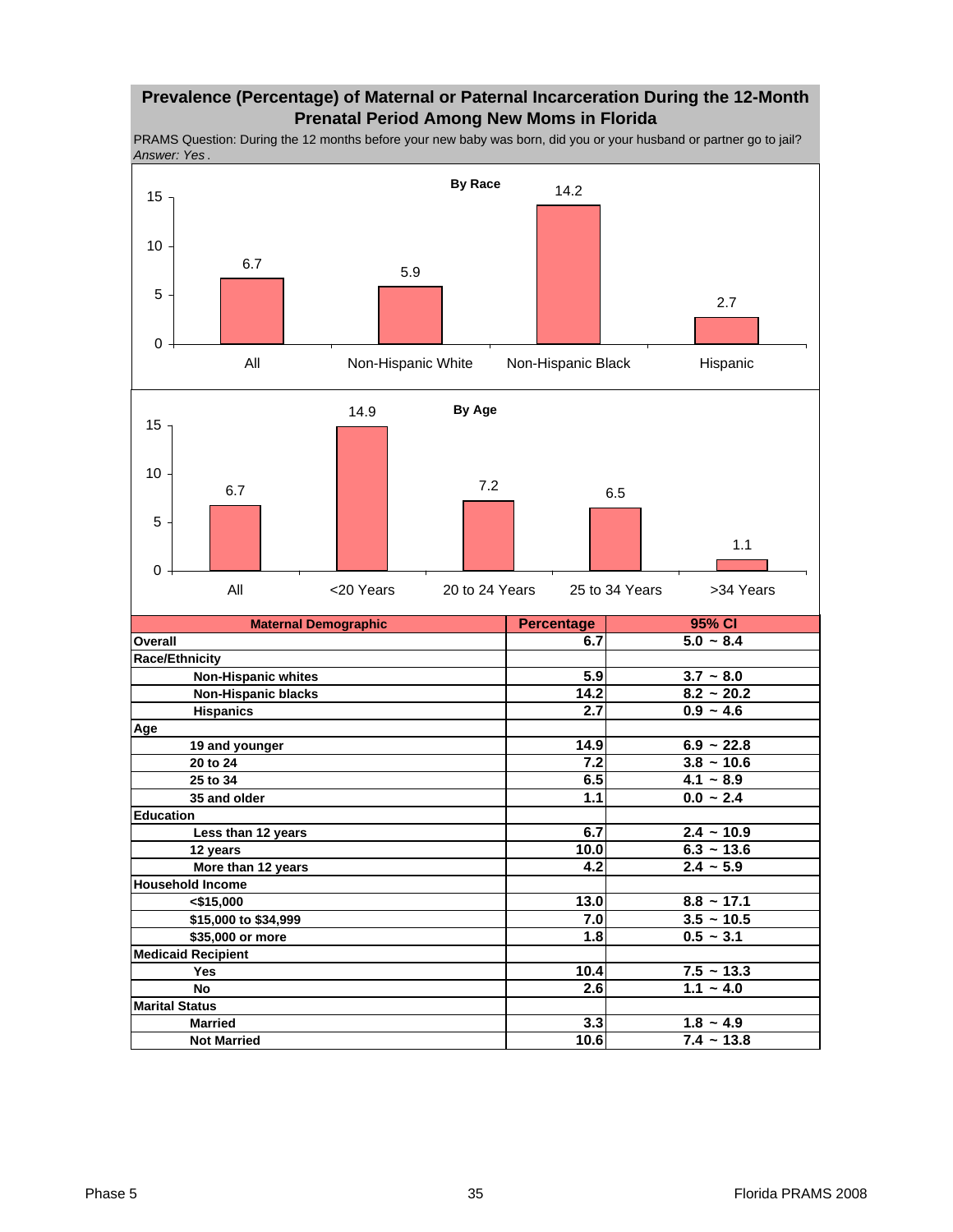### **Prevalence (Percentage) of Substance Abuse by a Very Close Acquaintance During the 12-Month Prenatal Period Among New Moms in Florida**

PRAMS Question: During the 12 months before your new baby was born, did someone very close to you have a bad problem with drinking or drugs? *Answer: Yes.* 

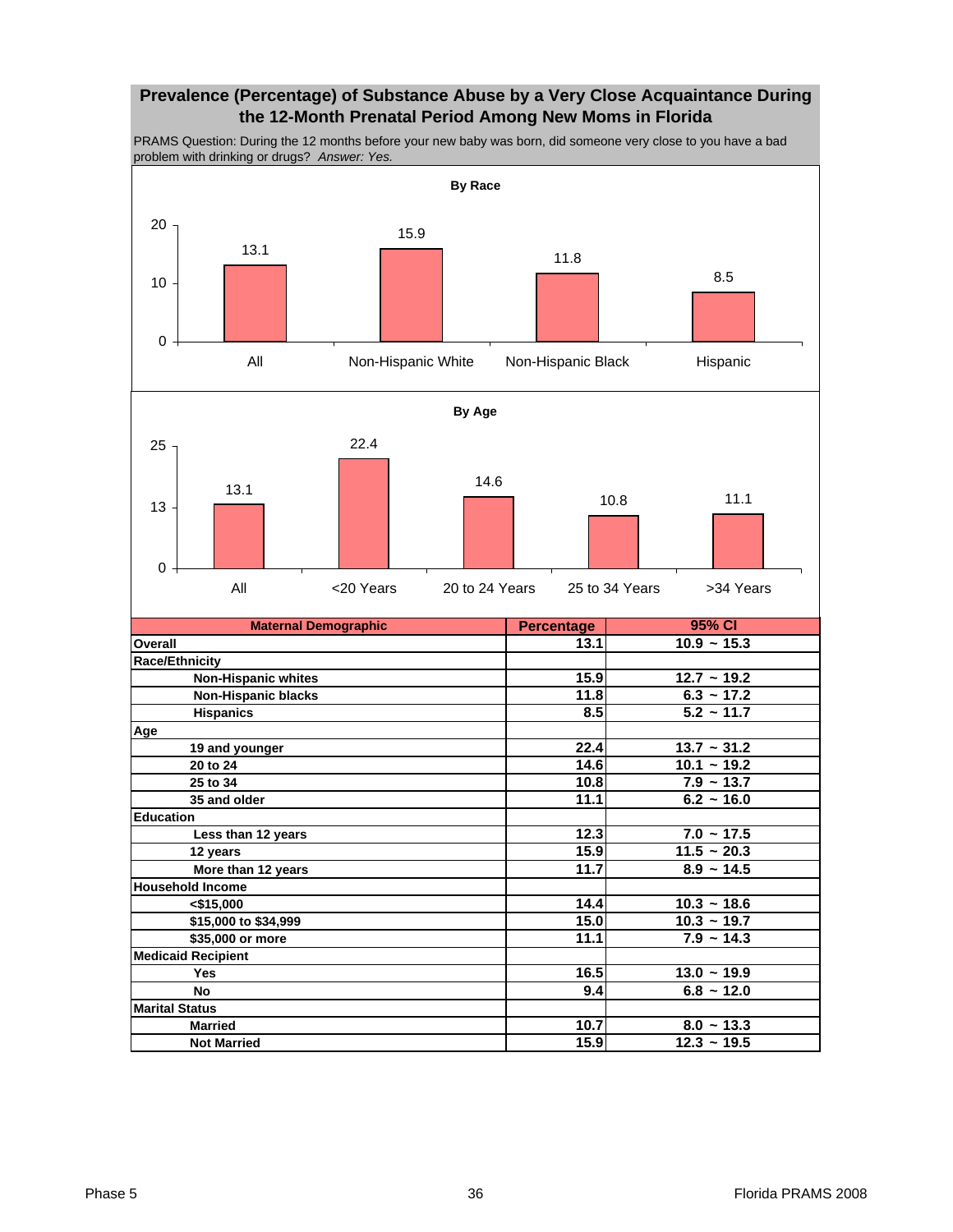### **Prevalence (Percentage) of the Death of a Very Close Acquaintance During the 12- Month Prenatal Period Among New Moms in Florida**

**Maternal Demographic Percentage Overall 17.8 15.3 ~ 20.3 Race/Ethnicity 16.8** 13.4 ~ 20.2  **Non-Hispanic blacks** 25.5 18.2 ~ 32.8 **Hispanics 14.7** 10.5 ~ 19.0 **Age 19 and younger 23.0 14.0 ~ 32.1 20 to 24 15.1 10.4 ~ 19.9 25 to 34 18.4 14.8 ~ 22.1 35 and older 16.9 10.9 ~ 22.8 Education Less than 12 years 23.7 16.7** ~ 30.7  **12 years 18.0 13.3 ~ 22.6 More than 12 years 15.4** 12.3 ~ 18.5 **Household Income 18.0 ~ 28.4 18.0 ~ 28.4 18.0 ~ 28.4 \$15,000 to \$34,999 14.8 10.2 ~ 19.5 \$35,000 or more 15.2 11.6 ~ 18.7 Medicaid Recipient Yes 20.6 16.8 ~ 24.4 No 14.7** 11.6 ~ 17.9 **Marital Status Married 12.5 ~ 18.6 Not Married 20.4** 16.3 ~ 24.5 PRAMS Question: During the 12 months before your new baby was born, did someone very close to you die? *Answer: Yes.*  **95% CI By Race** 17.8 16.8 25.5 14.7 0 15 30 All Mon-Hispanic White Non-Hispanic Black Hispanic **By Age** 17.8 23.0 15.1 18.4 16.9 0 15 30 All <20 Years 20 to 24 Years 25 to 34 Years >34 Years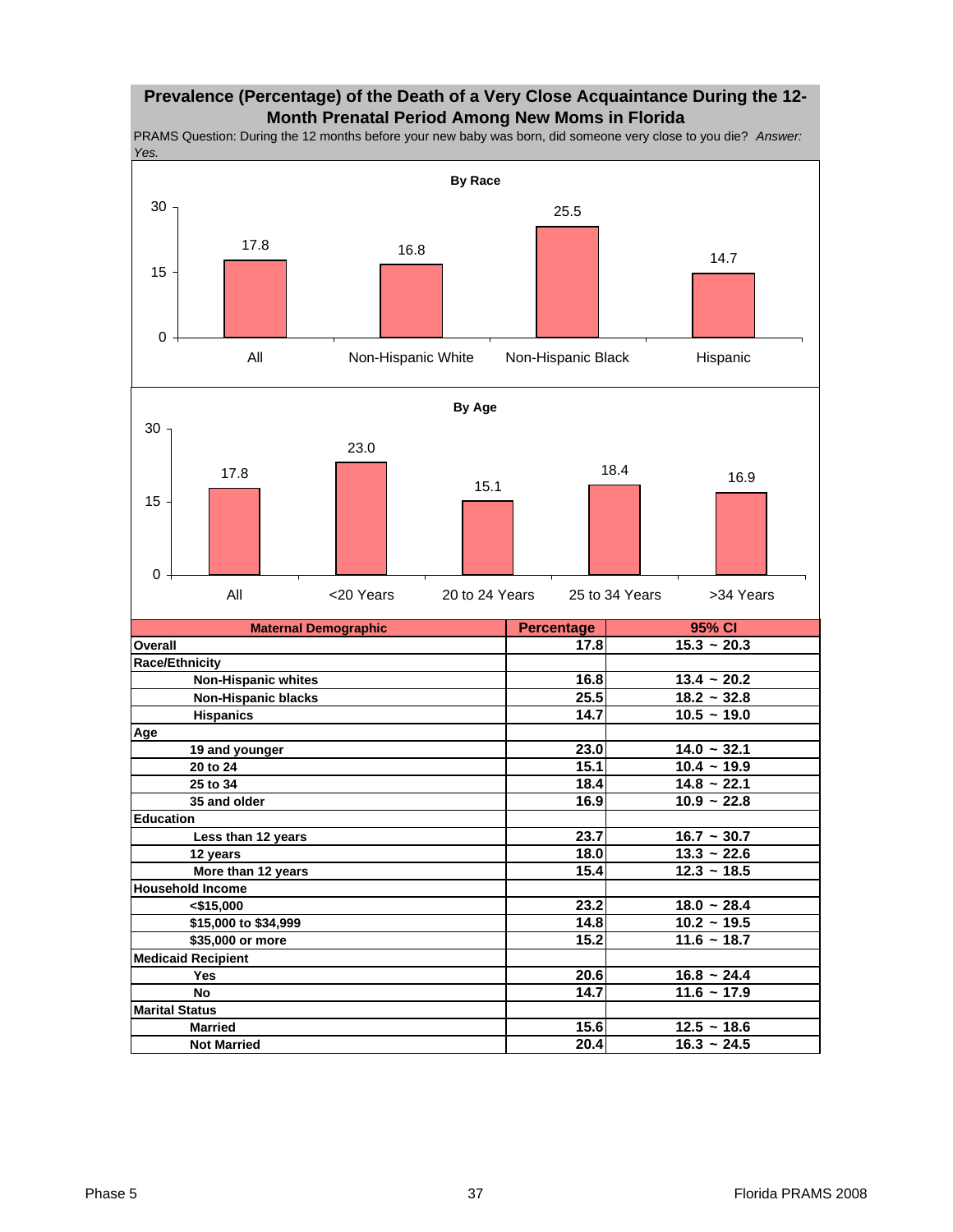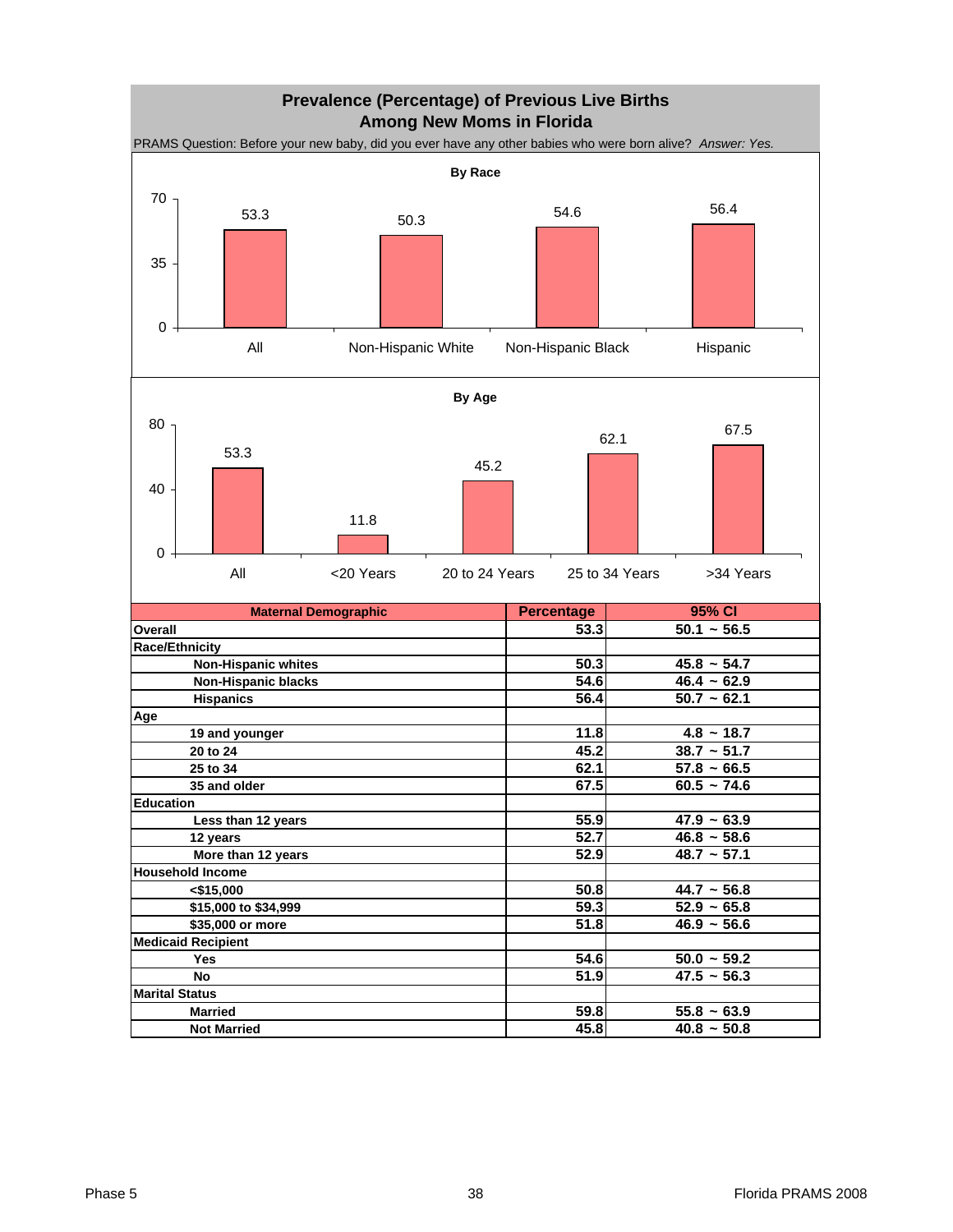## **Prevalence (Percentage) of Previous Occurrence of Low Birth Weight Among New Moms in Florida Who Ever Had a Baby Before**

PRAMS Question: Did the baby born just before your new one weigh five pounds, eight ounces (2,500 grams) or less at birth (low birth weight)? *Answer: Yes.* 

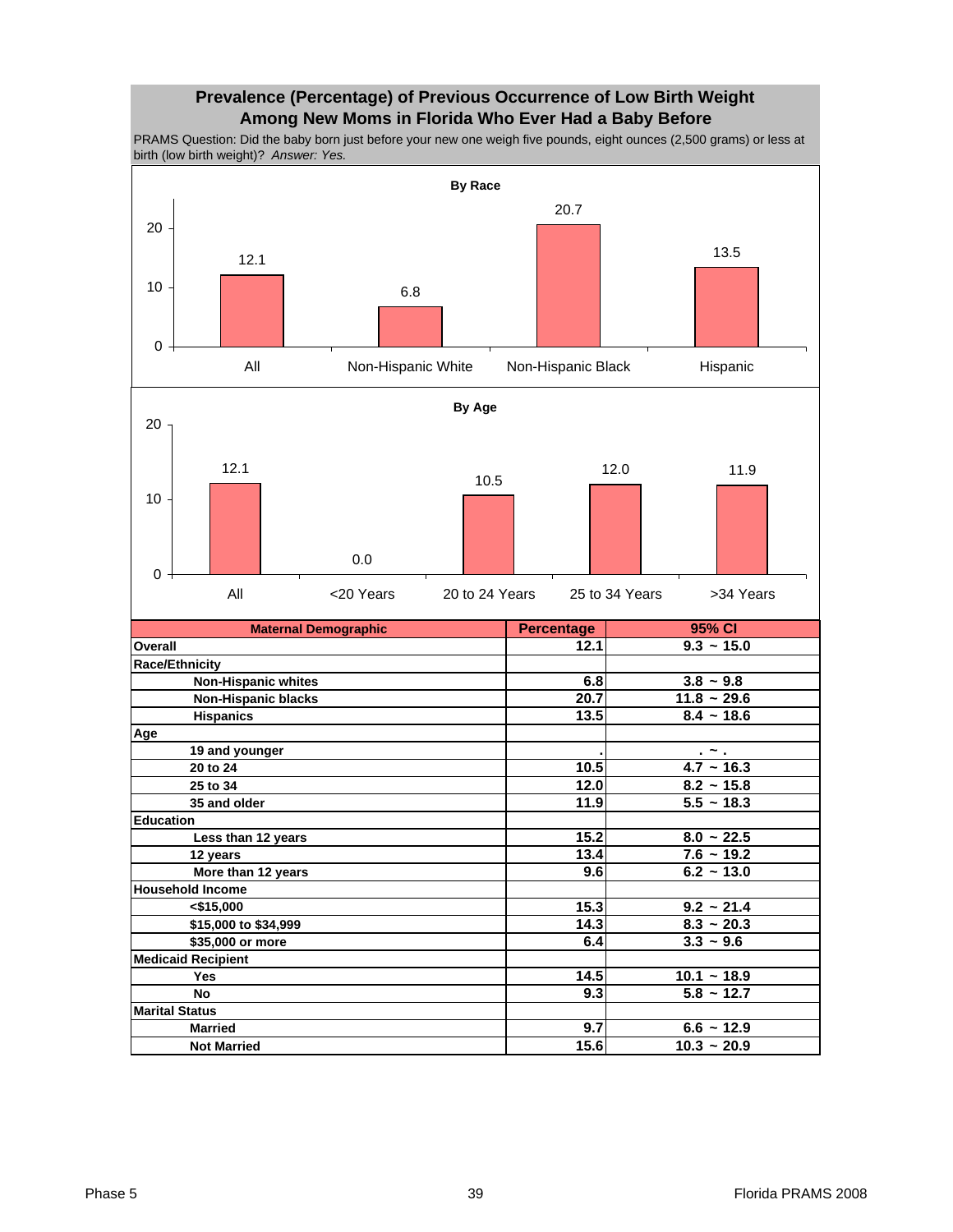#### **Prevalence (Percentage) of Unintended Pregnancy Among New Moms in Florida**

PRAMS Question: Thinking back to just before you got pregnant, how did you feel about becoming pregnant? *(Unintended pregnancy is defined as either being wanted later, or not being wanted then or at any time in the future.) Answer: I wanted to be pregnant later, or I did not being wanted then or at any time in the future* .

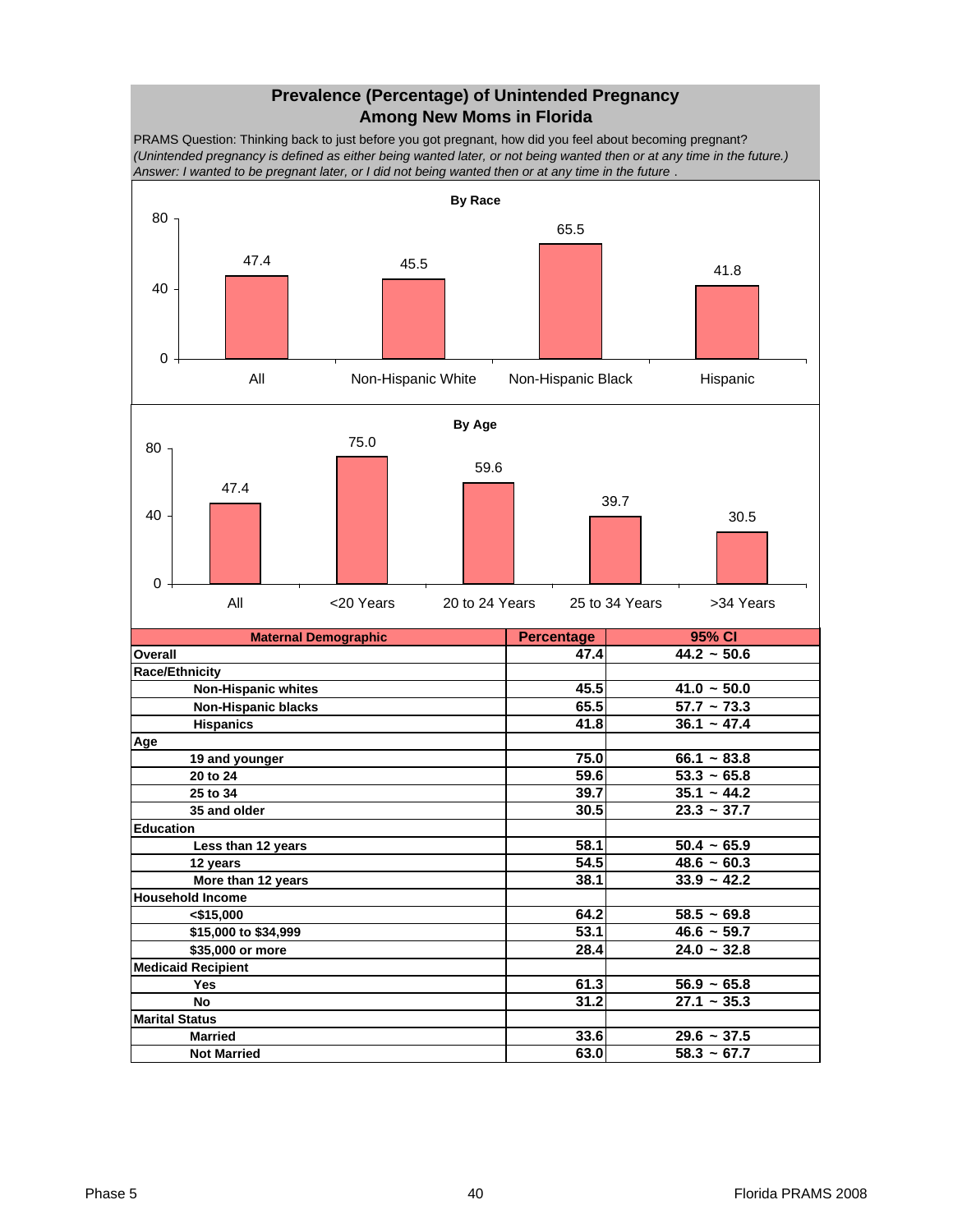# **Prevalence (Percentage) of Mistimed Pregnancy Among New Moms in Florida**

PRAMS Question: Thinking back to just before you got pregnant, how did you feel about becoming pregnant? *(Mistimed pregnancy is defined as being wanted later.) Answer: I wanted to be pregant later* .





| <b>Maternal Demographic</b> | <b>Percentage</b> | 95% CI        |
|-----------------------------|-------------------|---------------|
| Overall                     | 36.7              | $33.5 - 39.8$ |
| Race/Ethnicity              |                   |               |
| <b>Non-Hispanic whites</b>  | 36.1              | $31.7 - 40.5$ |
| <b>Non-Hispanic blacks</b>  | 50.4              | $42.1 - 58.7$ |
| <b>Hispanics</b>            | 32.6              | $27.2 - 38.0$ |
| Age                         |                   |               |
| 19 and younger              | 70.0              | $60.7 - 79.4$ |
| 20 to 24                    | 47.3              | $40.9 - 53.8$ |
| 25 to 34                    | 30.5              | $26.2 - 34.8$ |
| 35 and older                | 13.6              | $8.3 - 18.8$  |
| <b>Education</b>            |                   |               |
| Less than 12 years          | 47.5              | $39.6 - 55.5$ |
| 12 years                    | 41.4              | $35.6 - 47.3$ |
| More than 12 years          | 29.1              | $25.2 - 33.0$ |
| <b>Household Income</b>     |                   |               |
| $<$ \$15,000                | 48.0              | $42.0 - 54.0$ |
| \$15,000 to \$34,999        | 41.6              | $35.0 - 48.1$ |
| \$35,000 or more            | 23.2              | $19.0 - 27.3$ |
| <b>Medicaid Recipient</b>   |                   |               |
| Yes                         | 46.5              | $41.8 - 51.1$ |
| <b>No</b>                   | 25.2              | $21.3 - 29.1$ |
| <b>Marital Status</b>       |                   |               |
| <b>Married</b>              | 24.6              | $21.0 - 28.2$ |
| <b>Not Married</b>          | 50.2              | $45.3 - 55.2$ |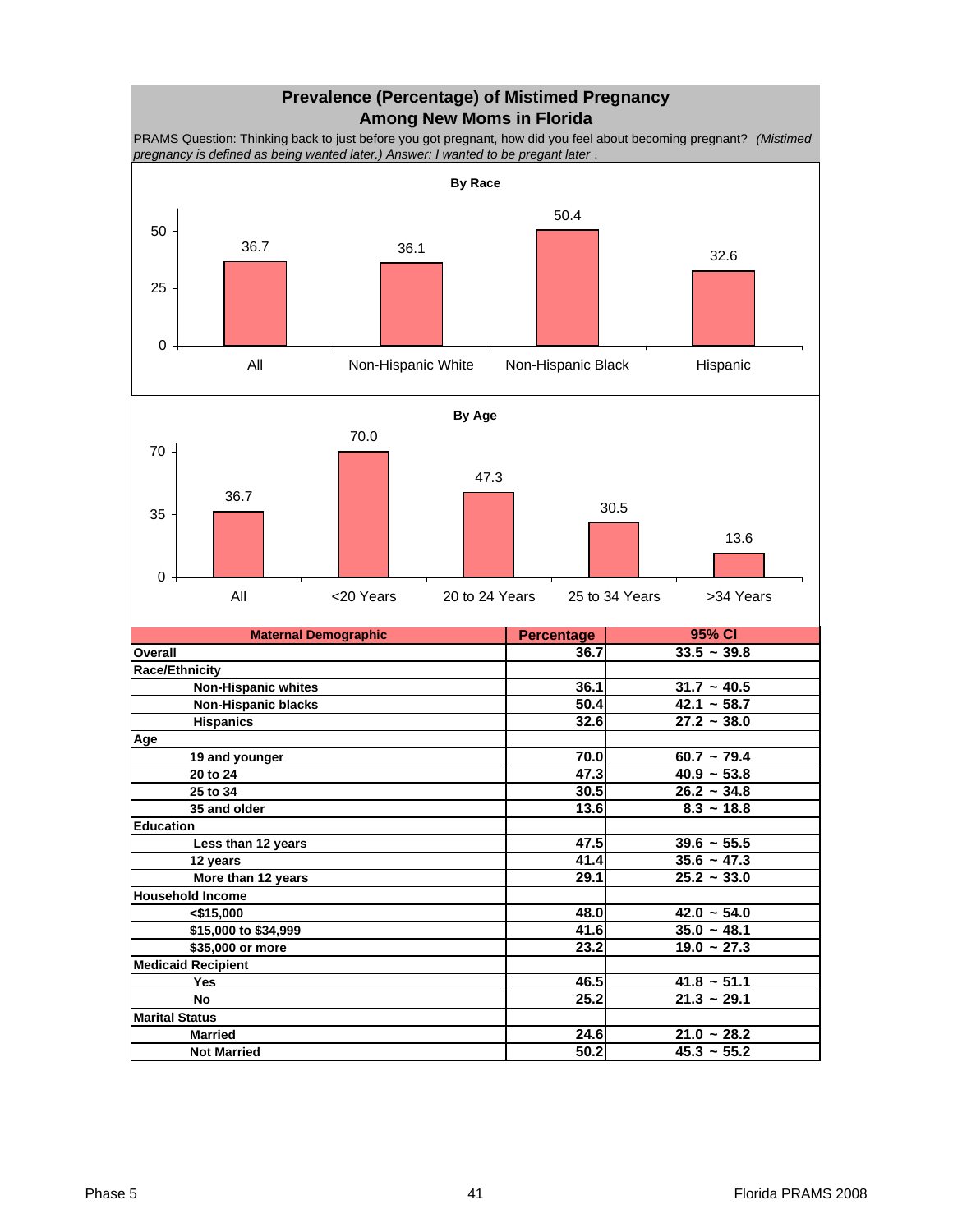#### **Prevalence (Percentage) of Unwanted Pregnancy Among New Moms in Florida**

PRAMS Question: Thinking back to just before you got pregnant, how did you feel about becoming pregnant? *(Unwanted pregnancy is defined as not being wanted then or at any time in the future.) Answer: I didn't want to be pregant then or at any time in the future* .

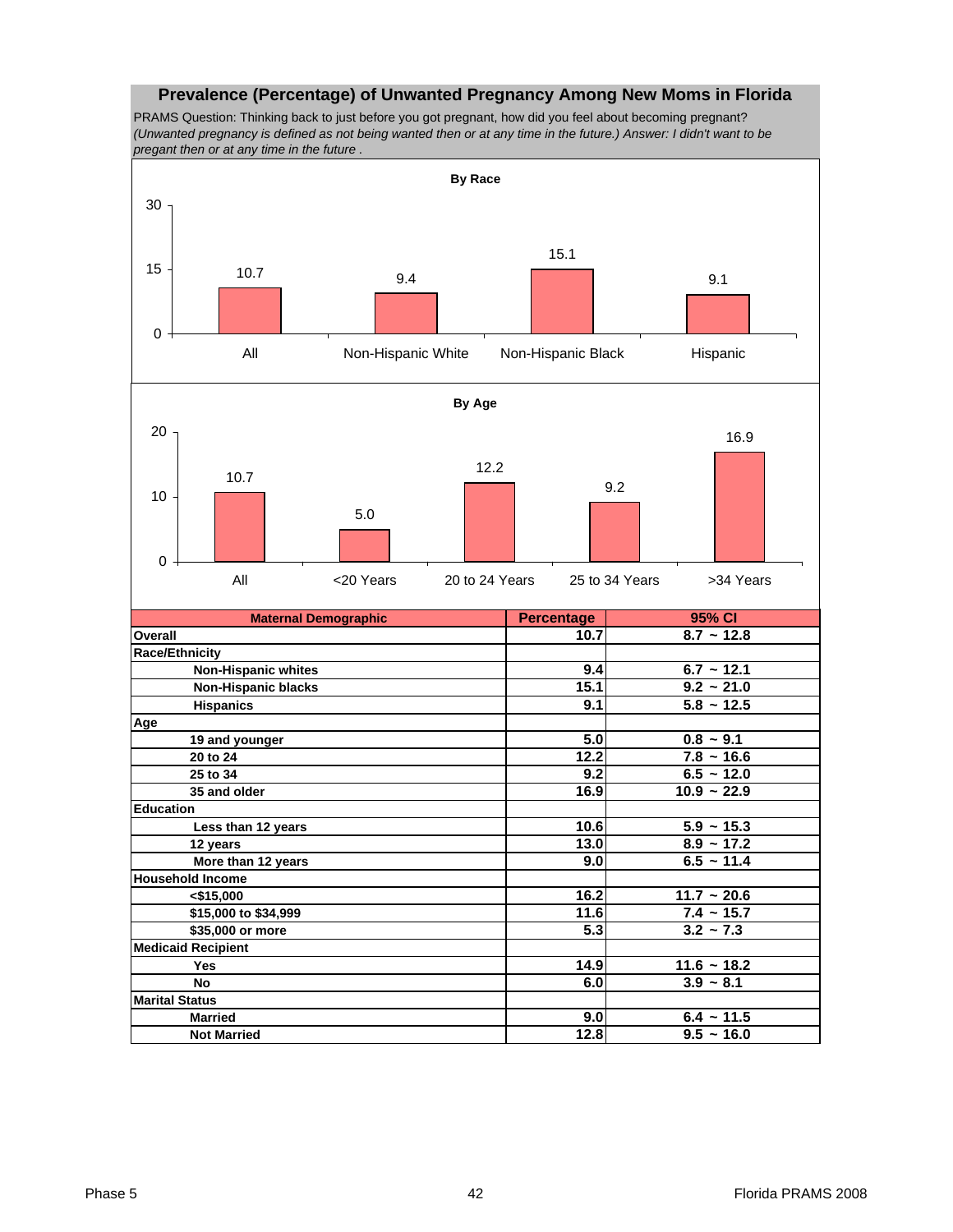## **Prevalence (Percentage) of Not Trying to Become Pregnant at Time of Conception Among New Moms in Florida**

PRAMS Question: When you got pregnant with your new baby, were you trying to become pregnant? *Answer: No.* 

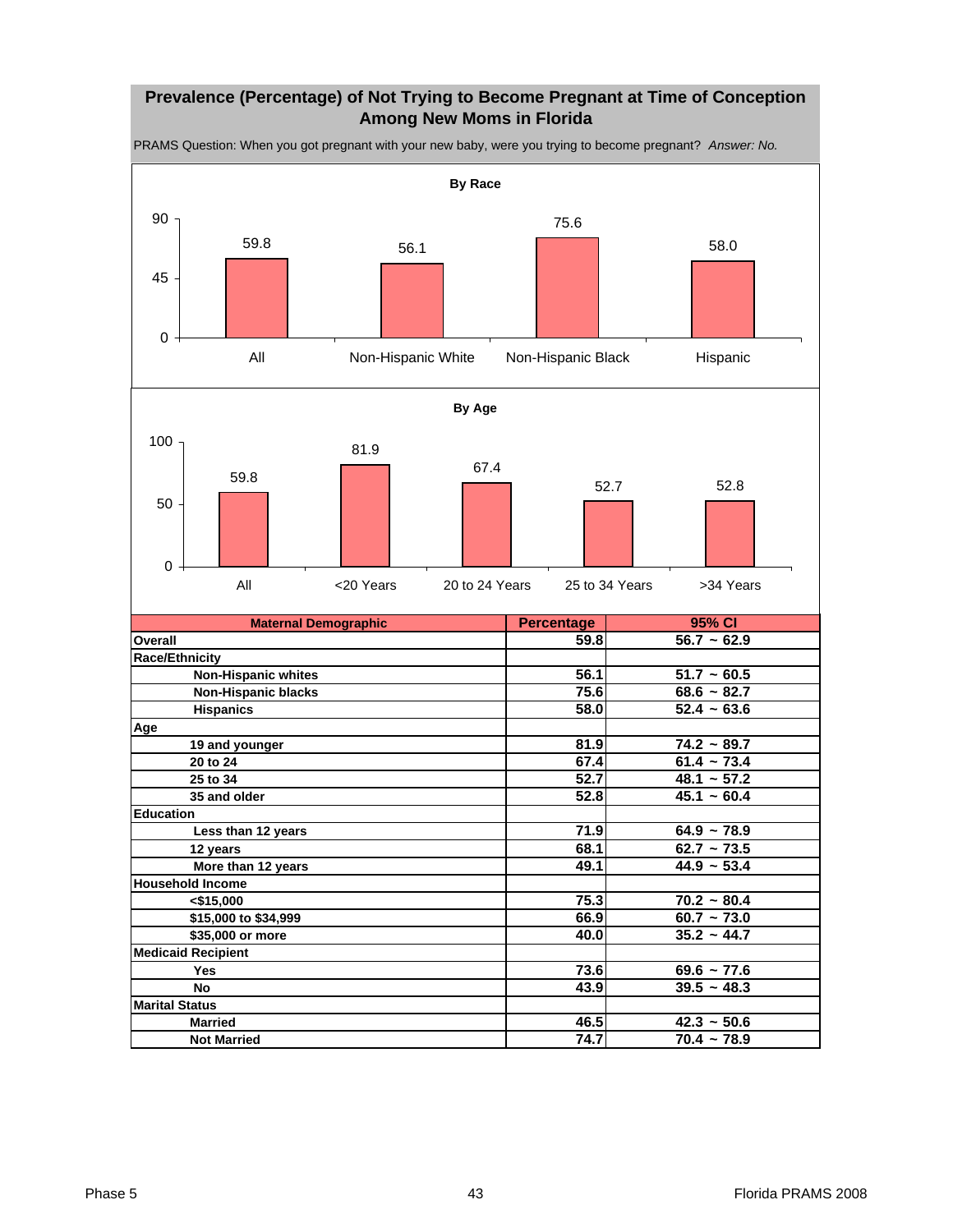### **Prevalence (Percentage) of Ineffective Method of Birth Control at Time of Conception Among New Moms Who Were Not Trying to Get Pregnant in Florida**

PRAMS Question: When you became pregnant with your new baby, were you or your husband or partner doing anything to keep from getting pregnant? *Answer: Yes.* 

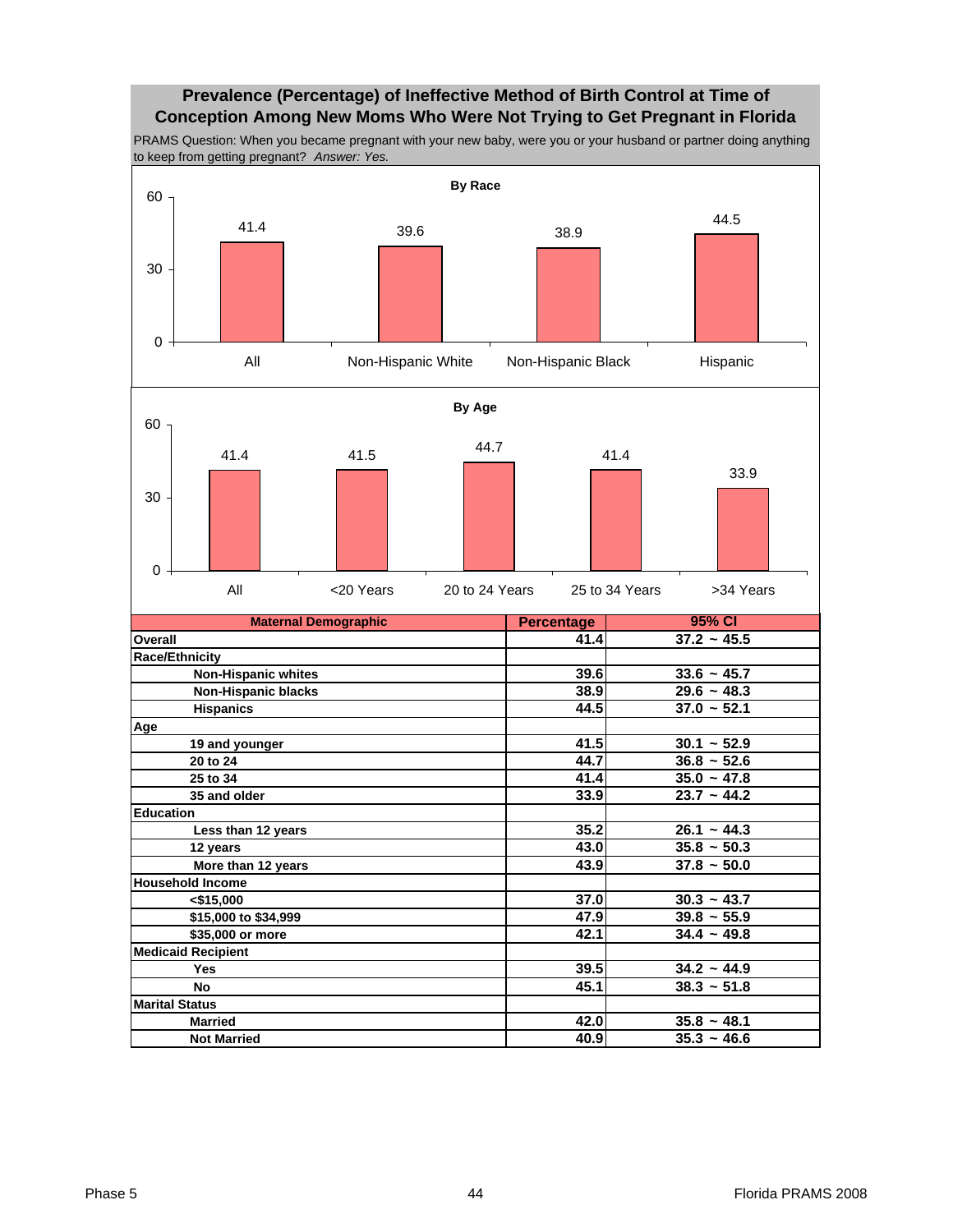## **Prevalence (Percentage) of Not Using Birth Control at Time of Conception Among New Moms With Unintended Pregnancies in Florida**

PRAMS Question: When you became pregnant with your new baby, were you or your husband or partner doing anything to keep from getting pregnant? (Among new moms with unintended pregnancies.) *Answer: No* .

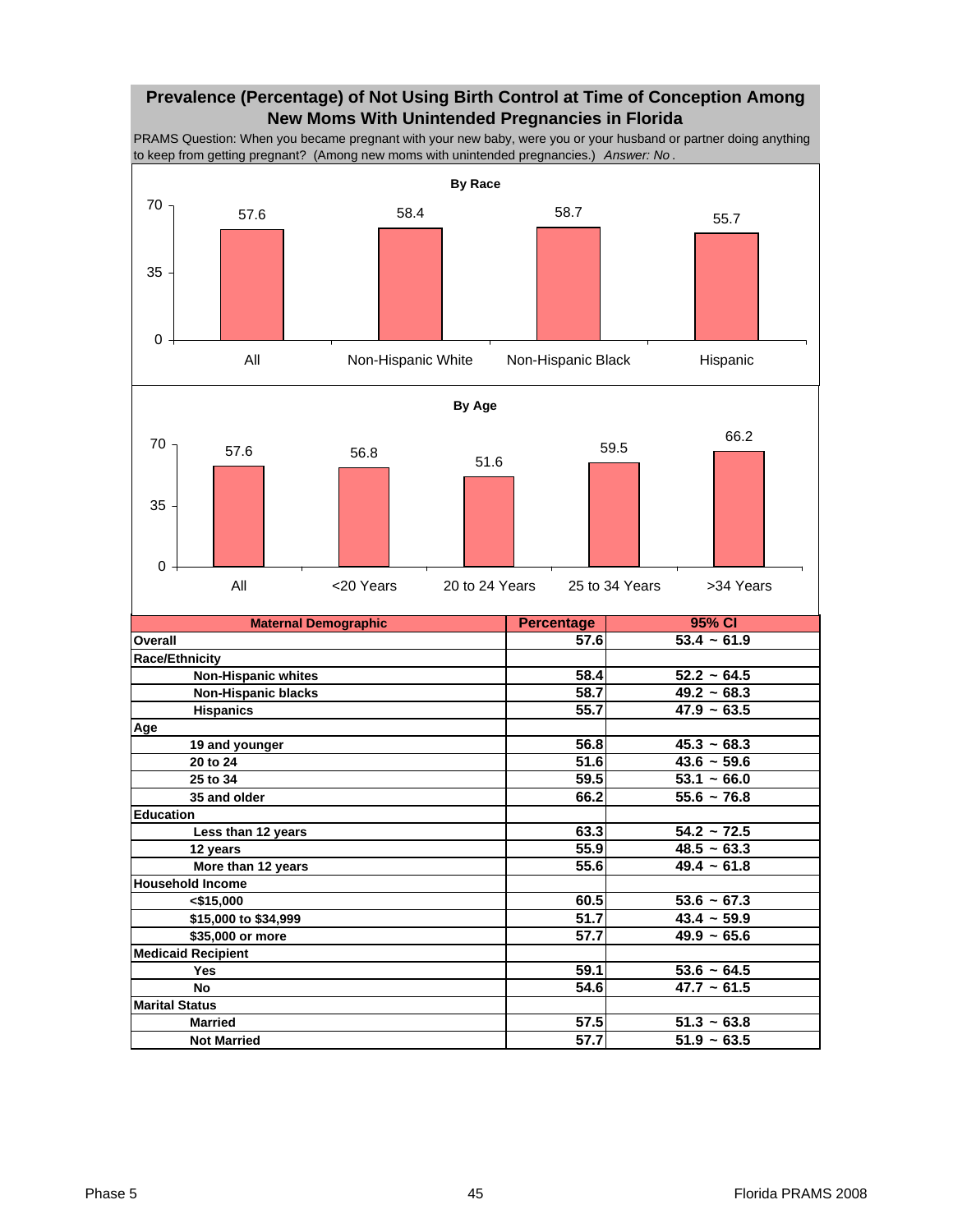## **Prevalence (Percentage) of Not Using Birth Control at Time of Conception Among New Moms Who Were Not Trying to Become Pregnant in Florida**

PRAMS Question: When you became pregnant with your new baby, were you or your husband doing anything to keep from getting pregnant? (Among new moms not trying to become pregnant.) *Answer: No* .



| <b>Maternal Demographic</b> | <b>Percentage</b> | 95% CI        |
|-----------------------------|-------------------|---------------|
| Overall                     | 55.9              | $51.7 - 60.1$ |
| <b>Race/Ethnicity</b>       |                   |               |
| <b>Non-Hispanic whites</b>  | 57.0              | $51.0 - 63.1$ |
| <b>Non-Hispanic blacks</b>  | 59.6              | $50.2 - 69.1$ |
| <b>Hispanics</b>            | 52.3              | $44.7 - 59.9$ |
| Age                         |                   |               |
| 19 and younger              | 56.6              | $45.1 - 68.1$ |
| 20 to 24                    | 51.1              | $43.1 - 59.0$ |
| 25 to 34                    | $\overline{56.7}$ | $50.3 - 63.1$ |
| 35 and older                | 63.3              | $52.9 - 73.8$ |
| <b>Education</b>            |                   |               |
| Less than 12 years          | 62.4              | $53.3 - 71.5$ |
| 12 years                    | 53.9              | $46.6 - 61.2$ |
| More than 12 years          | 53.4              | $47.3 - 59.5$ |
| <b>Household Income</b>     |                   |               |
| < \$15,000                  | 59.5              | $52.7 - 66.2$ |
| \$15,000 to \$34,999        | 49.5              | $41.5 - 57.5$ |
| \$35,000 or more            | 56.3              | $48.5 - 64.1$ |
| <b>Medicaid Recipient</b>   |                   |               |
| Yes                         | 57.7              | $52.3 - 63.0$ |
| <b>No</b>                   | 52.3              | $45.5 - 59.0$ |
| <b>Marital Status</b>       |                   |               |
| <b>Married</b>              | 55.7              | $49.5 - 61.9$ |
| <b>Not Married</b>          | 56.1              | $50.4 - 61.7$ |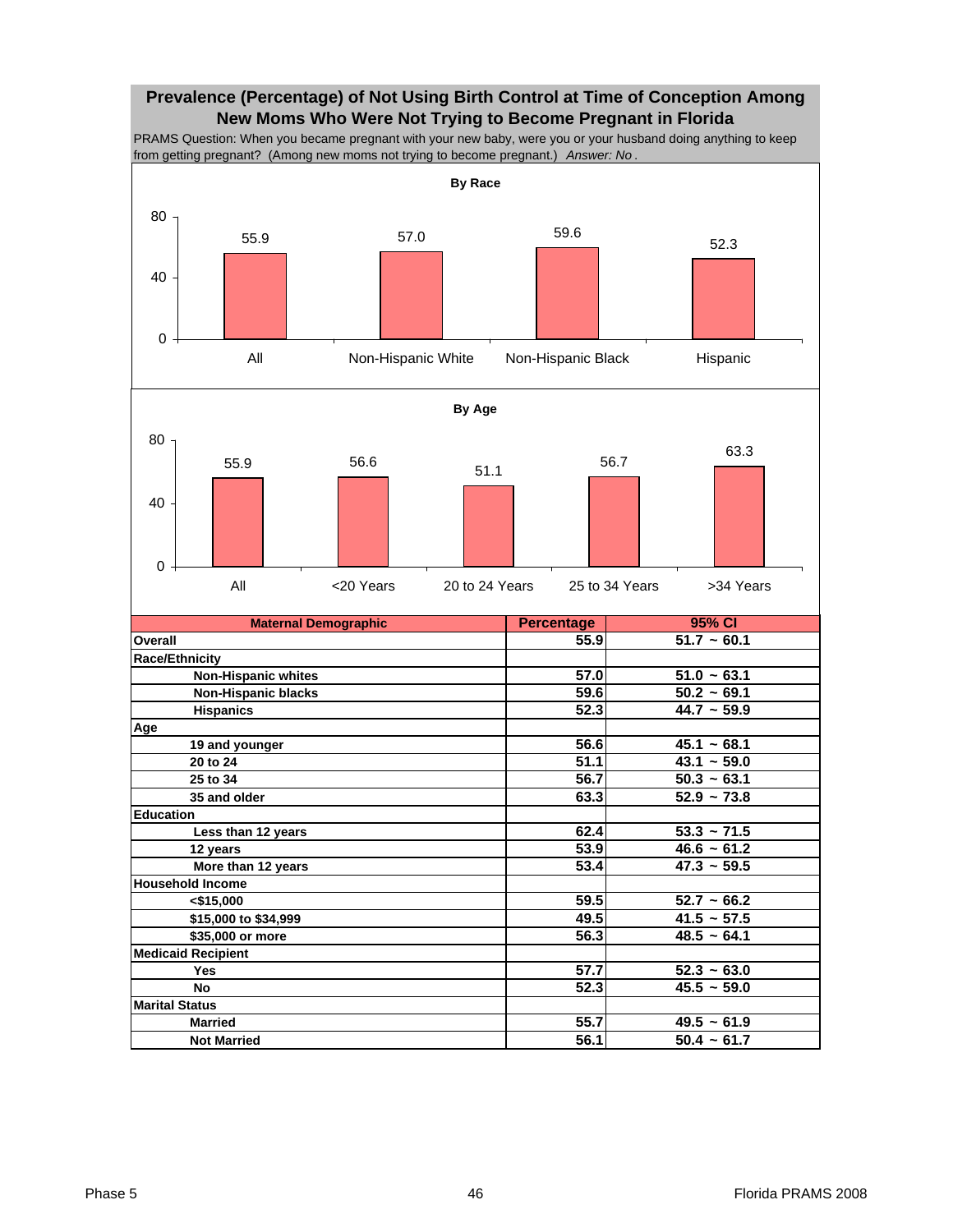#### **Prevalence (Percentage) of Reason for Not Using Birth Control at Time of Conception Among New Moms in Florida: Did Not Mind Becoming Pregnant**

PRAMS Question: What were your or your husband's or partner's reasons for not doing anything to keep from getting pregnant? (Among new moms who, at the time of conception, were neither trying to get pregnant nor using birth control.) *Answer: I did not mind if I got pregnant* .

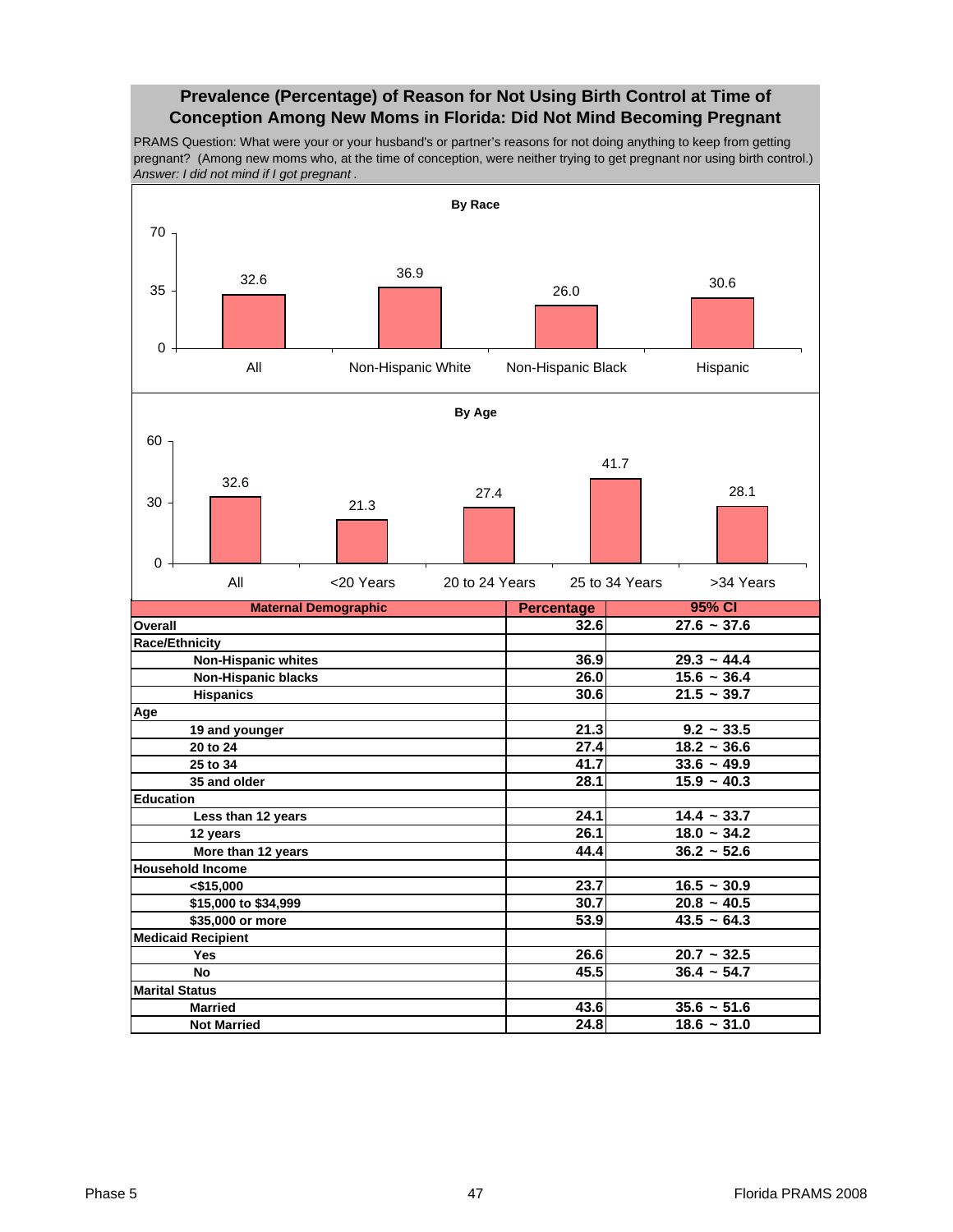#### **Prevalence (Percentage) of Reason for Not Using Birth Control at Time of Conception Among New Moms in Florida: Mom Thought She Could Not Become Pregnant at That Time**

PRAMS Question: What were your or your husband's or partner's reasons for not doing anything to keep from getting pregnant? (Among new moms who, at the time of conception, were neither trying to get pregnant nor using birth control.) *Answer: I thought I could not get pregnant at that time* .

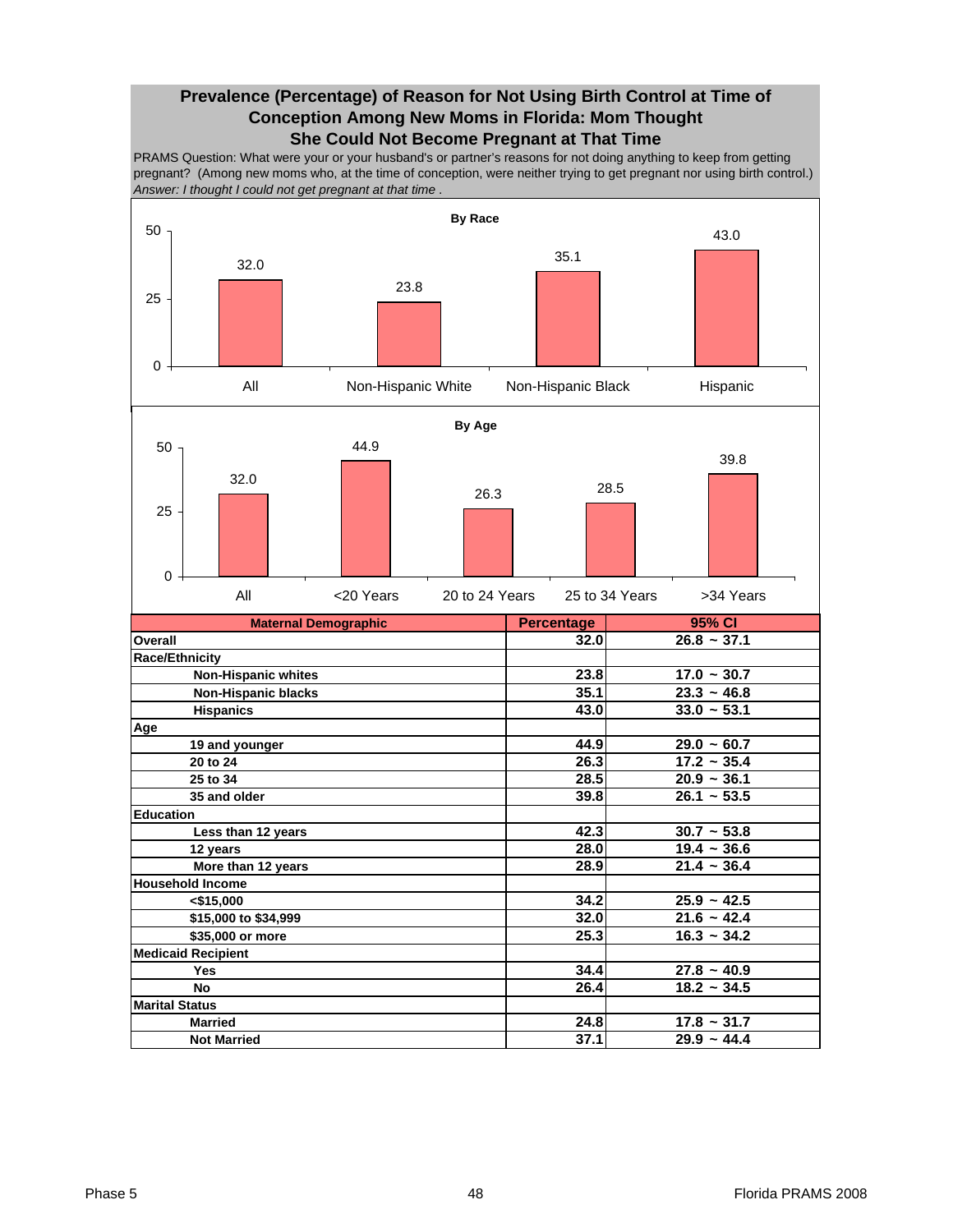### **Prevalence (Percentage) of Reason for Not Using Birth Control at Time of Conception Among New Moms in Florida: Undesirable Side Effects**

PRAMS Question: What were your or your husband's or partner's reasons for not doing anything to keep from getting pregnant? (Among new moms who, at the time of conception, were neither trying to get pregnant nor using birth control.) *Answer: I had side effects from the birth control method I was using* .



 **Not Married 9.9 5.6 ~ 14.2**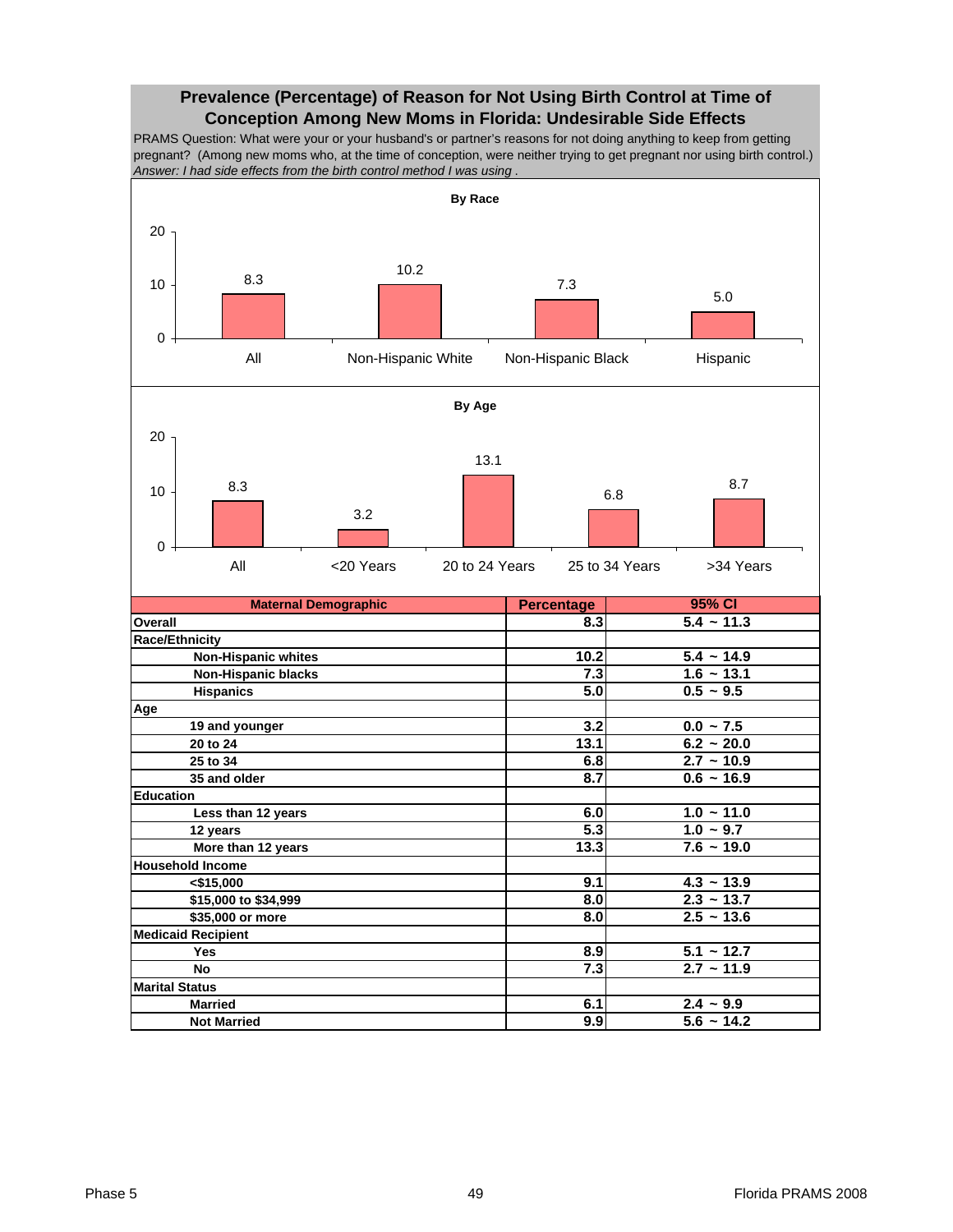## **Prevalence (Percentage) of Reason for Not Using Birth Control at Time of Conception Among New Moms in Florida: Problems Acquiring Birth Control**

PRAMS Question: What were your or your husband's or partner's reasons for not doing anything to keep from getting pregnant? (Among new moms who, at the time of conception, were neither trying to get pregnant nor using birth control.) *Answer: I had problems getting birth control when I need it* .

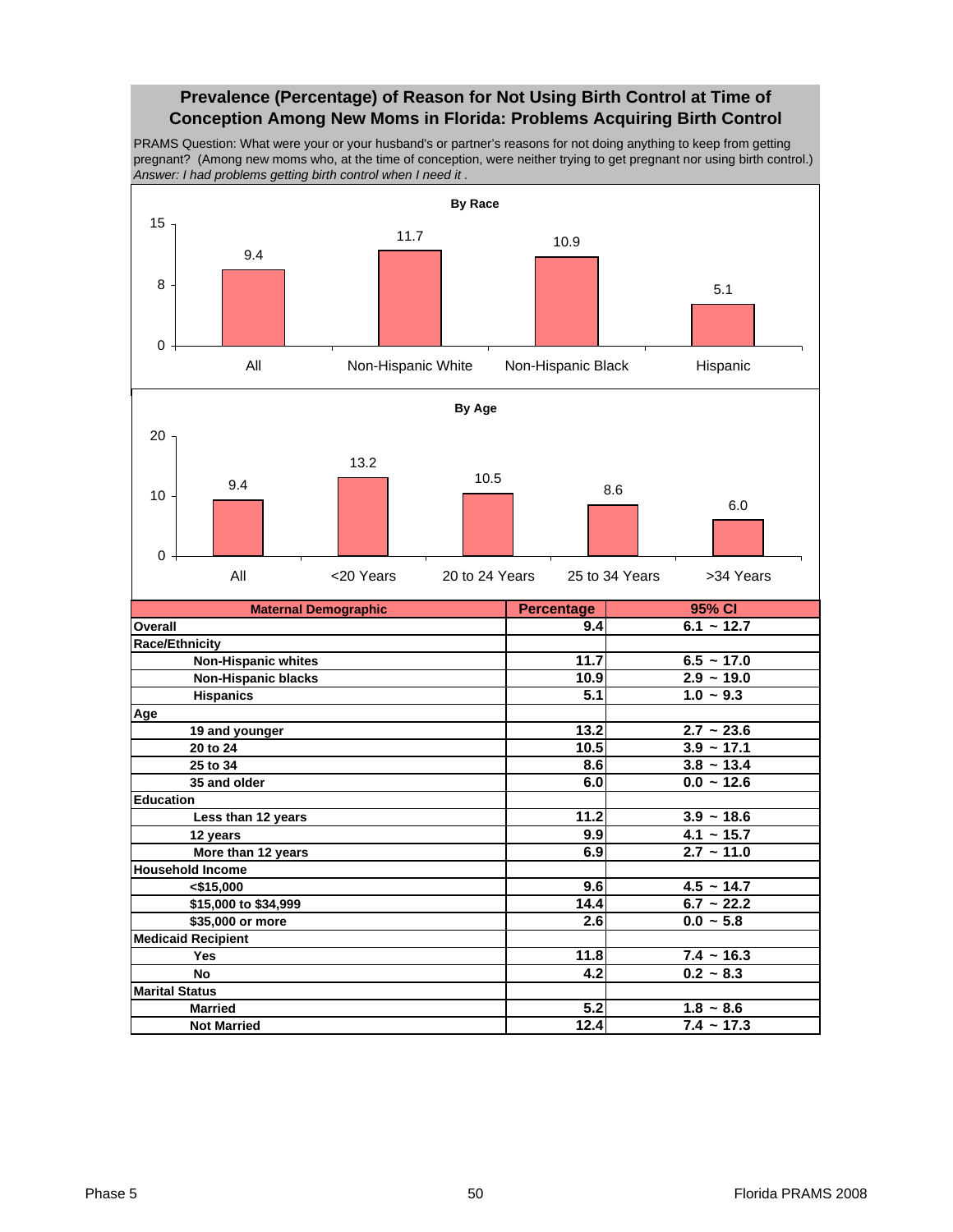### **Prevalence (Percentage) of Reason for Not Using Birth Control at Time of Conception Among New Moms in Florida: Mom Thought That Her Husband or Partner or She was Sterile**

PRAMS Question: What were your or your husband's or partner's reasons for not doing anything to keep from getting pregnant? (Among new moms who, at the time of conception, were neither trying to get pregnant nor using birth control.) *Answer: I thought my husband or partner or I was sterile* .

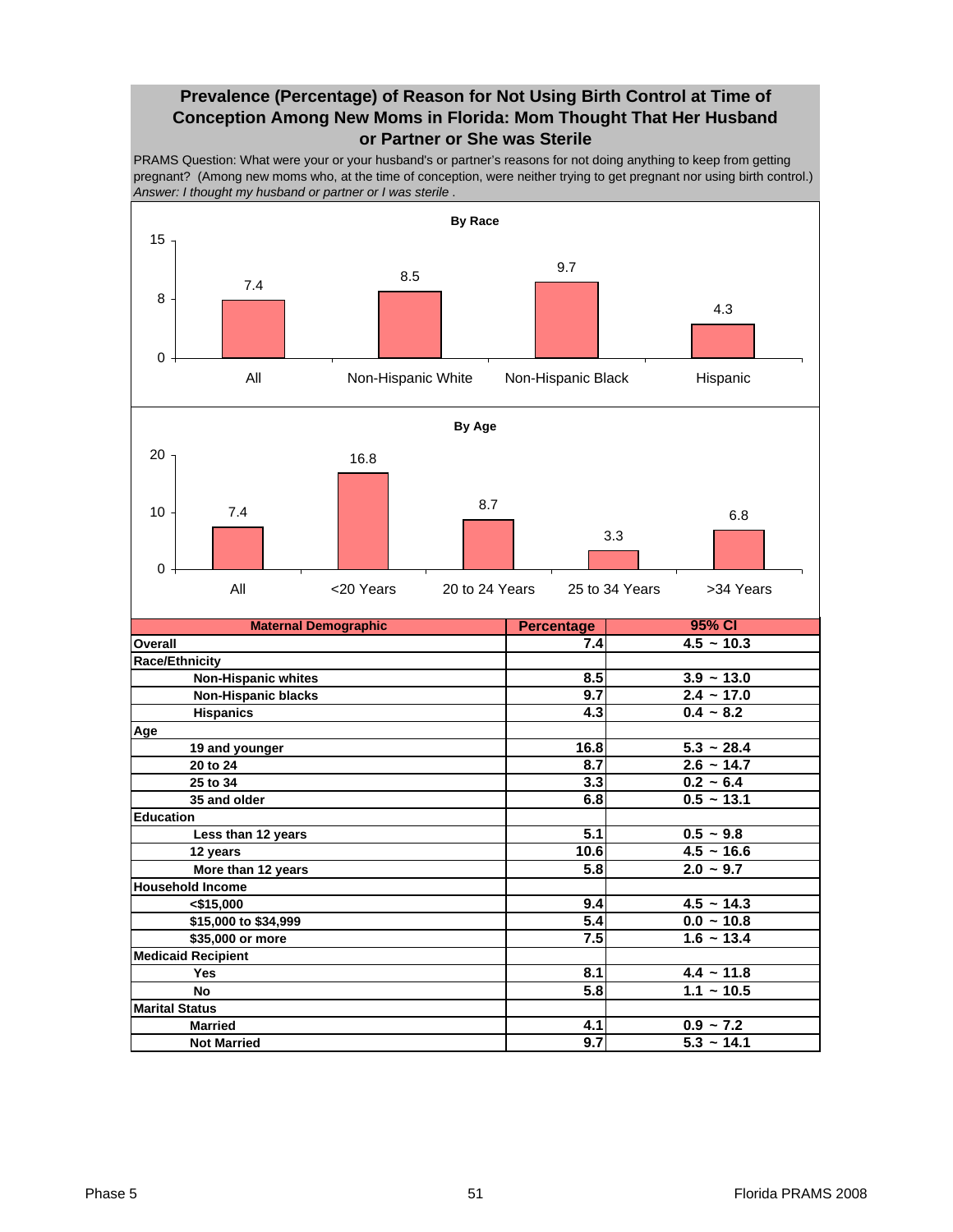## **Prevalence (Percentage) of Reason for Not Using Birth Control at Time of Conception Among New Moms in Florida: Husband or Partner Did Not Want to Use Birth Control**

PRAMS Question: What were your or your husband's or partner's reasons for not doing anything to keep from getting pregnant? (Among new moms who, at the time of conception, were neither trying to get pregnant nor using birth control.) *Answer: My husband or partner did not want to use anything.* 



| lOverall                   | 19.4I | $15.0 - 23.8$   |
|----------------------------|-------|-----------------|
| <b>Race/Ethnicity</b>      |       |                 |
| <b>Non-Hispanic whites</b> | 16.0  | $10.2 - 21.8$   |
| <b>Non-Hispanic blacks</b> | 24.9  | $14.1 - 35.7$   |
| <b>Hispanics</b>           | 20.6  | $12.2 - 28.9$   |
| Age                        |       |                 |
| 19 and younger             | 21.8  | $8.9 - 34.7$    |
| 20 to 24                   | 24.4  | $15.3 - 33.5$   |
| 25 to 34                   | 15.5  | $9.5 - 21.5$    |
| 35 and older               | 18.9  | $7.2 - 30.5$    |
| <b>Education</b>           |       |                 |
| Less than 12 years         | 18.2  | $9.1 \sim 27.3$ |
| 12 years                   | 22.6  | $14.5 - 30.6$   |
| More than 12 years         | 17.6  | $11.4 - 23.9$   |
| <b>Household Income</b>    |       |                 |
| $<$ \$15,000               | 26.0  | $18.5 - 33.6$   |
| \$15,000 to \$34,999       | 15.7  | $7.8 \sim 23.7$ |
| \$35,000 or more           | 8.4   | $2.7 - 14.1$    |
| <b>Medicaid Recipient</b>  |       |                 |
| <b>Yes</b>                 | 22.5  | $16.8 - 28.3$   |
| No                         | 13.2  | $6.7 - 19.7$    |
| <b>Marital Status</b>      |       |                 |
| <b>Married</b>             | 18.1  | $11.6 - 24.6$   |
| <b>Not Married</b>         | 20.4  | $14.4 - 26.3$   |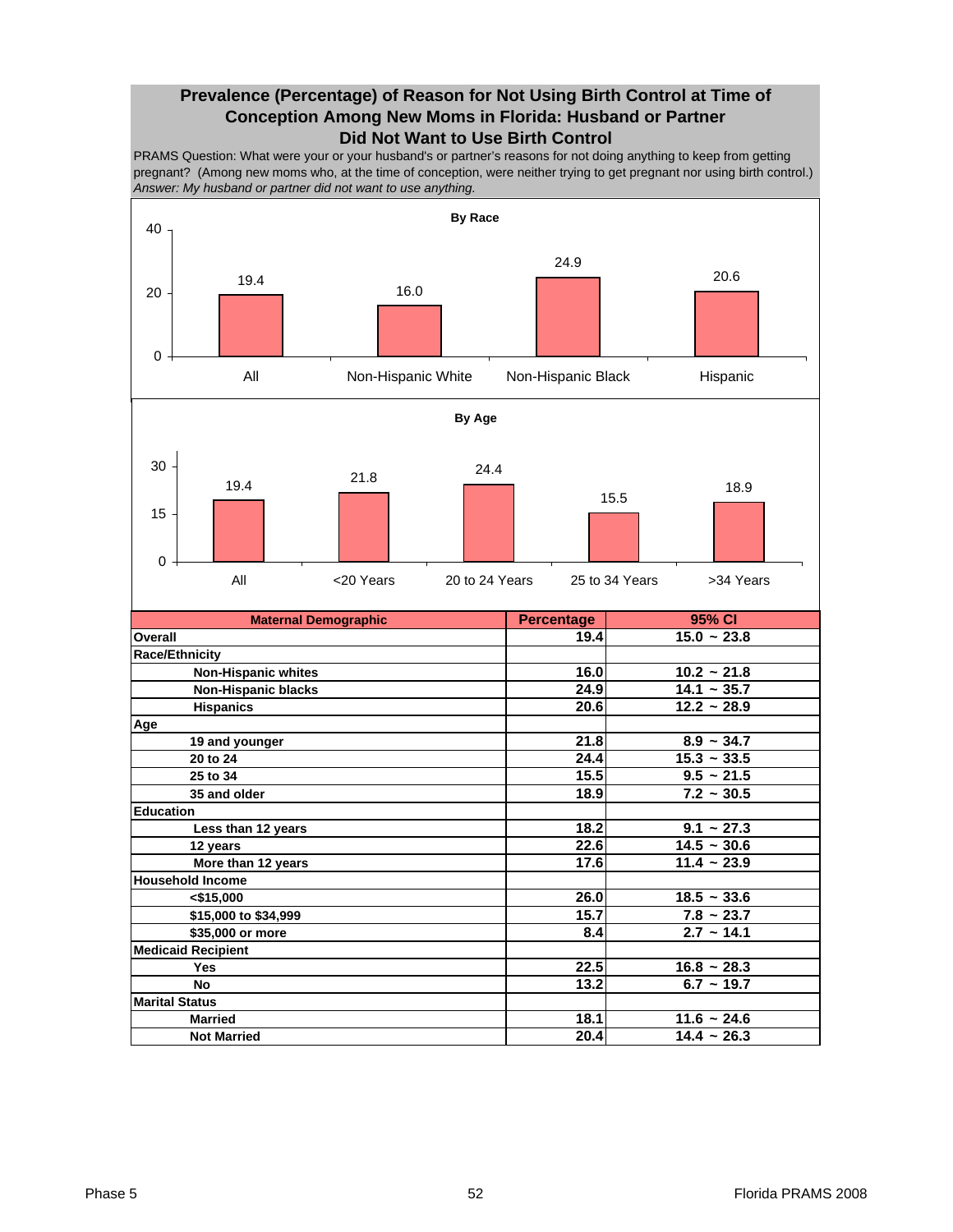## **Prevalence (Percentage) of Not Using Postpartum Birth Control Among New Moms in Florida**

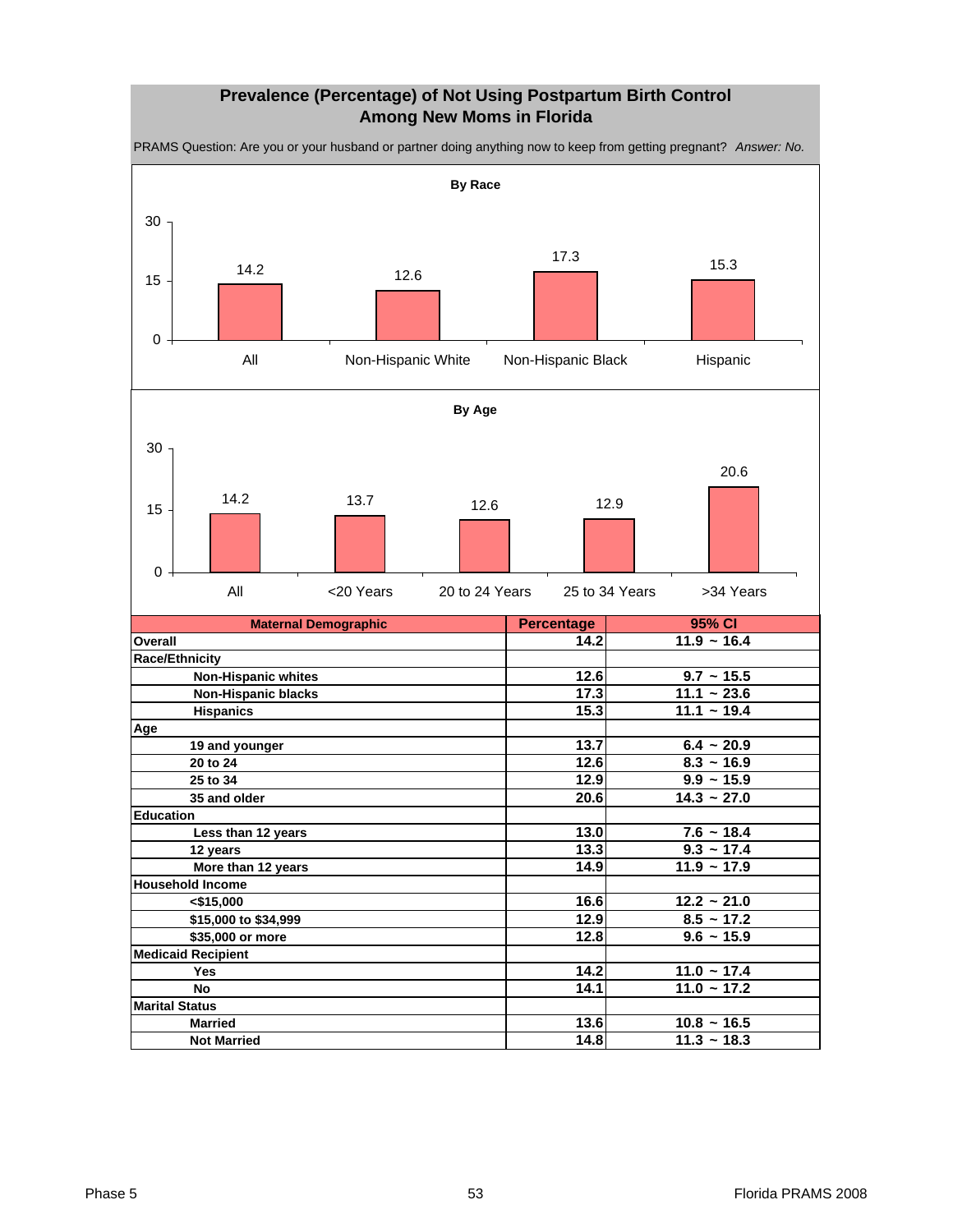### **Prevalence (Percentage) of Reason for Not Using Postpartum Birth Control Among New Moms in Florida: Not Having Sex**

PRAMS Question: What are your or your husband's or partner's reasons for not doing anything to keep from getting pregnant now? (Among new moms who are not doing anything to keep from getting pregnant now) *Answer: I am not having sex* .

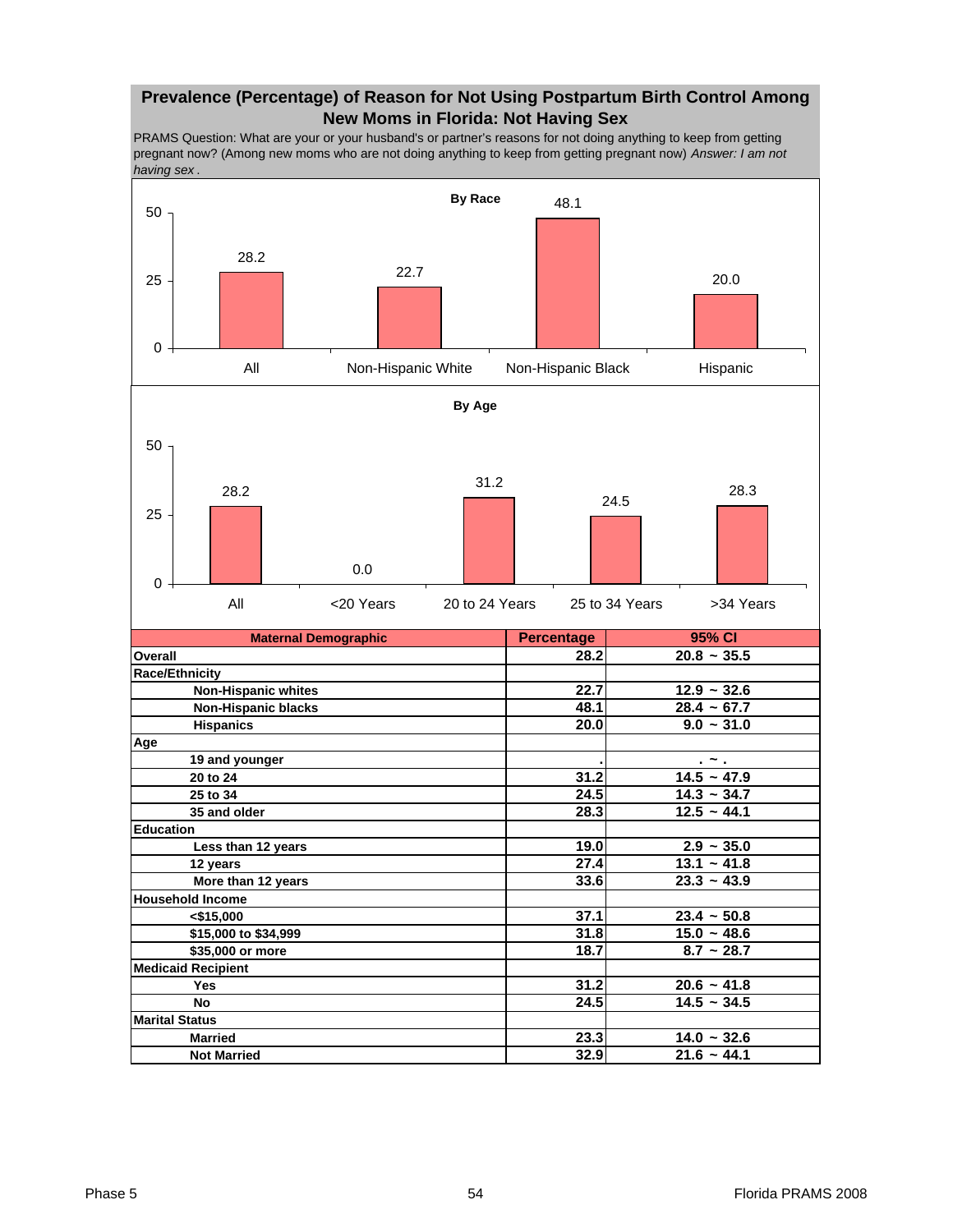### **Prevalence (Percentage) of Reason for Not Using Postpartum Birth Control Among New Moms in Florida: Want to Become Pregnant**

PRAMS Question: What are your or your husband's or partner's reasons for not doing anything to keep from getting pregnant now? (Among new moms who are not doing anything to keep from getting pregnant now) *Answer: I want to get pregnant* .

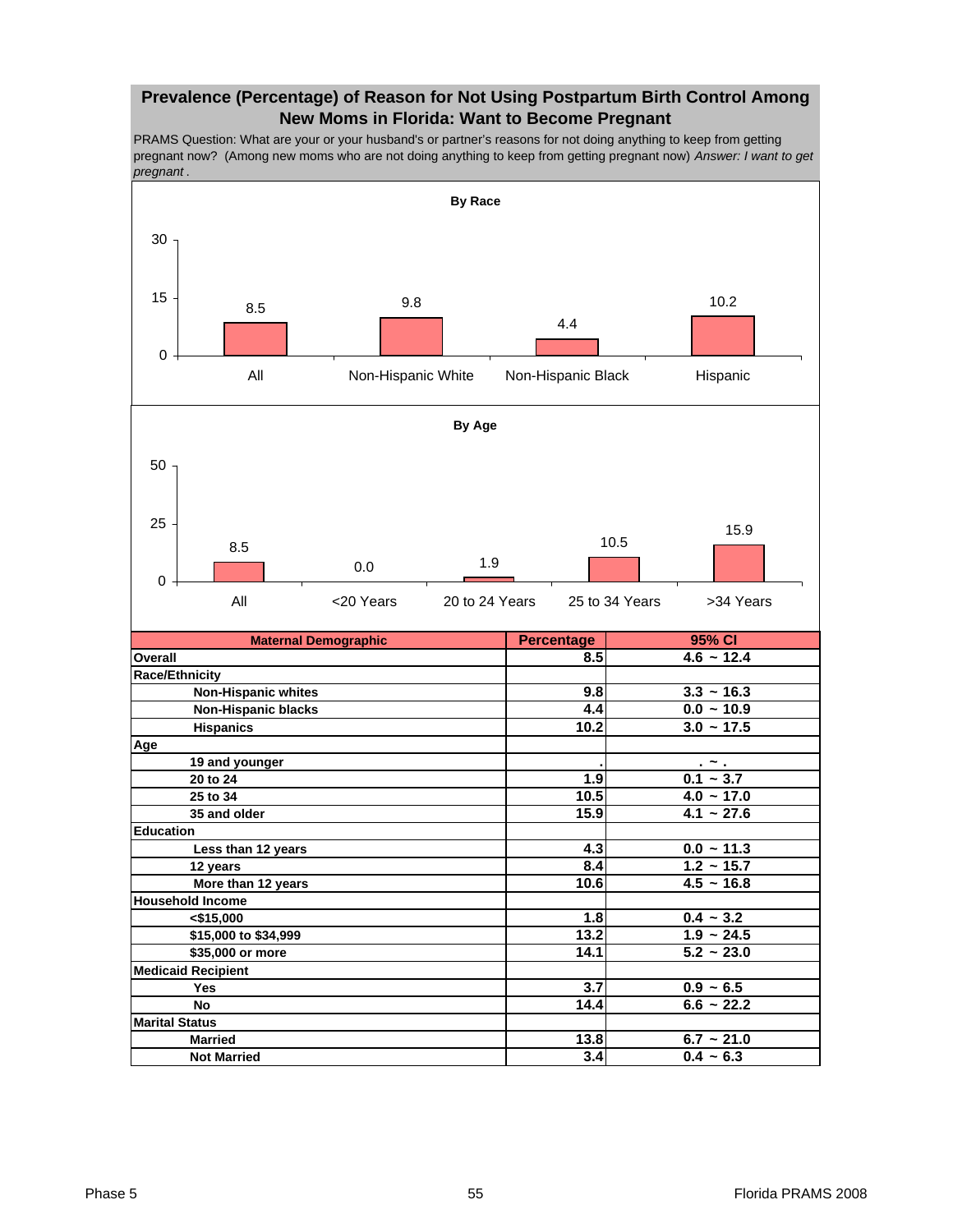### **Prevalence (Percentage) of Reason for Not Using Postpartum Birth Control Among New Moms in Florida: Mom Does Not Want to Use Birth Control**

PRAMS Question: What are your or your husband's or partner's reasons for not doing anything to keep from getting pregnant now? (Among new moms who are not doing anything to keep from getting pregnant now) *Answer: I do not want to use birth control.* 

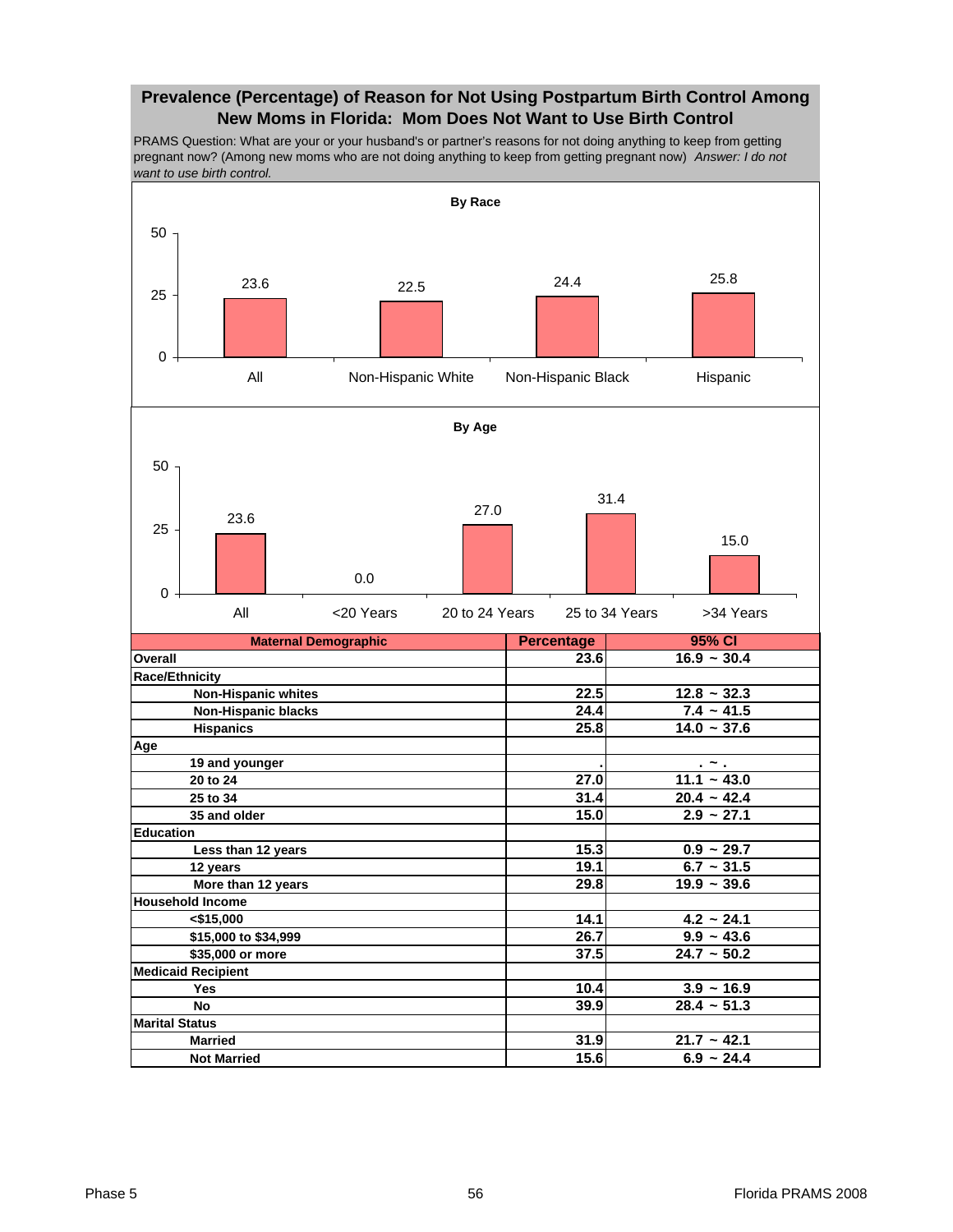#### **Prevalence (Percentage) of Reason for Not Using Postpartum Birth Control Among New Moms in Florida: Husband or Partner Does Not Want to Use It**

PRAMS Question: What are your or your husband's or partner's reasons for not doing anything to keep from getting pregnant now? (Among new moms who are not doing anything to keep from getting pregnant now) *Answer: My husband or partner does not want to use anything* .

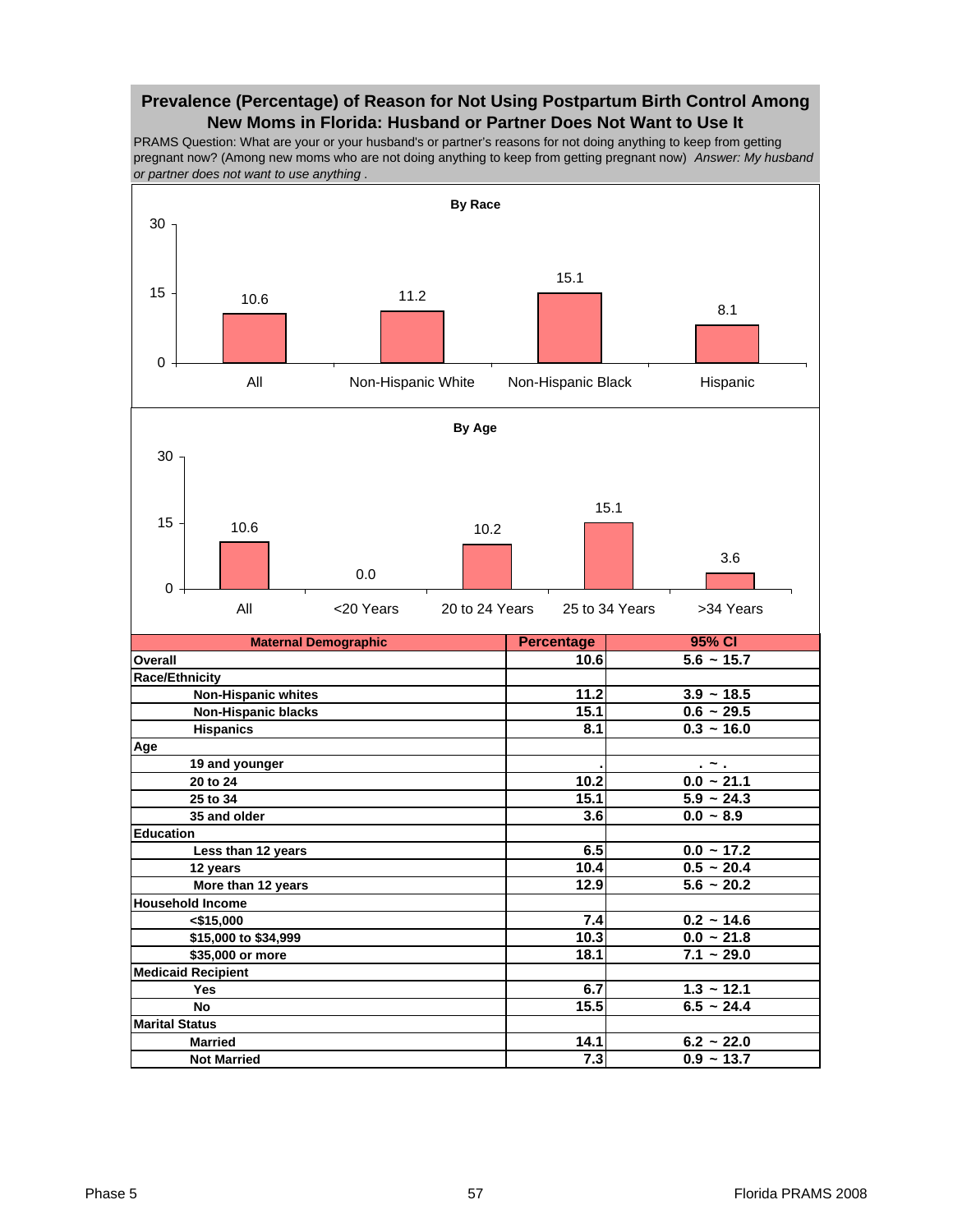### **Prevalence (Percentage) of Reason for Not Using Postpartum Birth Control Among New Moms in Florida: Cannot Afford**

PRAMS Question: What are your or your husband's or partner's reasons for not doing anything to keep from getting pregnant now? (Among new moms who are not doing anything to keep from getting pregnant now) *Answer: I cannot pay for birth control.* 

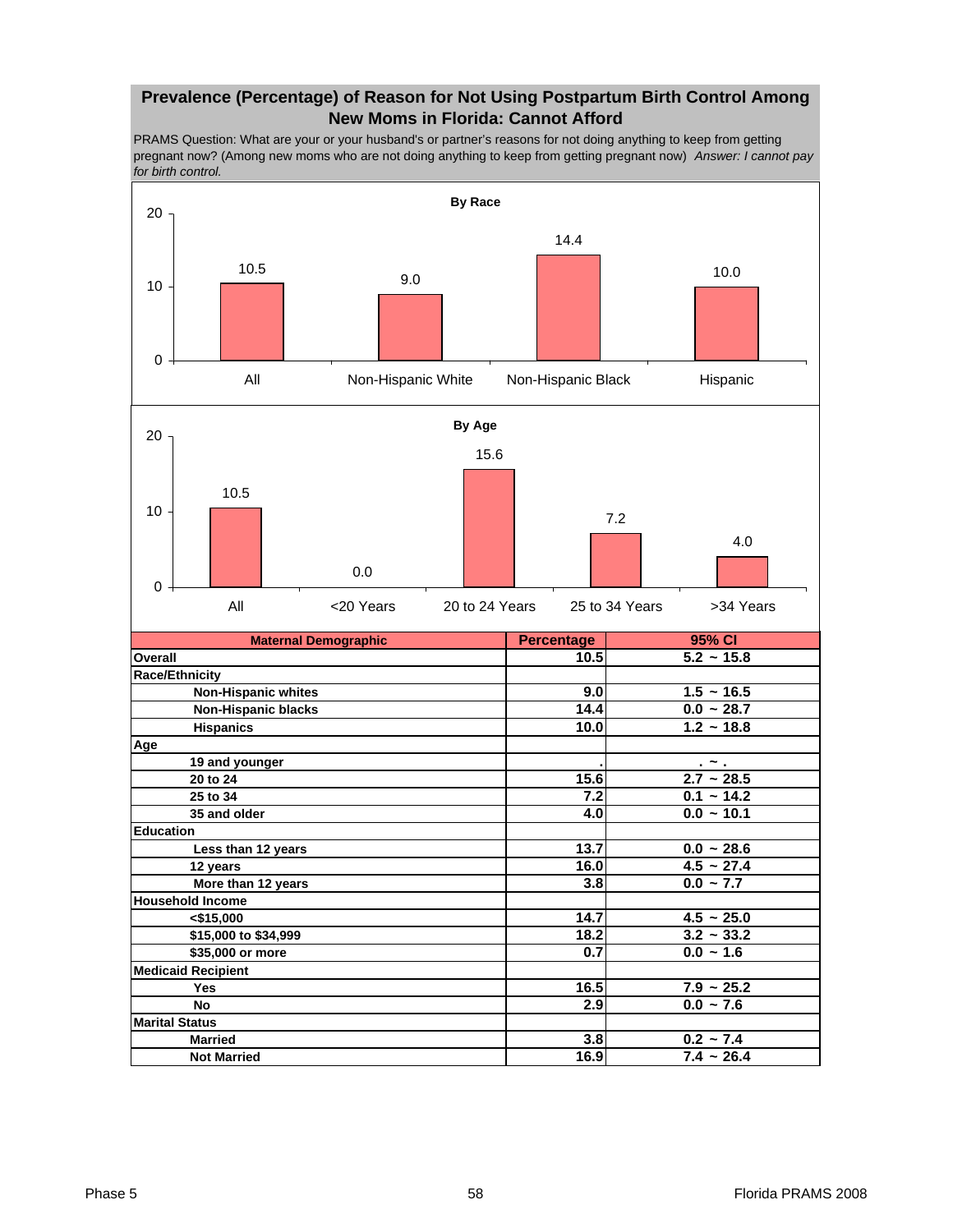#### **Prevalence (Percentage) of Reason for Not Using Postpartum Birth Control Among New Moms in Florida: Believe to be Sterile**

PRAMS Question: What are your or your husband's or partner's reasons for not doing anything to keep from getting pregnant now? (Among new moms who are not doing anything to keep from getting pregnant now) *Answer: I do not think I can get pregnant (sterile).* 

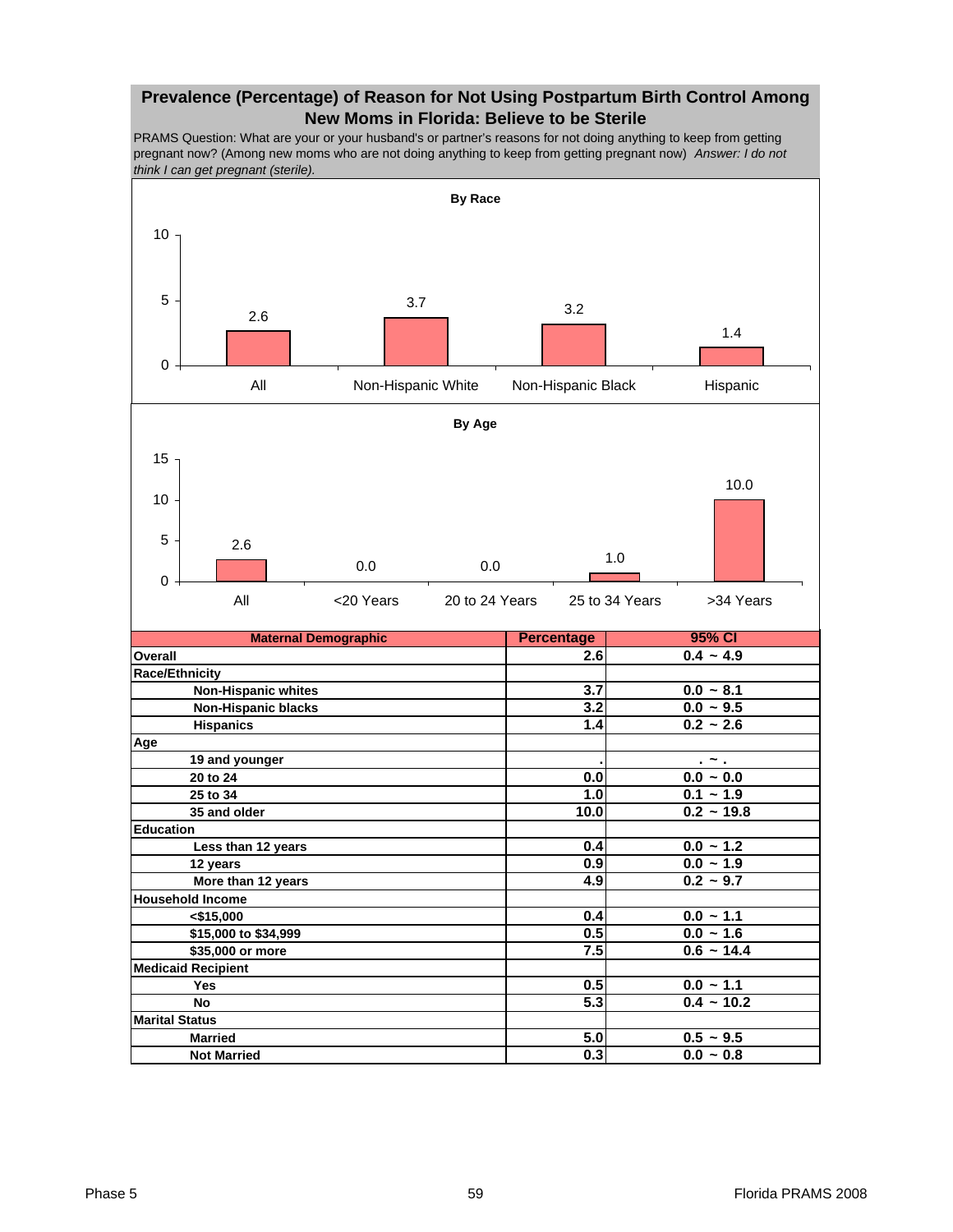## **Prevalence (Percentage) of Using Postpartum Birth Control Among New Moms in Florida**

PRAMS Question: Are you or your husband or partner doing anything now to keep from getting pregnant? *Answer: Yes.* 

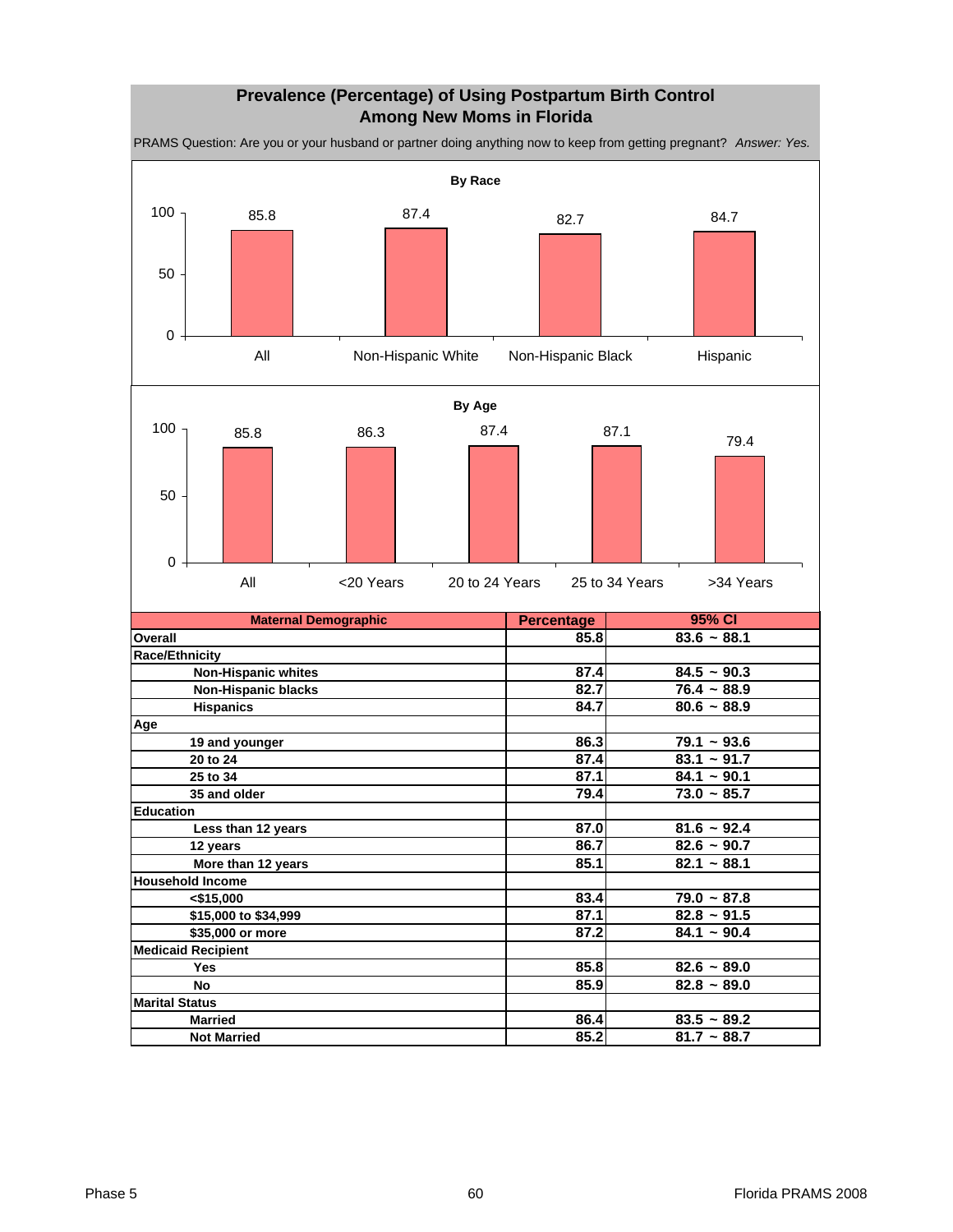# **Prevalence (Percentage) of Method of Postpartum Birth Control Among New Moms in Florida: Tubes Tied**

PRAMS Question: What kind of birth control are you or your husband or partner using now to keep from getting pregnant? (Among new moms using birth control.) *Answer: Tubes tied (sterilization)* .



| <b>Maternal Demographic</b> | <b>Percentage</b> | 95% CI          |
|-----------------------------|-------------------|-----------------|
| Overall                     | 12.7              | $10.3 - 15.0$   |
| <b>Race/Ethnicity</b>       |                   |                 |
| <b>Non-Hispanic whites</b>  | 12.7              | $9.5 - 15.9$    |
| <b>Non-Hispanic blacks</b>  | 12.2              | $6.0 - 18.4$    |
| <b>Hispanics</b>            | 14.2              | $9.8 - 18.6$    |
| Age                         |                   |                 |
| 19 and younger              | 0.0               | $0.0 - 0.0$     |
| 20 to 24                    | 8.4               | $4.4 \sim 12.3$ |
| 25 to 34                    | 13.5              | $10.0 - 16.9$   |
| 35 and older                | 27.0              | $19.2 - 34.8$   |
| <b>Education</b>            |                   |                 |
| Less than 12 years          | 15.0              | $8.8 - 21.1$    |
| 12 years                    | 15.7              | $11.1 - 20.2$   |
| More than 12 years          | 9.4               | $6.7 - 12.1$    |
| <b>Household Income</b>     |                   |                 |
| < \$15,000                  | 14.2              | $9.7 - 18.8$    |
| \$15,000 to \$34,999        | 18.4              | $12.9 - 23.9$   |
| \$35,000 or more            | 8.7               | $5.8 - 11.6$    |
| <b>Medicaid Recipient</b>   |                   |                 |
| Yes                         | 15.4              | $11.9 - 19.0$   |
| <b>No</b>                   | 9.6               | $6.7 - 12.4$    |
| <b>Marital Status</b>       |                   |                 |
| <b>Married</b>              | 14.0              | $10.8 - 17.2$   |
| <b>Not Married</b>          | 11.1              | $7.8 \sim 14.4$ |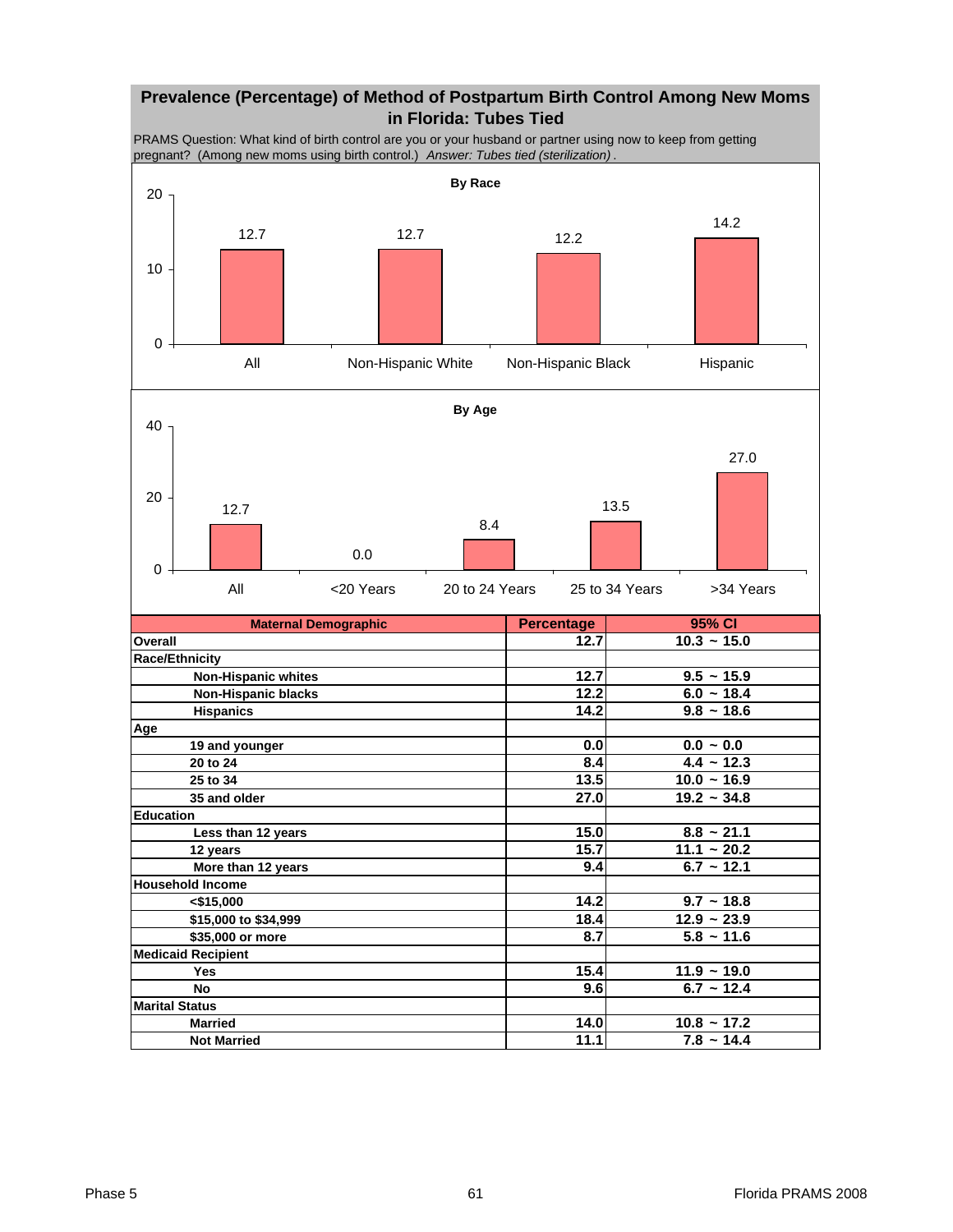### **Prevalence (Percentage) of Method of Postpartum Birth Control Among New Fathers in Florida: Vasectomy**

PRAMS Question: What kind of birth control are you or your husband or partner using now to keep from getting pregnant? (Among new moms using birth control.) *Answer: Vasectomy (sterilization)*.

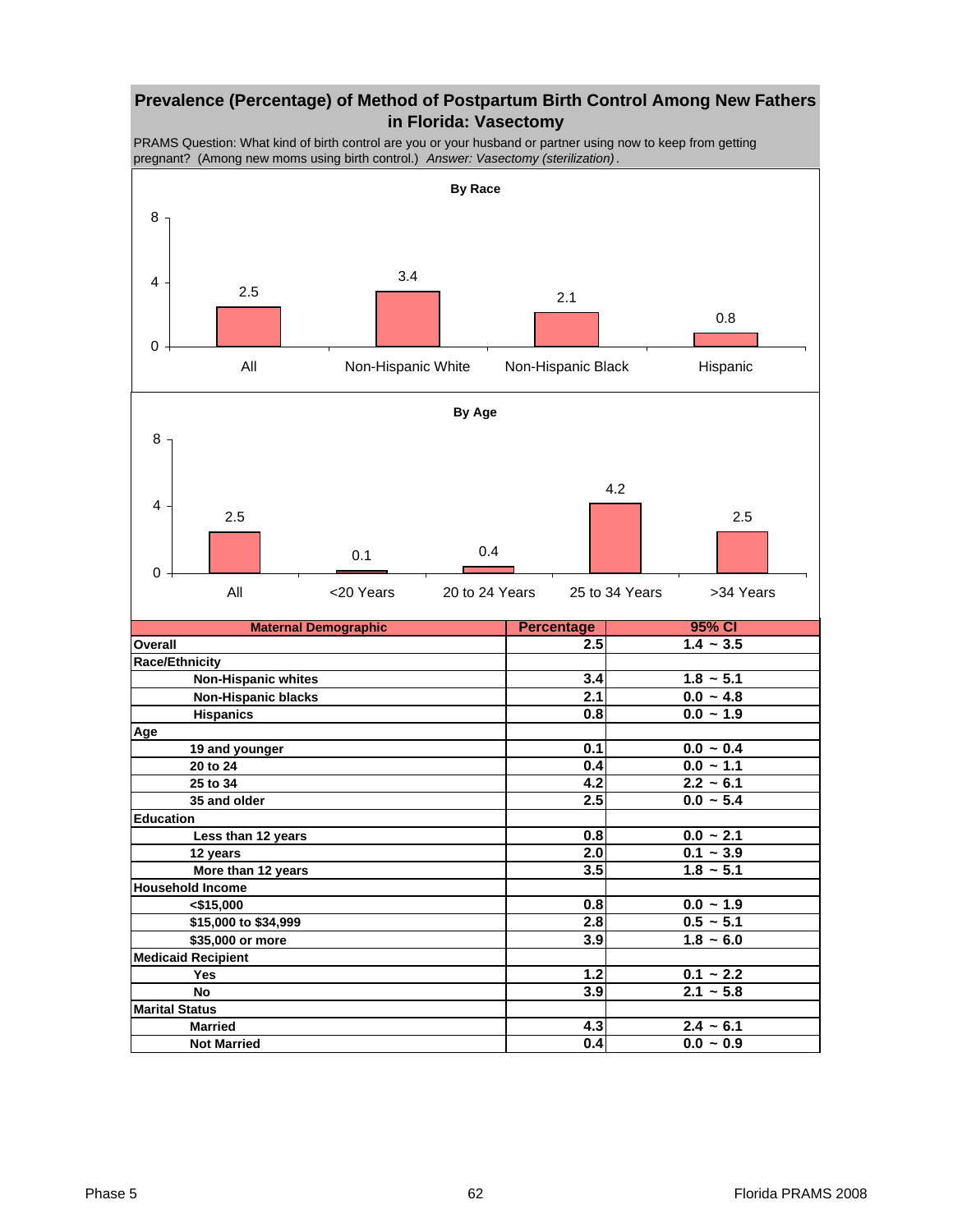# **Prevalence (Percentage) of Method of Postpartum Birth Control Among New Moms in Florida:Oral Contraceptives**

PRAMS Question: What kind of birth control are you or your husband or partner using now to keep from getting pregnant? (Among new moms using birth control.) *Answer: Pill (Oral Contraceptive)* .



| <b>Maternal Demographic</b> | <b>Percentage</b> | 95% CI        |
|-----------------------------|-------------------|---------------|
| <b>Overall</b>              | 29.7              | $26.6 - 32.8$ |
| <b>Race/Ethnicity</b>       |                   |               |
| <b>Non-Hispanic whites</b>  | 34.6              | $30.1 - 39.2$ |
| <b>Non-Hispanic blacks</b>  | 25.4              | $17.4 - 33.4$ |
| <b>Hispanics</b>            | 25.0              | $19.7 - 30.3$ |
| Age                         |                   |               |
| 19 and younger              | 38.1              | $27.0 - 49.2$ |
| 20 to 24                    | 32.2              | $25.8 - 38.6$ |
| 25 to 34                    | 28.8              | $24.4 - 33.1$ |
| 35 and older                | 22.0              | $15.0 - 29.0$ |
| <b>Education</b>            |                   |               |
| Less than 12 years          | 20.0              | $13.3 - 26.7$ |
| 12 years                    | 30.2              | $24.4 - 36.1$ |
| More than 12 years          | 33.6              | $29.2 - 38.0$ |
| <b>Household Income</b>     |                   |               |
| < \$15,000                  | 22.7              | $17.3 - 28.0$ |
| \$15,000 to \$34,999        | 30.4              | $23.9 - 36.9$ |
| \$35,000 or more            | 34.4              | $29.5 - 39.4$ |
| <b>Medicaid Recipient</b>   |                   |               |
| Yes                         | 25.1              | $20.7 - 29.4$ |
| No                          | 35.0              | $30.5 - 39.5$ |
| <b>Marital Status</b>       |                   |               |
| <b>Married</b>              | 30.3              | $26.2 - 34.4$ |
| <b>Not Married</b>          | 29.0              | $24.2 - 33.9$ |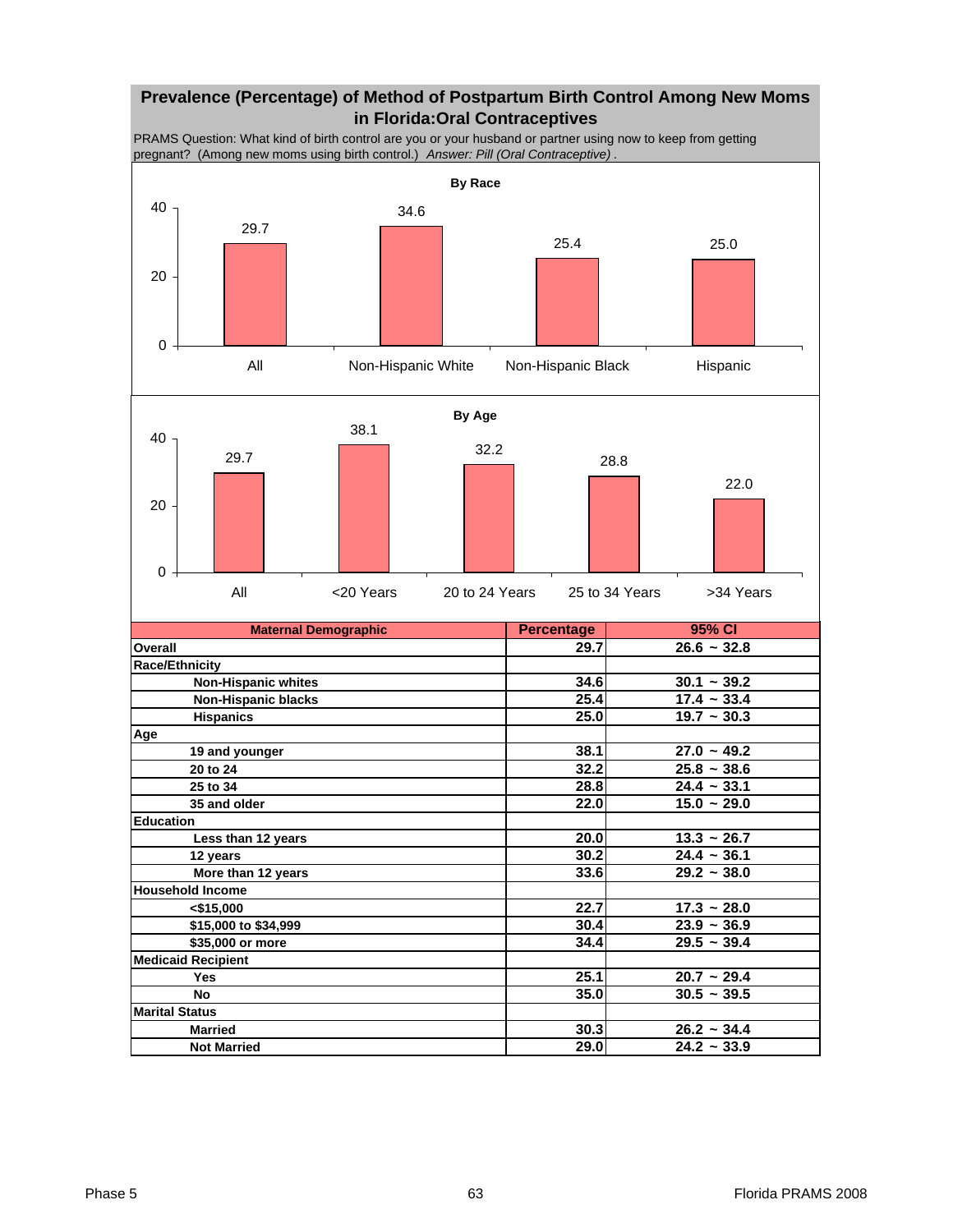### **Prevalence (Percentage) of Method of Postpartum Birth Control Among New Moms in Florida: Condoms**

PRAMS Question: What kind of birth control are you or your husband or partner using now to keep from getting pregnant? (Among new moms using birth control.) *Answer: Condoms* .



| More than 12 years        | 30.UI | $25.1 \approx 34.2$ |
|---------------------------|-------|---------------------|
| <b>Household Income</b>   |       |                     |
| $<$ \$15,000              | 34.1  | $27.9 - 40.2$       |
| \$15,000 to \$34,999      | 28.1  | $21.7 - 34.5$       |
| \$35,000 or more          | 33.1  | $28.1 - 38.0$       |
| <b>Medicaid Recipient</b> |       |                     |
| Yes                       | 31.9  | $27.2 - 36.6$       |
| No                        | 33.0  | $28.5 - 37.4$       |
| <b>Marital Status</b>     |       |                     |
| <b>Married</b>            | 29.5  | $25.4 - 33.5$       |
| <b>Not Married</b>        | 35.6  | $30.4 - 40.8$       |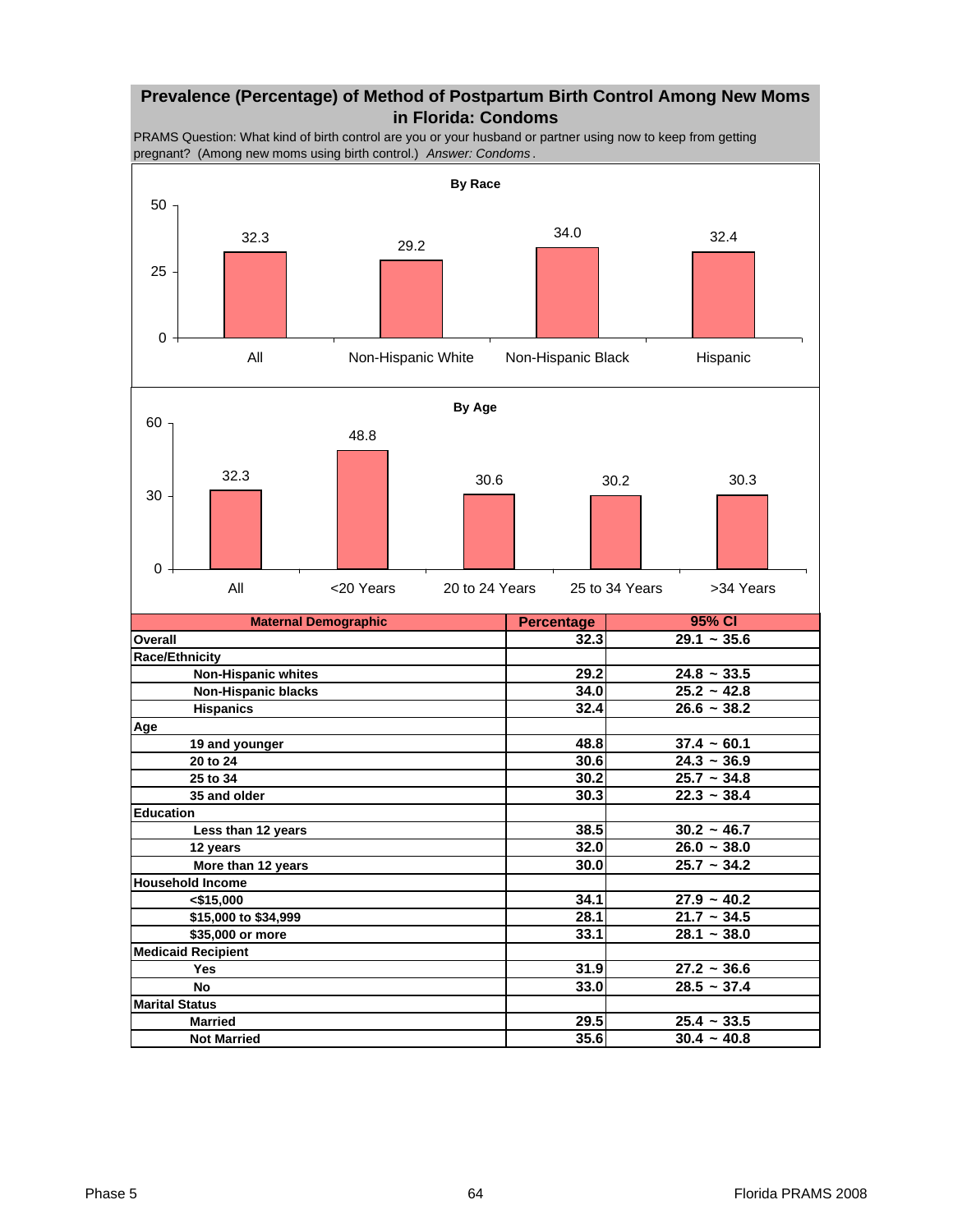## **Prevalence (Percentage) of Method of Postpartum Birth Control Among New Moms in Florida: Depo-Provera® Injection**

PRAMS Question: What kind of birth control are you or your husband or partner using now to keep from getting pregnant? (Among new moms using birth control.) *Answer: Depo-Provera® Injection* .





| <b>Maternal Demographic</b> | <b>Percentage</b> | 95% CI        |
|-----------------------------|-------------------|---------------|
| Overall                     | 10.5              | $8.3 - 12.7$  |
| <b>Race/Ethnicity</b>       |                   |               |
| <b>Non-Hispanic whites</b>  | 6.0               | $3.6 - 8.4$   |
| <b>Non-Hispanic blacks</b>  | 17.3              | $10.4 - 24.2$ |
| <b>Hispanics</b>            | 13.9              | $9.6 - 18.2$  |
| Age                         |                   |               |
| 19 and younger              | 26.9              | $16.9 - 36.9$ |
| 20 to 24                    | 11.0              | $6.7 - 15.2$  |
| 25 to 34                    | 8.4               | $5.5 - 11.3$  |
| 35 and older                | 4.5               | $1.0 - 8.1$   |
| <b>Education</b>            |                   |               |
| Less than 12 years          | 18.7              | $12.4 - 25.0$ |
| 12 years                    | 13.5              | $9.1 - 17.9$  |
| More than 12 years          | 4.6               | $2.6 - 6.6$   |
| <b>Household Income</b>     |                   |               |
| $<$ \$15,000                | 18.3              | $13.2 - 23.4$ |
| \$15,000 to \$34,999        | 11.9              | $7.4 - 16.5$  |
| \$35,000 or more            | 2.8               | $1.0 - 4.5$   |
| <b>Medicaid Recipient</b>   |                   |               |
| Yes                         | 16.7              | $13.0 - 20.4$ |
| <b>No</b>                   | 3.3               | $1.6 - 5.1$   |
| <b>Marital Status</b>       |                   |               |
| <b>Married</b>              | 5.7               | $3.6 - 7.9$   |
| <b>Not Married</b>          | 16.0              | $12.1 - 19.9$ |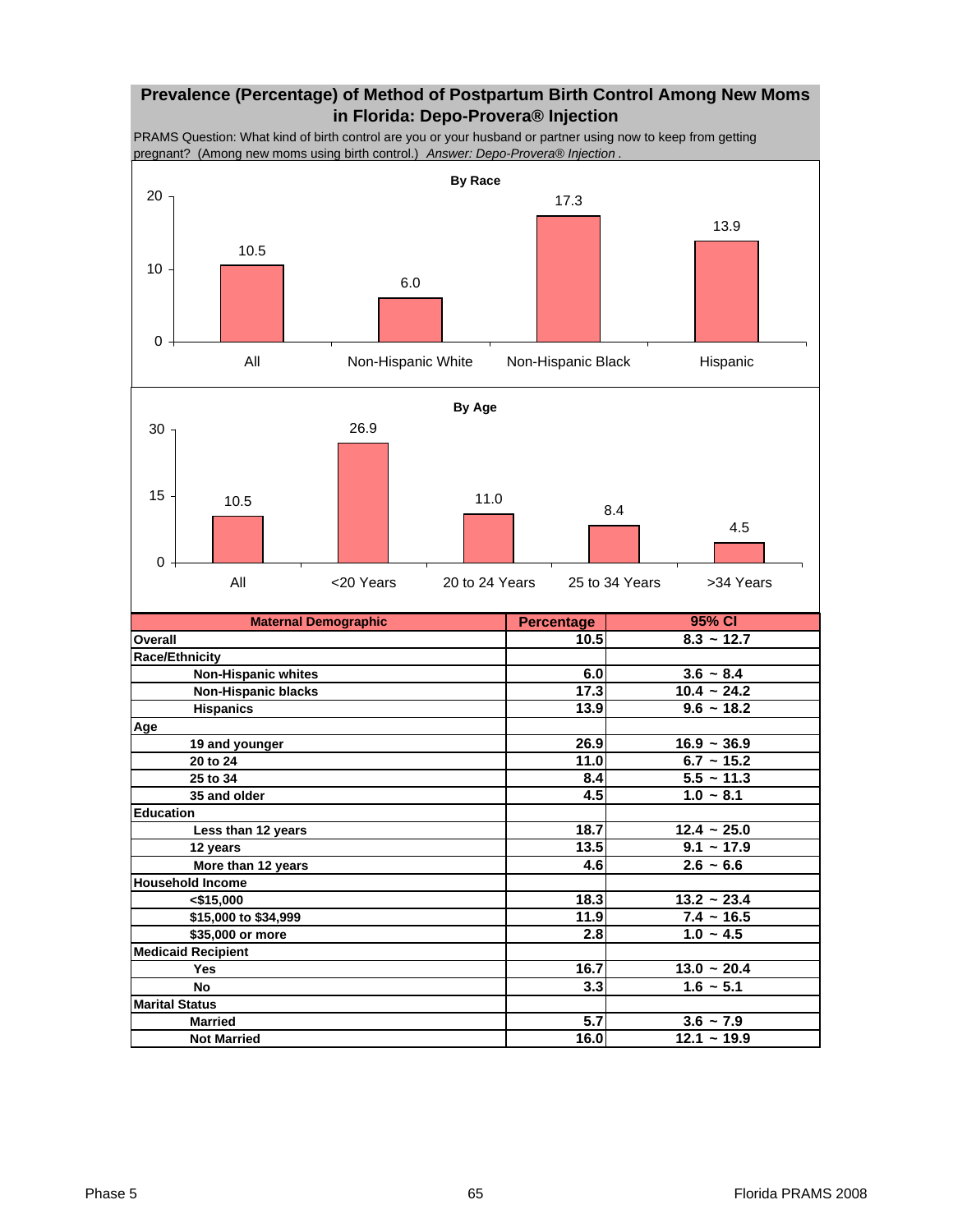## **Prevalence (Percentage) of Method of Postpartum Birth Control Among New Moms in Florida: Withdrawal**

PRAMS Question: What kind of birth control are you or your husband or partner using now to keep from getting pregnant? (Among new moms using birth control.) Answer: Withdrawal



| <b>Maternal Demographic</b> | <b>Percentage</b> | 95% CI          |
|-----------------------------|-------------------|-----------------|
| Overall                     | 14.7              | $12.3 - 17.1$   |
| <b>Race/Ethnicity</b>       |                   |                 |
| <b>Non-Hispanic whites</b>  | 14.4              | $11.1 - 17.6$   |
| <b>Non-Hispanic blacks</b>  | 10.5              | $4.9 - 16.0$    |
| <b>Hispanics</b>            | 15.5              | $11.1 - 19.9$   |
| Age                         |                   |                 |
| 19 and younger              | 15.5              | $7.0 - 24.1$    |
| 20 to 24                    | 14.4              | $9.7 - 19.1$    |
| 25 to 34                    | 15.6              | $12.2 - 19.1$   |
| 35 and older                | 12.0              | $6.5 - 17.4$    |
| <b>Education</b>            |                   |                 |
| Less than 12 years          | 10.9              | $5.6 - 16.2$    |
| 12 years                    | 12.5              | $8.4 - 16.6$    |
| More than 12 years          | 18.1              | $14.6 - 21.7$   |
| <b>Household Income</b>     |                   |                 |
| $<$ \$15,000                | 12.7              | $8.4 - 16.9$    |
| \$15,000 to \$34,999        | 11.0              | $6.9 - 15.0$    |
| \$35,000 or more            | 19.4              | $15.2 - 23.5$   |
| <b>Medicaid Recipient</b>   |                   |                 |
| <b>Yes</b>                  | 12.6              | $9.4 - 15.8$    |
| <b>No</b>                   | 17.2              | $13.6 - 20.8$   |
| <b>Marital Status</b>       |                   |                 |
| <b>Married</b>              | 16.9              | $13.6 - 20.2$   |
| <b>Not Married</b>          | 12.3              | $8.8 \sim 15.7$ |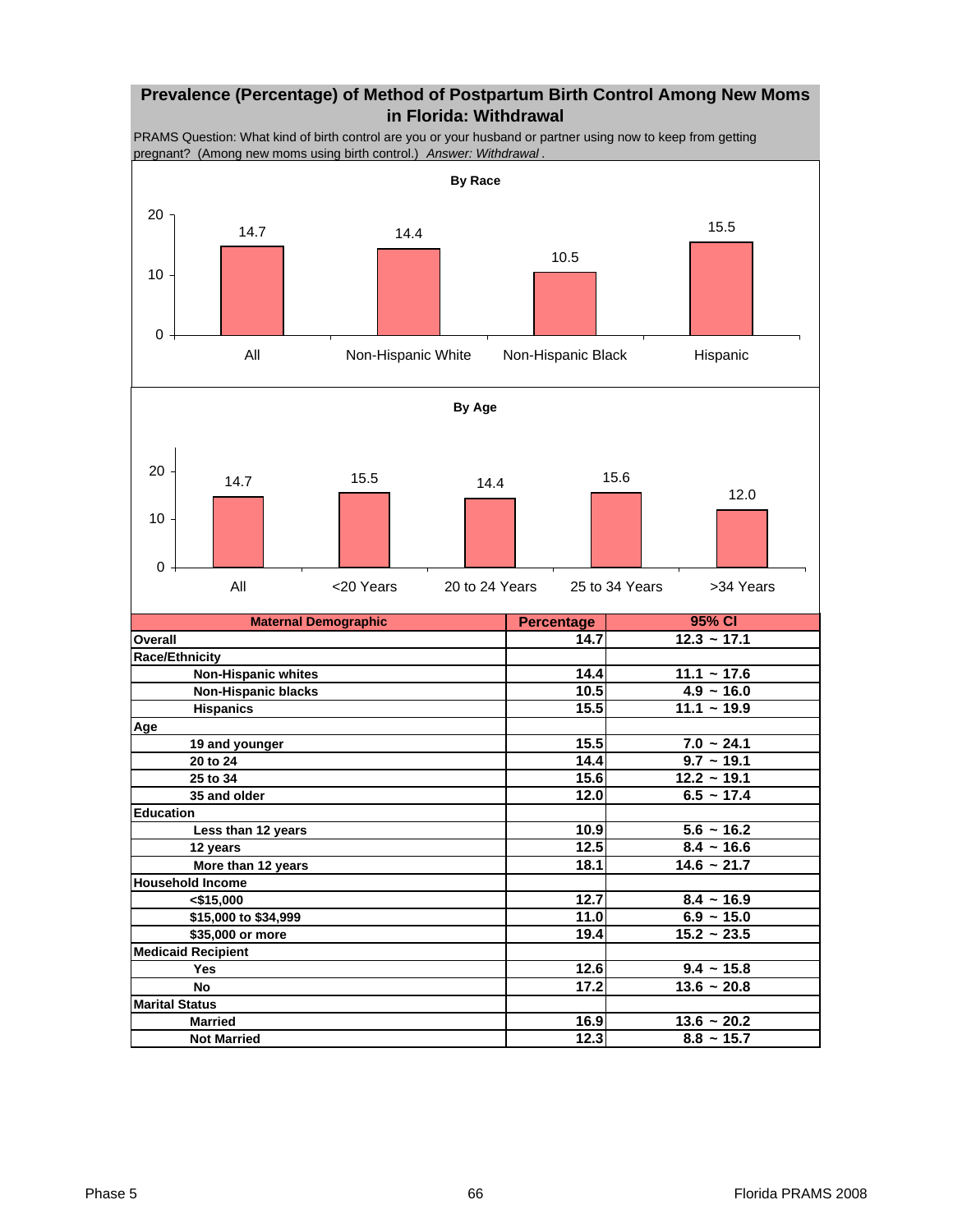#### **Prevalence (Percentage) of Method of Postpartum Birth Control Among New Moms in Florida: others**

PRAMS Question: What kind of birth control are you or your husband or partner using now to keep from getting pregnant? (Among new moms using birth control.) *Answer: others except Tubes tied, Vasectomy, Pill, Condoms, Depo-Provera Injection, Withdrawal* .

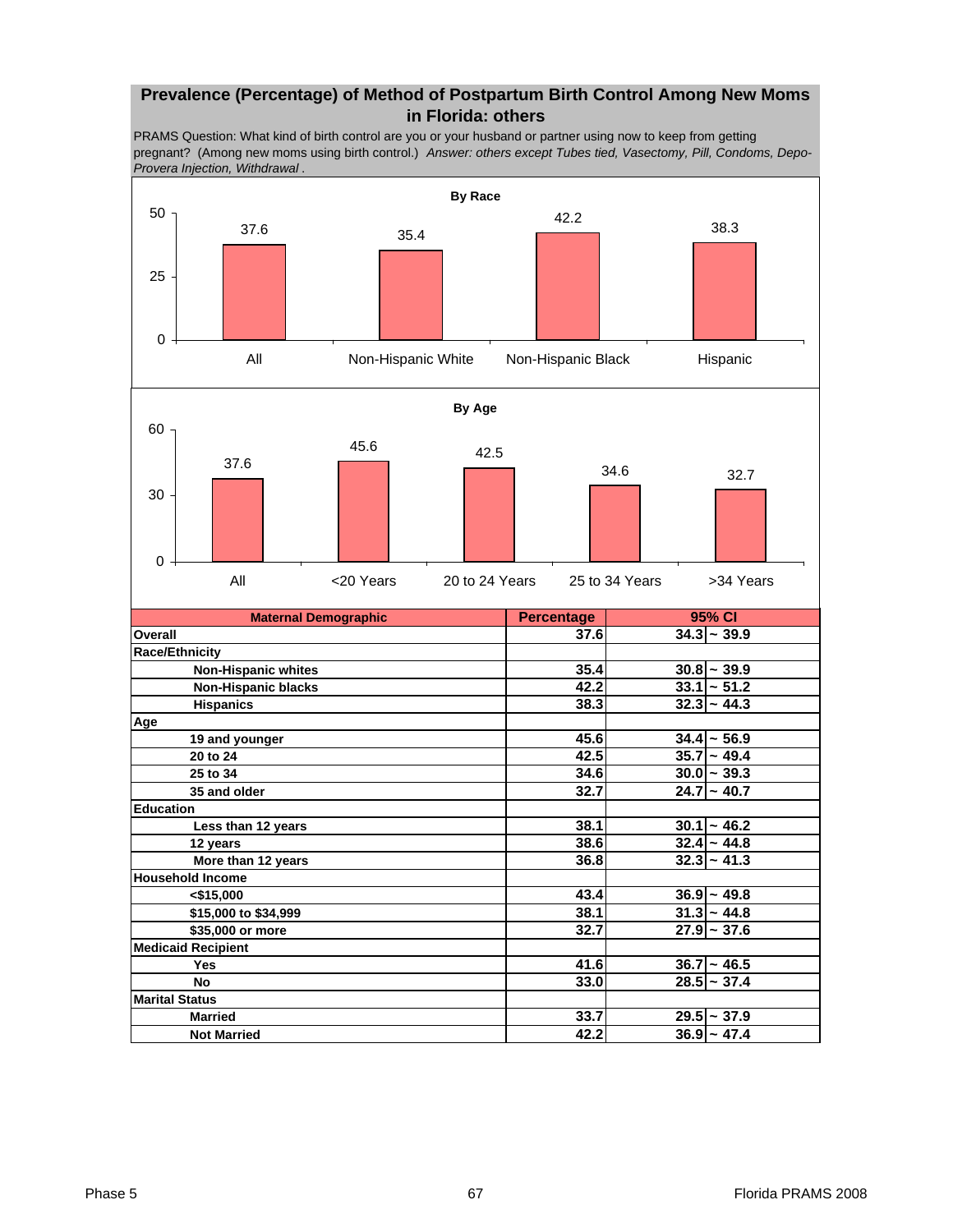### **Prevalence (Percentage) of Being Unaware of Pregnancy Until After First Trimester Among New Moms in Florida**

PRAMS Question: How many weeks or months pregnant were you when you were sure you were pregnant? *Answer: 13 weeks or more.* 

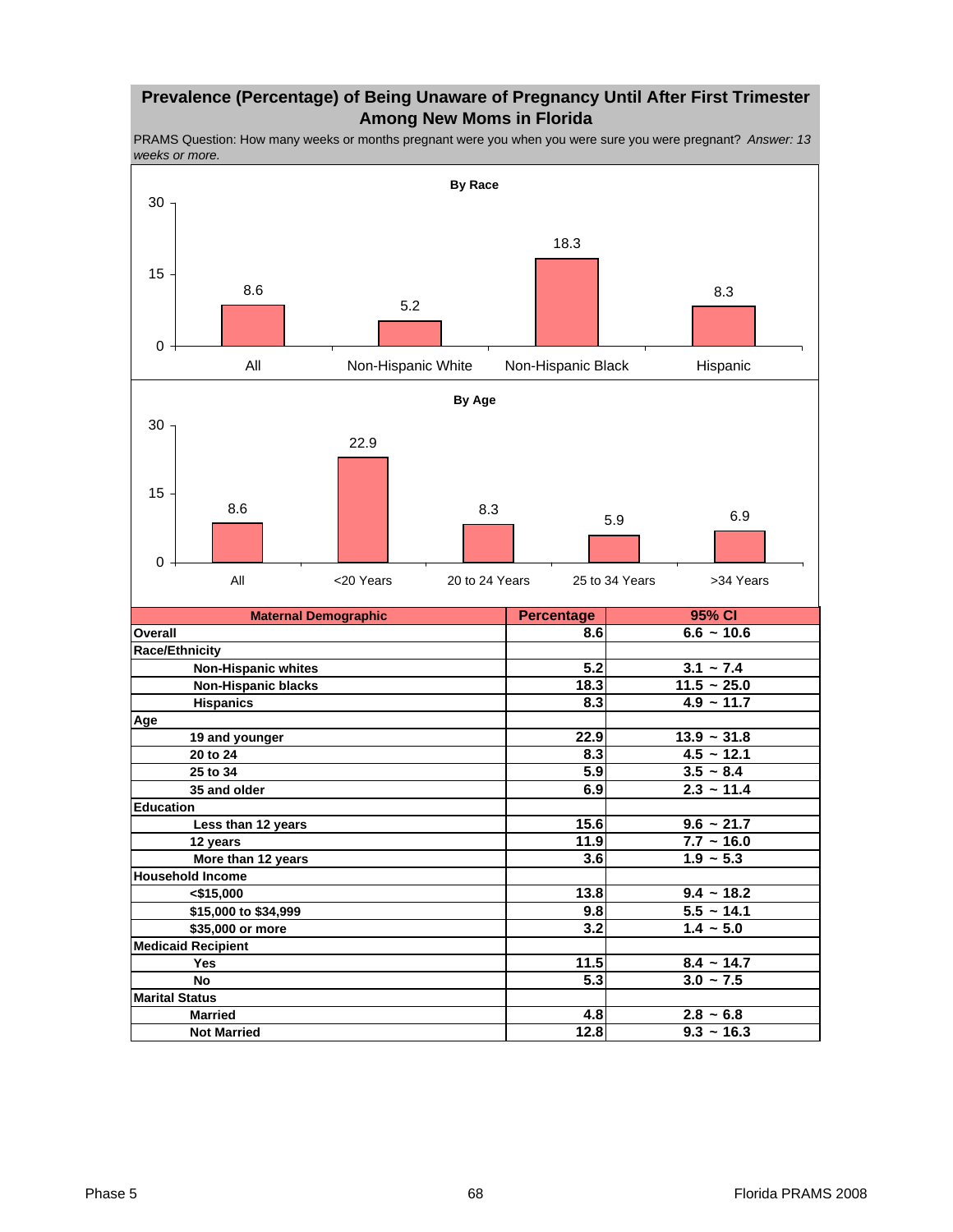# **Prevalence (Percentage) of Having No Prenatal Care (PNC) During First Trimester of Pregnancy Among New Moms in Florida**

PRAMS Question: How many weeks or months pregnant were you when you had your first visit for prenatal care? *Answer: 13 weeks or more.* 

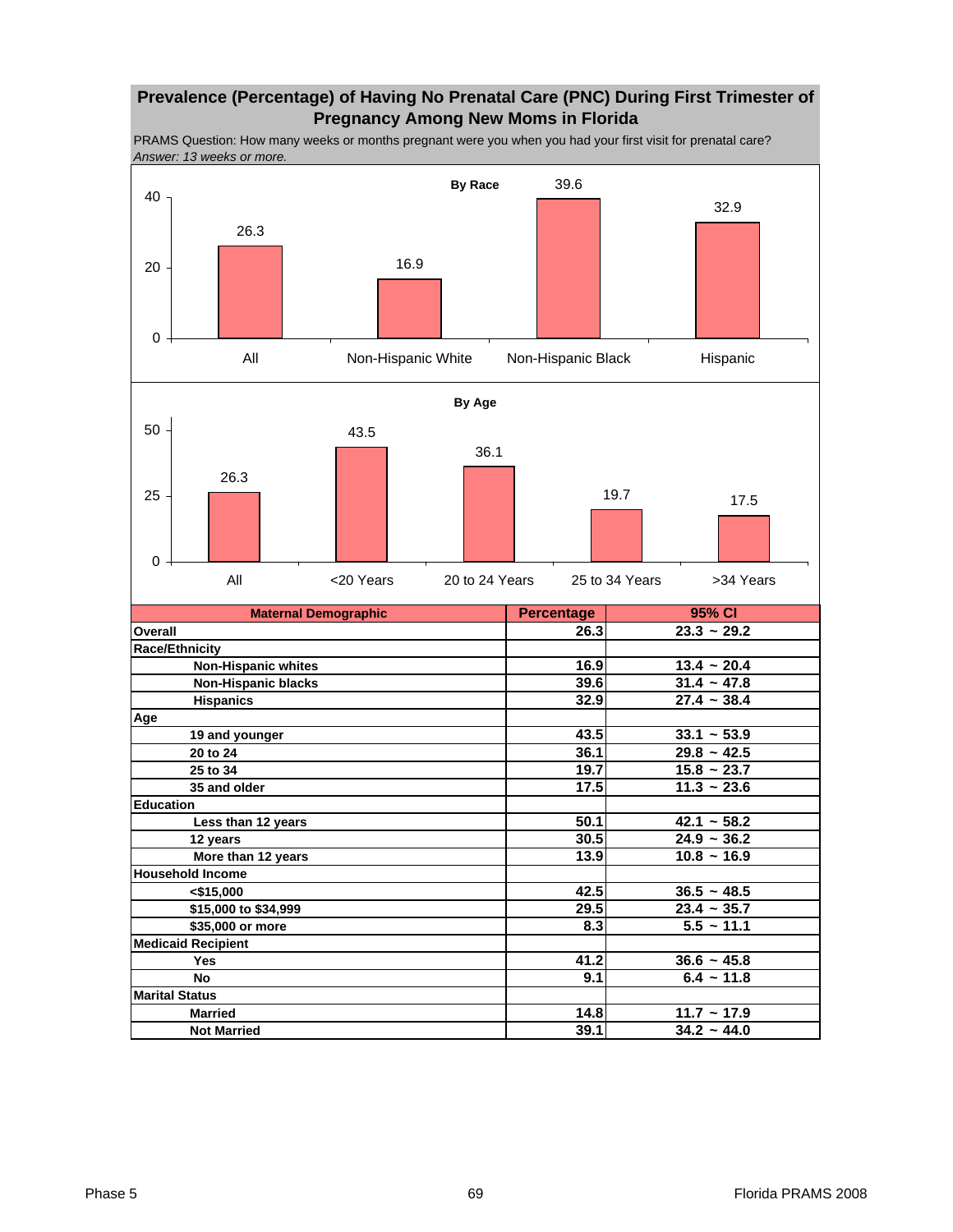# **Prevalence (Percentage) of Having No Prenatal Care (PNC) as Early as Wanted Among New Moms in Florida**

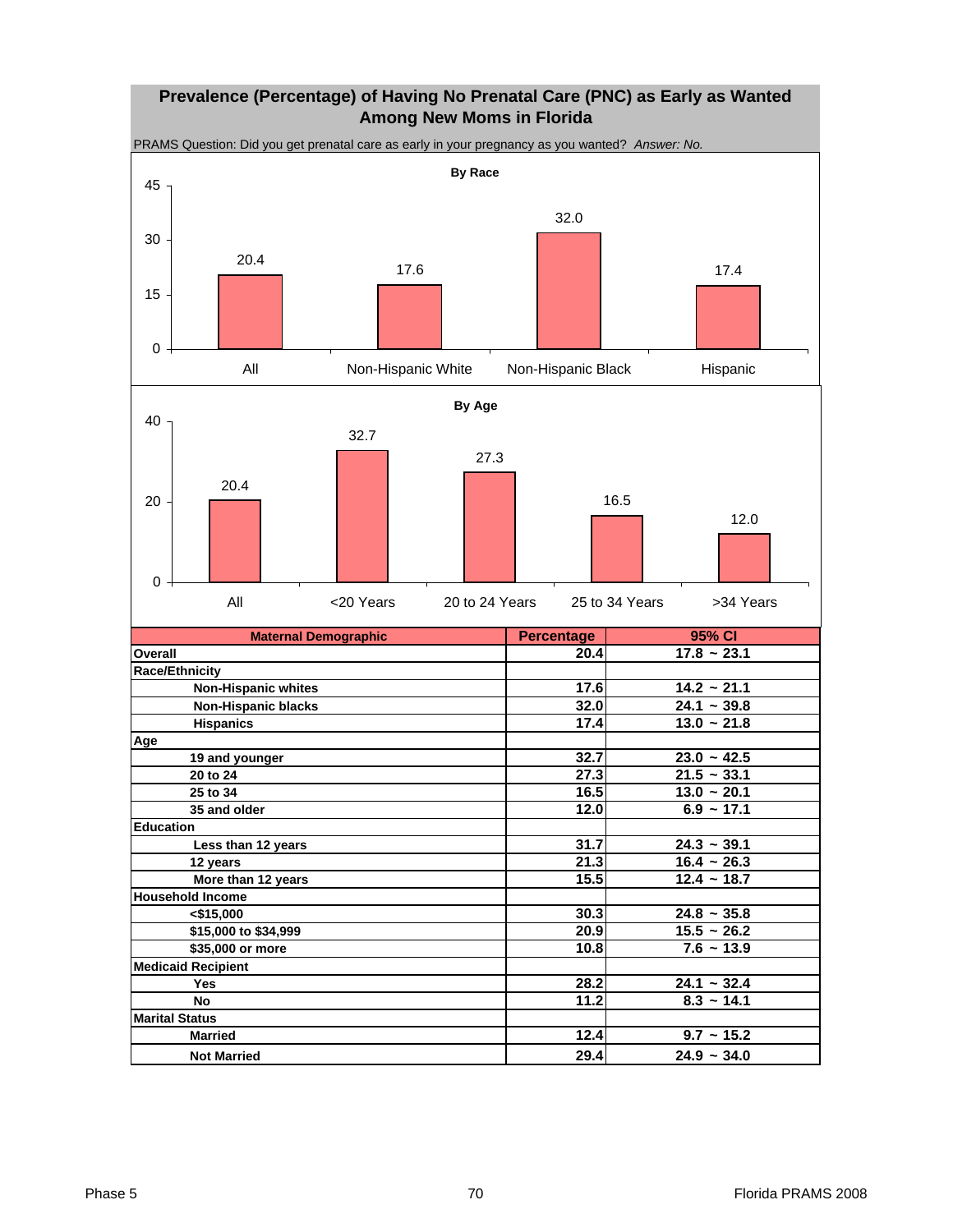# **Prevalence (Percentage) of Barrier to Early Prenatal Care (EPNC) Among New Moms in Florida: Could Not Get an Earlier Appointment**



PRAMS Question: Did being unable to get an appointment earlier in your pregnancy keep you from getting prenatal care as early as you wanted? *Answer: Yes.*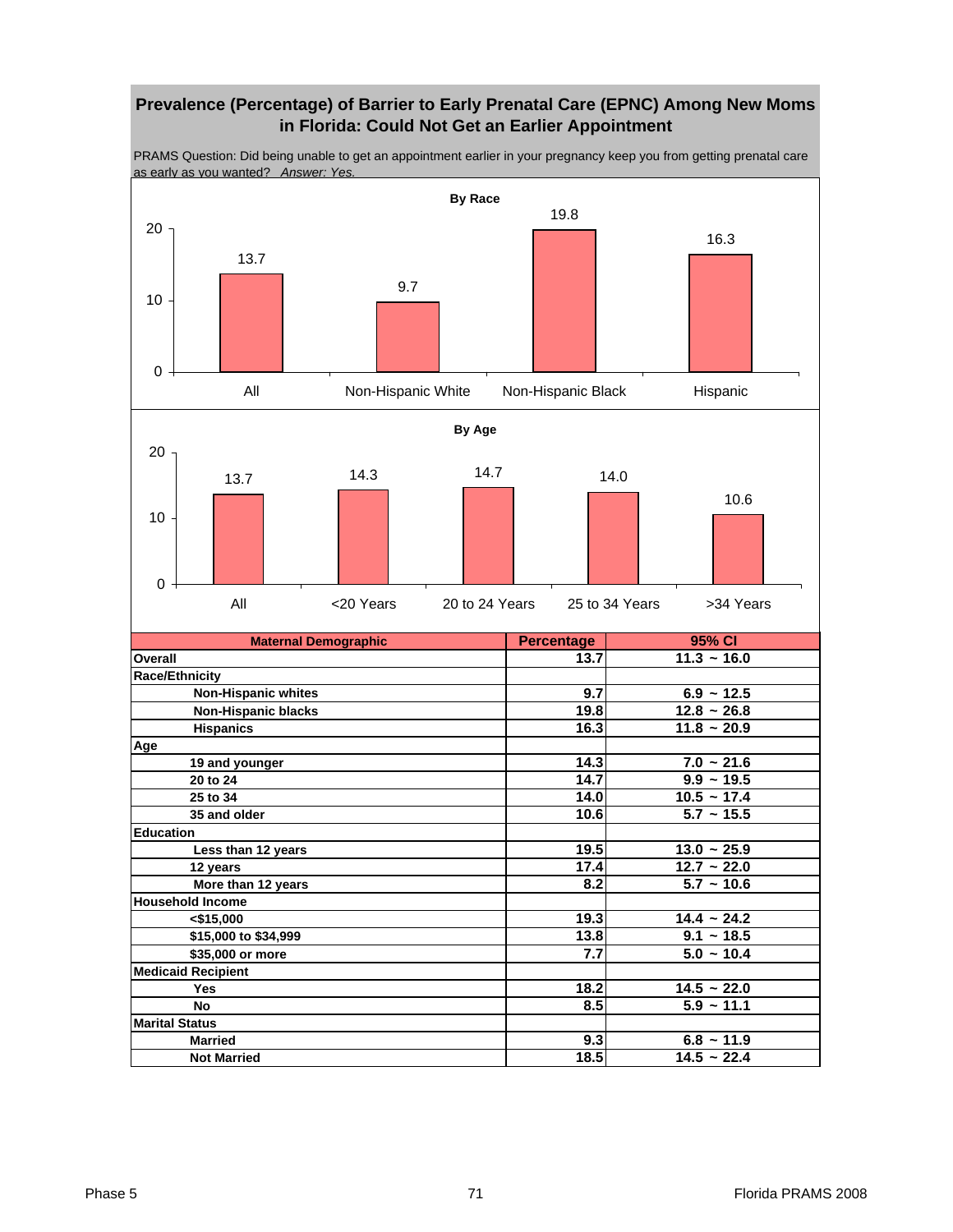# **Prevalence (Percentage) of Barrier to Early Prenatal Care (EPNC) Among New Moms in Florida: Insufficient Money or Insurance**

PRAMS Question: Did having neither enough money nor insurance to pay for your visits keep you from getting prenatal care as early as you wanted? *Answer: Yes.* 



| 19 and younger            | 14.4 | $7.3 - 21.5$   |
|---------------------------|------|----------------|
| 20 to 24                  | 27.5 | $21.6 - 33.3$  |
| 25 to 34                  | 13.6 | $10.3 - 16.9$  |
| 35 and older              | 11.7 | $6.5 - 17.0$   |
| <b>Education</b>          |      |                |
| Less than 12 years        | 21.6 | $14.9 - 28.3$  |
| 12 years                  | 19.2 | $14.4 - 23.9$  |
| More than 12 years        | 14.1 | $11.0 - 17.2$  |
| <b>Household Income</b>   |      |                |
| $<$ \$15,000              | 29.4 | $24.0 - 34.9$  |
| \$15,000 to \$34,999      | 19.8 | $14.5 - 25.1$  |
| \$35,000 or more          | 4.6  | $2.5 - 6.7$    |
| <b>Medicaid Recipient</b> |      |                |
| Yes                       | 26.1 | $22.0 - 30.2$  |
| No                        | 6.9  | $4.5 \sim 9.2$ |
| <b>Marital Status</b>     |      |                |
| <b>Married</b>            | 10.8 | $8.1 - 13.5$   |
| <b>Not Married</b>        | 24.2 | $19.9 - 28.5$  |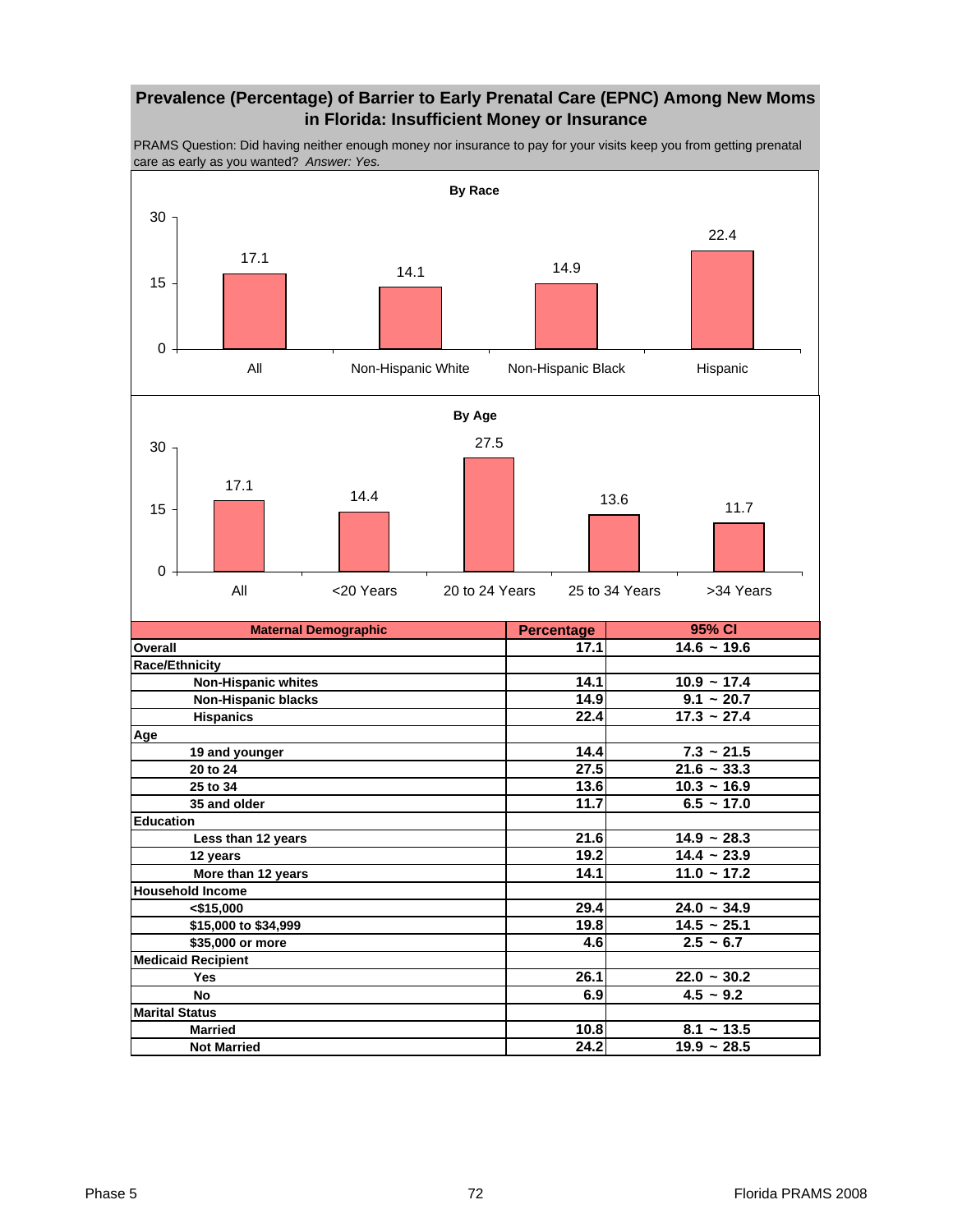## **Prevalence (Percentage) of Barrier to Early Prenatal Care (EPNC) Among New Moms in Florida: No Way to Get to the Clinic or Doctor's Office**

PRAMS Question: Did having no way to get to the clinic or doctor's office keep you from getting prenatal care as early as you wanted? *Answer: Yes* .

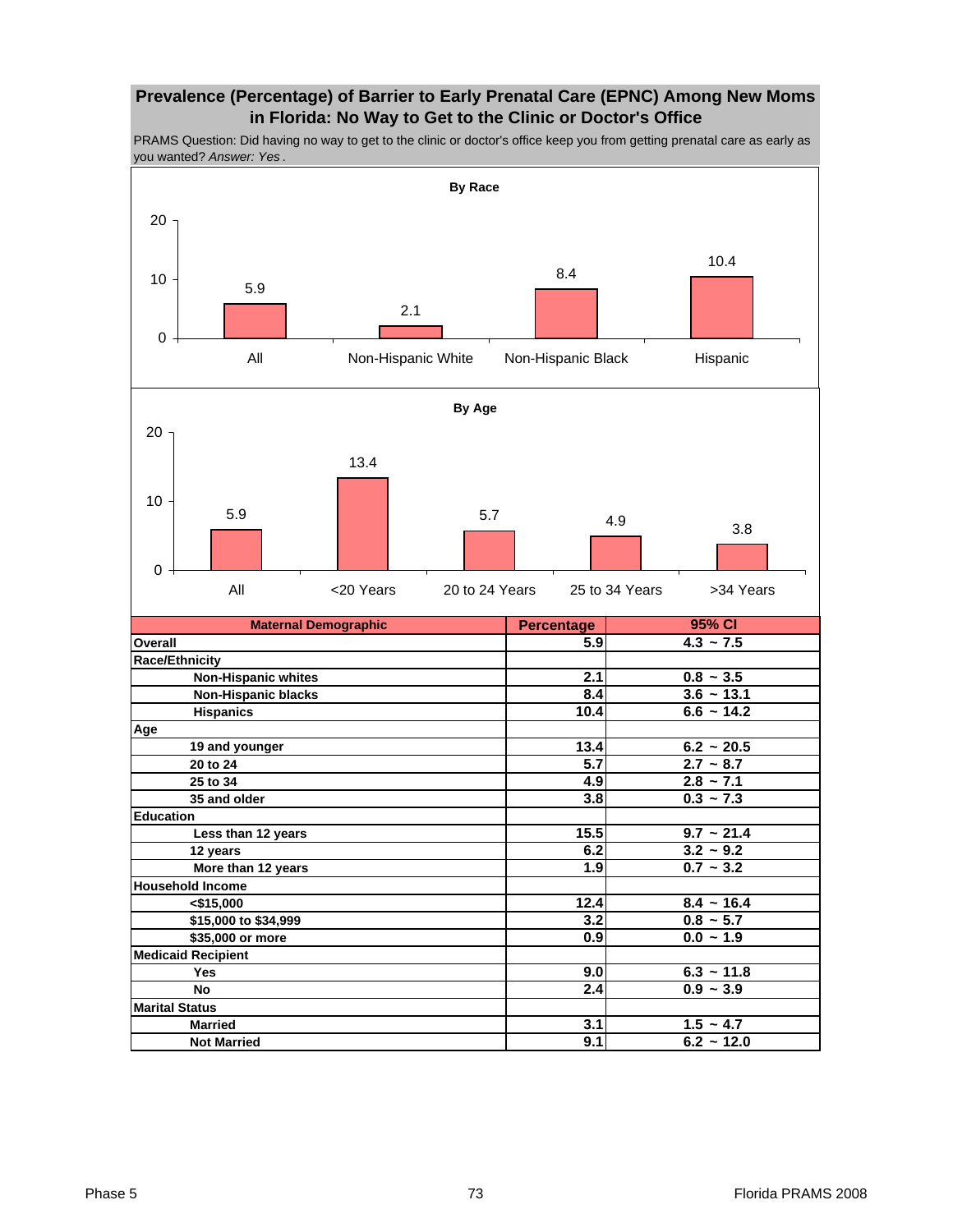# **Prevalence (Percentage) of Barrier to Early Prenatal Care (EPNC) Among New Moms in Florida: Doctor or Health Plan Would Not Start Earlier**

PRAMS Question: Did having neither a doctor nor a health plan that would start care earlier keep you from getting prenatal care as early as you wanted? *Answer: Yes* .

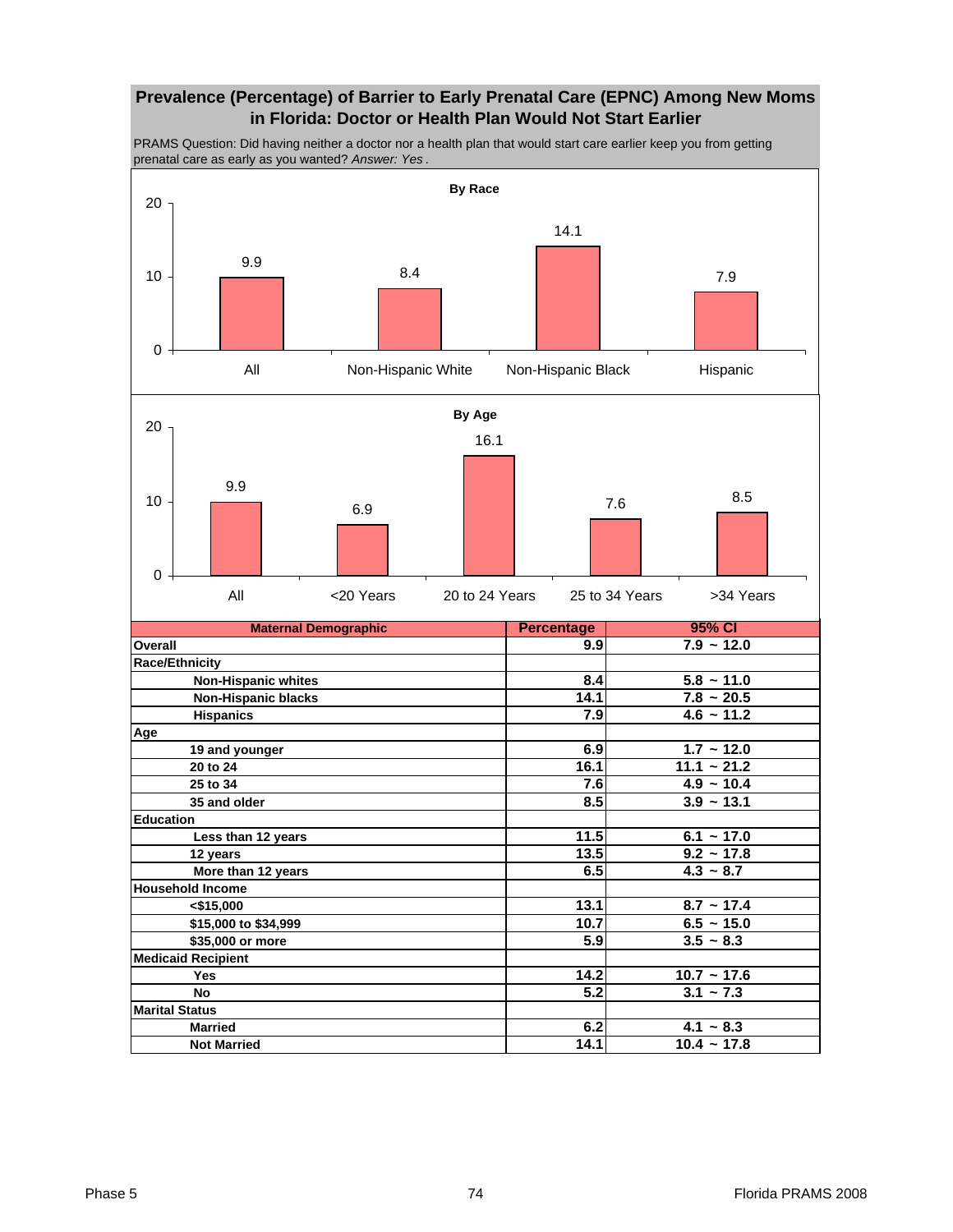# **Prevalence (Percentage) of Barrier to Early Prenatal Care (EPNC) Among New Moms in Florida: No Medicaid Card**

PRAMS Question: Did having no Medicaid card keep you from getting prenatal care as early as you wanted? *Answer: Yes* .

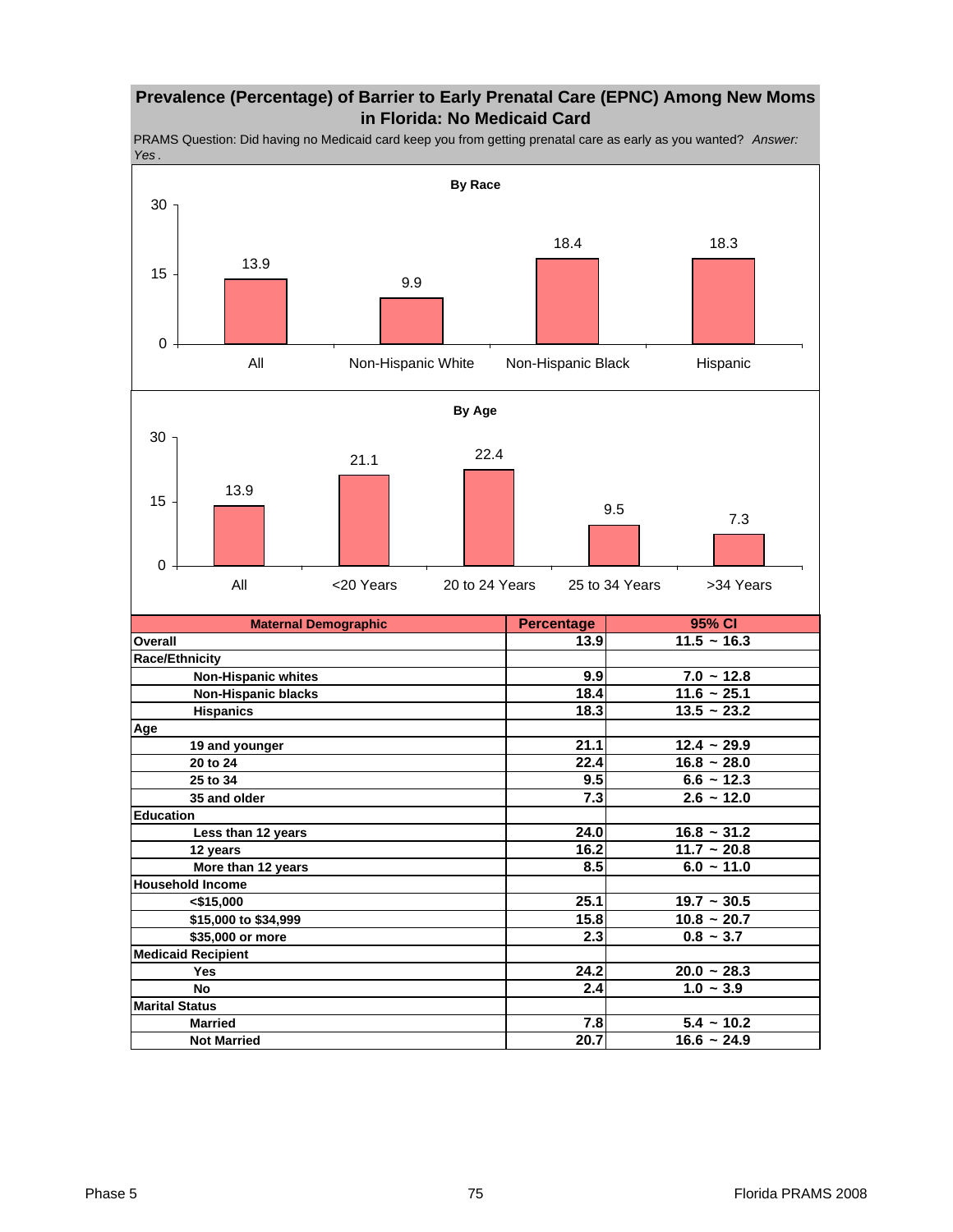## **Prevalence (Percentage) of Barrier to Early Prenatal Care (EPNC) Among Moms in Florida: No One to Care for Other Children**

PRAMS Question: Did having no one to take care of your other children keep you from getting prenatal care as early as you wanted? *Answer: Yes* .

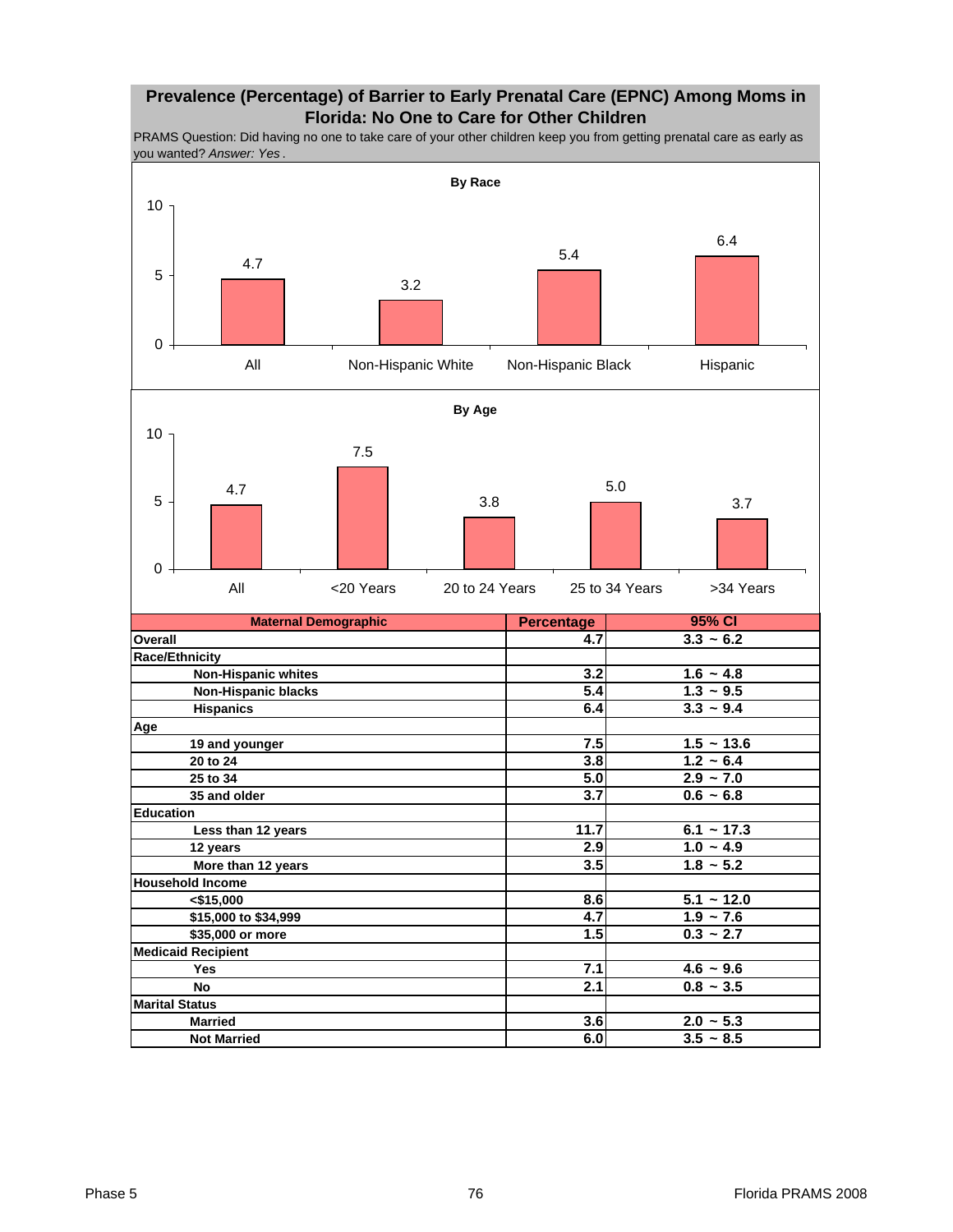## **Prevalence (Percentage) of Barrier to Early Prenatal Care (EPNC) Among New Moms in Florida: Too Busy**

PRAMS Question: Did having too many other things going on keep you from getting prenatal care as early as you wanted? *Answer: Yes* .

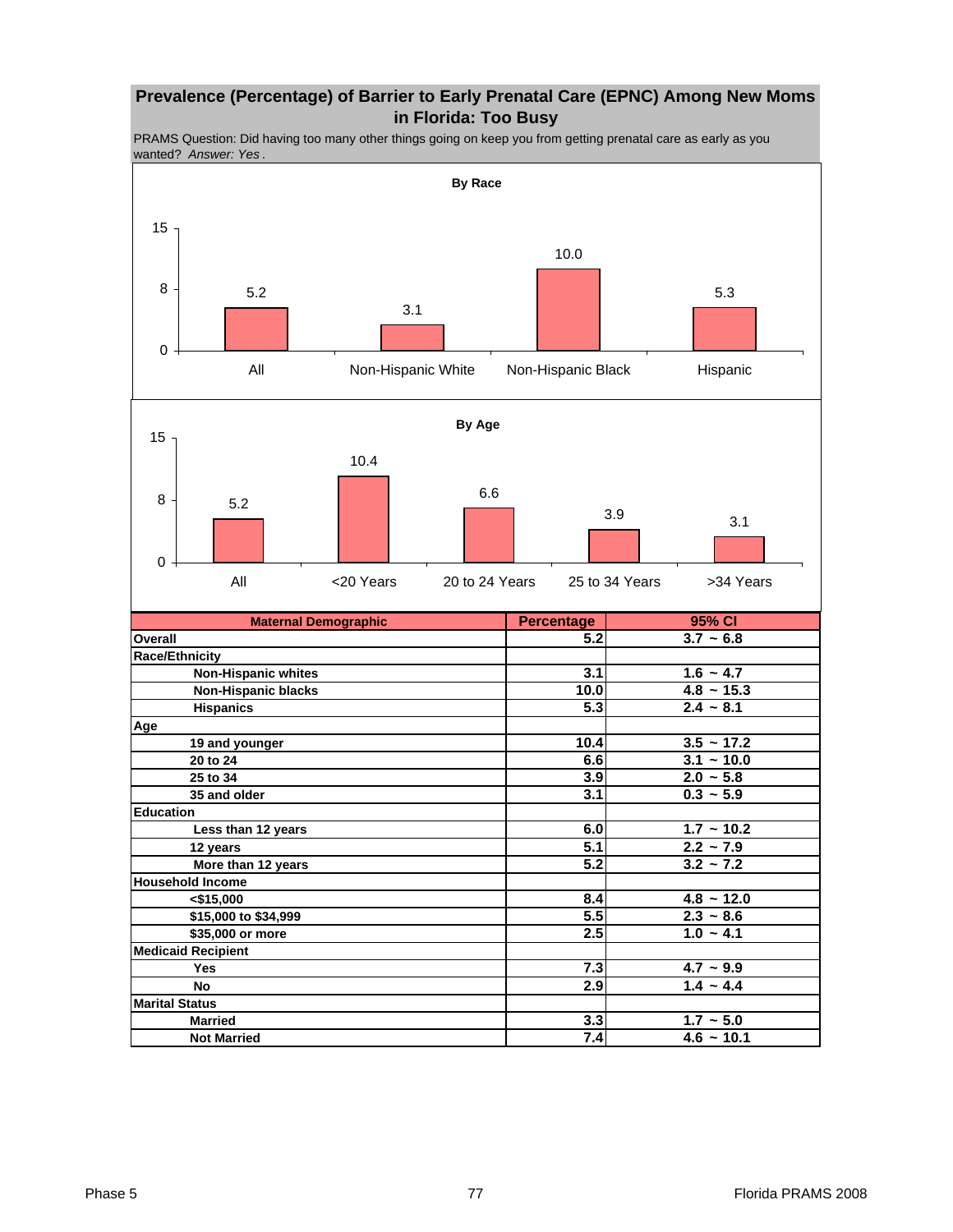# **Prevalence (Percentage) of Barrier to Early Prenatal Care (EPNC) Among New Moms in Florida: Other reasons**

PRAMS Question: Did having other reasons keep you from getting prenatal care as early as you wanted? *Answer: Yes.* 

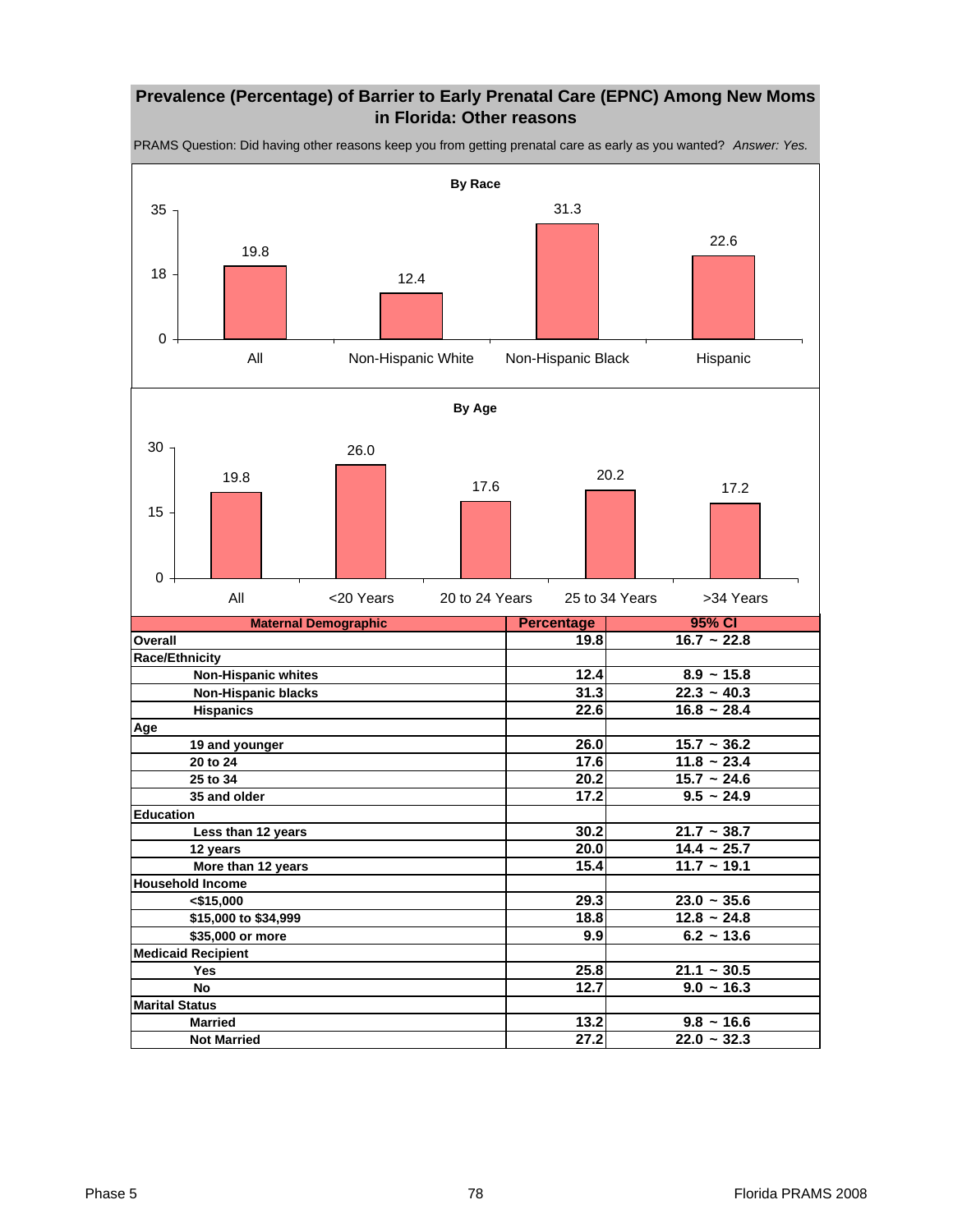

| <b>Maternal Demographic</b> | <b>Percentage</b> | 95% CI        |
|-----------------------------|-------------------|---------------|
| Overall                     | 46.3              | $43.0 - 49.5$ |
| <b>Race/Ethnicity</b>       |                   |               |
| <b>Non-Hispanic whites</b>  | 38.5              | $34.1 - 43.0$ |
| <b>Non-Hispanic blacks</b>  | 66.0              | $58.2 - 73.7$ |
| <b>Hispanics</b>            | 46.7              | $41.0 - 52.5$ |
| Age                         |                   |               |
| 19 and younger              | 84.1              | $76.8 - 91.3$ |
| 20 to 24                    | 64.8              | $58.6 - 70.9$ |
| 25 to 34                    | 36.0              | $31.5 - 40.5$ |
| 35 and older                | 20.9              | $14.4 - 27.4$ |
| <b>Education</b>            |                   |               |
| Less than 12 years          | 70.5              | $63.2 - 77.8$ |
| 12 years                    | 64.7              | $59.1 - 70.3$ |
| More than 12 years          | 23.5              | $19.8 - 27.1$ |
| <b>Household Income</b>     |                   |               |
| $<$ \$15,000                | 80.3              | $75.6 - 84.9$ |
| \$15,000 to \$34,999        | 60.4              | $54.1 - 66.8$ |
| \$35,000 or more            | 6.5               | $4.1 - 9.0$   |
| <b>Medicaid Recipient</b>   |                   |               |
| <b>Yes</b>                  | 87.5              | $84.5 - 90.6$ |
| <b>No</b>                   | 0.0               | $0.0 - 0.0$   |
| <b>Marital Status</b>       |                   |               |
| <b>Married</b>              | 24.9              | $21.2 - 28.6$ |
| <b>Not Married</b>          | 70.8              | $66.4 - 75.2$ |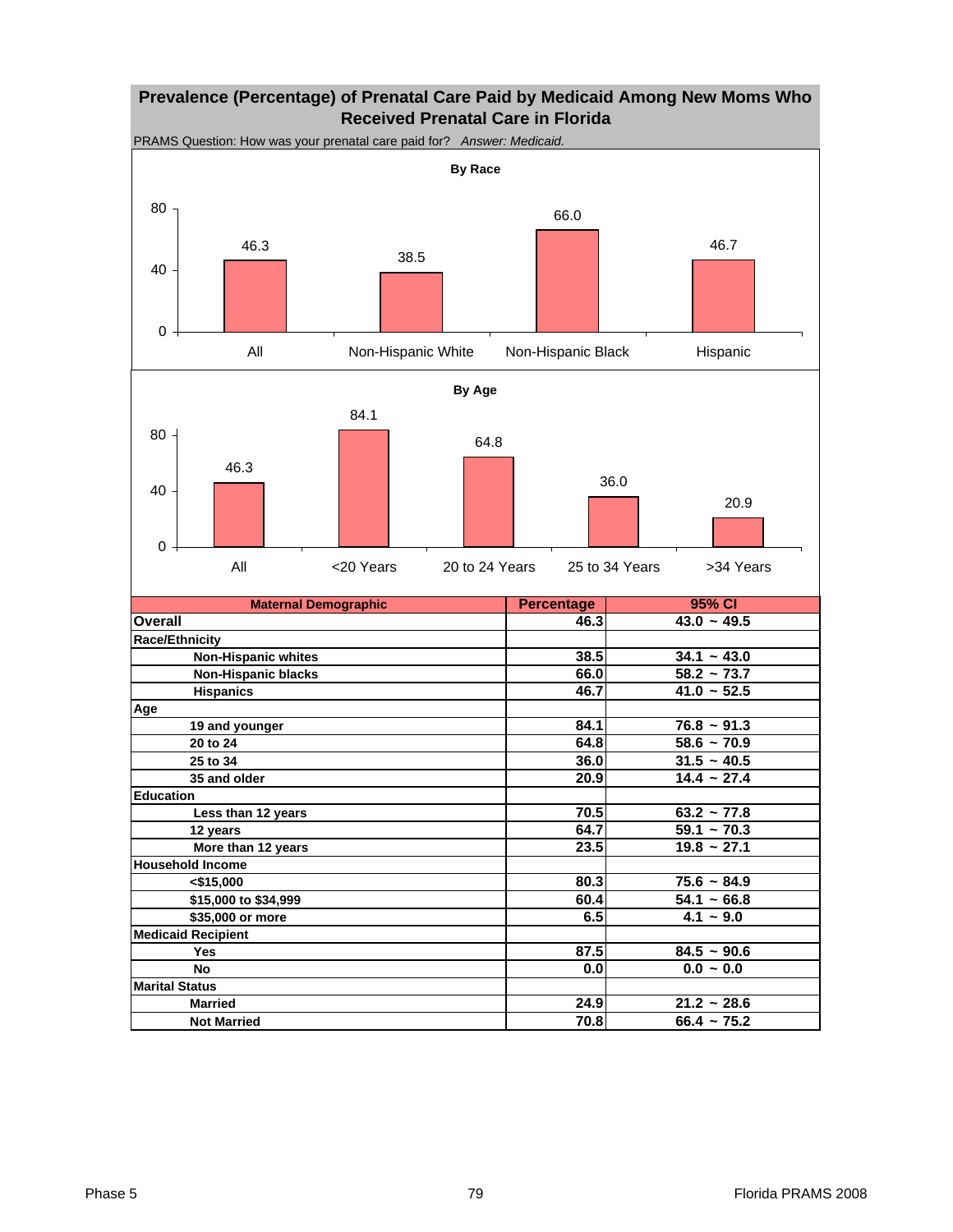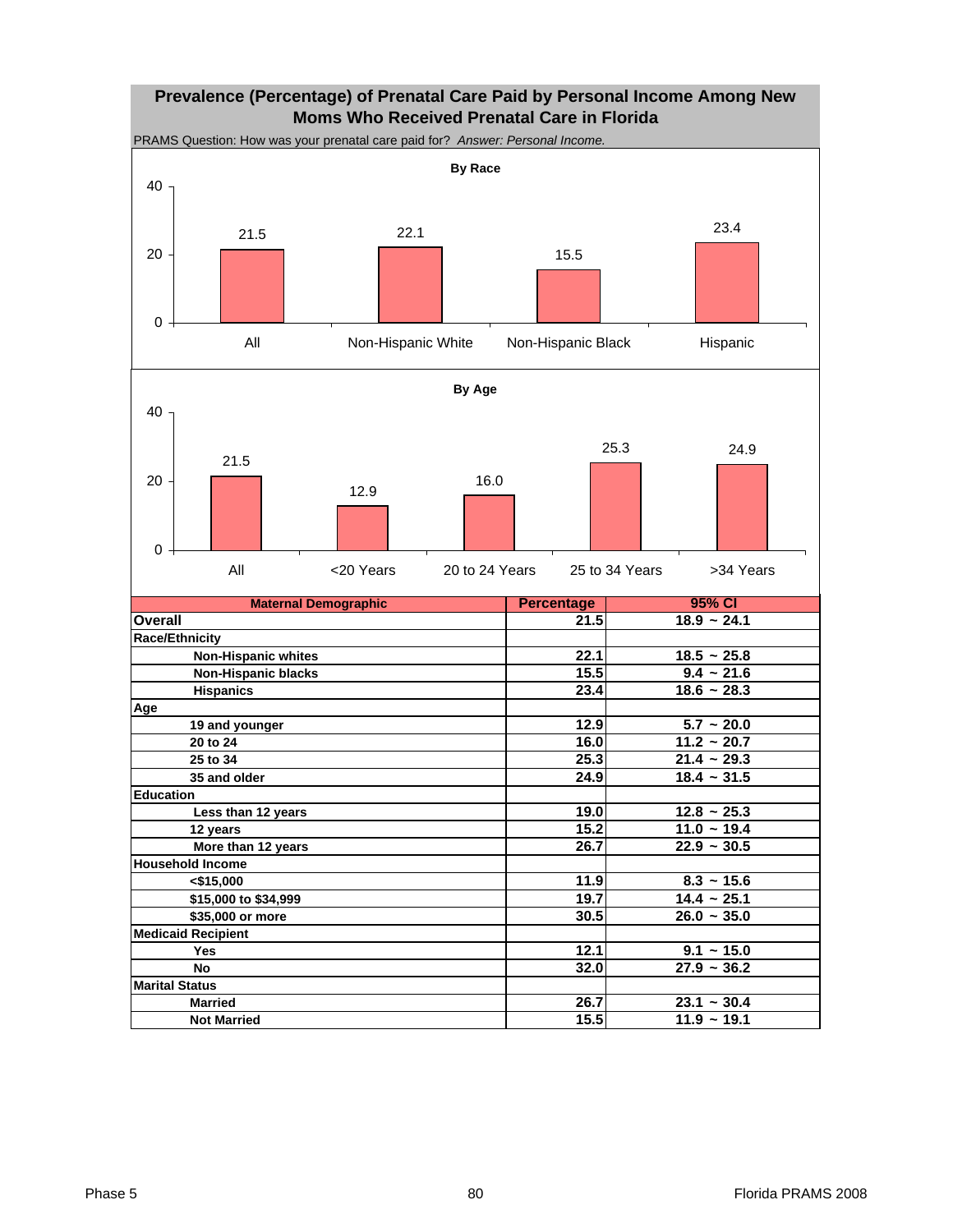## **Prevalence (Percentage) of Prenatal Care Paid by Insurance or Health Maintenance Organization Among New Moms Who Received Prenatal Care in Florida**

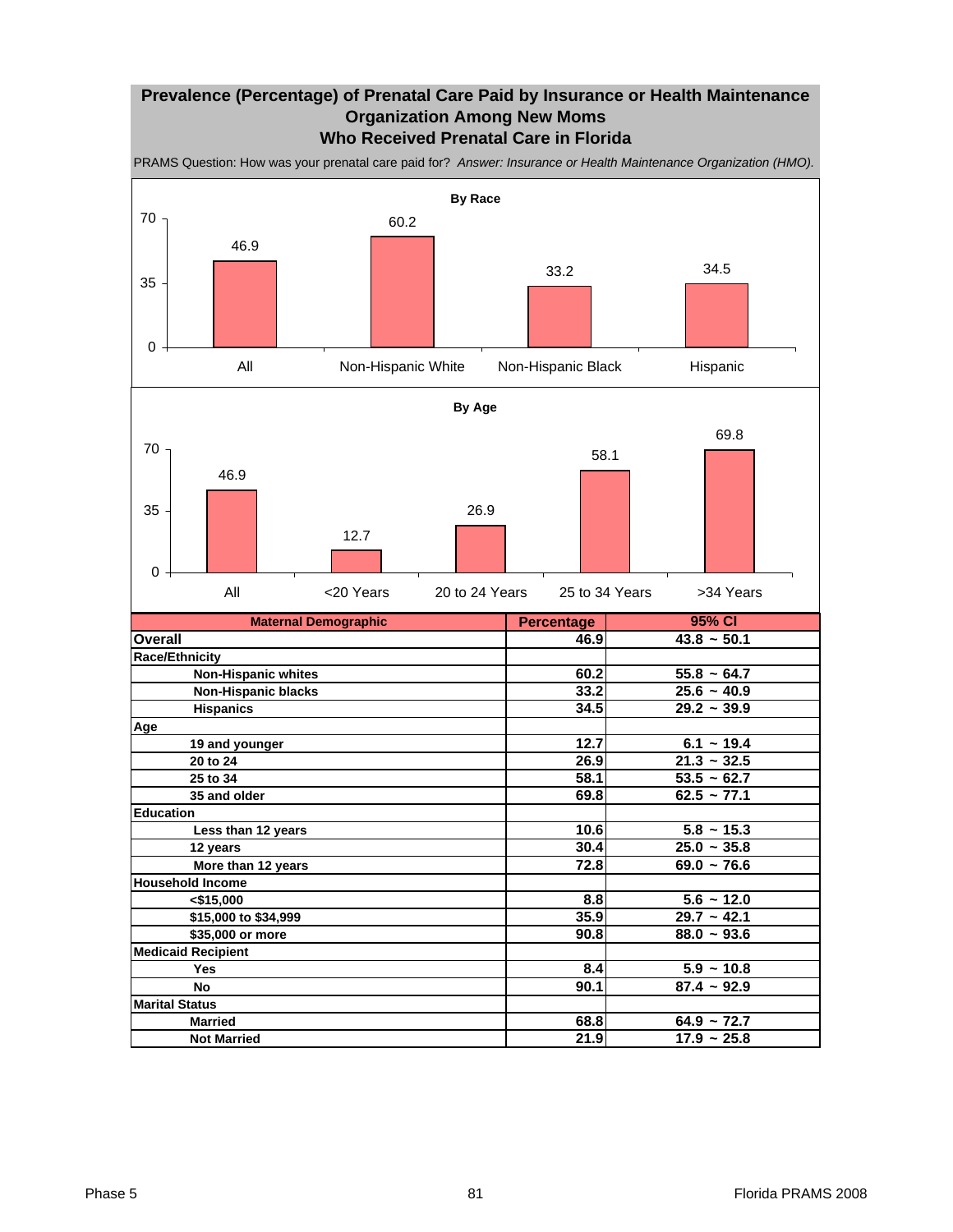# **Prevalence (Percentage) of Prenatal Care Paid by Medipass Among New Moms Who Received Prenatal Care in Florida**

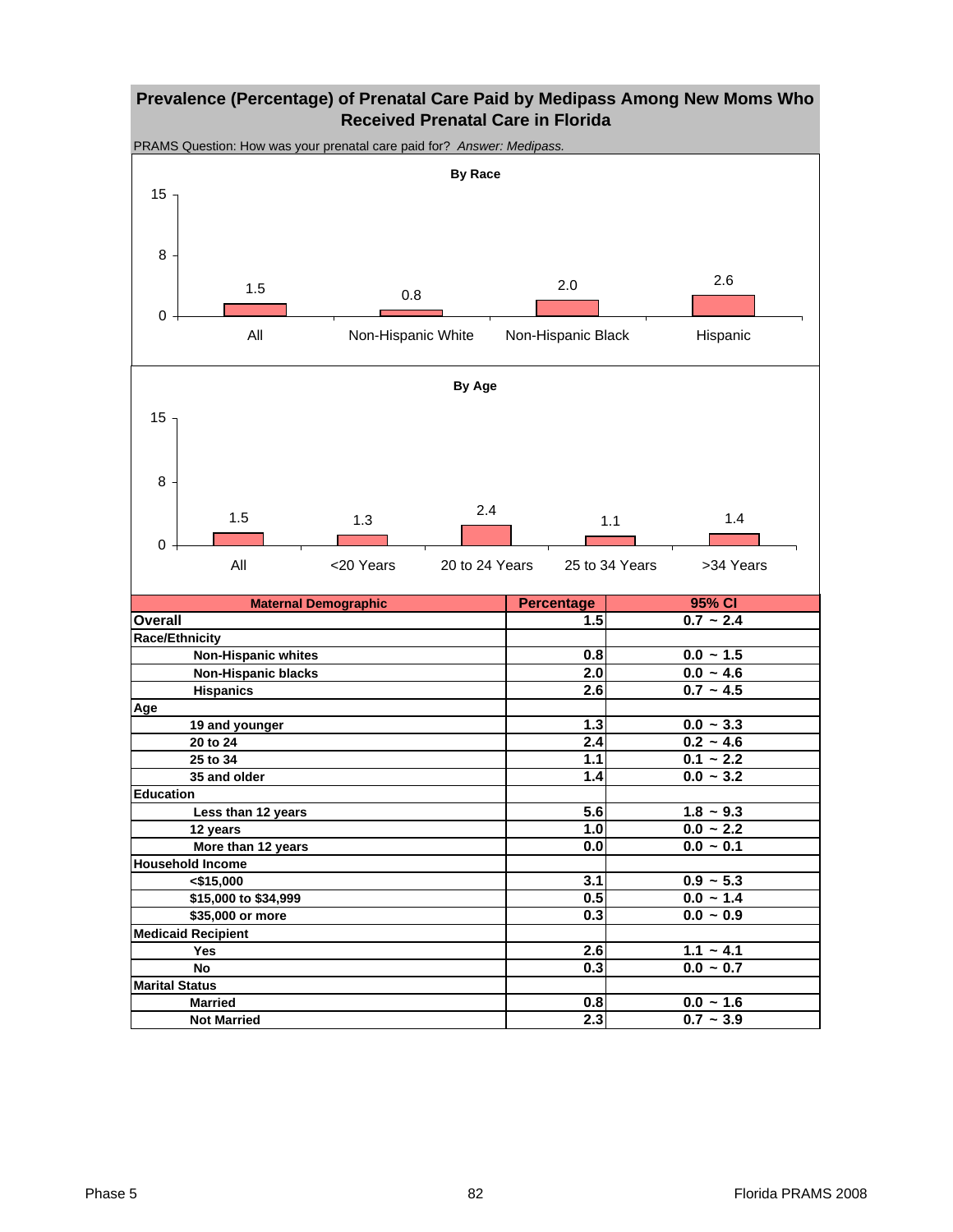#### **Prevalence (Percentage) of Prenatal Care Discussion About the Effects of Smoking During Pregnancy Among New Moms Who Received Prenatal Care in Florida**

PRAMS Question: During any of your prenatal care visits, did a doctor, nurse, or other healthcare worker talk with you about how smoking during pregnancy could affect your baby? *Answer: Yes.* 

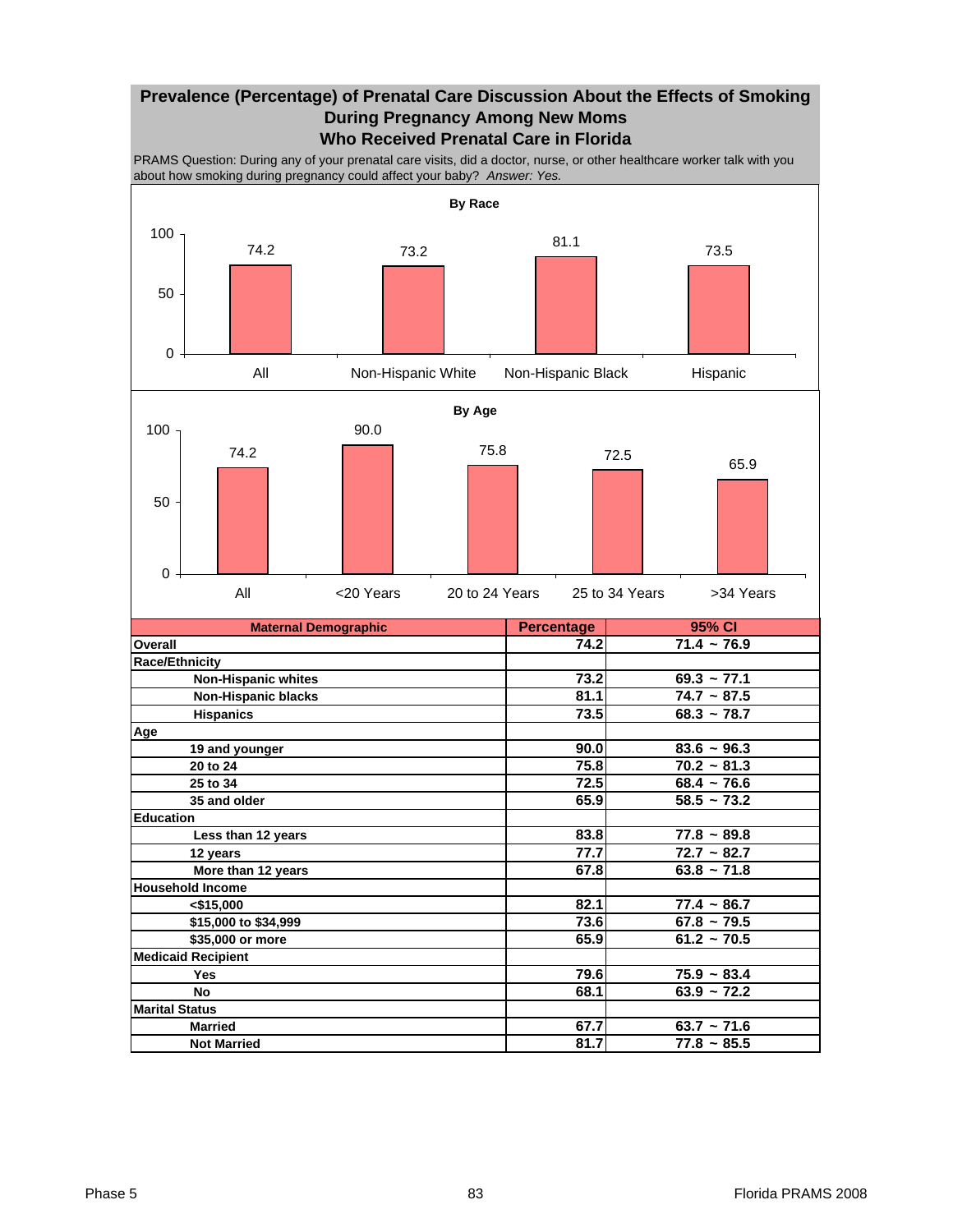## **Prevalence (Percentage) of Prenatal Care Discussion About Breastfeeding Among New Moms Who Received Prenatal Care in Florida**

PRAMS Question: During any of your prenatal care visits, did a doctor, nurse, or other healthcare worker talk with you about breastfeeding your baby? *Answer: Yes.* 

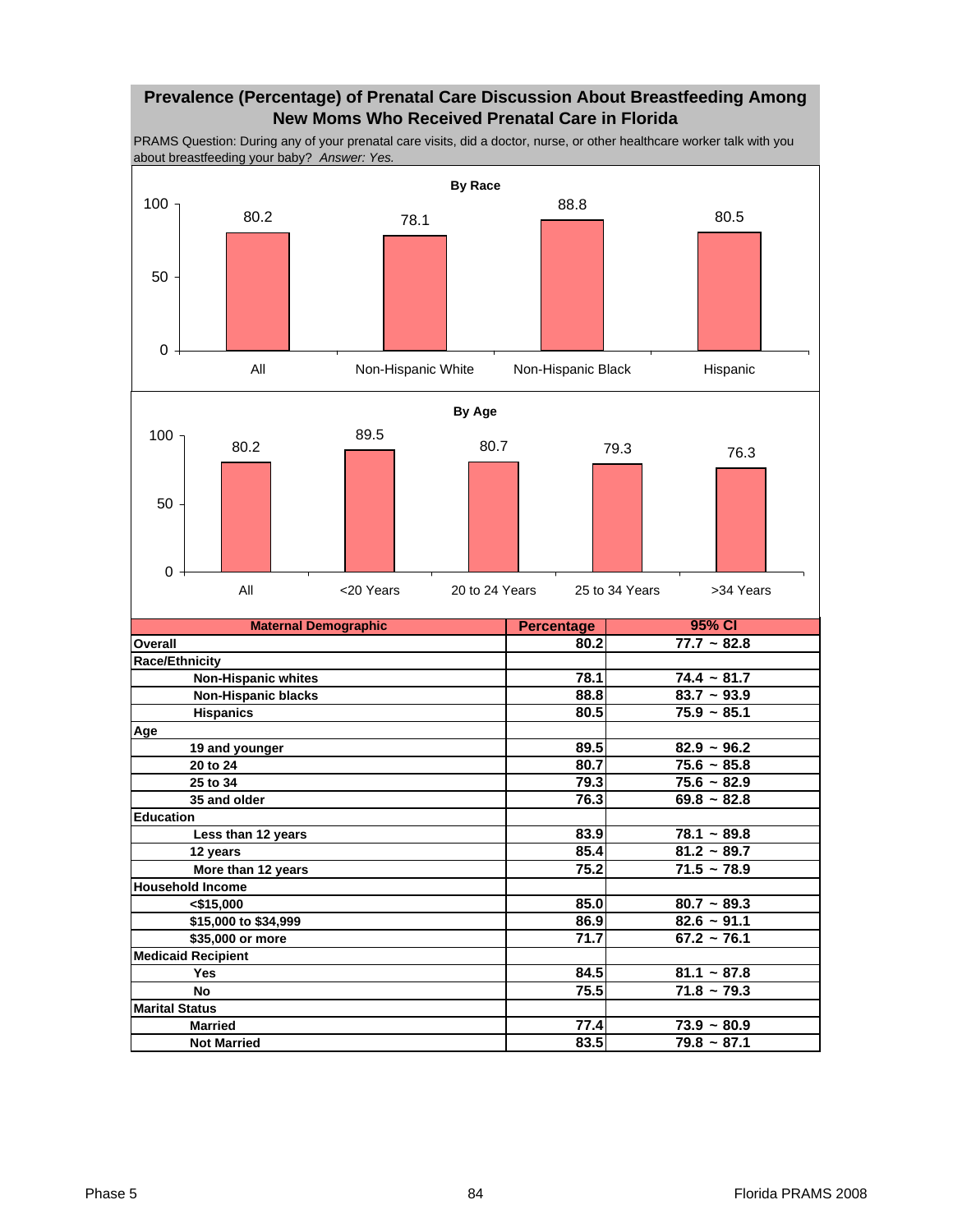## **Prevalence (Percentage) of Prenatal Care Discussion About the Effects of Drinking Alcohol During Pregnancy Among New Moms Who Received Prenatal Care in Florida**

PRAMS Question: During any of your prenatal care visits, did a doctor, nurse, or other healthcare worker talk with you about how drinking alcohol during pregnancy could affect your baby? *Answer: Yes.* 

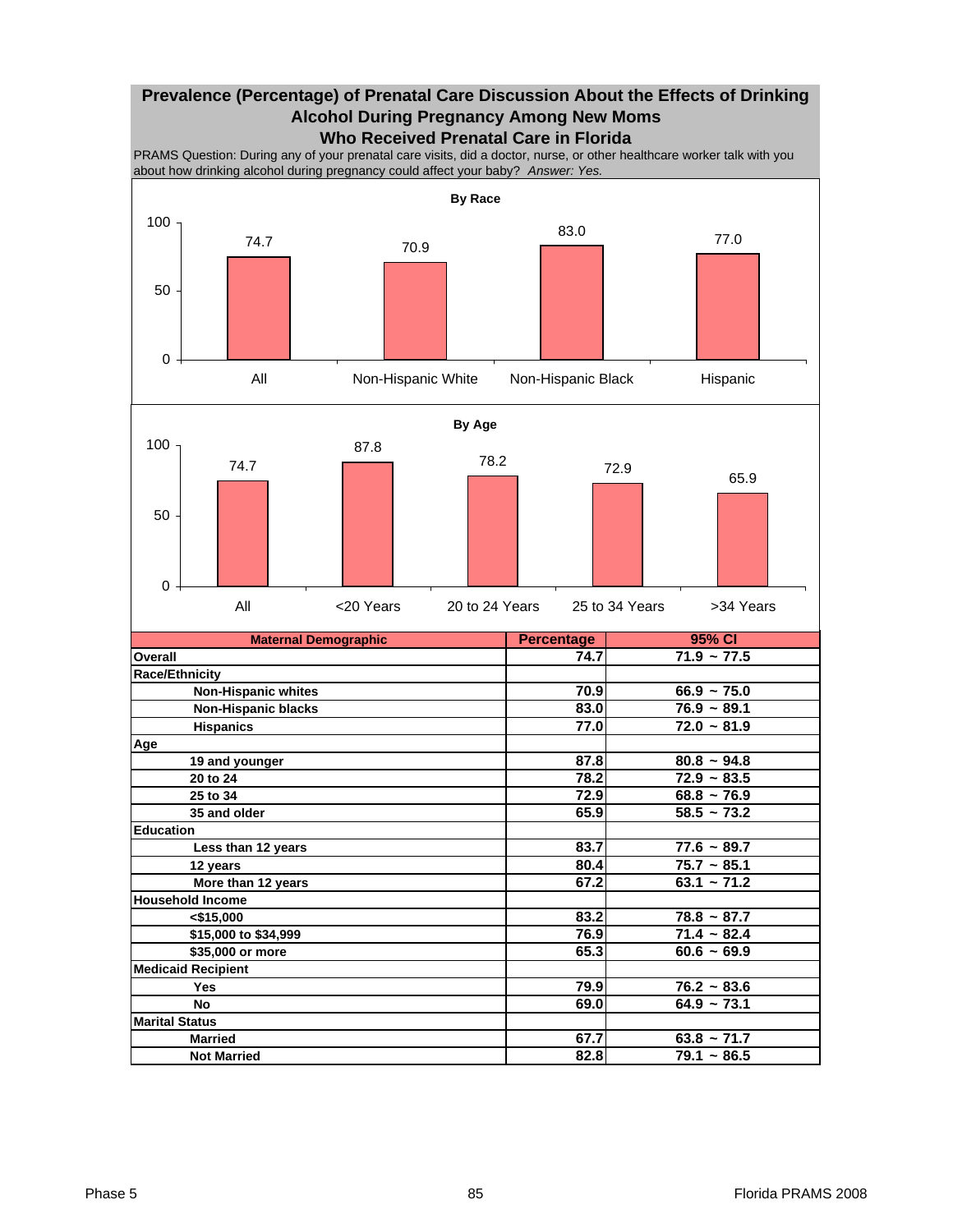# **Prevalence (Percentage) of Prenatal Care Discussion About Using Seat Belts During Pregnancy Among New Moms Who Received Prenatal Care in Florida**

PRAMS Question: During any of your prenatal care visits, did a doctor, nurse, or other healthcare worker talk with you about using a seat belt during your pregnancy? *Answer: Yes.* 

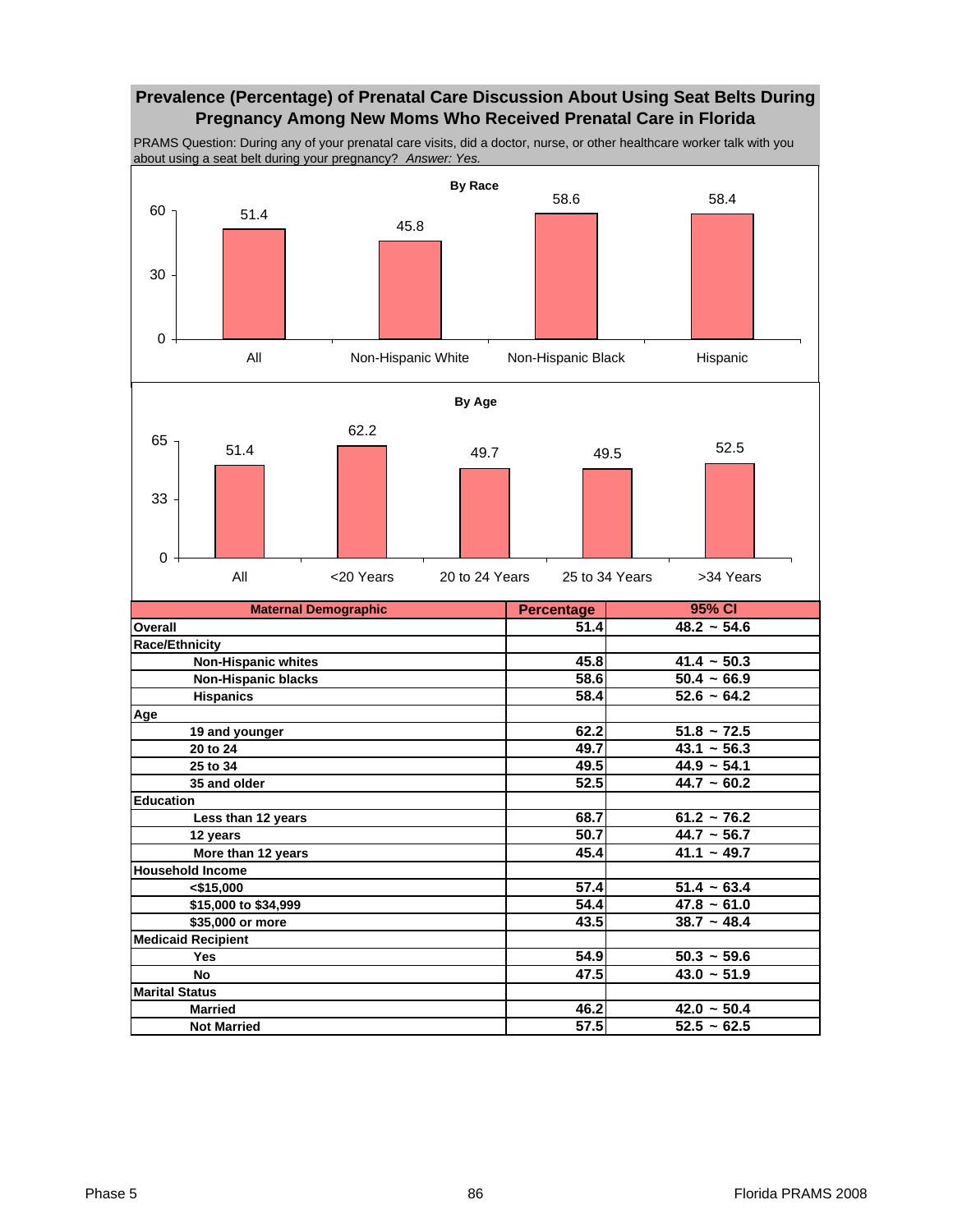#### **Prevalence (Percentage) of Prenatal Care Discussion About Postpartum Birth Control Among New Moms Who Received Prenatal Care in Florida**

PRAMS Question: During any of your prenatal care visits, did a doctor, nurse, or other healthcare worker talk with you about birth control methods to use after your pregnancy? *Answer: Yes.* 

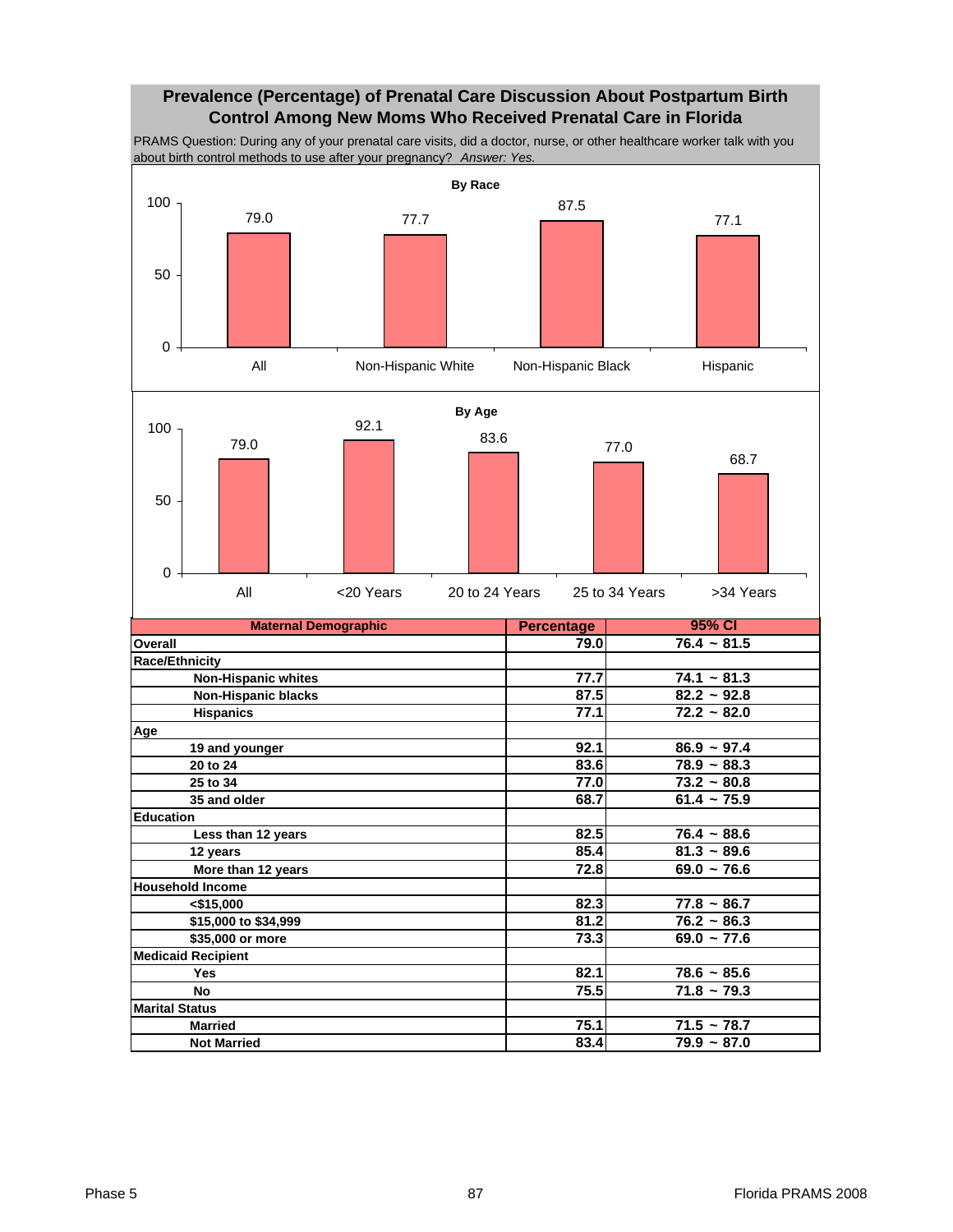#### **Prevalence (Percentage) of Prenatal Care Discussion About Pregnancy-Safe Medicines Among New Moms Who Received Prenatal Care in Florida**

PRAMS Question: During any of your prenatal care visits, did a doctor, nurse, or other healthcare worker talk with you about medicines that are safe to take during your pregnancy? *Answer: Yes.* 

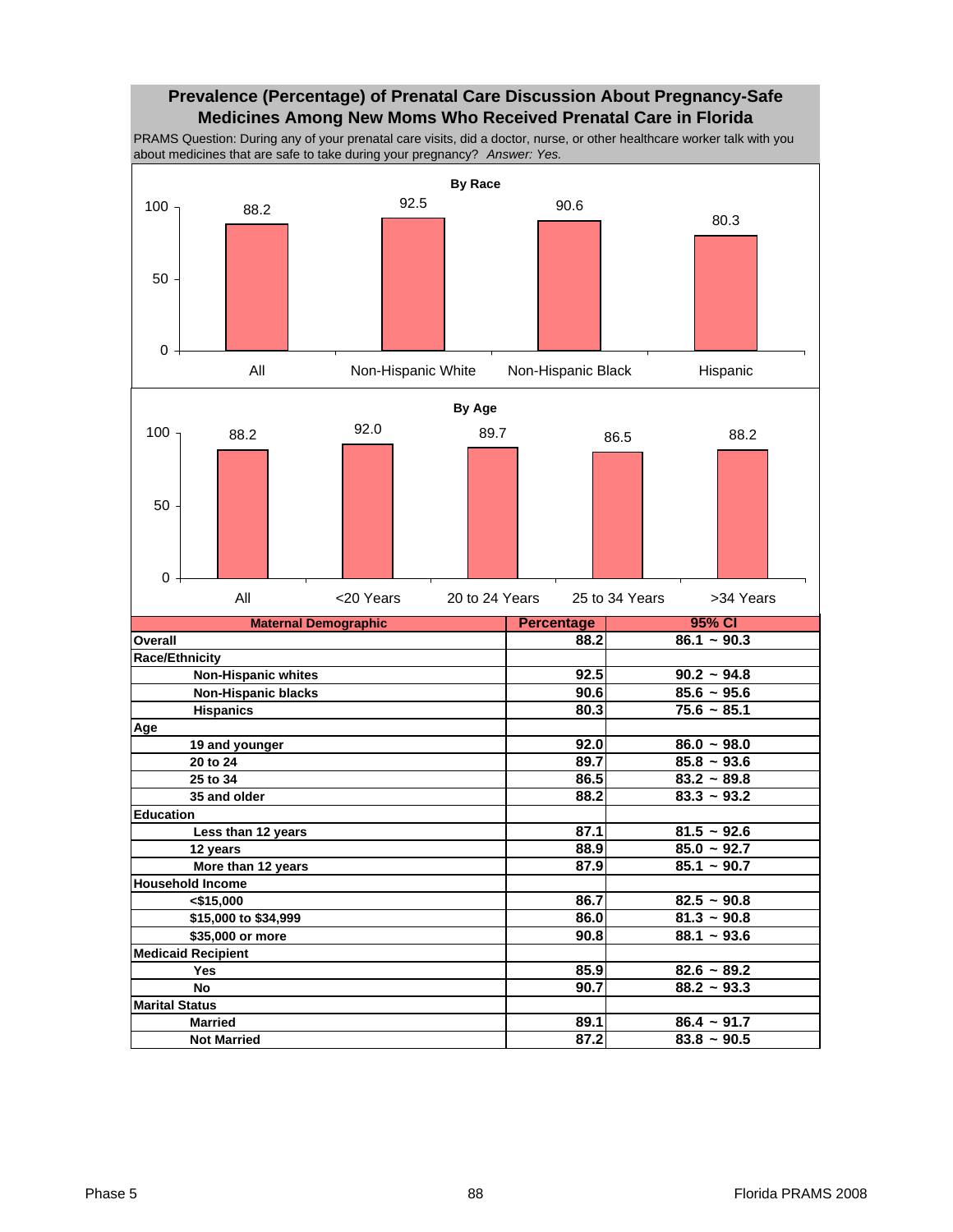# **Prevalence (Percentage) of Prenatal Care Discussion About the Effects of Using Illegal Drugs During Pregnancy Among New Moms Who Received Prenatal Care in Florida**

PRAMS Question: During any of your prenatal care visits, did a doctor, nurse, or other healthcare worker talk with you about how using illegal drugs could affect your baby? *Answer: Yes.* 

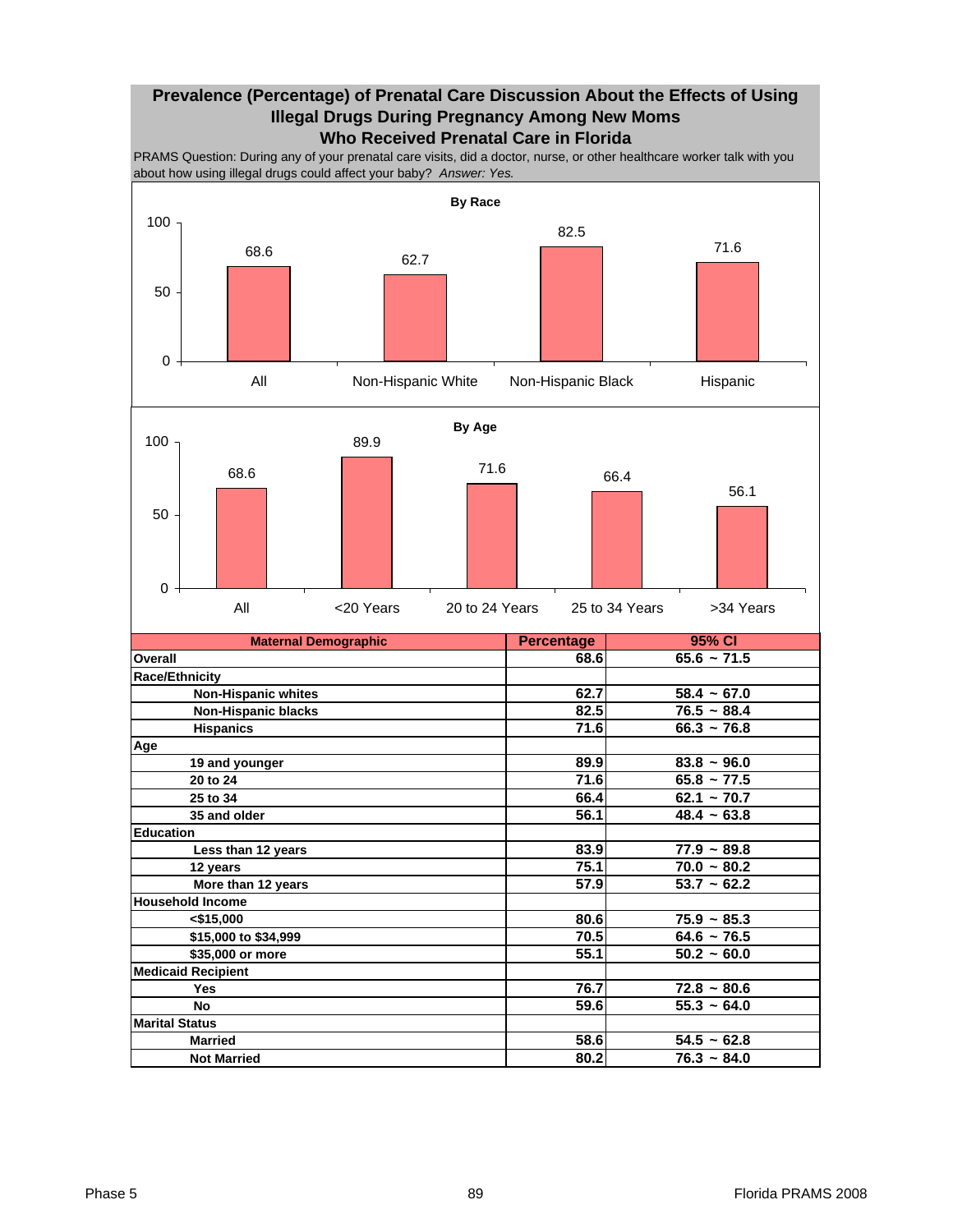#### **Prevalence (Percentage) of Prenatal Care Discussion About Screening for Birth Defects and Diseases Among New Moms Who Received Prenatal Care in Florida**

PRAMS Question: During any of your prenatal care visits, did a doctor, nurse, or other healthcare worker talk with you about doing tests to screen for birth defects or diseases that run in your family? *Answer: Yes.* 

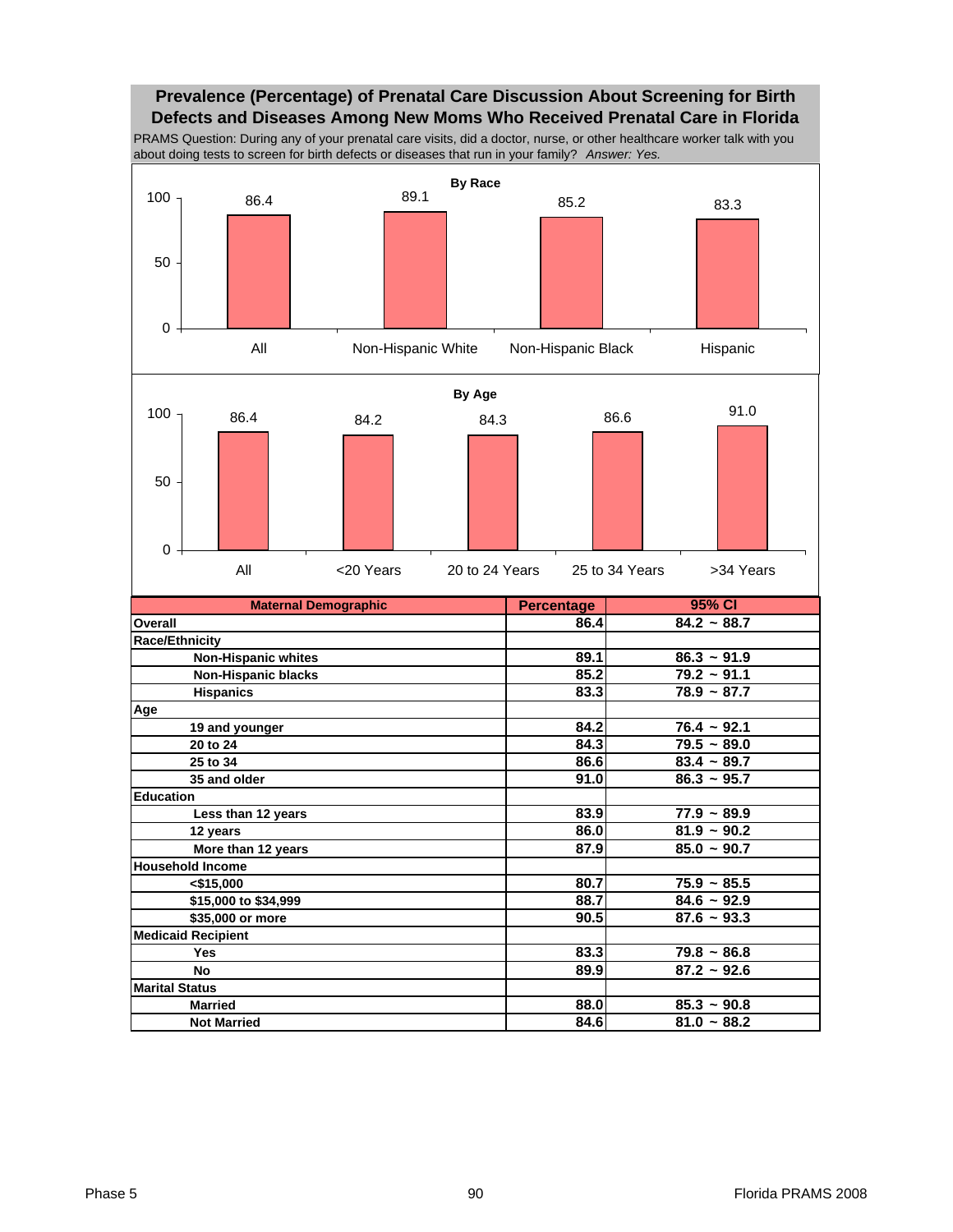## **Prevalence (Percentage) of Prenatal Care Discussion About How to Respond to Early Labor Among New Moms Who Received Prenatal Care in Florida**

PRAMS Question: During any of your prenatal care visits, did a doctor, nurse, or other healthcare worker talk with you about what to do if your labor starts early? *Answer: Yes.* 

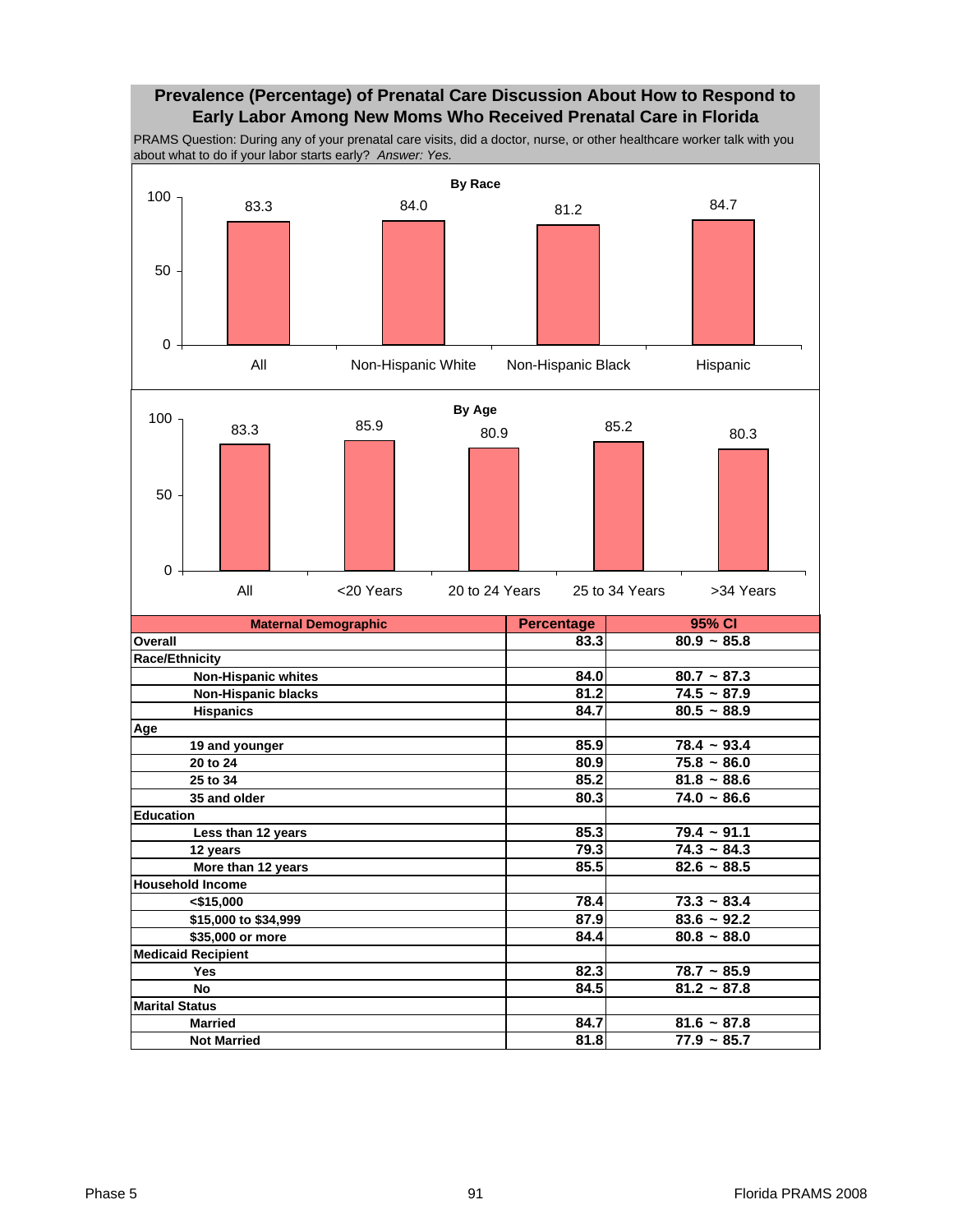## **Prevalence (Percentage) of Prenatal Care Discussion About Having a Blood Test for HIV Among New Moms Who Received Prenatal Care in Florida**

PRAMS Question: During any of your prenatal care visits, did a doctor, nurse, or other healthcare worker talk with you about getting your blood tested for Human Immunodeficiency Virus (HIV), the virus that causes Acquired Immunodeficiency Syndrome (AIDS)? *Answer: Yes.* 



**Marital Status**

 **No 84.5 81.3 ~ 87.7**

**Married** 84.3 81.2 ~ 87.3  **Not Married 89.3 86.2 ~ 92.4**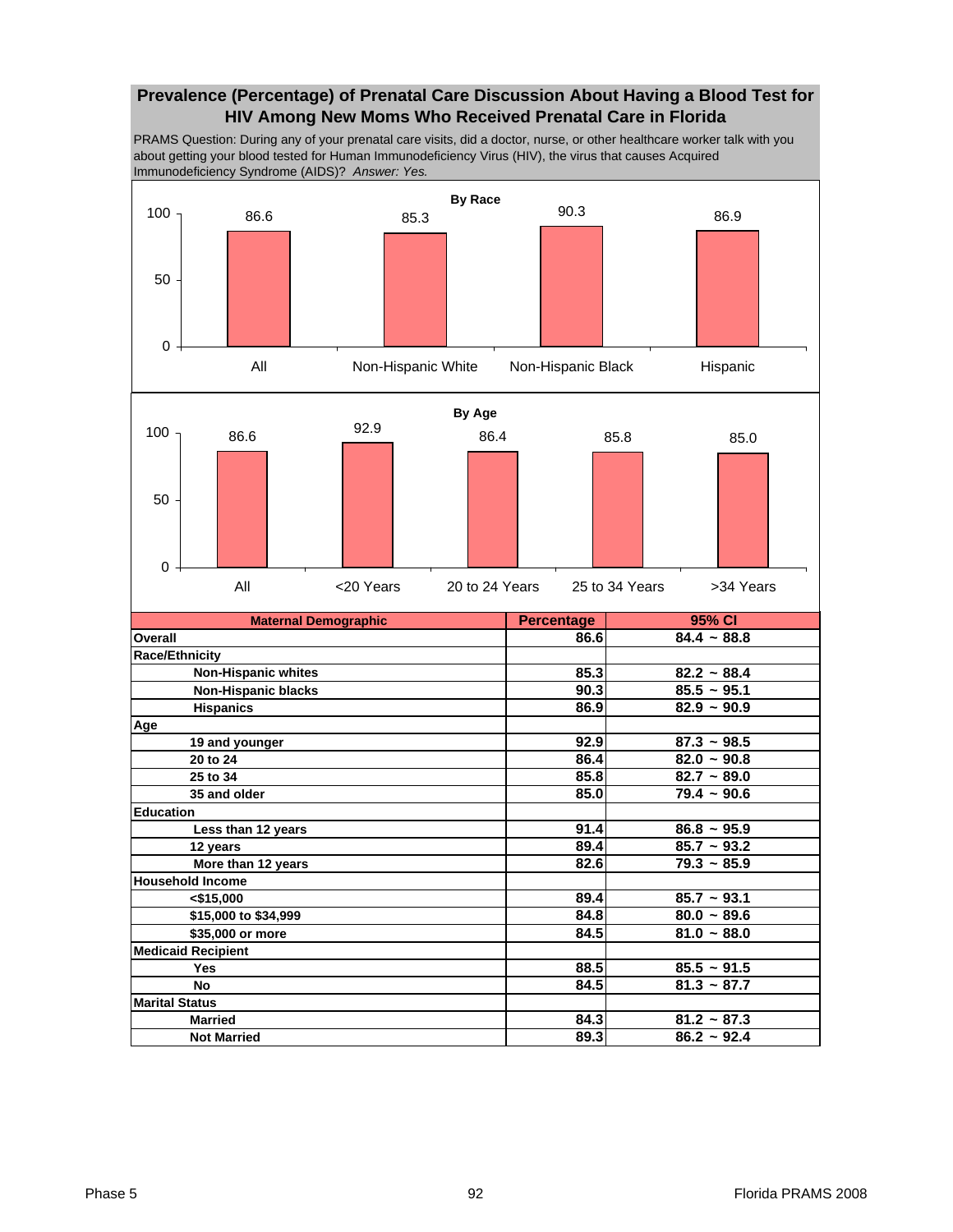# **Prevalence (Percentage) of Prenatal Care Discussion About Domestic Physical Abuse Among New Moms Who Received Prenatal Care in Florida**

PRAMS Question: During any of your prenatal care visits, did a doctor, nurse, or other healthcare worker talk with you about physical abuse to women by their husbands or partners? *Answer: Yes.* 



| 12 years                  | 60.7 | $54.9 - 66.5$    |
|---------------------------|------|------------------|
| More than 12 years        | 43.9 | $39.7 - 48.2$    |
| <b>Household Income</b>   |      |                  |
| $<$ \$15,000              | 65.2 | $59.5 \sim 70.9$ |
| \$15,000 to \$34,999      | 59.8 | $53.3 - 66.3$    |
| \$35,000 or more          | 39.2 | $34.5 - 44.0$    |
| <b>Medicaid Recipient</b> |      |                  |
| <b>Yes</b>                | 63.8 | $59.4 \sim 68.3$ |
| No                        | 42.2 | $37.8 - 46.6$    |
| <b>Marital Status</b>     |      |                  |
| <b>Married</b>            | 45.2 | $41.0 - 49.3$    |
| <b>Not Married</b>        | 63.3 | $58.5 - 68.2$    |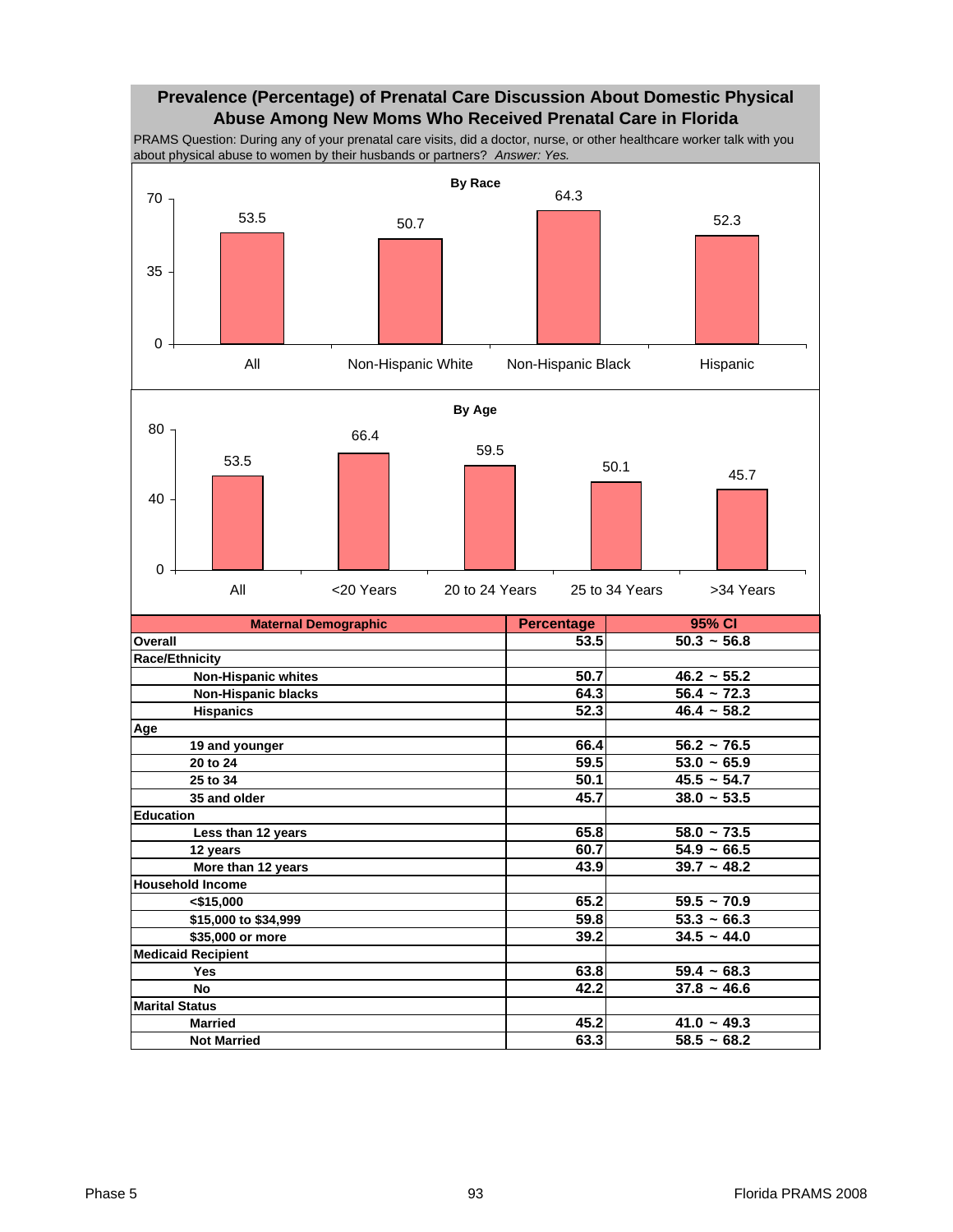## **Prevalence (Percentage) of Labor Pains More Than Three Weeks Before Scheduled Due Date Among New Moms in Florida**

PRAMS Question: During your pregnancy, did you have labor pains more than three weeks before your due date? *Answer: Yes.* 

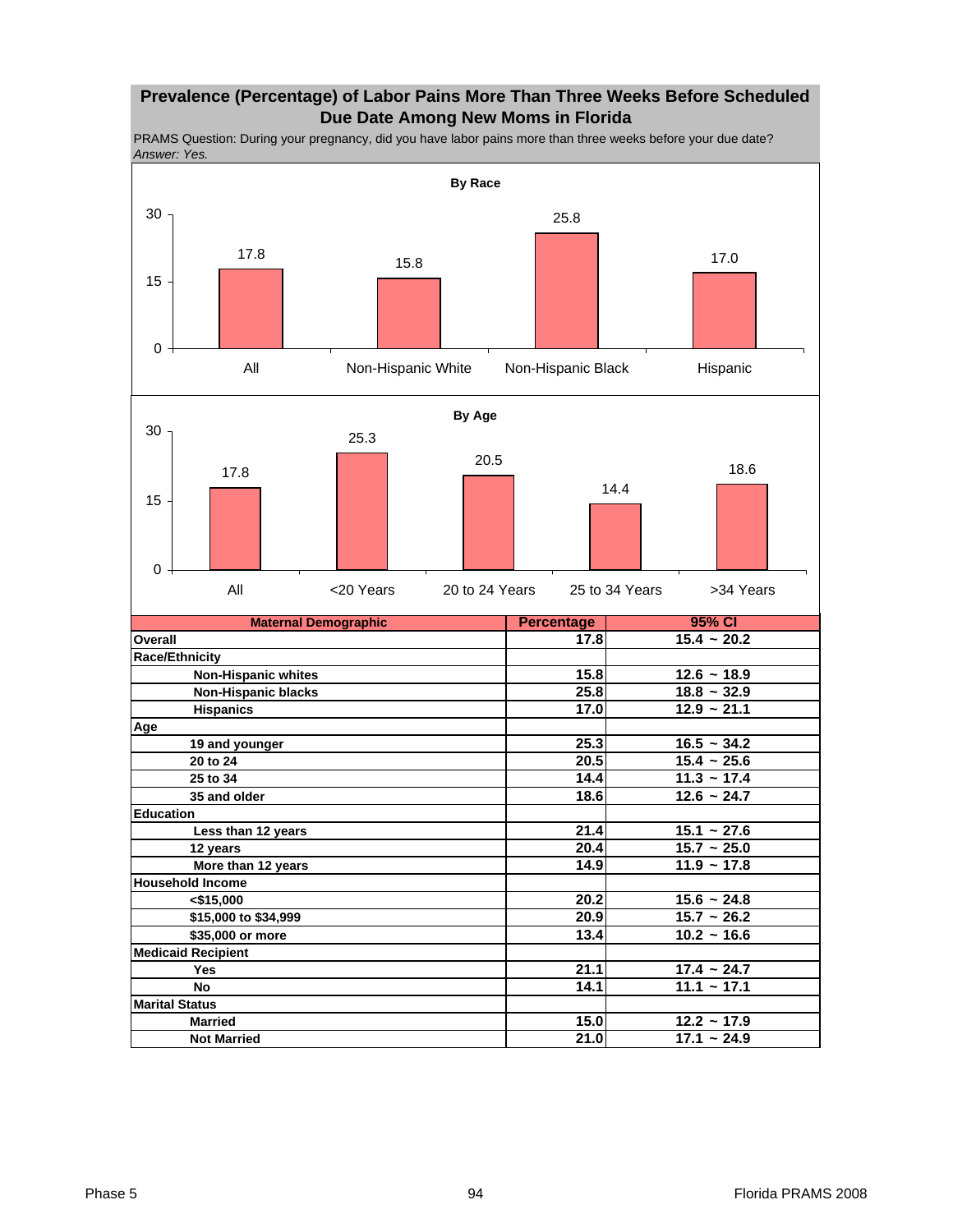# **Prevalence (Percentage) of High Blood Pressure or Hypertension During Pregnancy Among New Moms in Florida**

PRAMS Question: During your pregnancy, did you have high blood pressure, hypertension (including pregnancy-induced hypertension [PIH], preeclampsia or toxemia)? *Answer: Yes.* 

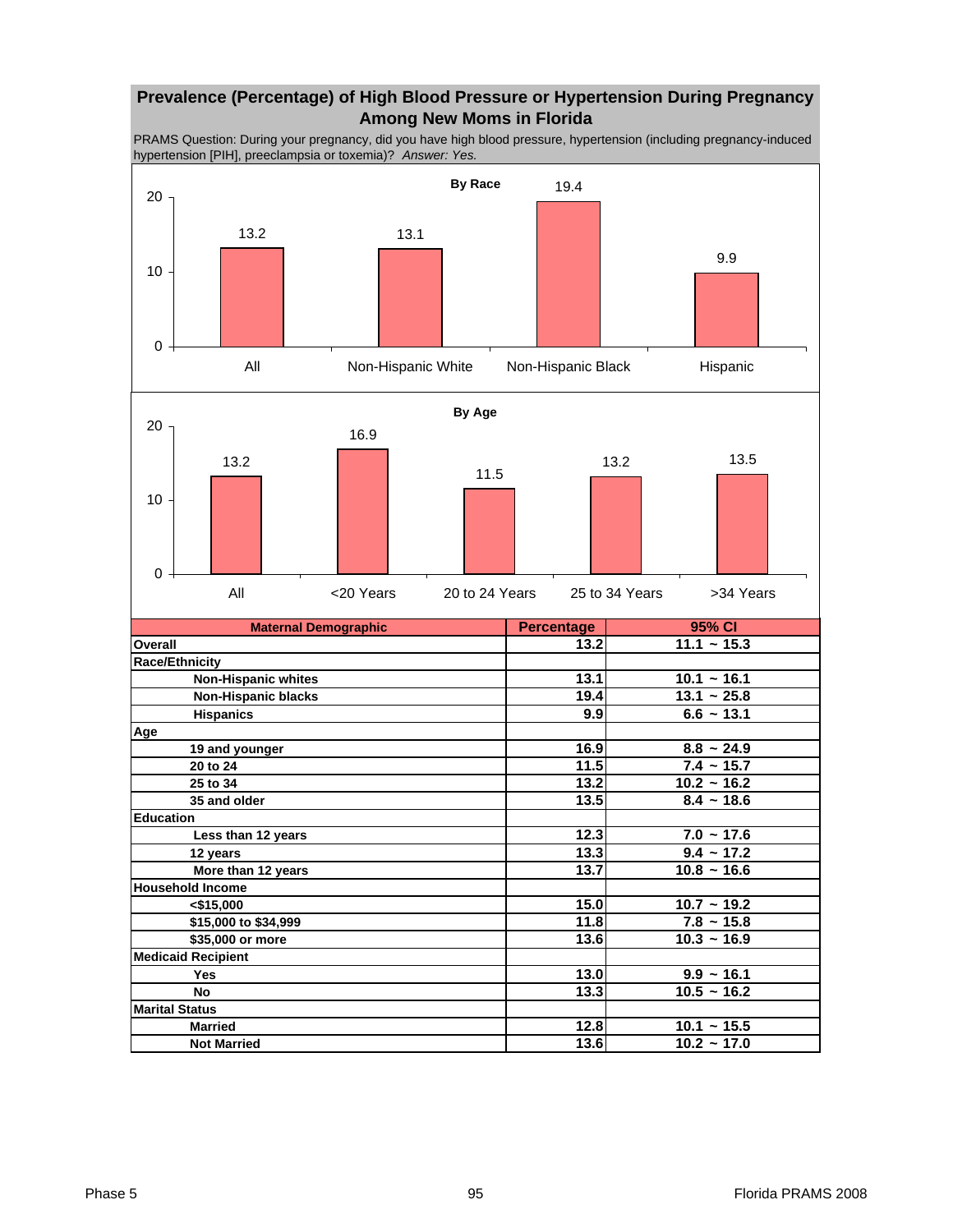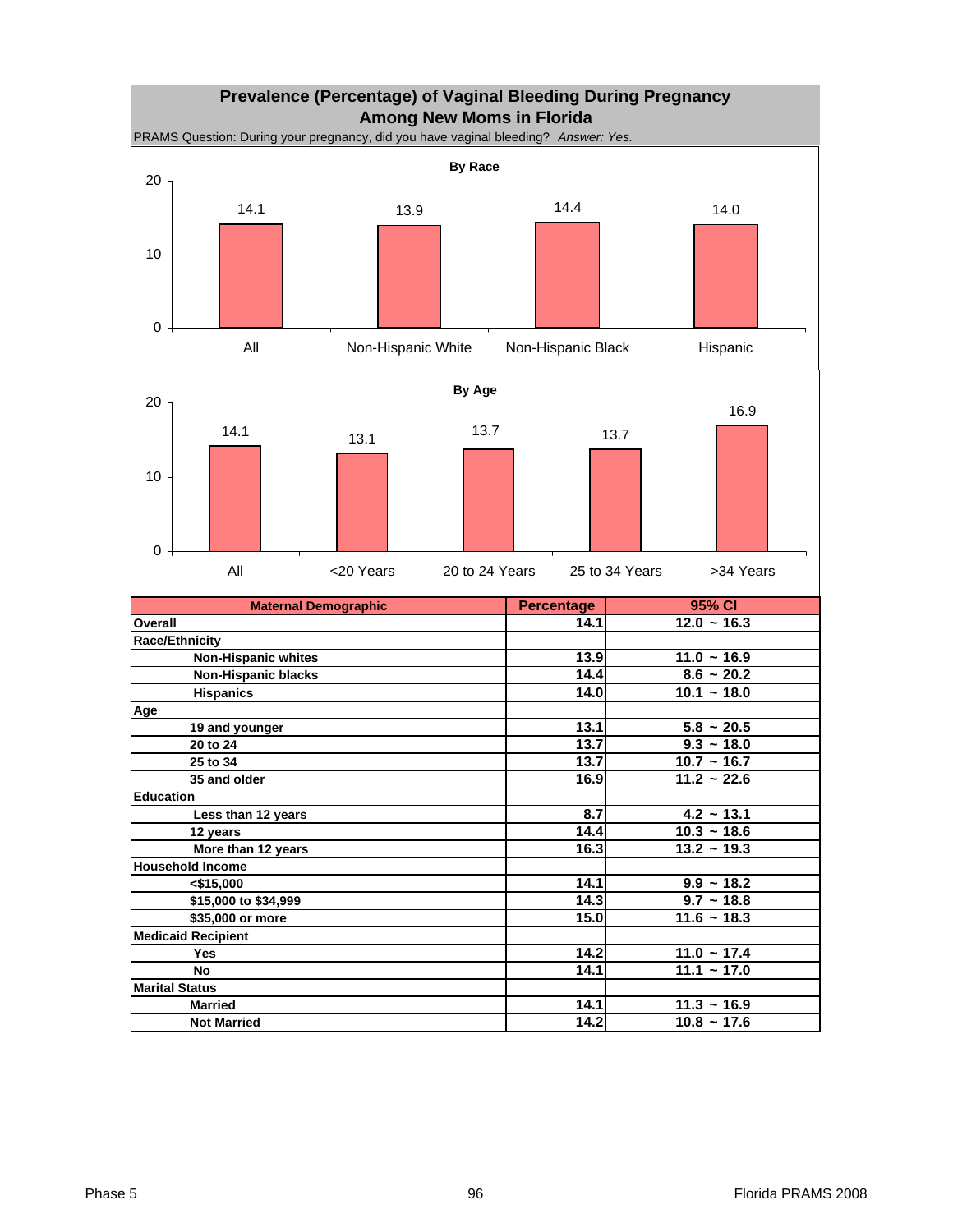## **Prevalence (Percentage) of Placental Problems During Pregnancy Among New Moms in Florida**

PRAMS Question: During your pregnancy, did you have problems with the placenta, such as abruptio placenta or placenta previa? *Answer: Yes.* 

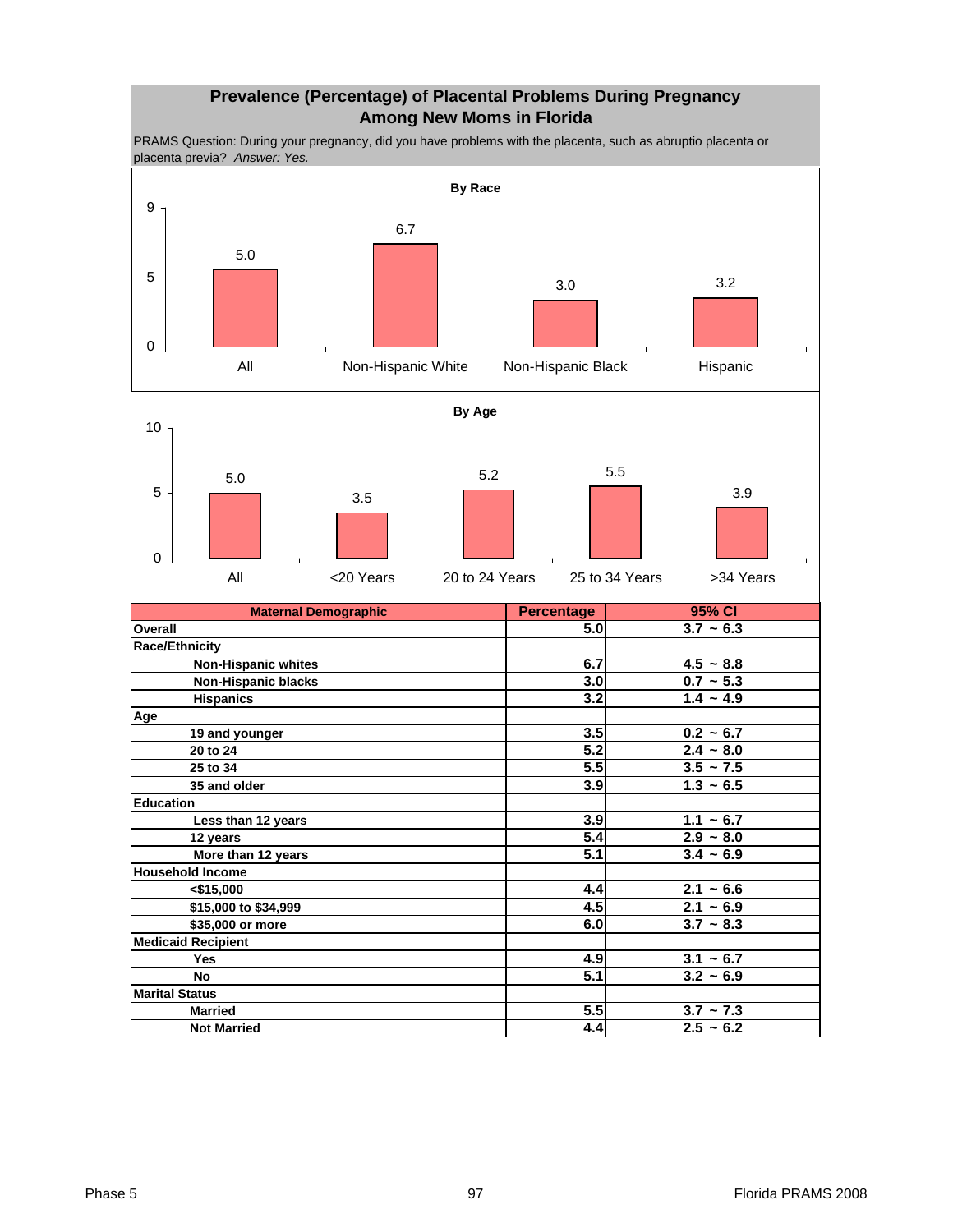# **Prevalence (Percentage) of Severe Nausea, Vomiting, or Dehydration During Pregnancy Among New Moms in Florida**

PRAMS Question: During your pregnancy, did you have severe nausea, vomiting, or dehydration? *Answer: Yes.* 



**Marital Status**

**Married 28.3 24.5 ~ 32.1 Not Married 34.1 29.4 ~ 38.8**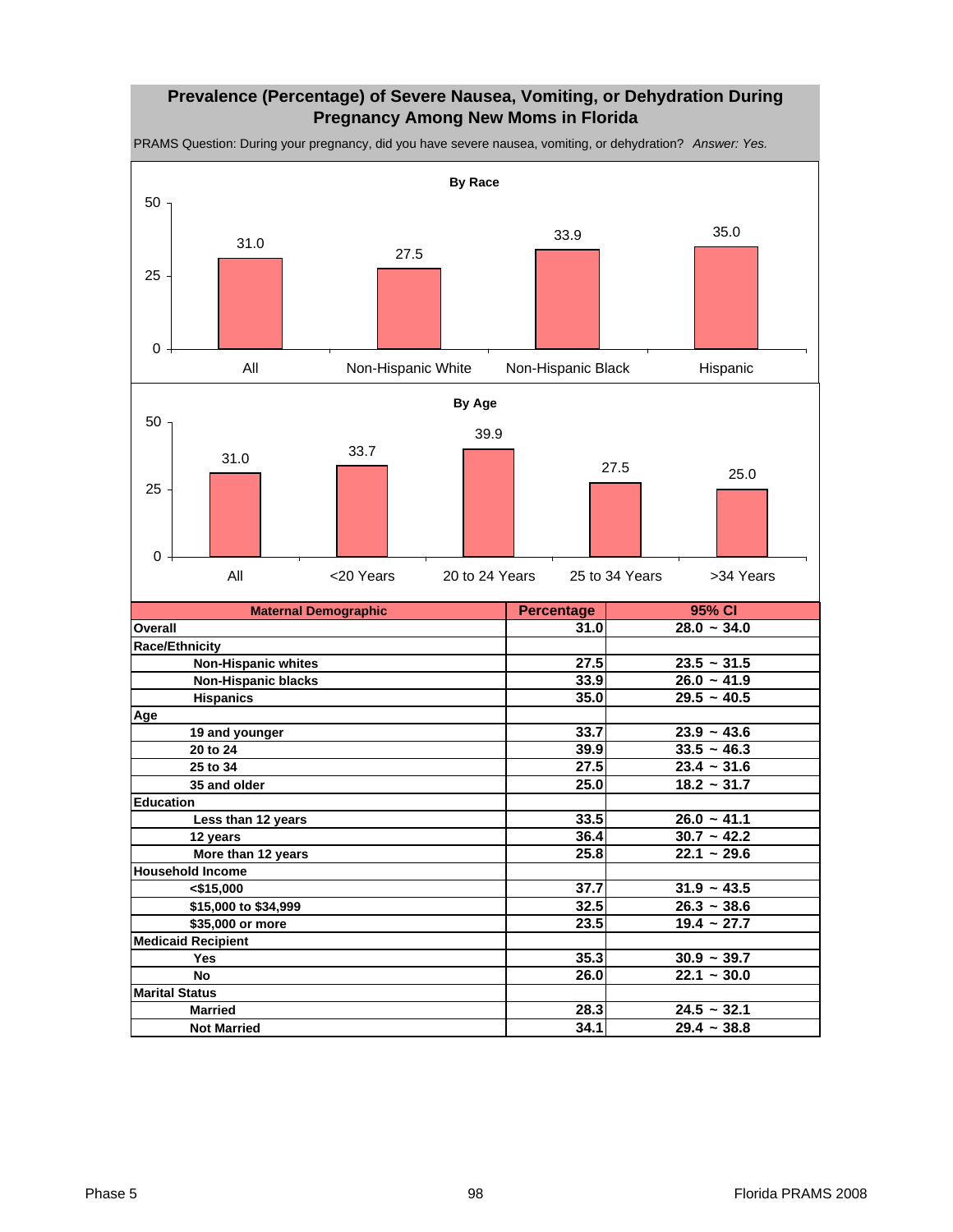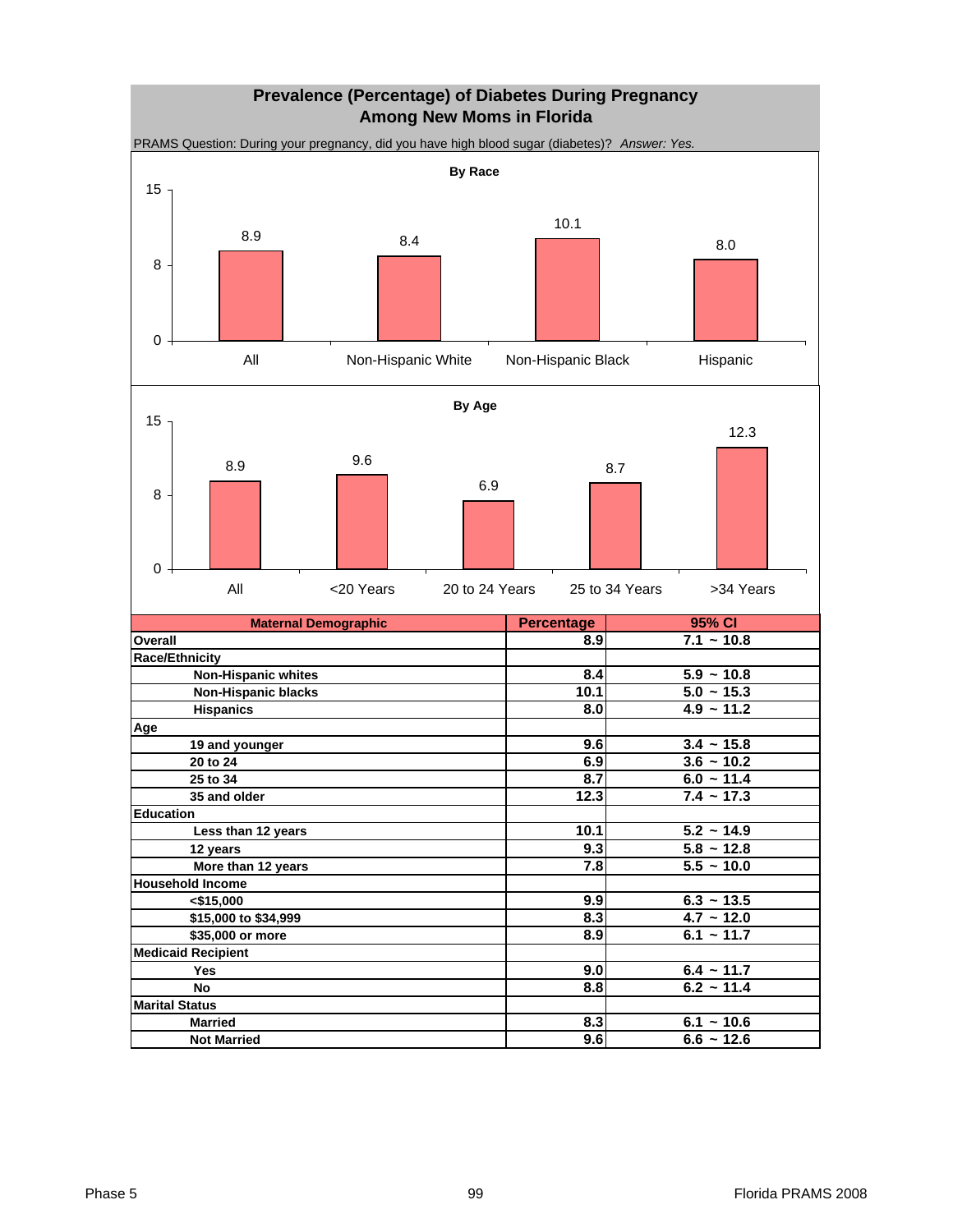# **Prevalence (Percentage) of Urinary Tract Infection During Pregnancy Among New Moms in Florida**

PRAMS Question: During your pregnancy, did you have a kidney or bladder (urinary tract) infection? *Answer: Yes.* 

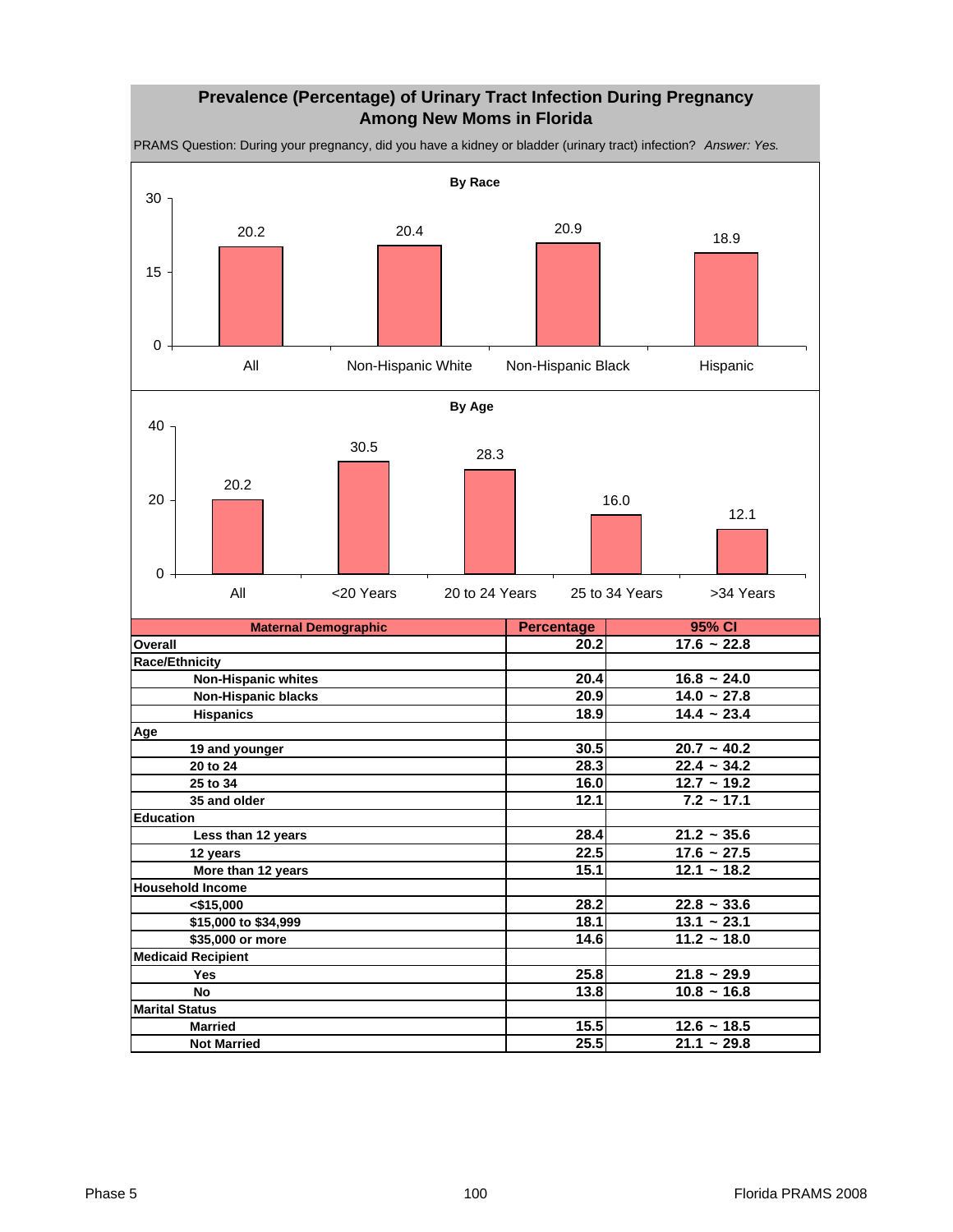# **Prevalence (Percentage) of Premature Rupture of Membranes During Pregnancy Among New Moms in Florida**

PRAMS Question: During your pregnancy, did your water break more than three weeks before your baby was due? *Answer: Yes.* 

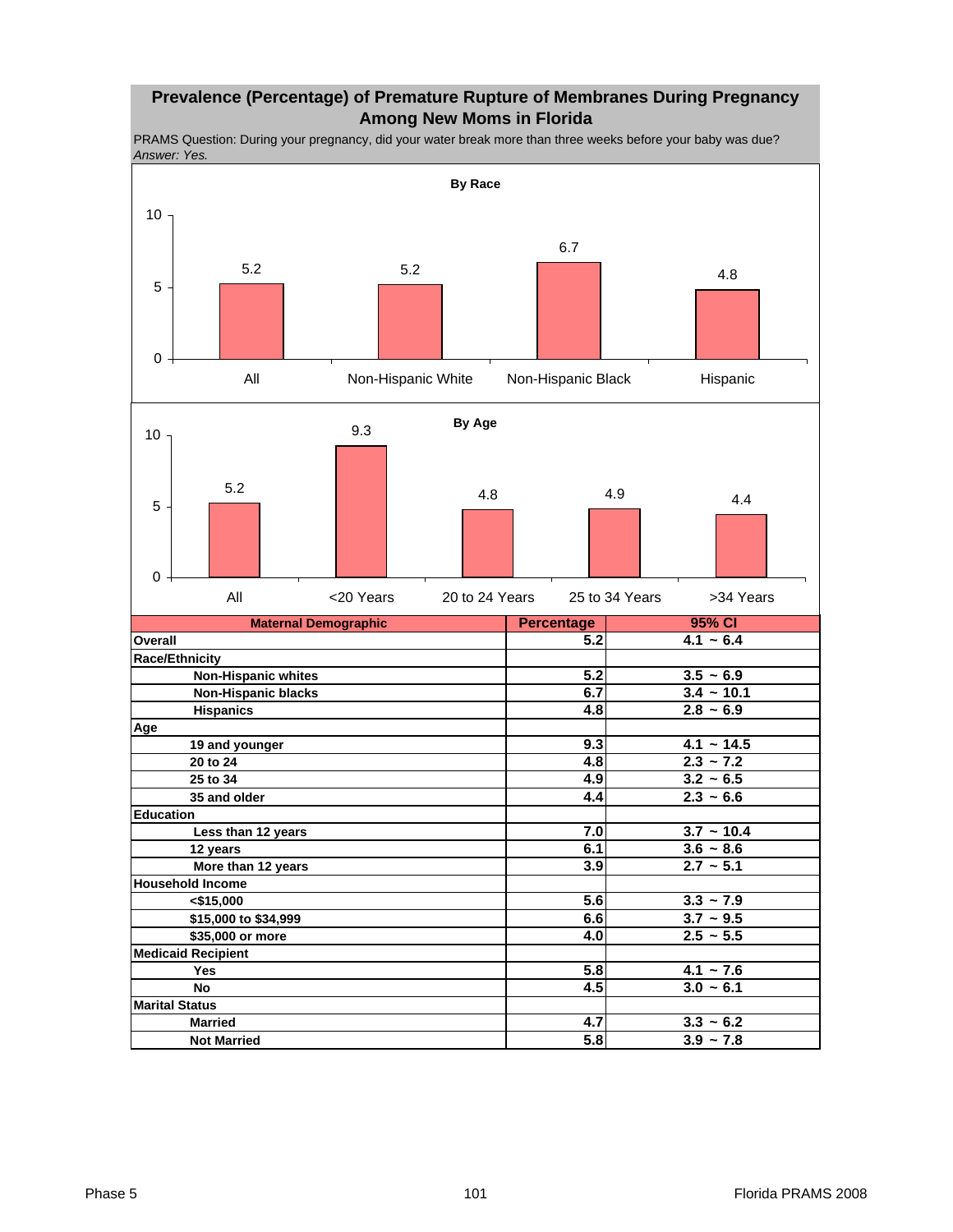## **Prevalence (Percentage) of Incompetent Cervix or Cerclage During Pregnancy Among New Moms in Florida**

PRAMS Question: During your pregnancy, did your cervix need to be sewn shut (incompetent cervix, or cerclage)? *Answer: Yes.* 



| <b>Maternal Demographic</b> | <b>Percentage</b> | 95% CI      |
|-----------------------------|-------------------|-------------|
| Overall                     | 2.3               | $1.4 - 3.2$ |
| Race/Ethnicity              |                   |             |
| <b>Non-Hispanic whites</b>  | 1.6               | $0.4 - 2.8$ |
| <b>Non-Hispanic blacks</b>  | 3.1               | $1.0 - 5.3$ |
| <b>Hispanics</b>            | 3.1               | $1.0 - 5.1$ |
| Age                         |                   |             |
| 19 and younger              | 1.4               | $0.0 - 3.9$ |
| 20 to 24                    | 3.1               | $0.9 - 5.4$ |
| 25 to 34                    | 1.5               | $0.5 - 2.6$ |
| 35 and older                | 3.8               | $1.1 - 6.4$ |
| <b>Education</b>            |                   |             |
| Less than 12 years          | 4.0               | $0.8 - 7.2$ |
| 12 years                    | 2.2               | $0.7 - 3.7$ |
| More than 12 years          | 1.7               | $0.7 - 2.8$ |
| <b>Household Income</b>     |                   |             |
| < \$15,000                  | 2.6               | $0.8 - 4.4$ |
| \$15,000 to \$34,999        | 3.2               | $0.9 - 5.6$ |
| \$35,000 or more            | 1.5               | $0.4 - 2.6$ |
| <b>Medicaid Recipient</b>   |                   |             |
| <b>Yes</b>                  | 3.0               | $1.5 - 4.5$ |
| <b>No</b>                   | 1.5               | $0.5 - 2.5$ |
| <b>Marital Status</b>       |                   |             |
| <b>Married</b>              | 2.8               | $1.4 - 4.2$ |
| <b>Not Married</b>          | 1.7               | $0.6 - 2.9$ |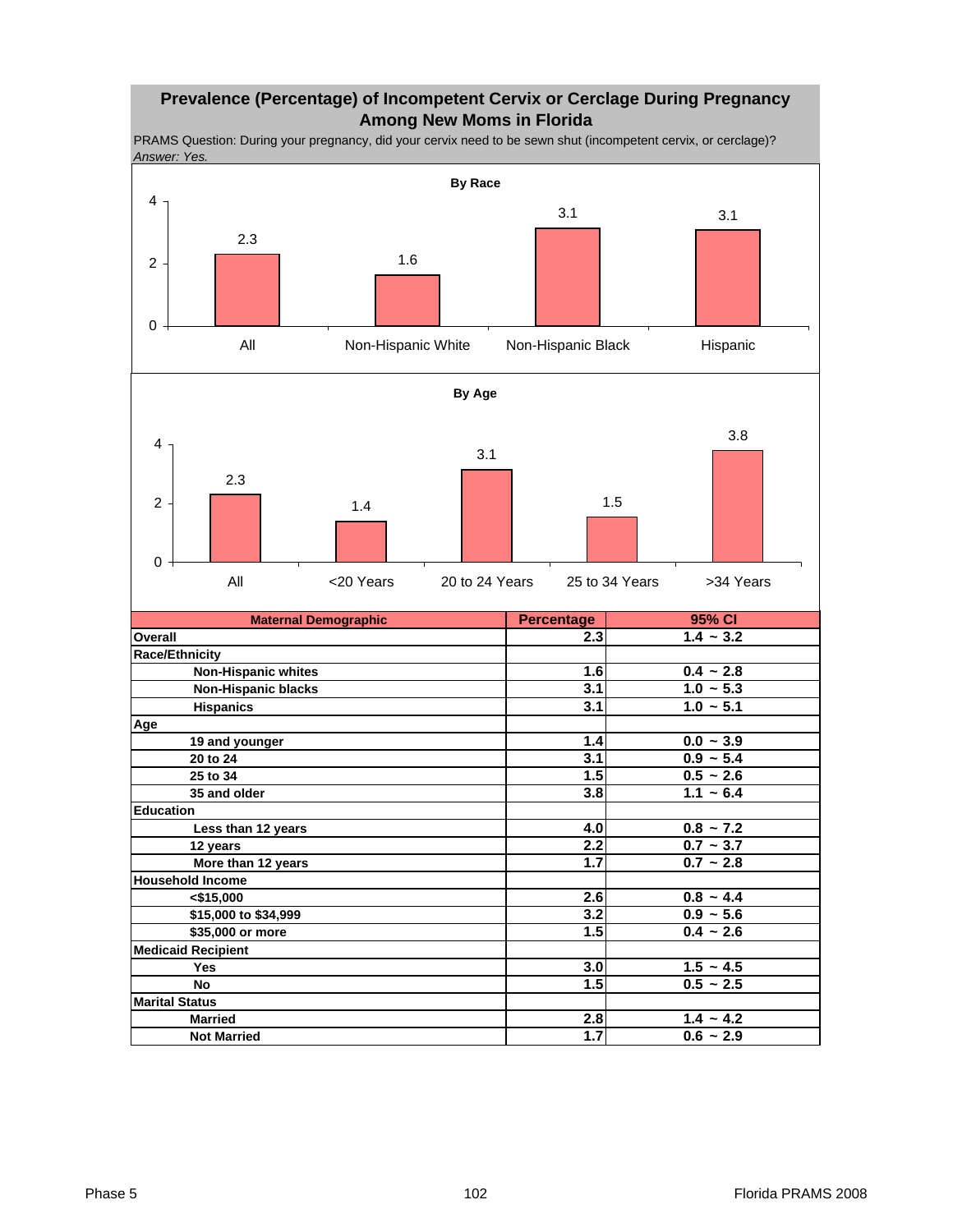# **Prevalence (Percentage) of Injury Due to Automobile Accident During Pregnancy Among New Moms in Florida**

**Maternal Demographic Referential Percentage Overall 1.8 0.9 ~ 2.6 Race/Ethnicity Non-Hispanic whites**  1.3 **1.3 1.3 1.3 1.3 1.4 1.3 1.4 1.4 1.3 1.4 1.4 1.4 1.4 1.4 1.4 1.4 1.4 1.4 1.4 1.4 1.4 1.4 1.4 1.4 1.4 1.4 1.4 1.4 1.4 1.4 1.4 1.4 1 Non-Hispanic blacks 1.5 0.0 ~ 3.2 Hispanics 2.3 0.7 ~ 4.0 Age 19 and younger 1.5 0.0 ~ 3.6 20 to 24 2.6 0.3**  $\sim$  4.8  **25 to 34 1.7 0.6 ~ 2.9 25 and older 0.8** 0.0 ~ 2.2 **Education Less than 12 years 2.4 2.4 0.1** ~ 4.6  **12 years 2.1 0.4 ~ 3.8 More than 12 years 1.3 1.3 1.3 1.3 1.3 1.3 1.3 1.3 1.3 1.3 1.3 1.3 1.3 1.3 1.3 1.3 1.4 1.4 1.4 1.4 1.4 1.4 1.4 1.4 1.4 1.4 1.4 1.4 1.4 1.4 1.4 1.4 1.4 1. Household Income <\$15,000 3.1 1.0 ~ 5.2 \$15,000 to \$34,999 1.1 1.1 1.1 1.6 1.5 1.6 1.6 1.6 1.6 1.6 1.6 1.6 1.6 1.6 1.6 1.6 1.6 1.6 1.6 1.6 1.6 1.6 1.6 1.6 1.6 1.6 1.6 1.6 1.6 1.6 1.6 1.6 1.6 1. \$35,000 or more 0.6** 0.0 ~ 1.3 **Medicaid Recipient Yes 2.4 1.0 ~ 3.8 No 0.9 0.1 ~ 1.7 Marital Status Married 1.4 Married 1.4 1.4 0.7 0.1 1.4 0.7 1.4 Not Married 1.3 ~ 4.6** PRAMS Question: During your pregnancy, were you hurt in a car accident? *Answer: Yes.*  **95% CI By Race** 1.8  $1.3$  1.5 2.3  $0<sup>1</sup>$ 2 4 All **Non-Hispanic White** Non-Hispanic Black Hispanic **By Age** 1.8 1.5 2.6 1.7 0.8 0 2 4 All <20 Years 20 to 24 Years 25 to 34 Years >34 Years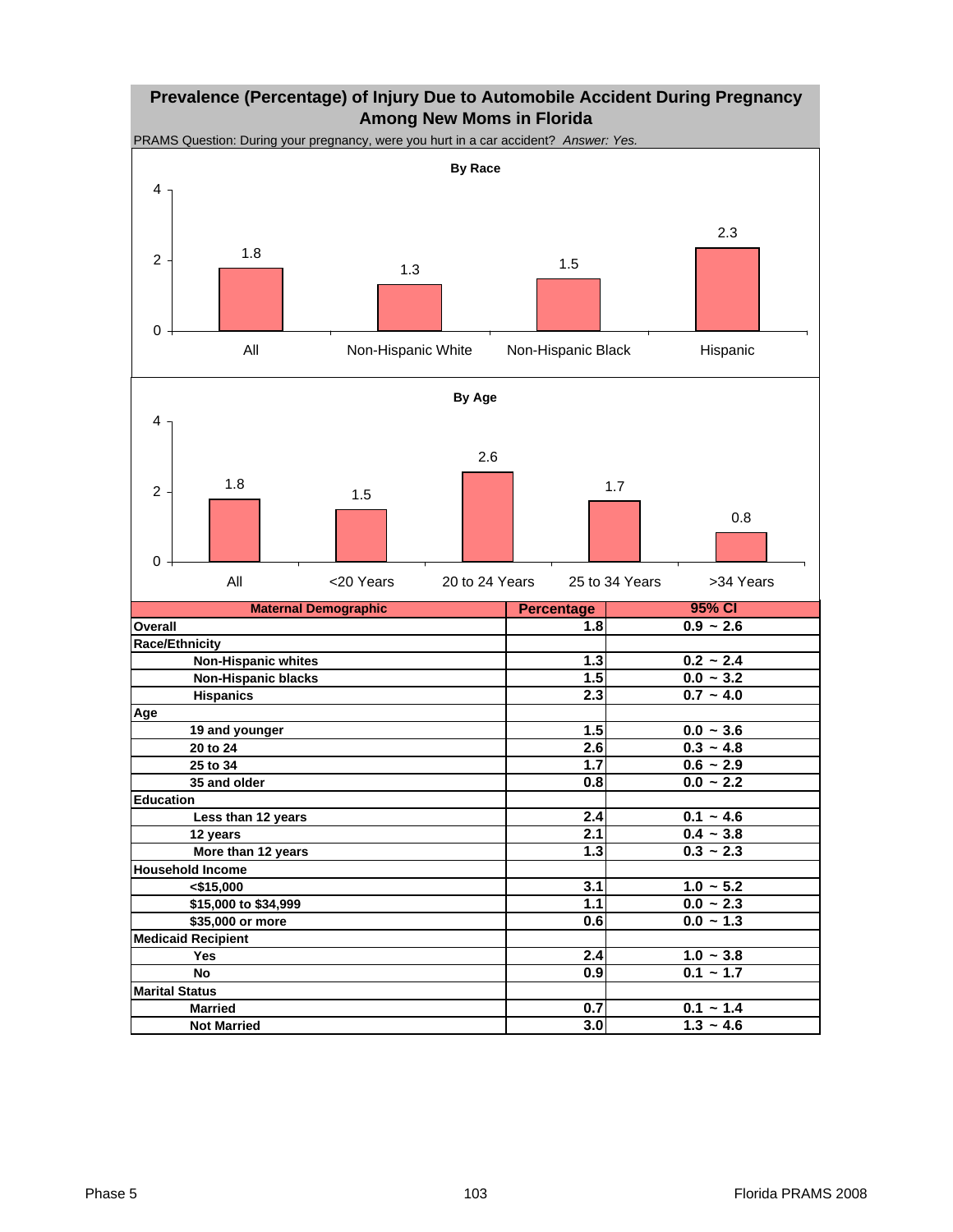## **Prevalence (Percentage) of Being Hospitalized for Maternal Morbidity During Pregnancy Among New Moms in Florida**

PRAMS Question: Because of health problems during pregnancy, did you go to the hospital and stay for at least one day? *Answer: Yes.* 

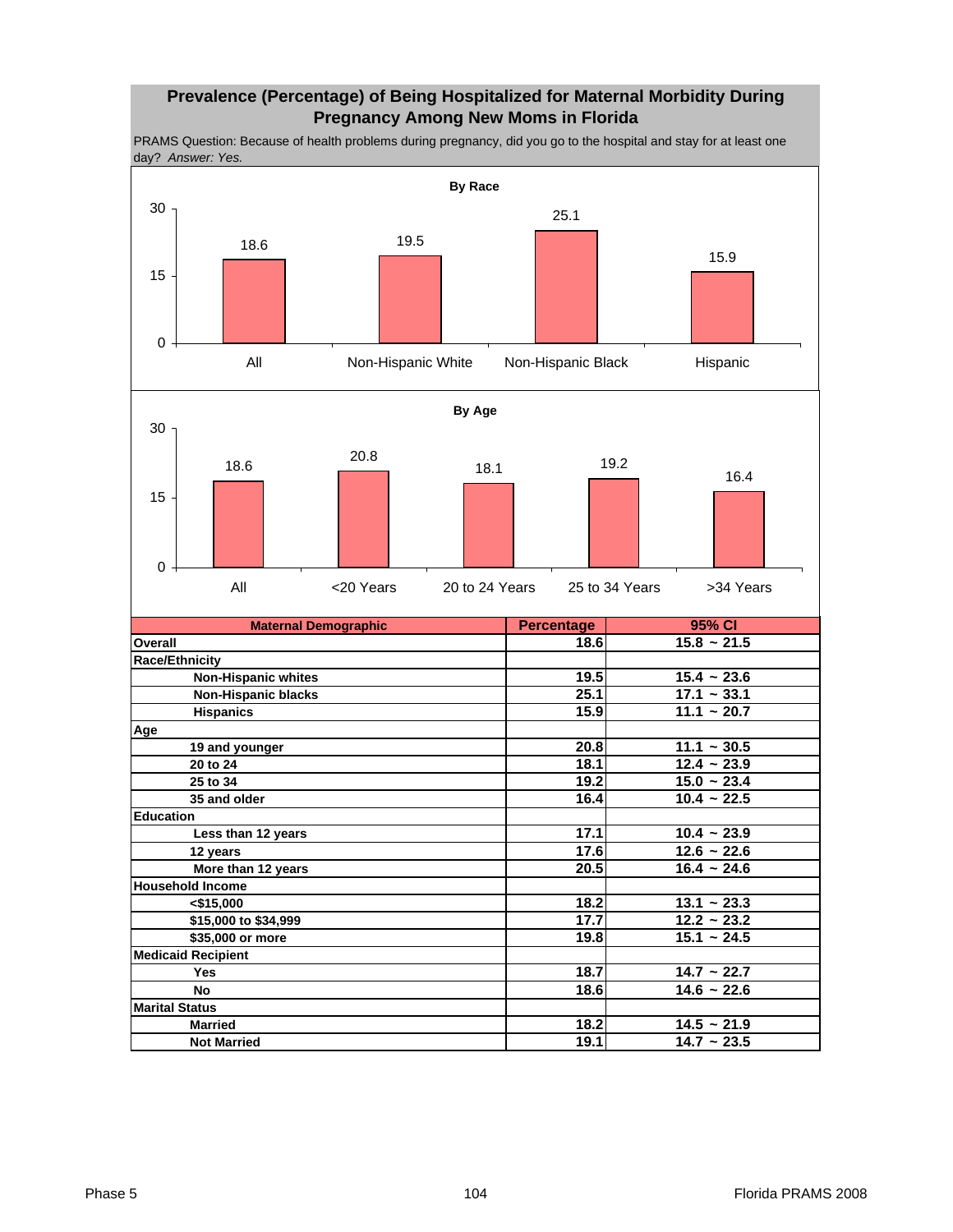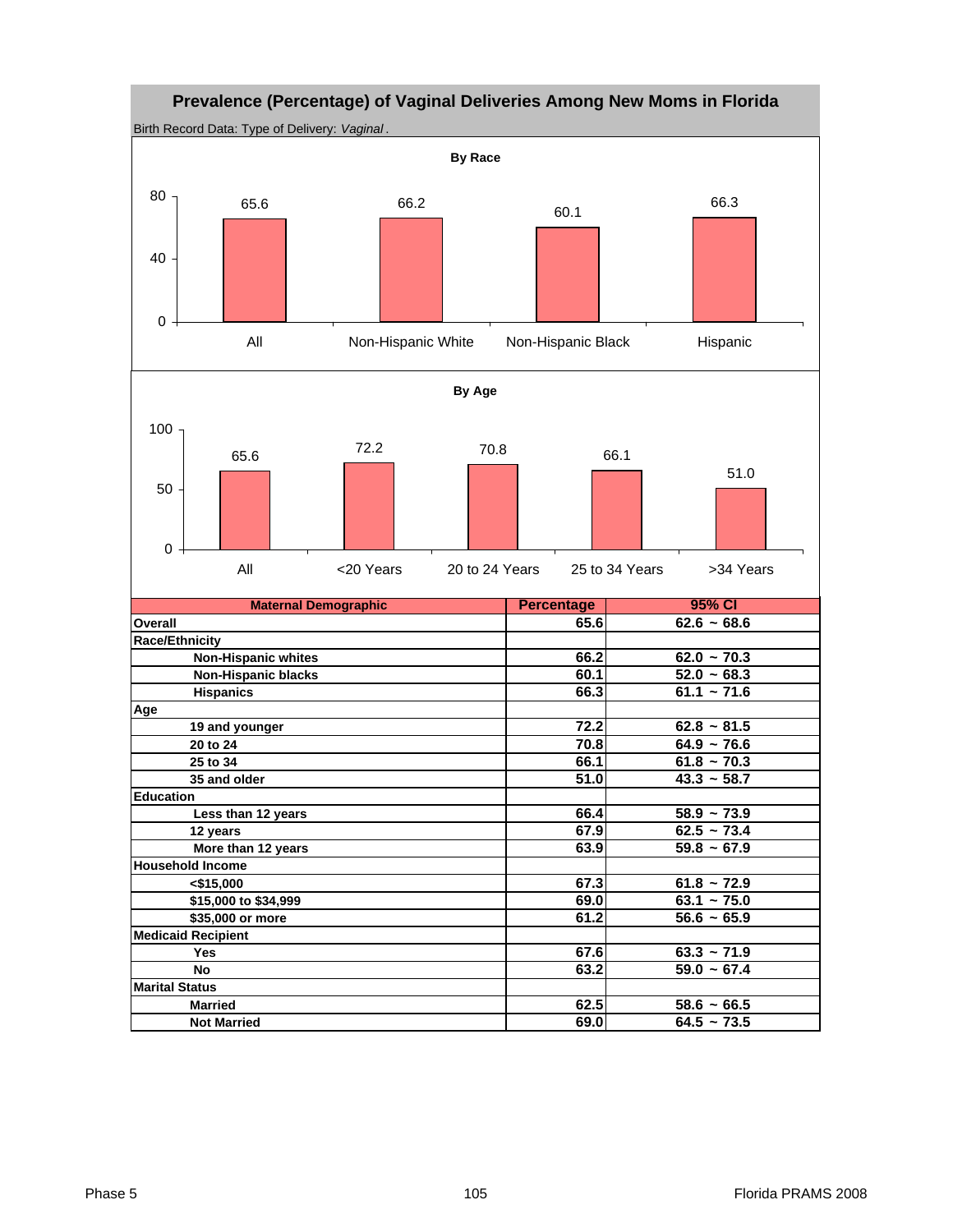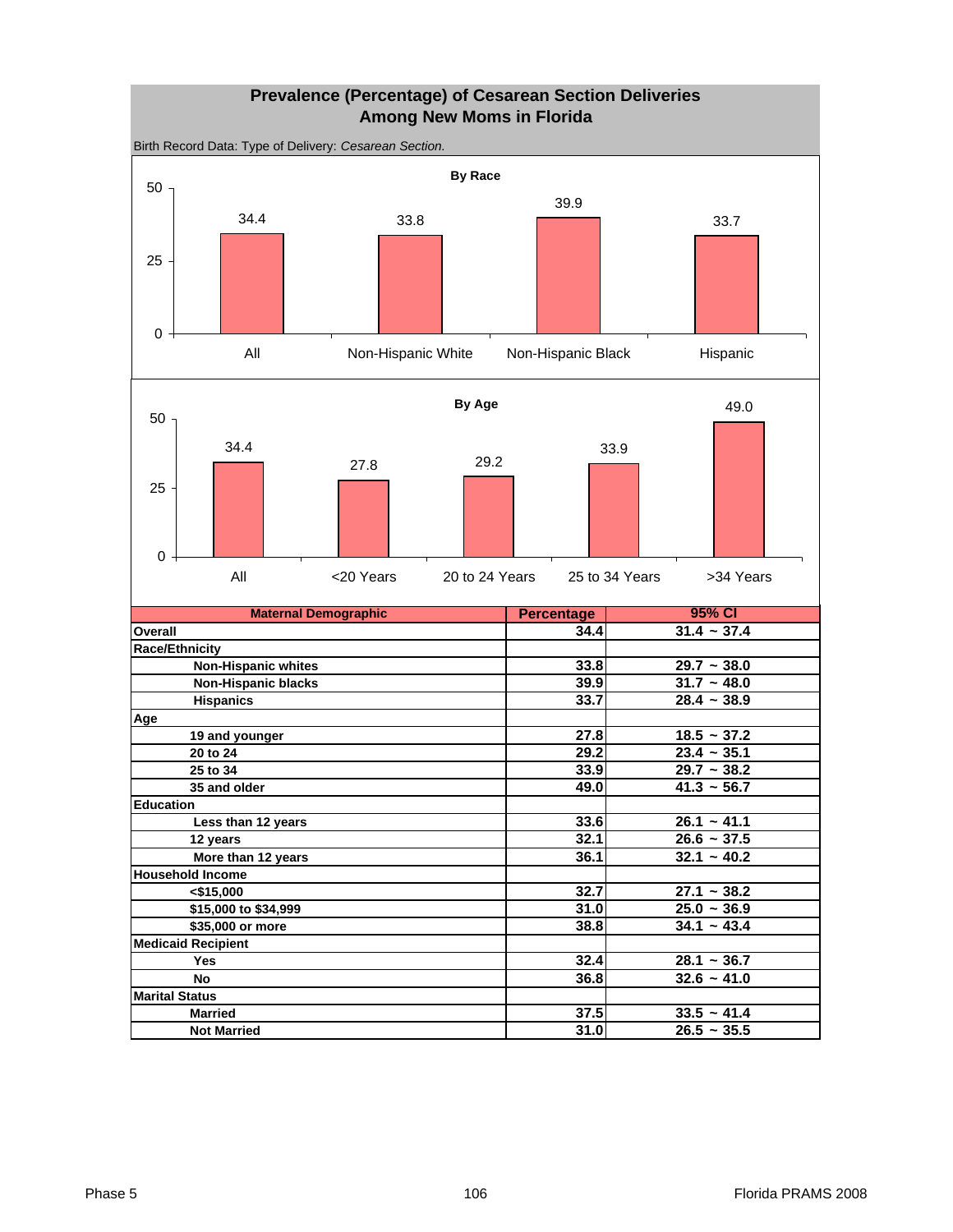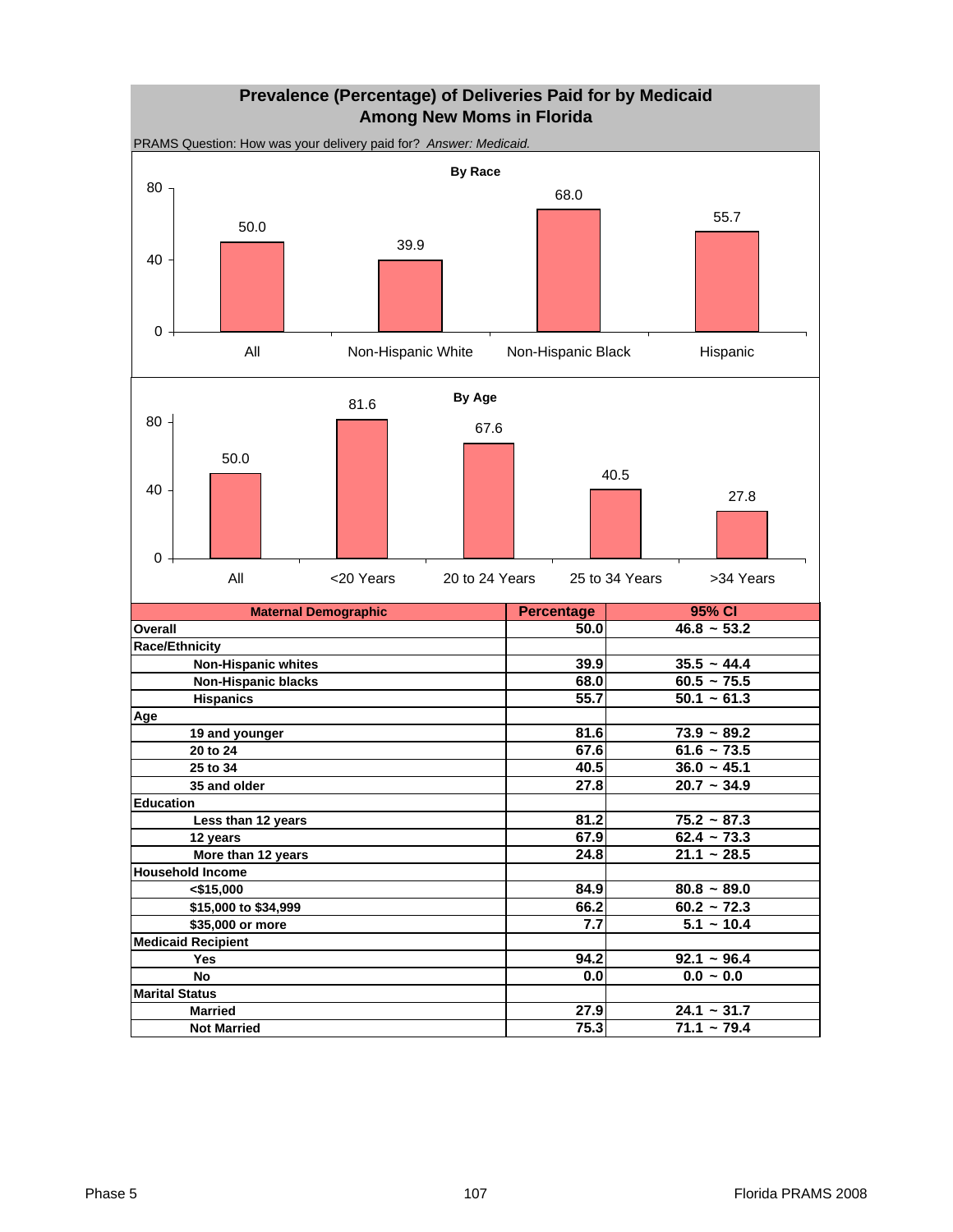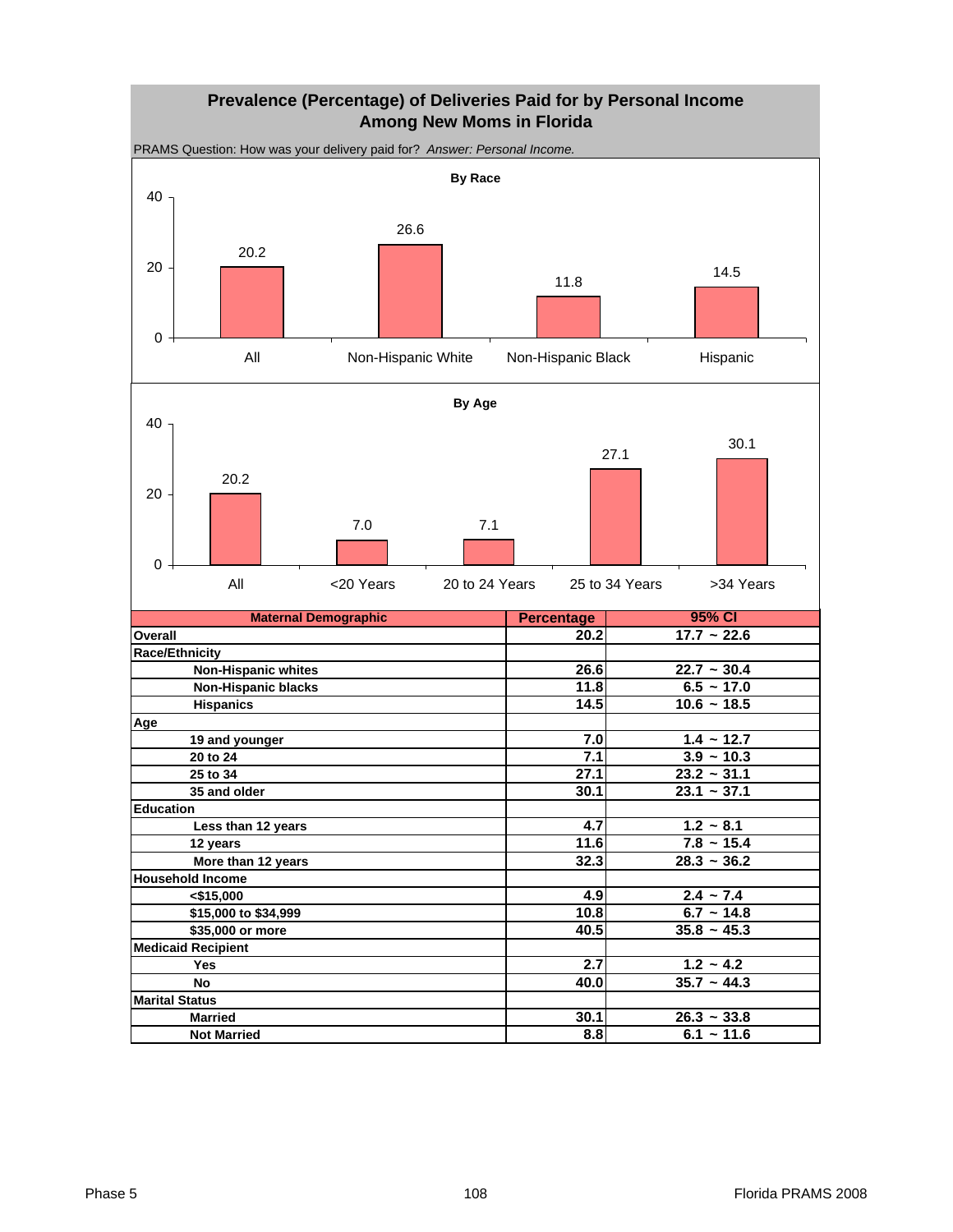# **Prevalence (Percentage) of Deliveries Paid for by Insurance or Health Maintenance Organization Among New Moms in Florida**

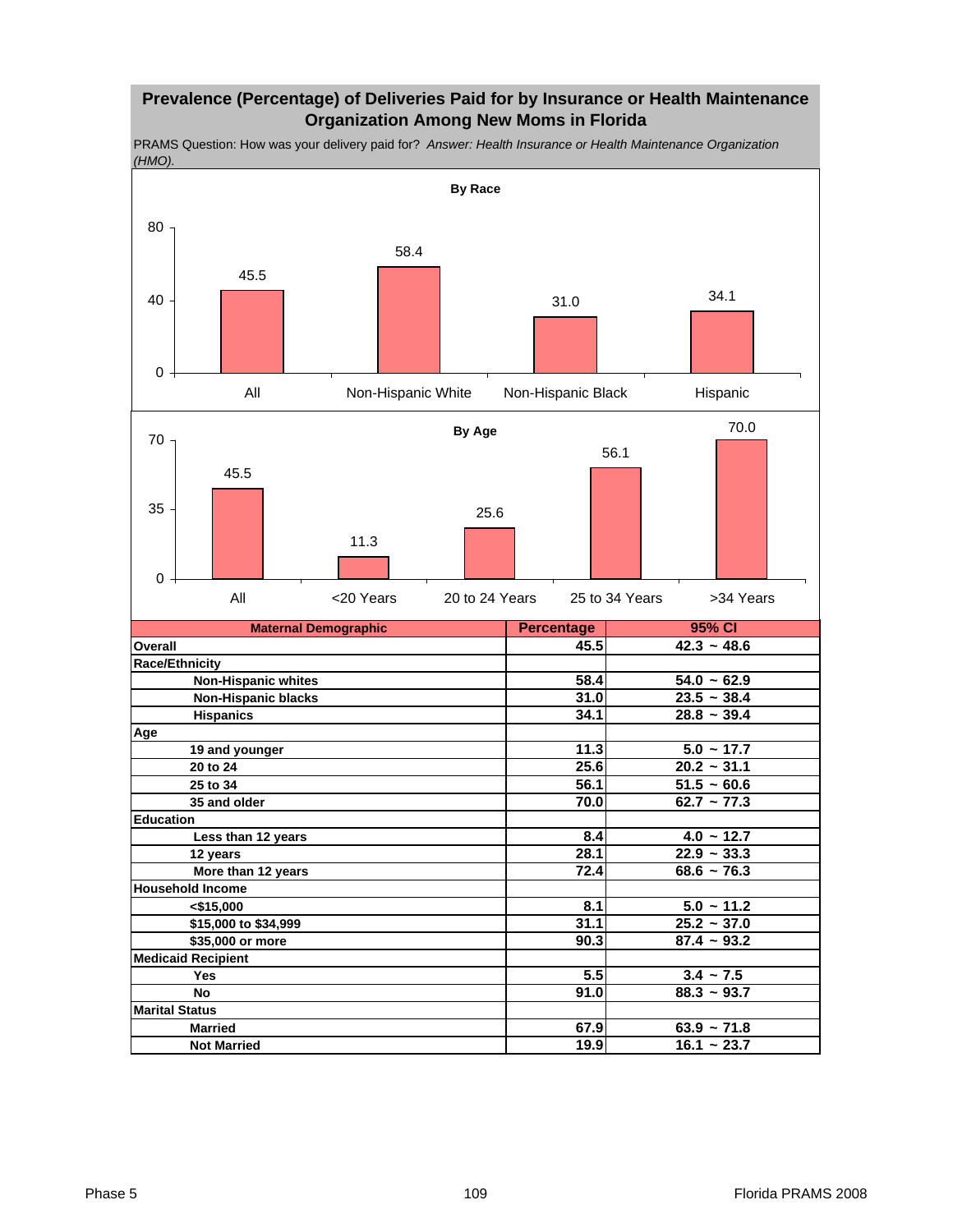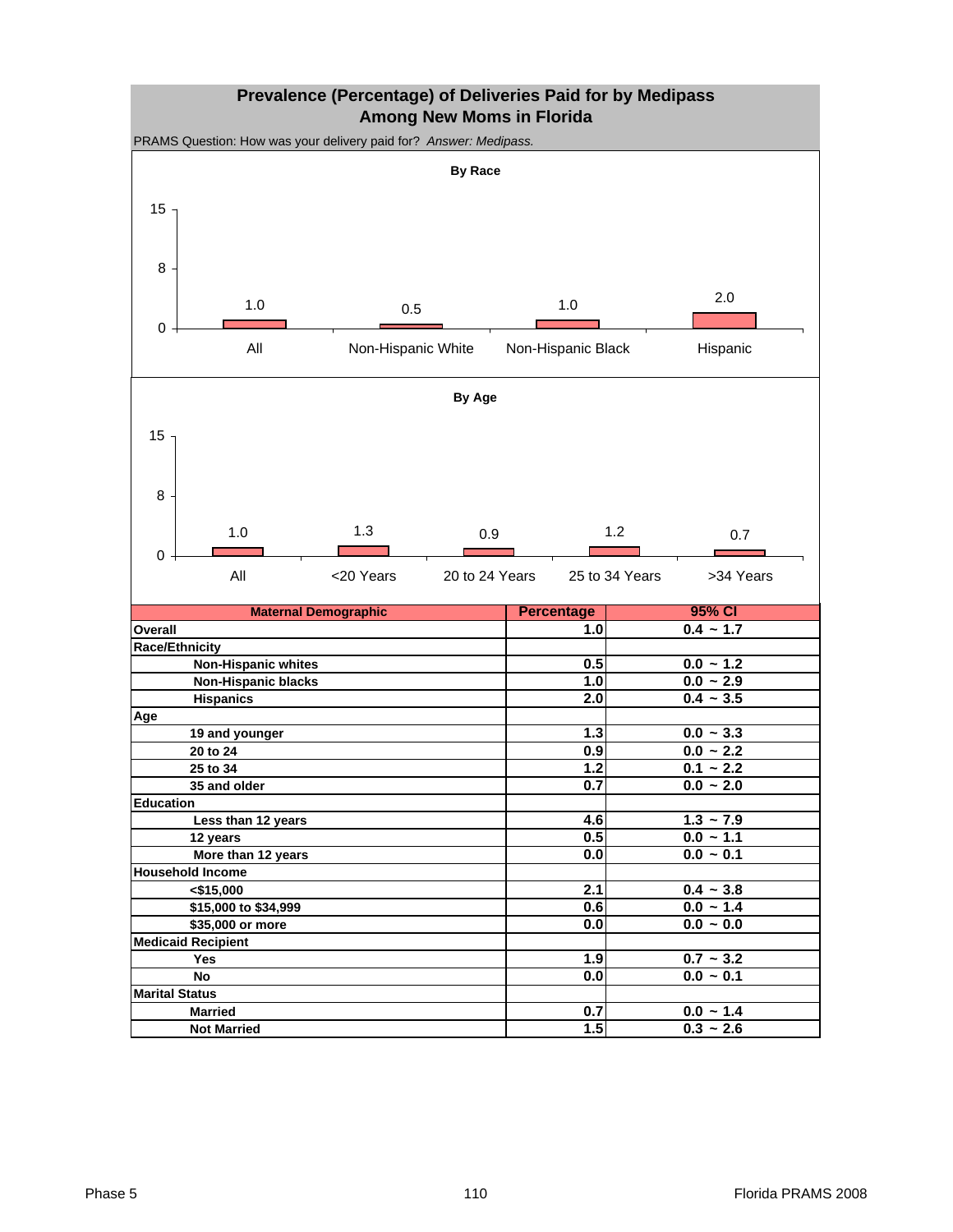### **Prevalence (Percentage) of Low Birth Weight Among Infants in Florida (includes Only One Infant From Pregnancies That Resulted in Twins or Triplets and Excludes Infants From Pregnancies That Resulted in Pluralities of Four or Greater)**

**Maternal Demographic Referential Percentage Overall 7.9 7.1 ~ 8.7 Race/Ethnicity Non-Hispanic whites 6.1 6.1 5.2** ~ 7.0  **Non-Hispanic blacks 13.3** 10.4 ~ 16.1  **Hispanics** 6.1 ~ 8.8 **Age 19 and younger 10.2 7.1 ~ 13.3 20 to 24 6.6 5.2 ~ 8.0 25 to 34 7.9 6.8 ~ 9.0 8.5 10.5 8.5 6.5** ~ 10.5 **Education Less than 12 years 9.0 6.9 ~ 11.2 12 years 8.6 7.1 ~ 10.0 More than 12 years 6.0 6.0 6.0 6.0 6.0 6.0 6.0 6.0 6.0 6.0 6.0 6.0 6.0 6.0 6.0 6.0 6.0 6.0 6.0 6.0 6.0 6.0 6.0 6.0 6.0 6.0 6.0 6.0 6.0 6.0 6.0 6.0 6.0 6. Household Income <\$15,000 8.7 7.1 ~ 10.2 \$15,000 to \$34,999 8.7 8.7 8.7 8.7 8.7 8.2 8.2 8.2 8.2 8.2 8.2 8.2 8.2 8.2 8.2 8.2 8.2 8.2 8.2 8.2 8.2 8.2 8.2 8.2 8.2 8.2 8.2 8.2 8.2 8.2 8.2 8.2 8.2 8. \$35,000 or more** 6.2 **Medicaid Recipient Yes 8.4 7.3 ~ 9.6 No 7.2** 6.1 ~ 8.2 **95% CI By Race** 7.9 6.1 13.3 7.4 0 8 15 All Mon-Hispanic White Non-Hispanic Black Hispanic **By Age** 7.9 10.2 6.6 7.9 8.5 0 8 15 All <20 Years 20 to 24 Years 25 to 34 Years >34 Years

Birth Record Data: Birth Weight: *(Infant born weighing less than or equal to 2,500 grams; five pounds, eight ounces).* 

**Marital Status**

**Not Married 9.2** 7.9 ~ 10.6

**Married 6.7** 5.8 ~ 7.6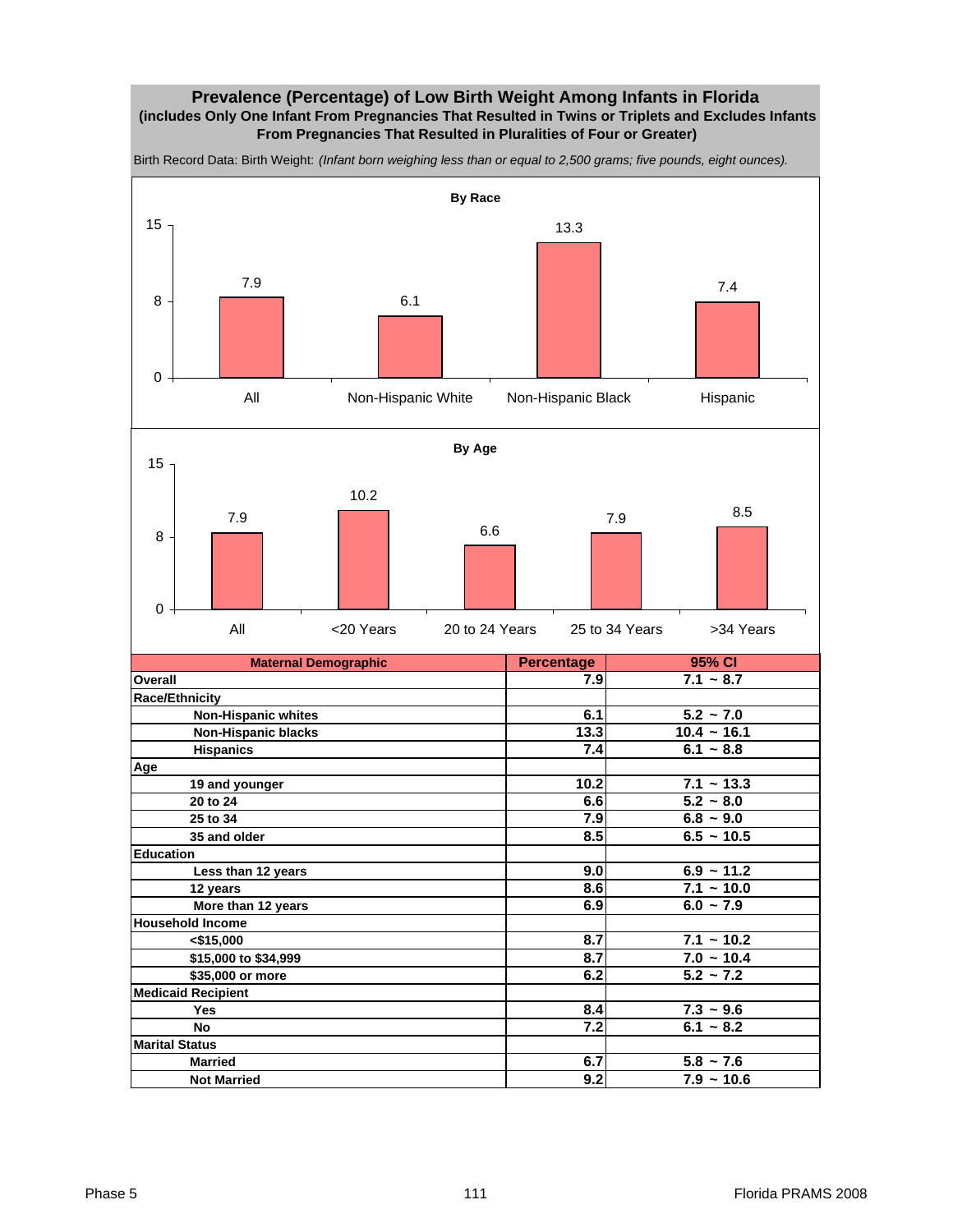### **Prevalence (Percentage) of Very Low Birth Weight Among Infants in Florida (includes Only One Infant From Pregnancies That Resulted in Twins or Triplets and Excludes Infants From Pregnancies That Resulted in Pluralities of Four or Greater)**

**Maternal Demographic Percentage Overall 1.6 1.3 ~ 1.9 Race/Ethnicity Non-Hispanic whites 1.2 1.2 1.5 Non-Hispanic blacks 1.6** ~ 3.7  **Hispanics 1.8 1.2 ~ 2.3 Age 19 and younger 2.1 0.9 ~ 3.3 20 to 24 1.1 1.1 1.1 1.1 1.6 - 1.7 25 to 34 1.7 1.2 ~ 2.1 35 and older 1.9 1.1 ~ 2.7 Education Less than 12 years 1.9 1.0 ~ 2.7 12 years 1.5 1.0 ~ 2.0 More than 12 years 1.5** 1.1 ~ 1.9 **Household Income**  $\left| \frac{1}{5} \right|$  **0.9 ~ 2.0 \$15,000 to \$34,999 2.5 1.7 ~ 3.2 \$35,000 or more 1.1 0.7 ~ 1.4 Medicaid Recipient Yes 1.8 1.3 ~ 2.3 No 1.4 1.0 ~ 1.8 Marital Status Married 1.3** 0.9 ~ 1.6 Birth Record Data: Birth Weight: *(Infant born weighing less than or equal to 1,500 grams; three pounds, five ounces).*  **95% CI By Race** 1.6 1.2 2.6 1.8 0 2 4 All **Non-Hispanic White** Non-Hispanic Black Hispanic **By Age** 1.6 2.1 1.1 1.7 1.9 0 2 4 All <20 Years 20 to 24 Years 25 to 34 Years >34 Years

**Not Married 2.0** 1.5 ~ 2.5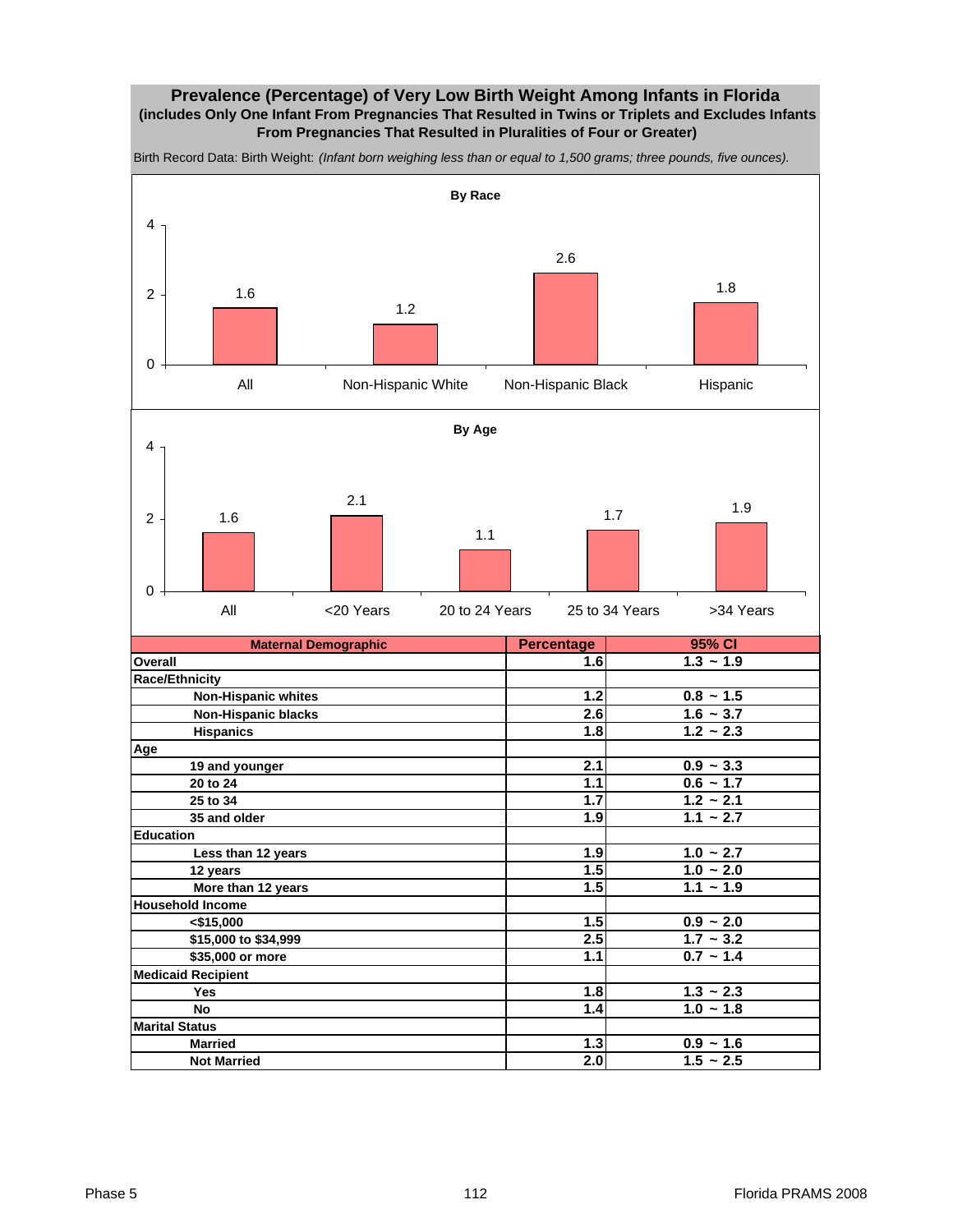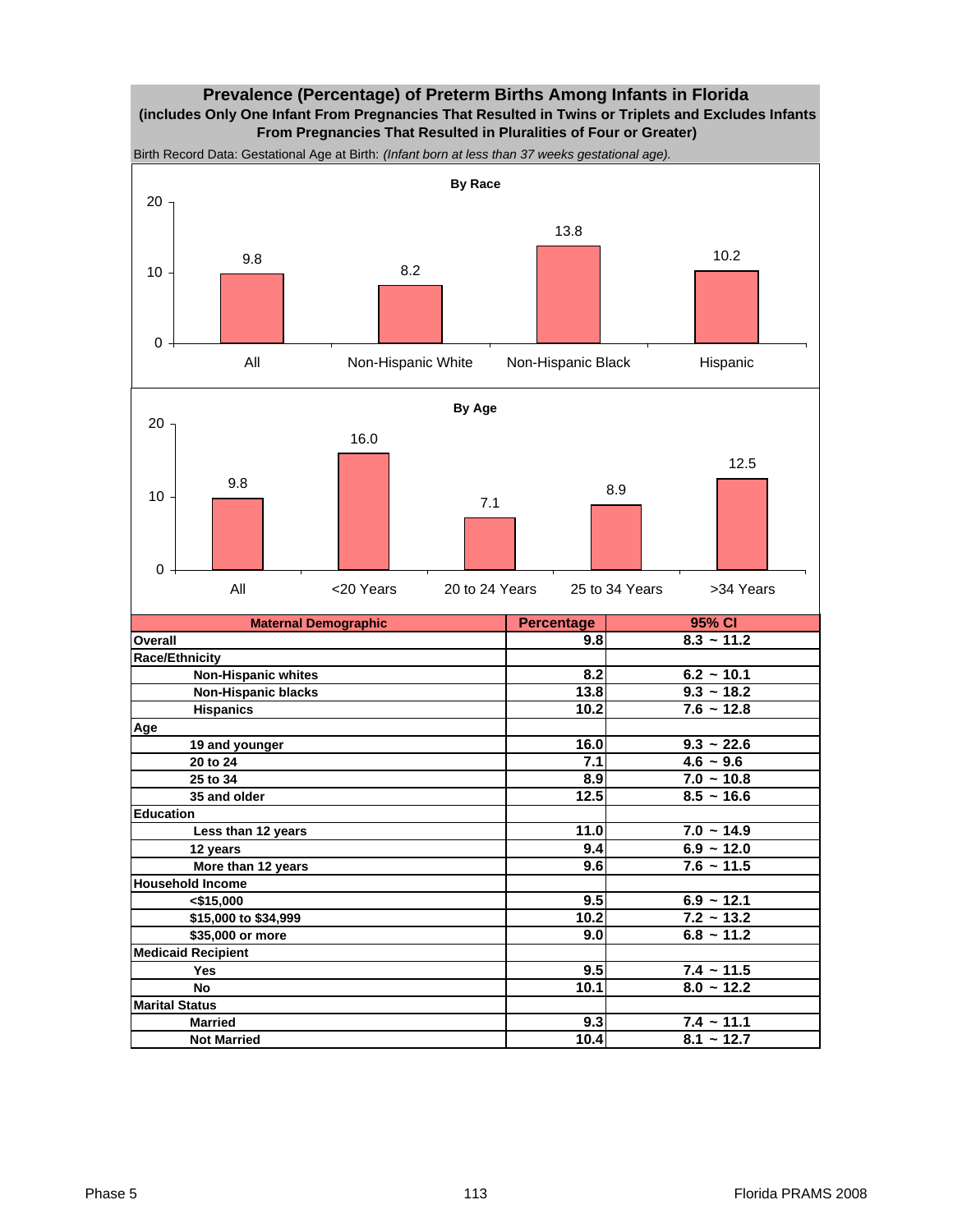# **Prevalence (Percentage) of Admissions into a Neonatal Intensive Care Unit (NICU) Among Infants in Florida**

**(includes Only One Infant From Pregnancies That Resulted in Twins or Triplets and Excludes Infants From Pregnancies That Resulted in Pluralities of Four or Greater)**

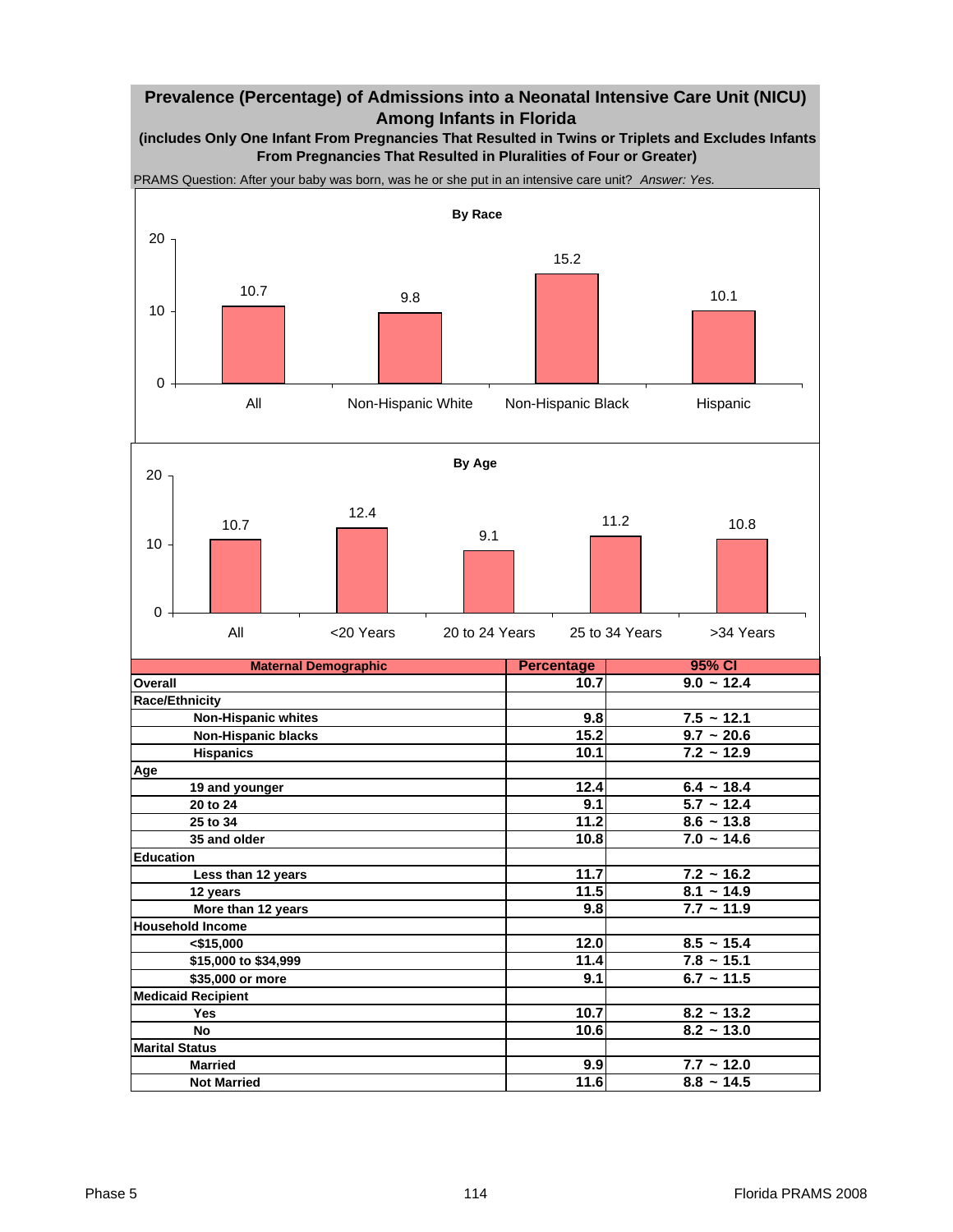# **Prevalence (Percentage) of Postpartum Hospital Stays of More Than Two Nights Among Infants in Florida**

### **(includes Only One Infant From Pregnancies That Resulted in Twins or Triplets and Excludes Infants From Pregnancies That Resulted in Pluralities of Four or Greater)**

PRAMS Question: After your baby was born, how many nights did he or she stay in the hospital? (Among infants born in a hospital.) Answer: *Three days or more.* 

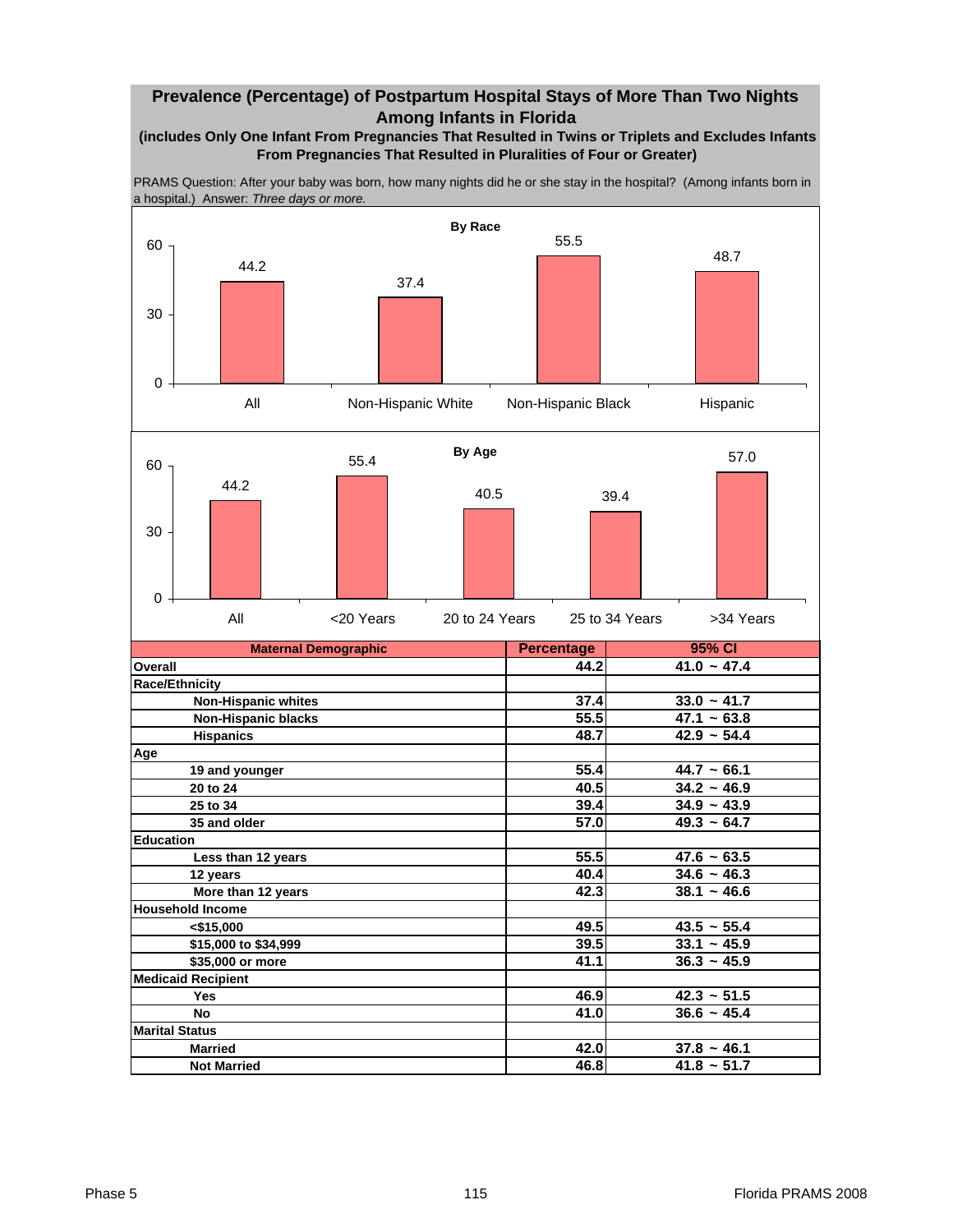# **Prevalence (Percentage) of Information About Breastfeeding Being Given by Hospital Staff During Postpartum Hospital Stays Among New Mothers in Florida**

PRAMS Question: During your hospital stay, did the hospital staff give you information about breastfeeding? (Among new moms who gave birth in a hospital.) *Answer: Yes.* 

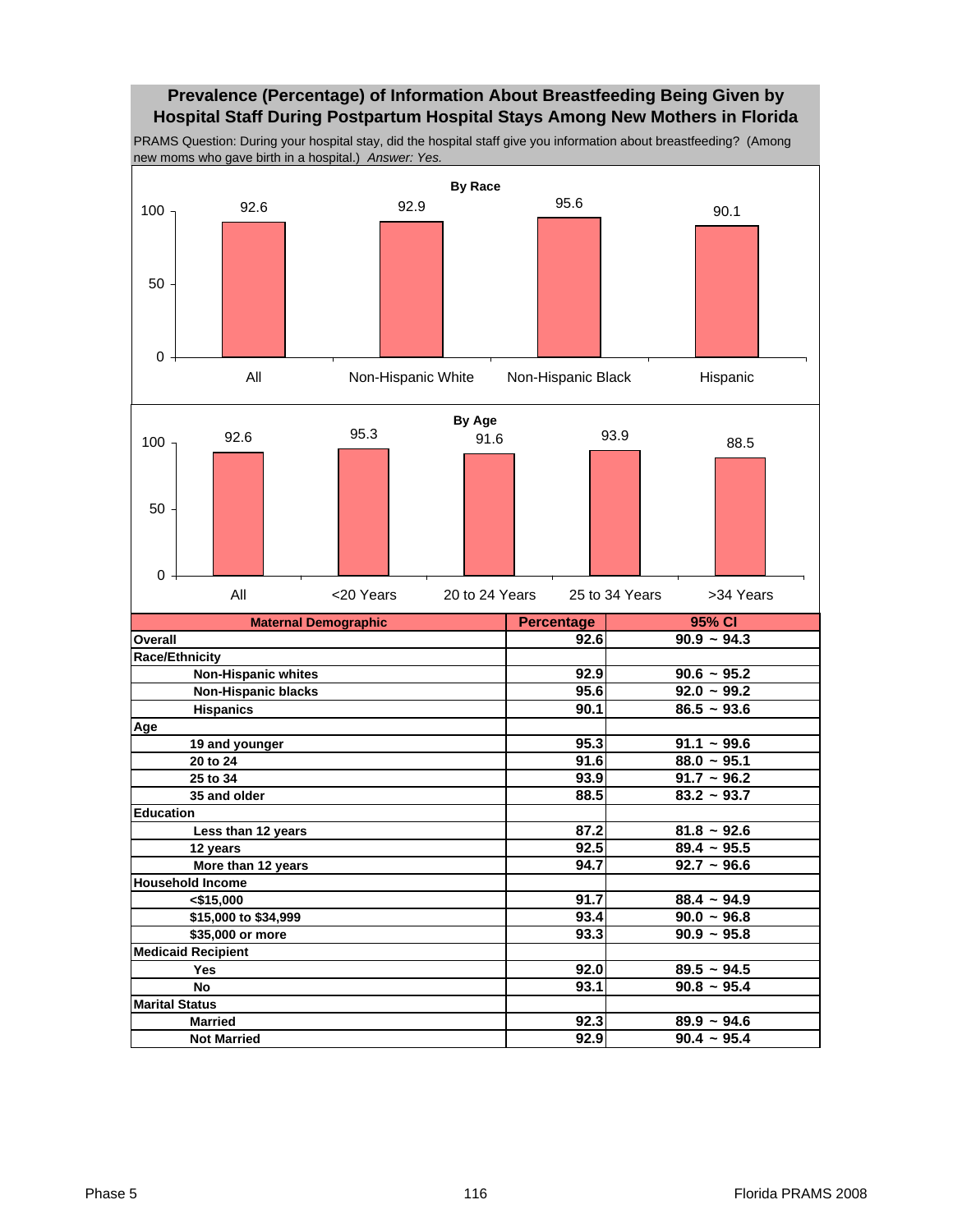# **Prevalence (Percentage) of Mothers Who Report Sharing Same Hospital Room with Infant During Postpartum Hospital Stays Among New Moms in Florida**

PRAMS Question: During your hospital stay, did your new baby stay in the same room with you? (Among new moms who gave birth in a hospital.) *Answer: Yes* .

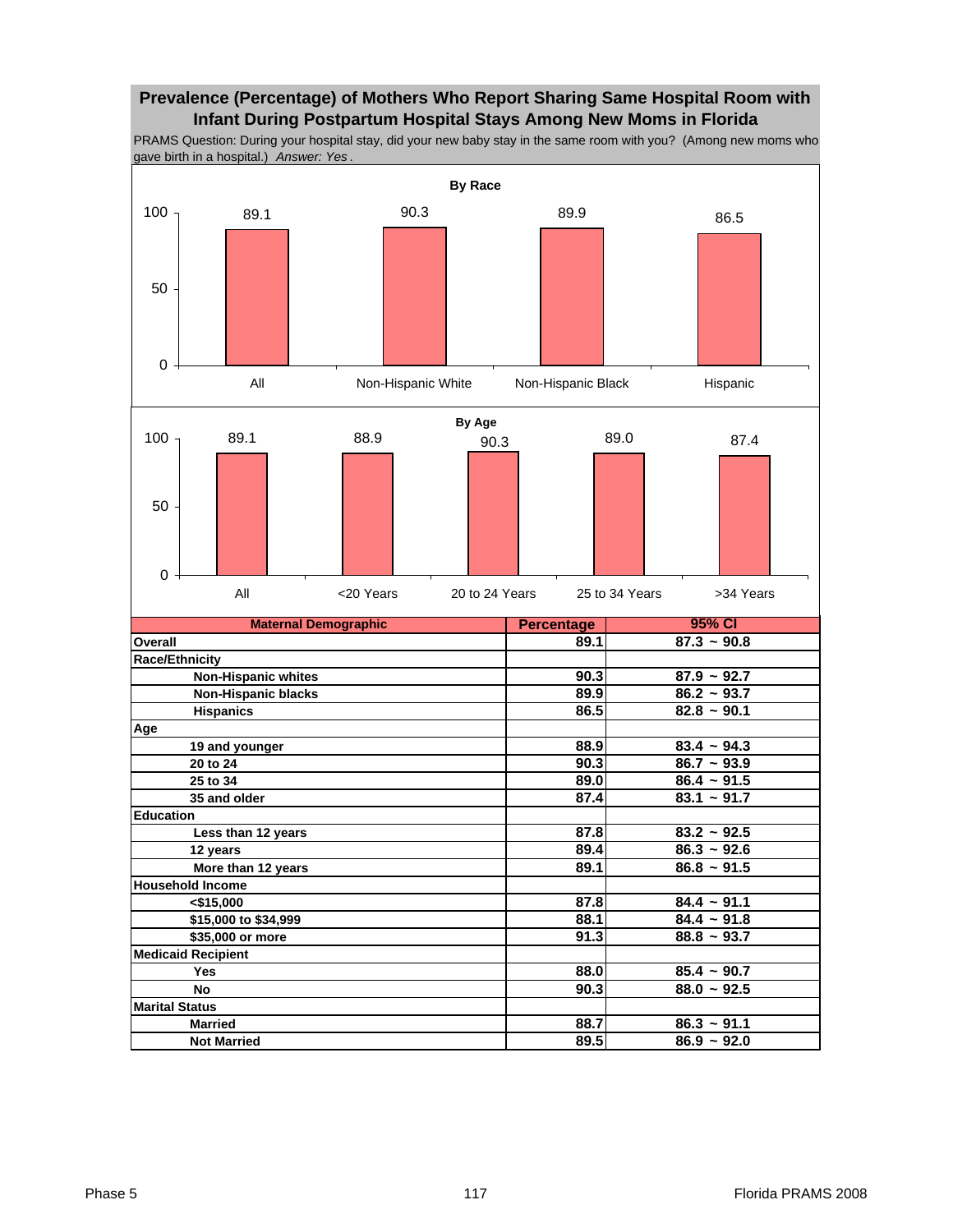# **Prevalence (Percentage) of Breastfeeding Infant During Postpartum Hospital Stays Among New Moms in Florida**

PRAMS Question: During your hospital stay, did you breastfeed your new baby? (Among new moms who gave birth in a hospital.) *Answer: Yes.* 

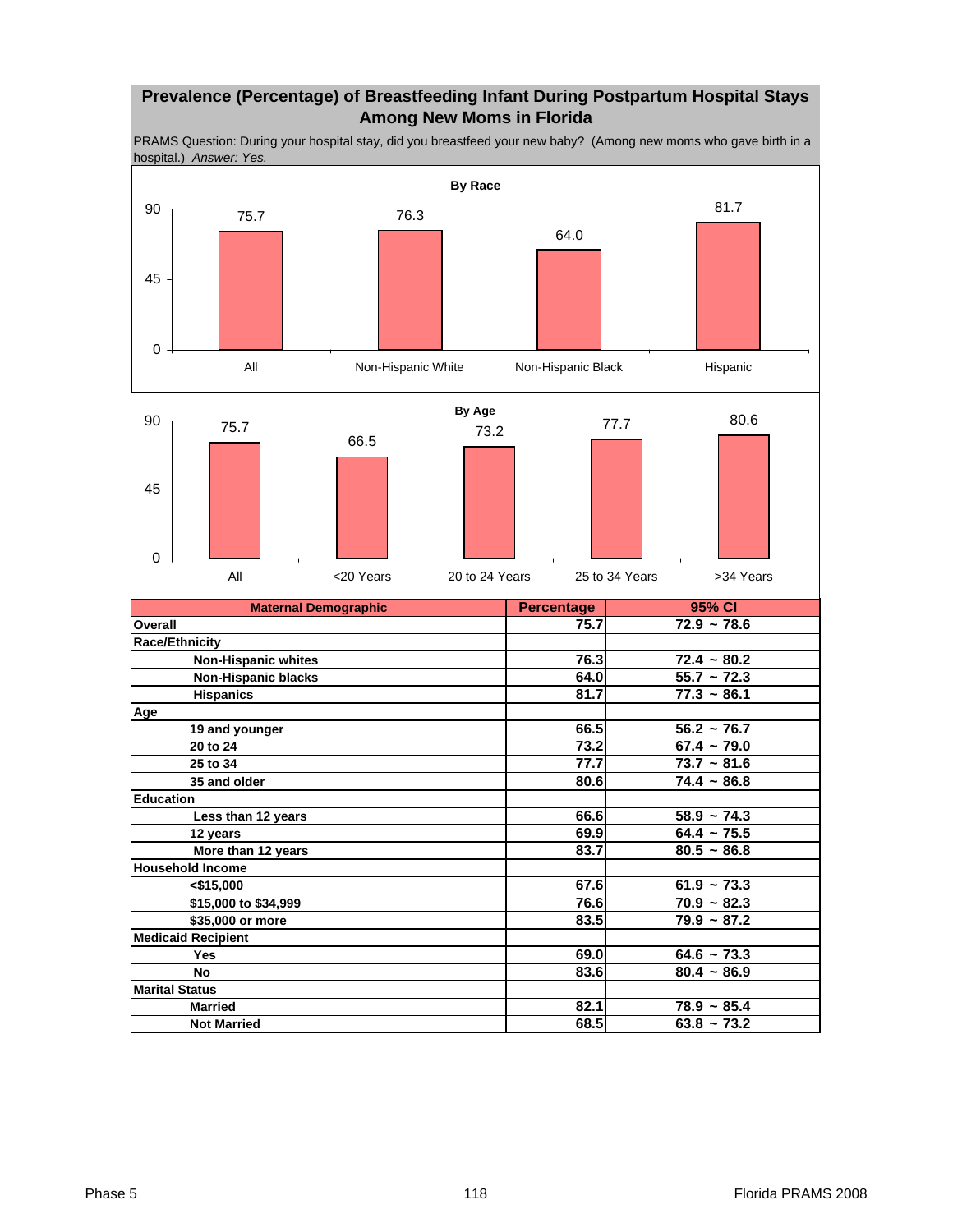# **Prevalence (Percentage) of Breastfeeding Within One Hour Postpartum Among New Moms in Florida**

PRAMS Question: During your hospital stay, did you breastfeed your new baby in the first hour after its birth? (Among new moms who gave birth in a hospital.) *Answer: Yes* .

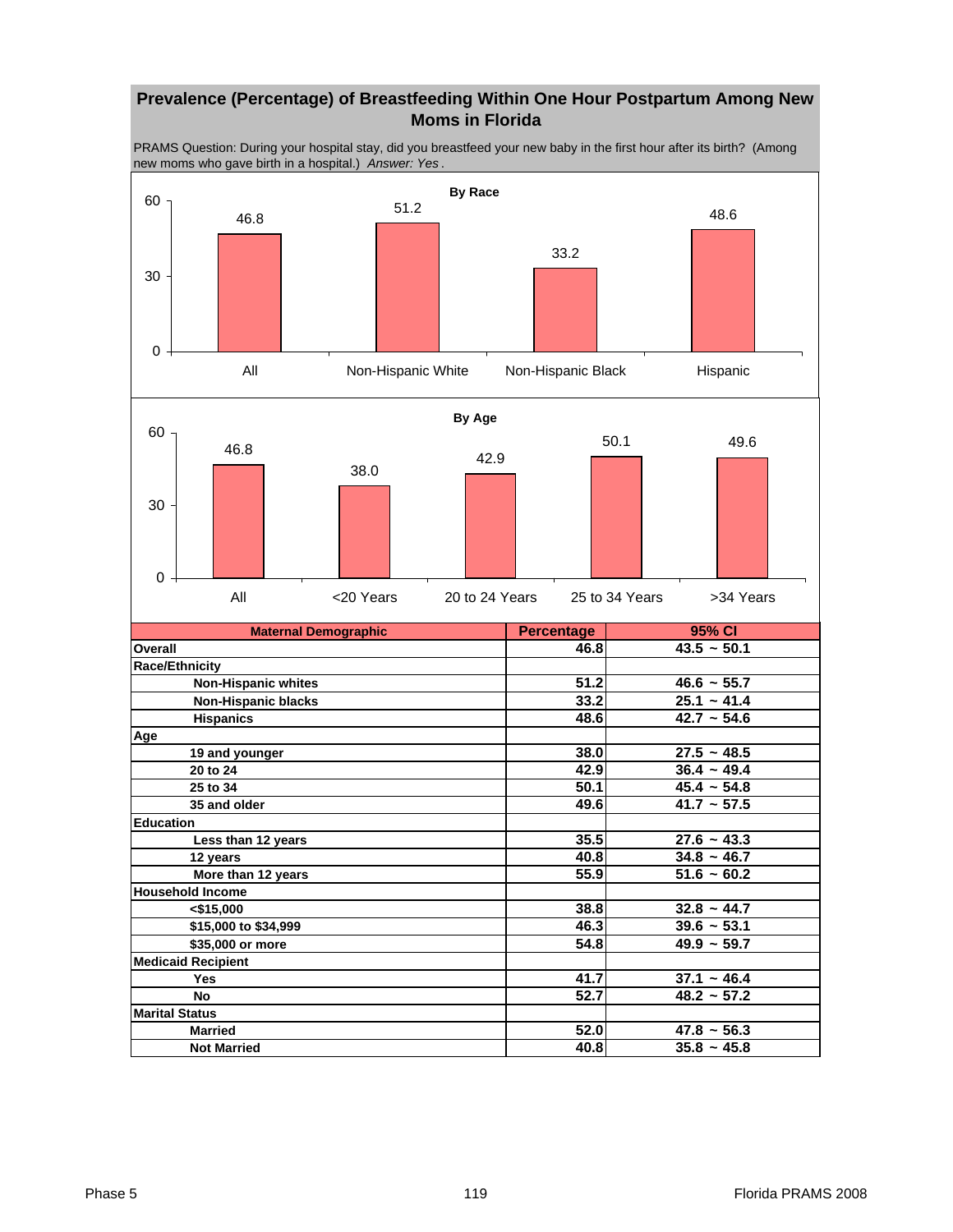# **Prevalence (Percentage) of Hospital Staff Helping New Mothers Learn to Breastfeed During Postpartum Hospital Stays Among New Moms in Florida**

PRAMS Question: During your hospital stay, did the hospital staff help you learn how to breastfeed? (Among new moms who gave birth in a hospital.) *Answer: Yes* .



**Medicaid Recipient**

**Marital Status**

 **\$15,000 to \$34,999 68.4 62.0 ~ 74.7 \$35,000 or more 74.9 70.6 ~ 79.2**

 **Yes 66.8 62.3 ~ 71.3 No** *P P***<sub>1</sub>** *R***<sub>2</sub> <b>***P***<sub>1</sub> <b>***P<sub>1</sub> <i>P***<sub>1</sub> <b>***P<sub>11.6</sub>*  $\sim$  *79.4 P*<sub>1</sub>.6  $\sim$  79.4

**Married 72.4** 68.6 ~ 76.3 **Not Married 69.2** 64.5 ~ 73.9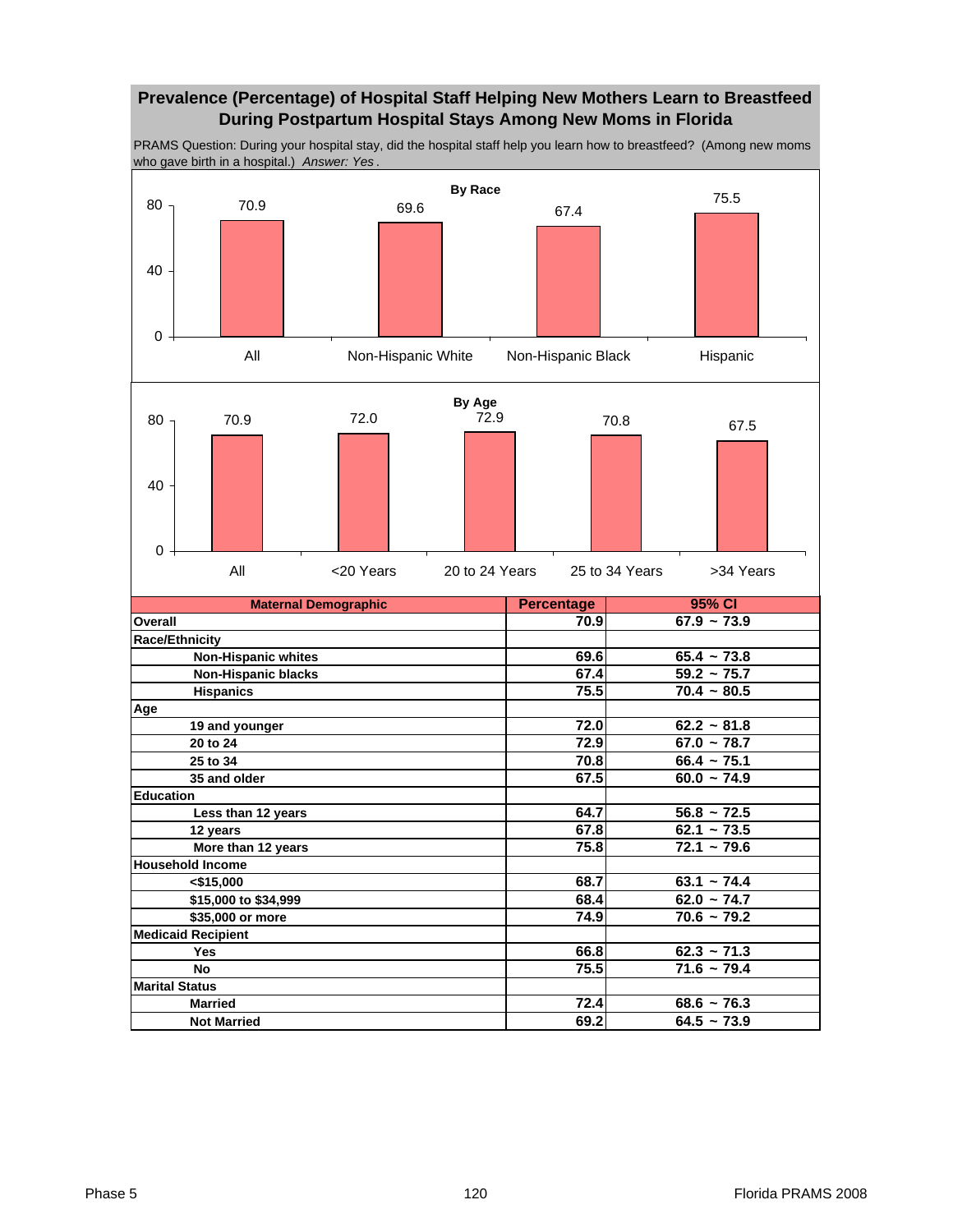# **Prevalence (Percentage) of Feeding Infant Only Breast Milk During Postpartum Hospital Stays Among New Moms in Florida**

PRAMS Question: During your hospital stay, did you feed your new baby only breast milk? (Among new moms who gave birth in a hospital.) *Answer: Yes* .

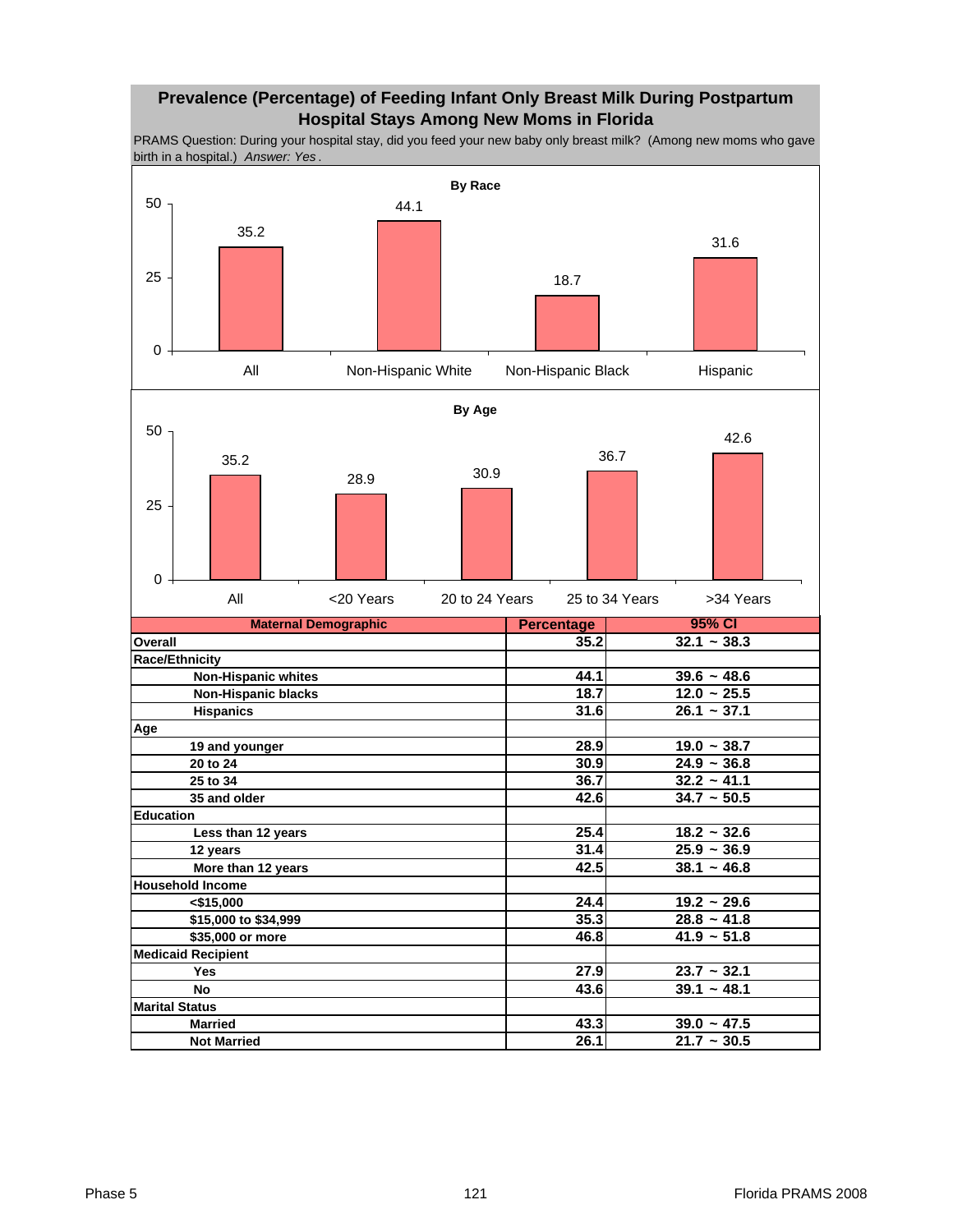# **Prevalence (Percentage) of Being Told to Breastfeed on Demand by Hospital Staff During Postpartum Hospital Stays Among New Moms in Florida**

PRAMS Question: During your hospital stay, did the staff tell you to breastfeed your new baby on demand? (Among new moms who gave birth in a hospital.) *Answer: Yes* .

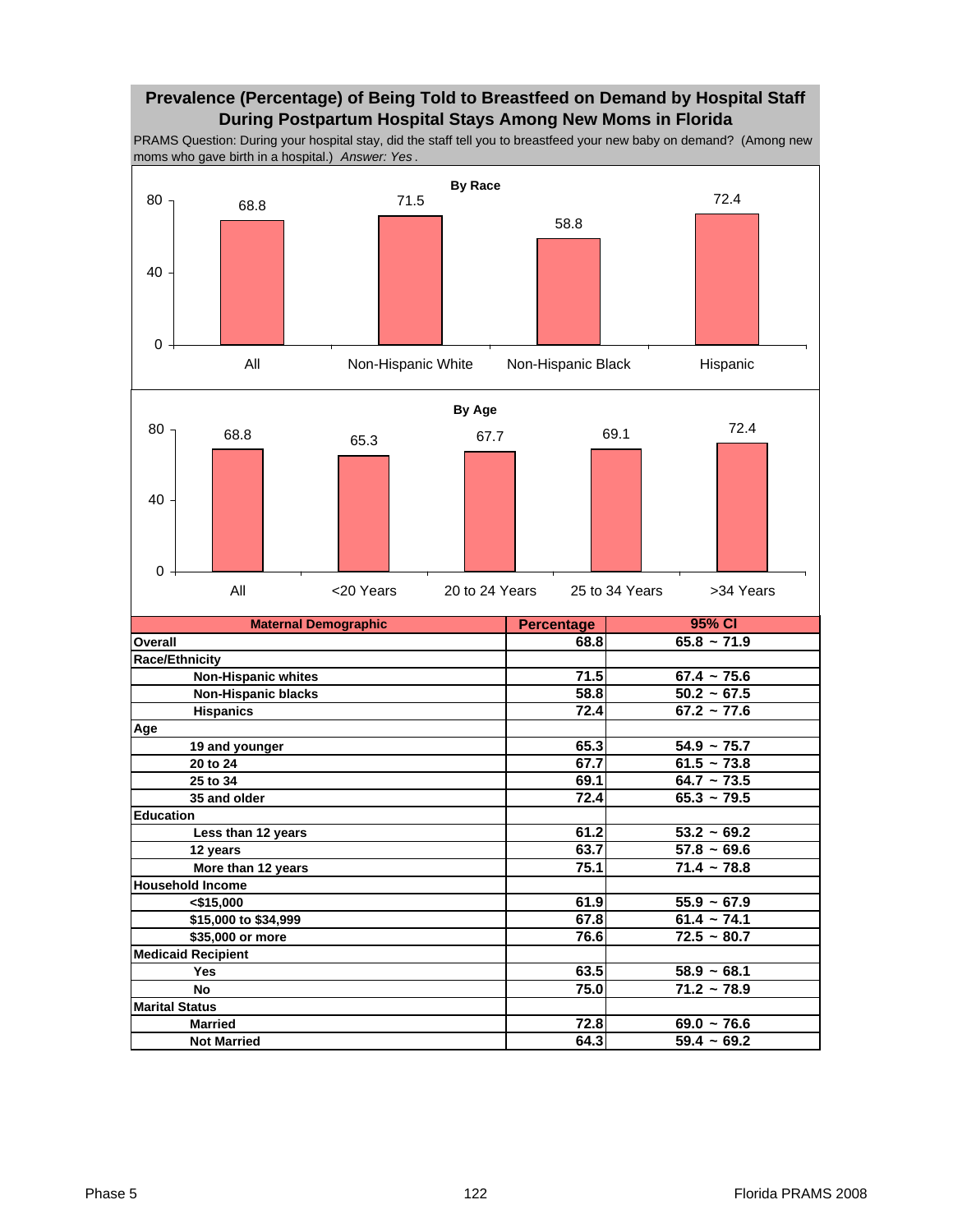# **Prevalence (Percentage) of Hospital Staff Giving a Gift Pack Containing Formula to New Mothers During Postpartum Hospital Stays Among New Moms in Florida**

PRAMS Question: During your hospital stay, did the hospital give you a gift pack with formula? (Among new moms who gave birth in a hospital.) *Answer: Yes* .

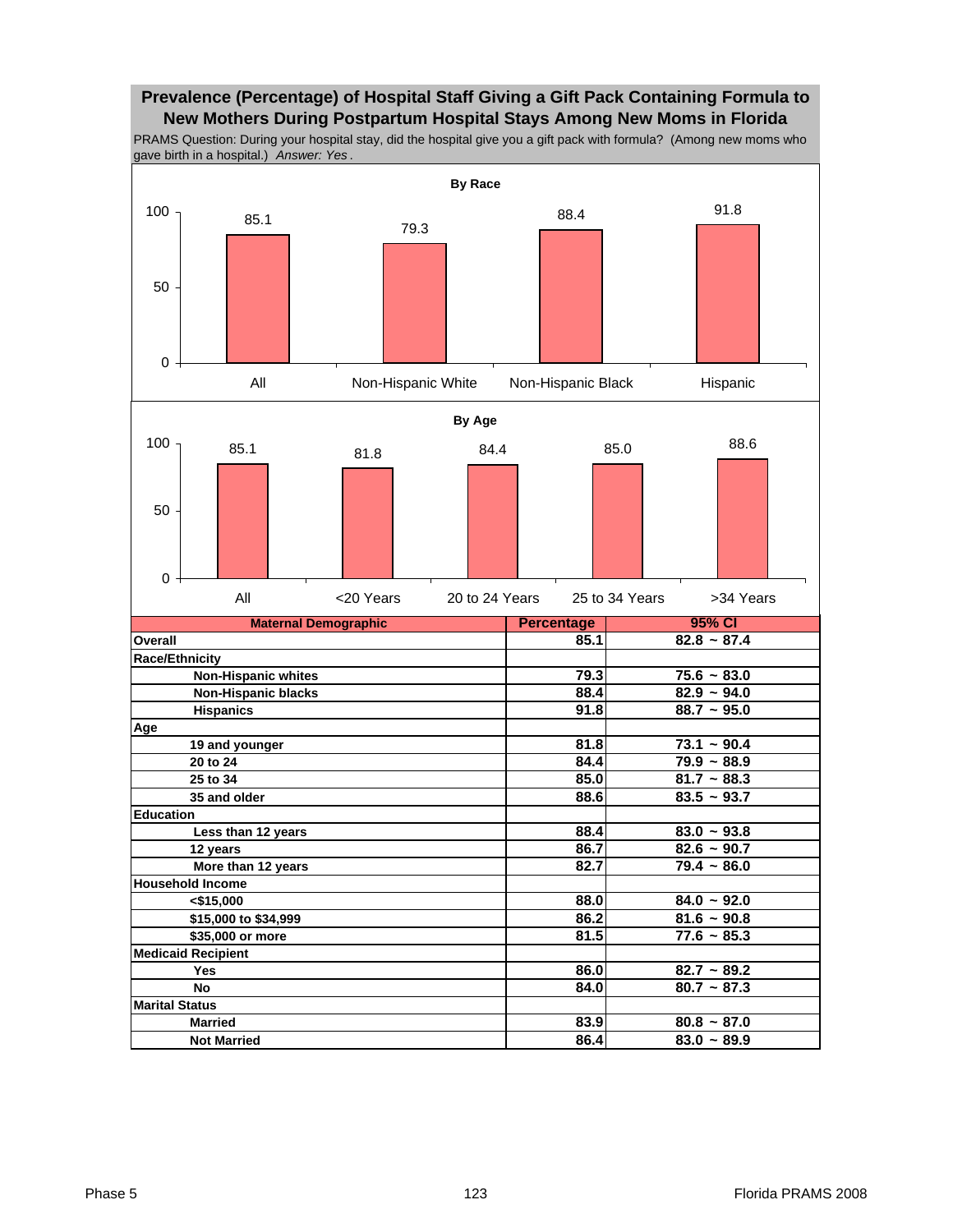# **Prevalence (Percentage) of Hospital Staff Giving a Telephone Number for Help With Breastfeeding to New Mothers During Postpartum Hospital Stays Among New Moms in Florida**

PRAMS Question: During your hospital stay, were you given a telephone number to call for help with breastfeeding? (Among new moms who gave birth in a hospital.) *Answer: Yes* .

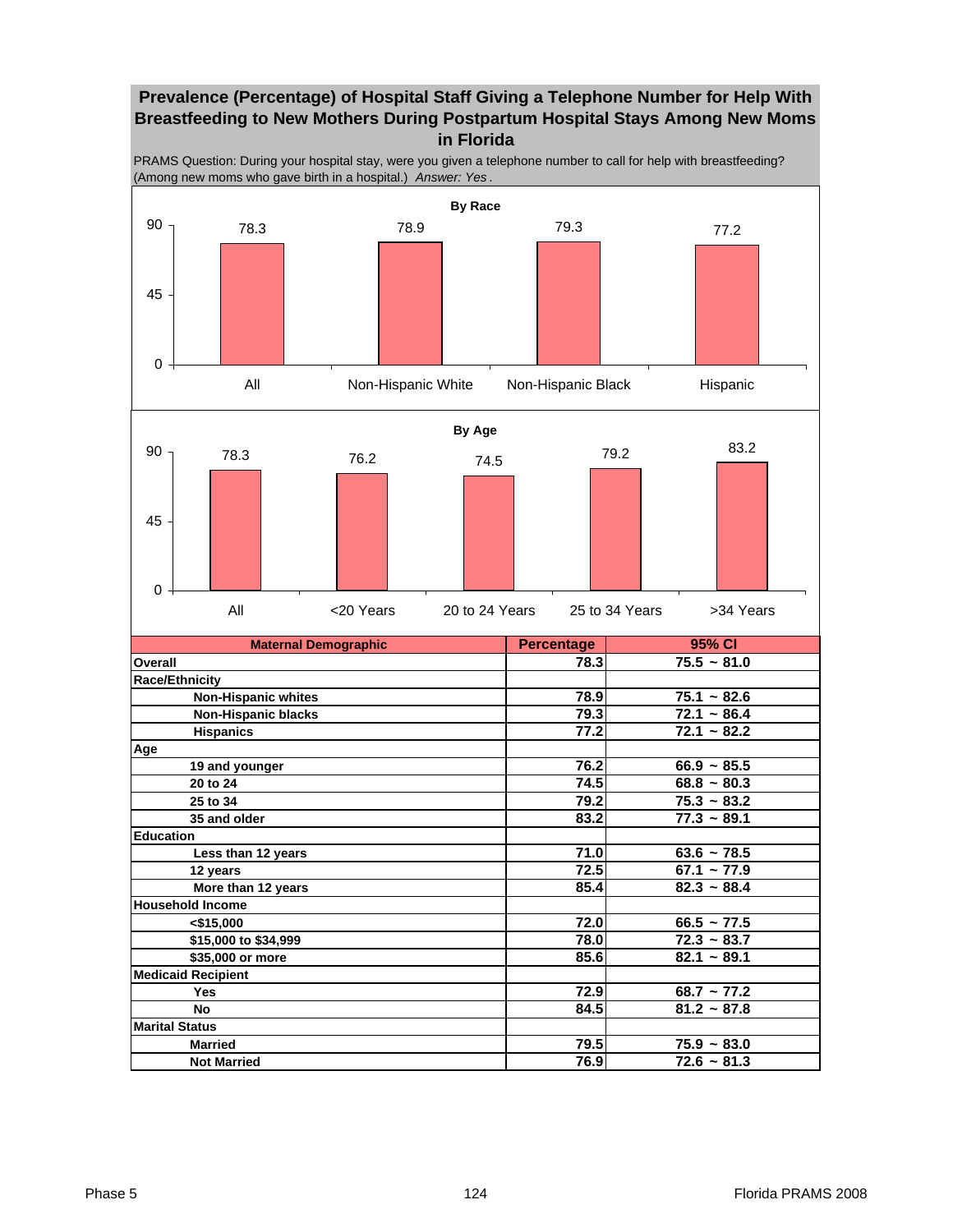# **Prevalence (Percentage) of Infant Being Given a Pacifier During Postpartum Hospital Stays Among New Moms in Florida**

PRAMS Question: During your hospital stay, did your new baby use a pacifier? (Among new moms who gave birth in a hospital.) *Answer: Yes* .

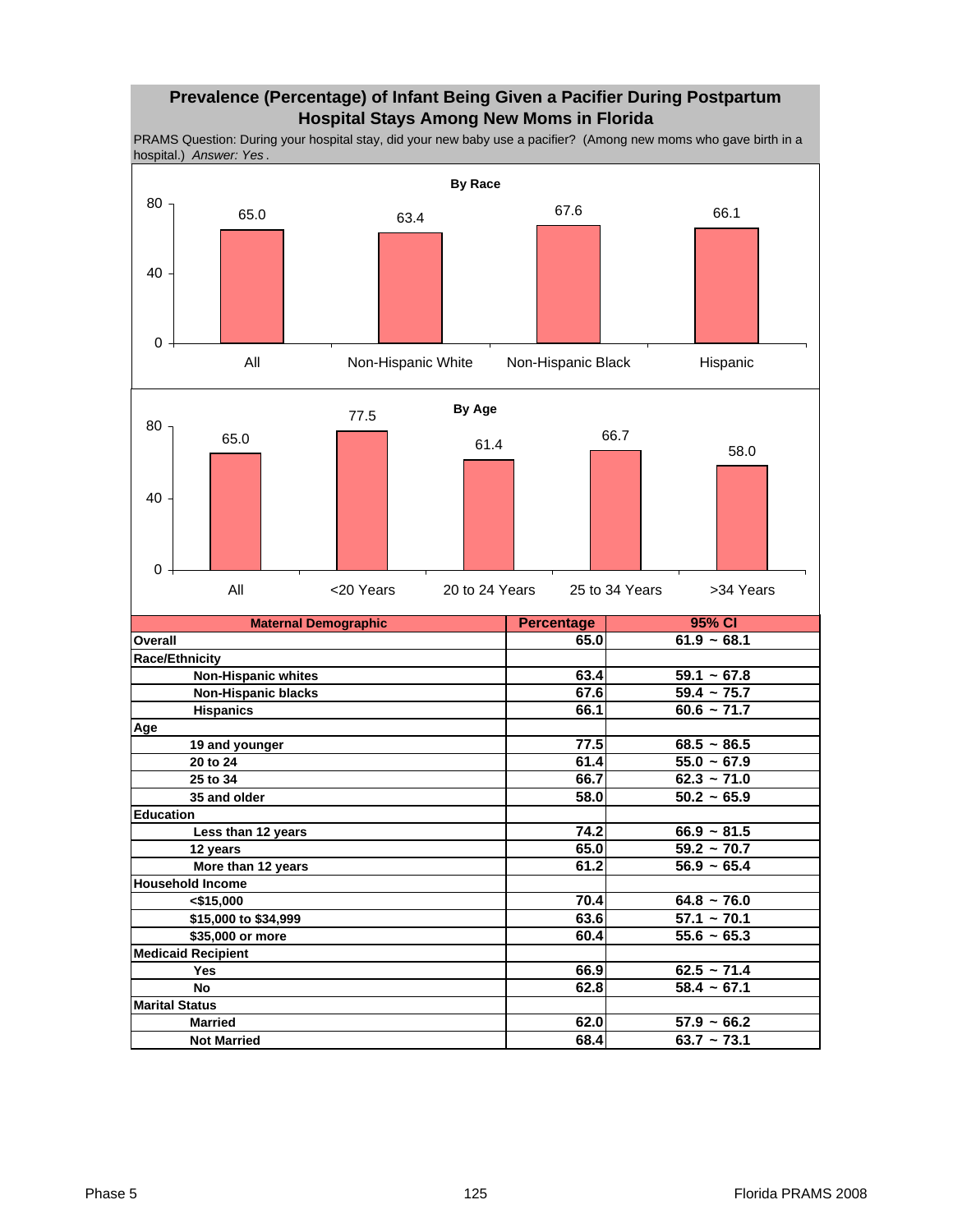# **Prevalence (Percentage) of Breastfeeding Among New Moms who are living with their infants in Florida**

**Maternal Demographic Community Percentage Overall 82.4 79.9 ~ 85.0 Race/Ethnicity Non-Hispanic whites 80.5** 76.9 ~ 84.2 **12.5** Mon-Hispanic blacks<br> **12.5 13.5 13.5 13.5 13.5 13.5 13.5 14.1 13.5 14.1 13.5 14.1 13.5 14.1 13.5 14.1 13.1 14.1 13.1 14.1 15.1 15.1 15.1 15.1 15.1 15.1 15.1 15.1 Hispanics 91.1** 87.9 ~ 94.3 **Age 19 and younger 76.8 67.6 ~ 85.9** 20 to 24 **80.6** 75.4 ~ 85.8  **25 to 34 83.4 79.9 ~ 87.0 35 and older 86.4 81.2 ~ 91.6 Education Less than 12 years 12 years 12 years 12 years 12 years 12 years 12 years 12 years 12 years 12 years 12 years 12 years 12 years 12 years 12 years 12 years 12 years 12 years 12 years 1 12 years 76.6 71.5 ~ 81.7 More than 12 years 88.4 85.7** ~ 91.1 **Household Income <\$15,000 75.3 70.0 ~ 80.5 \$15,000 to \$34,999 84.6 79.7 ~ 89.4 \$35,000 or more 87.9 84.8 ~ 91.1 Medicaid Recipient Yes 76.6 72.5 ~ 80.6** PRAMS Question: How many weeks did you breast feed or pump milk to feed your new baby? *(This chart shows the prevalence of breastfeeding new infant at all.)*  **95% CI By Race** 82.4 80.5 73.5 91.1 0 50 100 All Mon-Hispanic White Non-Hispanic Black Hispanic **By Age** 82.4 76.8 80.6 83.4 86.4 0 45 90 All <20 Years 20 to 24 Years 25 to 34 Years >34 Years

**Marital Status**

**No 89.0** 86.2 ~ 91.7

**Married** 88.2 85.5 ~ 90.9 **Not Married 75.8** 71.4 ~ 80.1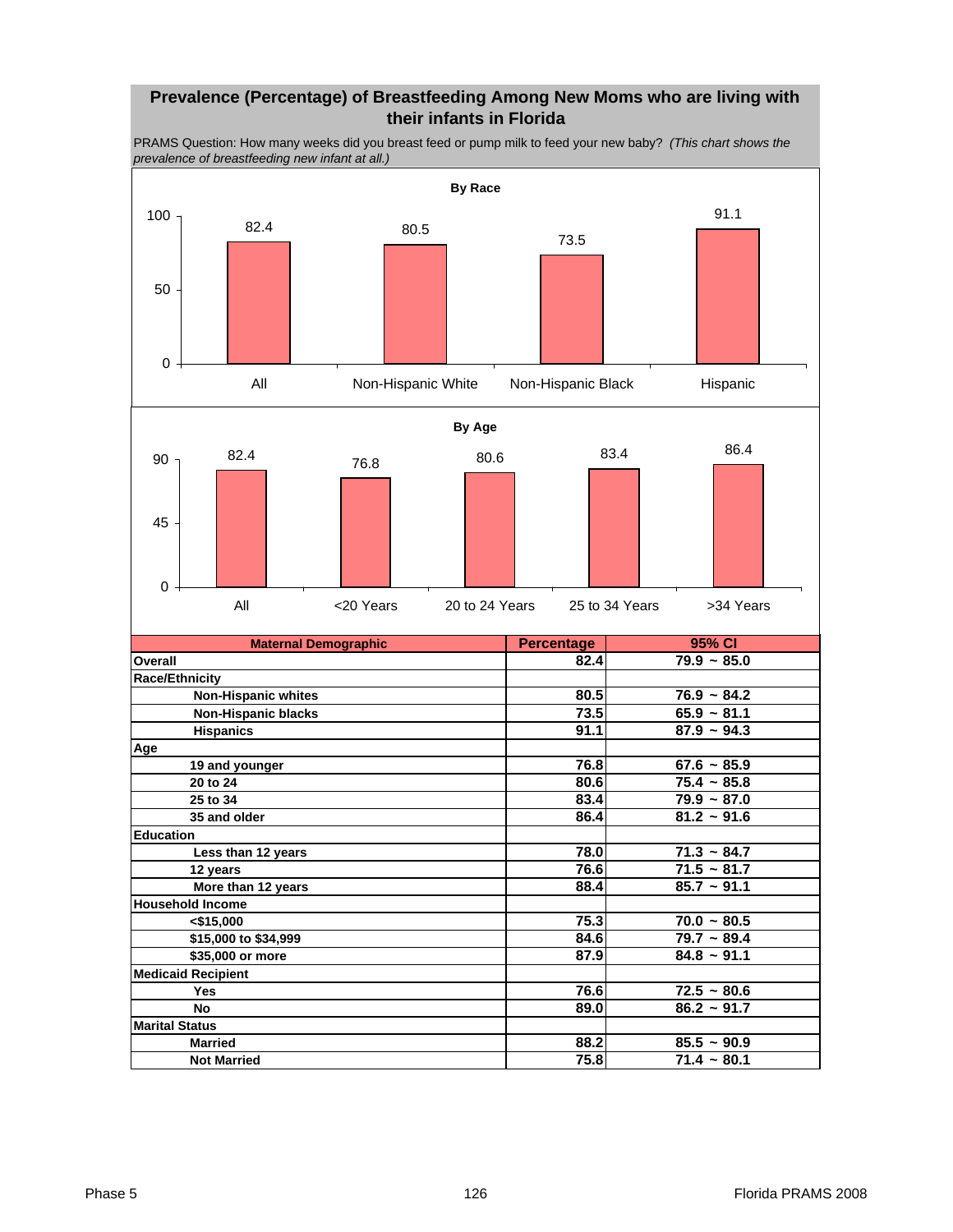# **Prevalence (Percentage) of Breastfeeding for at Least One Month Among New Moms who are living with their infants in Florida**

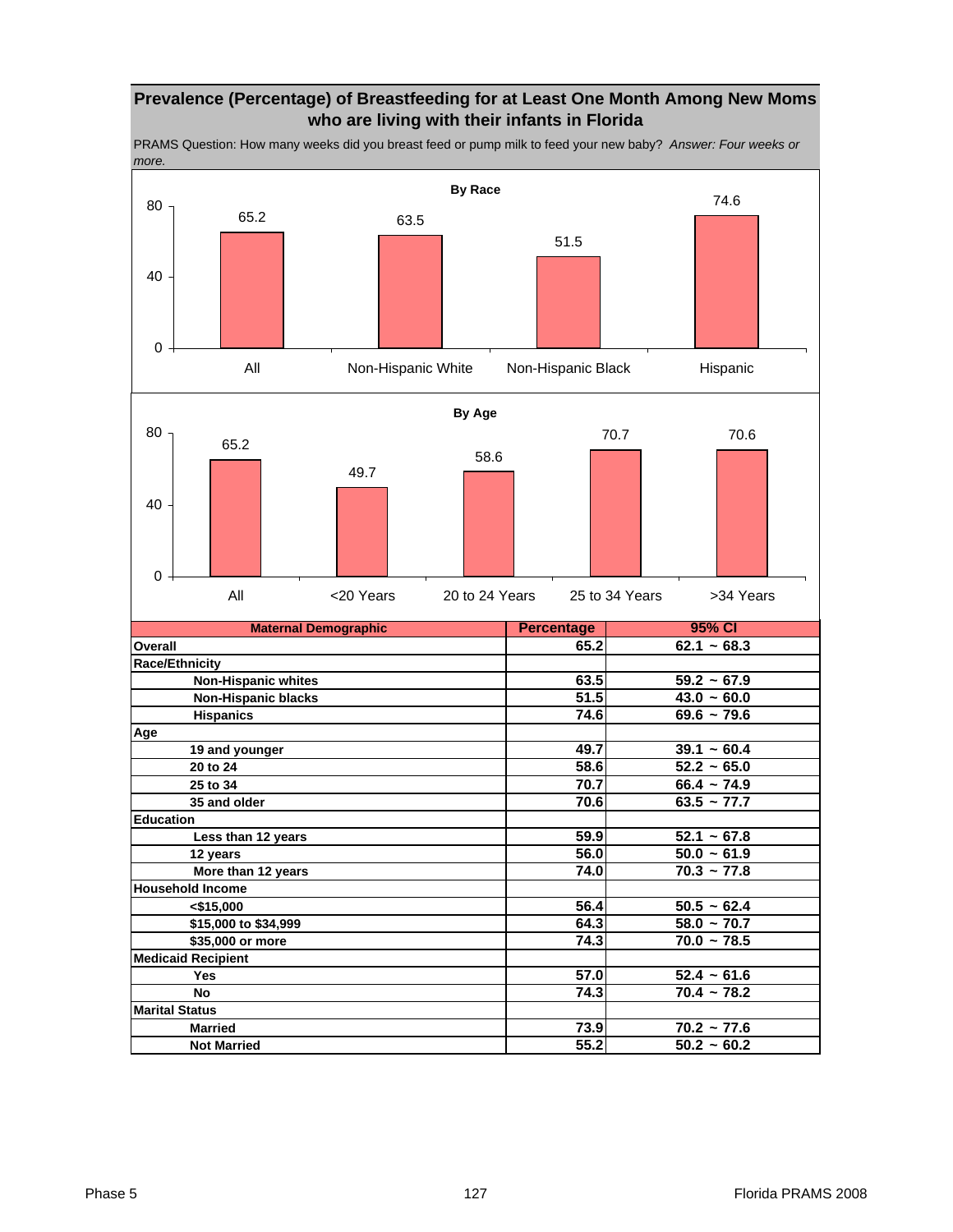# **Prevalence (Percentage) of Breastfeeding for at Least Three Months Among New Moms who are living with their infants in Florida**

**Maternal Demographic Community Percentage Overall 45.2** 42.0 ~ 48.4 **Race/Ethnicity 10.9 ~ 49.8 10.9 ~ 45.4 40.9 ~ 49.8 Non-Hispanic blacks 26.4 19.2 ~ 33.6 Hispanics 54.9 49.2 ~ 60.6 Age 19 and younger 22.2 13.4 ~ 31.1 20 to 24 37.3 31.1 ~ 43.6 25 to 34 51.2 46.6 ~ 55.8 35 and older 56.2 48.5 ~ 63.9 Education Less than 12 years 39.5 31.6 ~ 47.3 12 years 36.3 30.6 ~ 42.0 More than 12 years 6 and 12 years 6 and 12 years 6 and 12 years 6 and 12 years 6 and 12 years 6 and 12 years 6 and 12 years 6 and 12 years 6 and 12 years 6 and 12 years 6 and 12 years 6 and 12 year Household Income 15,000 38.3** 32.5 ~ 44.1  **\$15,000 to \$34,999 38.9 32.4 ~ 45.4 \$35,000 or more 55.9 51.0 ~ 60.7 Medicaid Recipient Yes 36.0 31.6 ~ 40.5 No 55.5** 51.1 ~ 59.9 **Marital Status Married 55.8** 51.7 ~ 60.0  **Not Married 32.9 28.2 ~ 37.5** PRAMS Question: How many weeks did you breast feed or pump milk to feed your new baby? *Answer: 12 weeks or more.*  **95% CI By Race** 45.2 45.4 26.4 54.9 0 30 60 All Mon-Hispanic White Non-Hispanic Black Hispanic **By Age** 45.2 22.2 37.3 51.2 56.2 0 35 70 All <20 Years 20 to 24 Years 25 to 34 Years >34 Years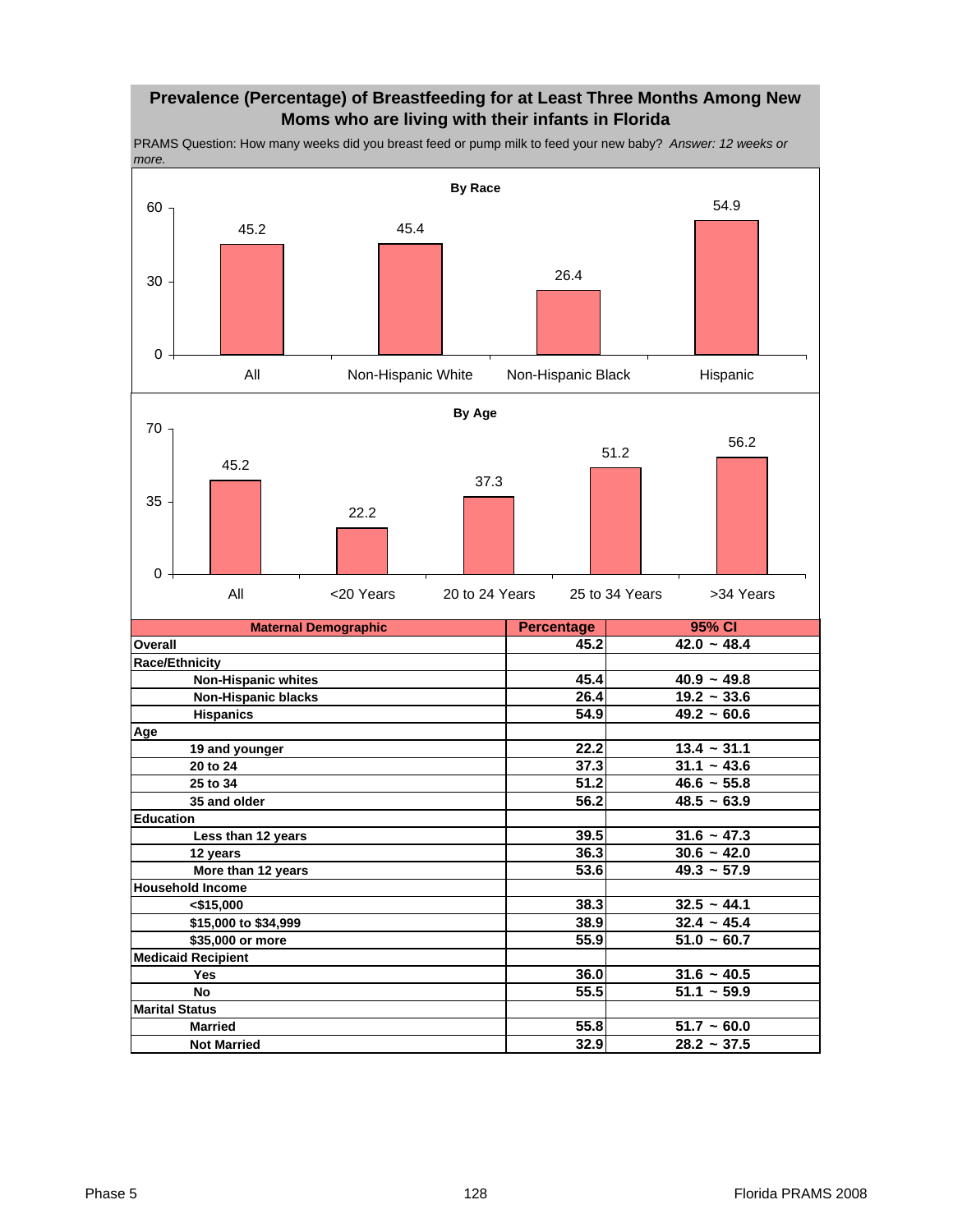# **Prevalence (Percentage) of Exposure to Second Hand Smoke Among Infants who are living with their mothers in Florida**

### **(includes Only One Infant From Pregnancies That Resulted in Twins or Triplets and Excludes Infants From Pregnancies That Resulted in Pluralities of Four or Greater)**

PRAMS Question: About how many hours a day, on average, is your new baby in the same room with someone who is smoking? *(This chart shows the prevalence of infant exposure to second hand smoke for more than one hour per day.)* 

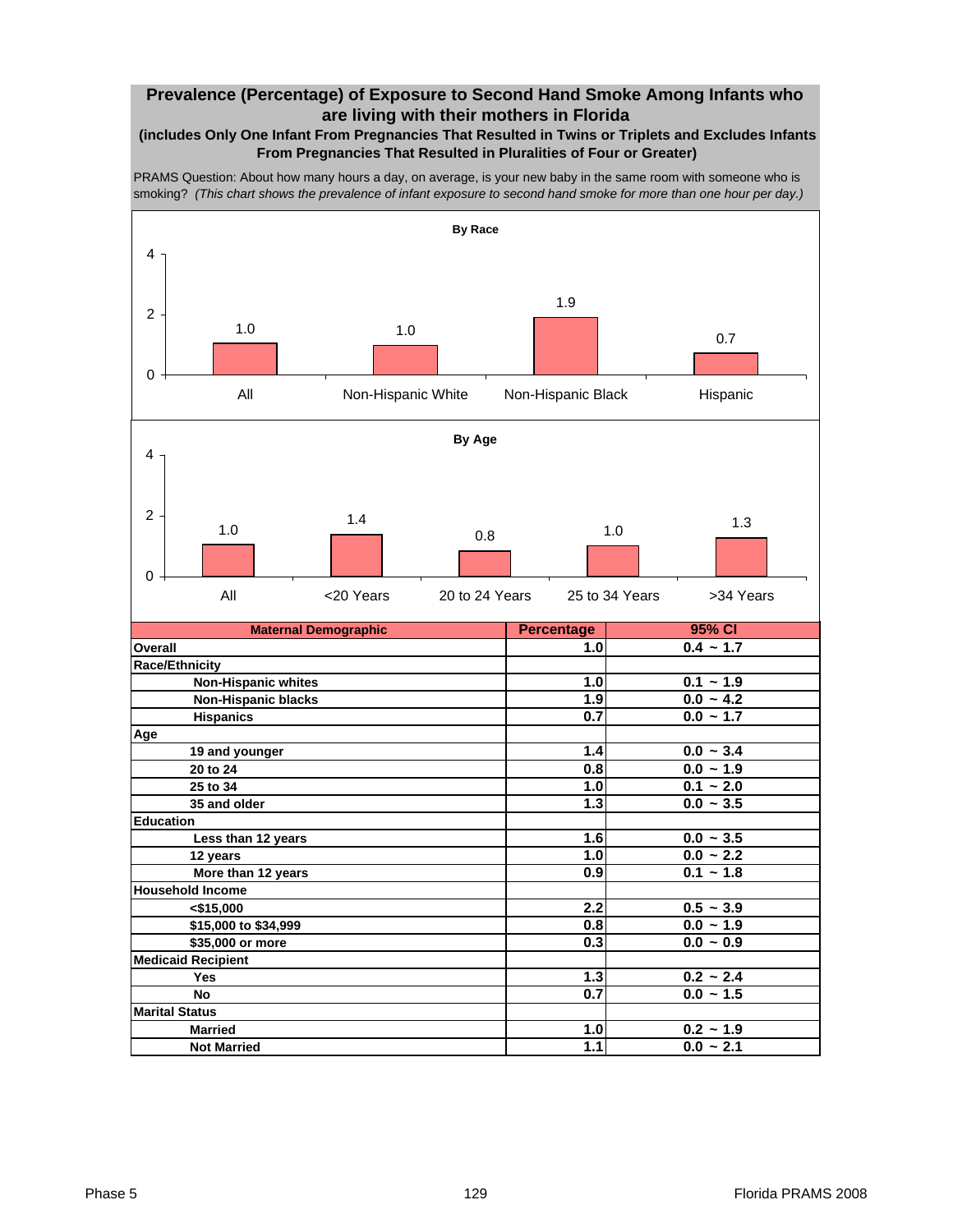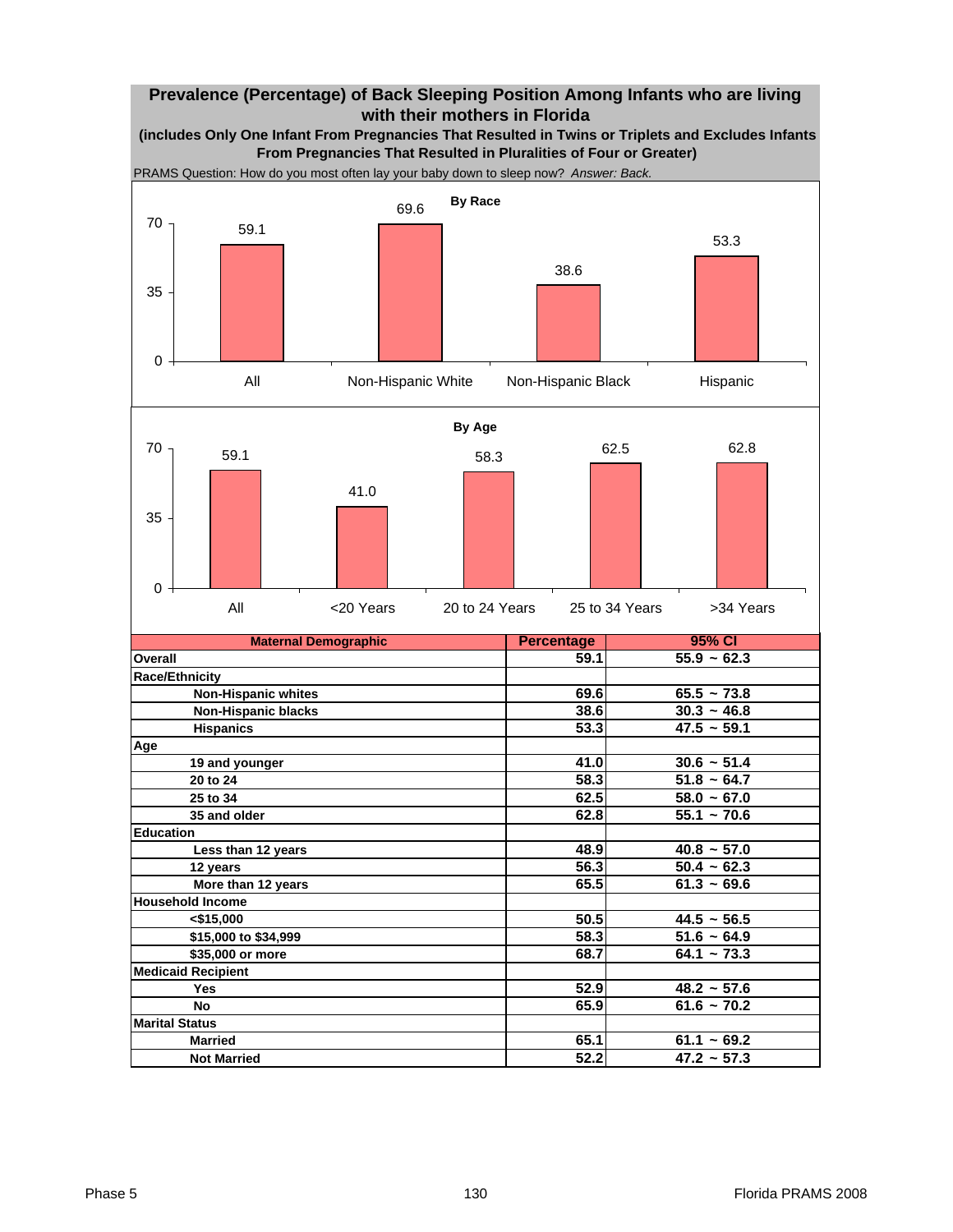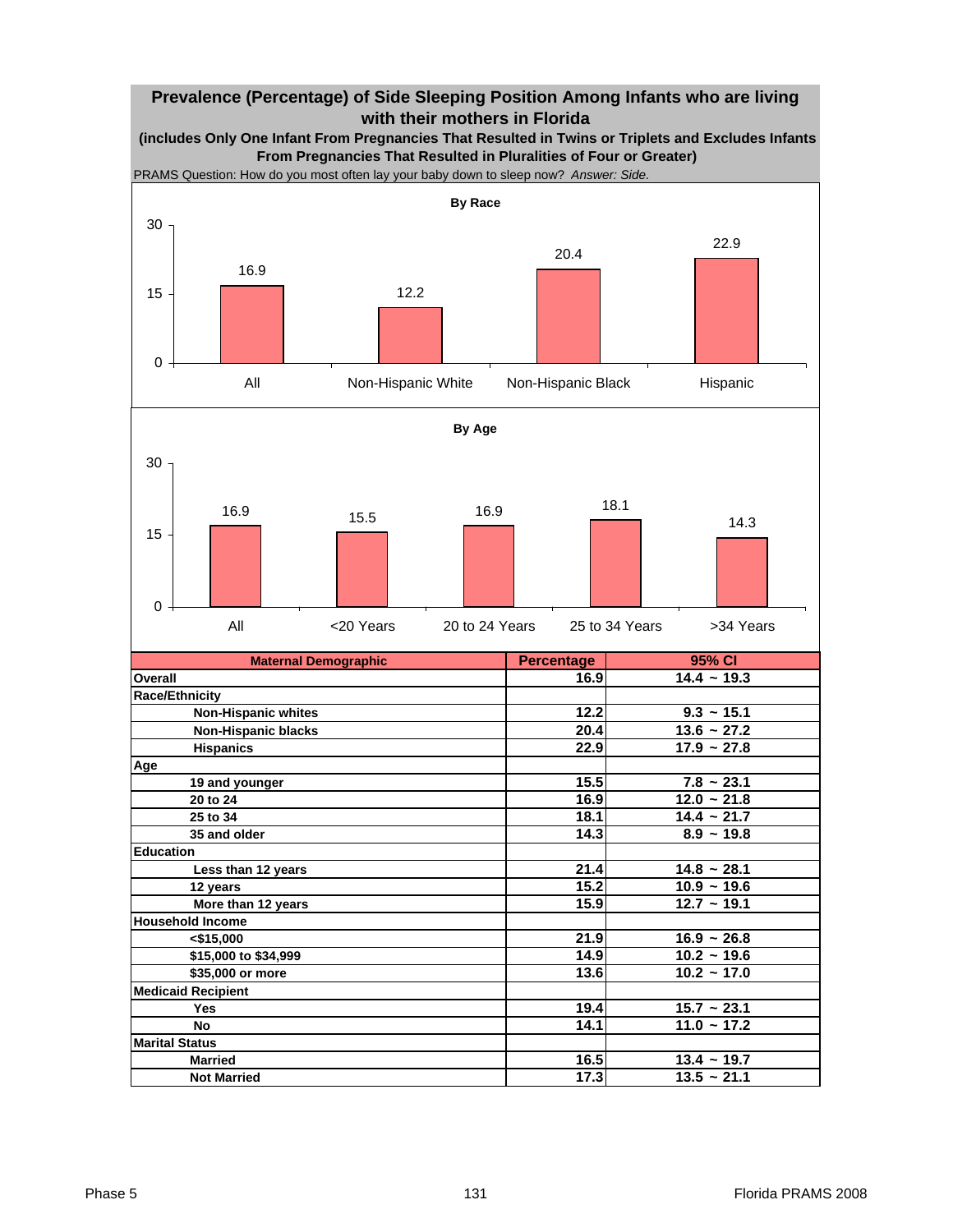# **Prevalence (Percentage) of Stomach Sleeping Position Among Infants who are living with their mothers in Florida**





**Medicaid Recipient**

**Marital Status**

 **Yes 16.0 12.5 ~ 19.4 No 15.8** 12.4 ~ 19.2

**Married 13.6** 10.7 ~ 16.6 **Not Married 18.4** 14.5 ~ 22.3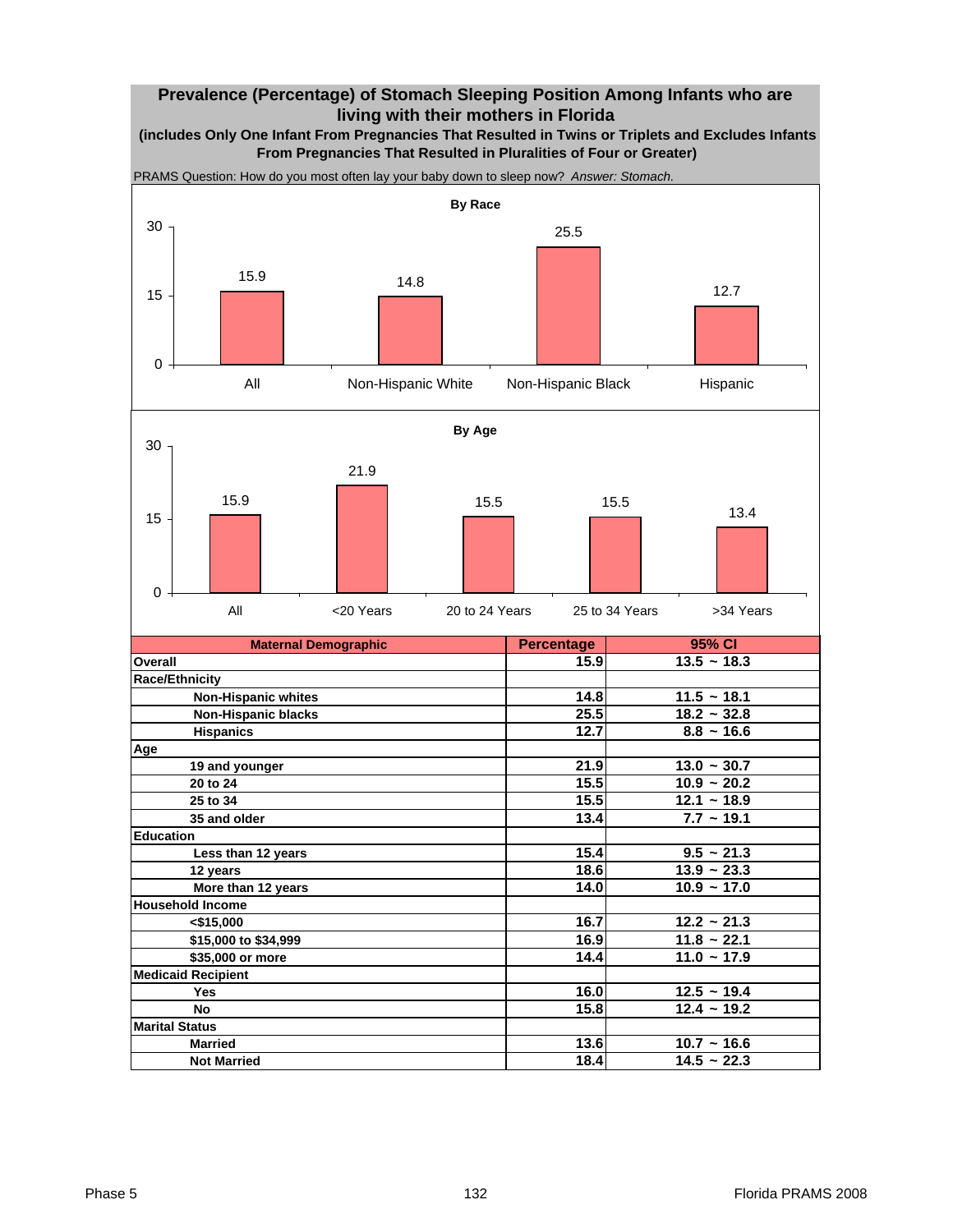# **Prevalence (Percentage) of Being Seen by Healthcare Provider Within One Week After Leaving Hospital Among Infants who are living with their mothers in Florida**

**(includes Only One Infant From Pregnancies That Resulted in Twins or Triplets and Excludes Infants From Pregnancies That Resulted in Pluralities of Four or Greater)**

PRAMS Question: Was your baby seen by a doctor, nurse, or other healthcare provider in the first week after he or she left the hospital? *Answer: Yes.* 

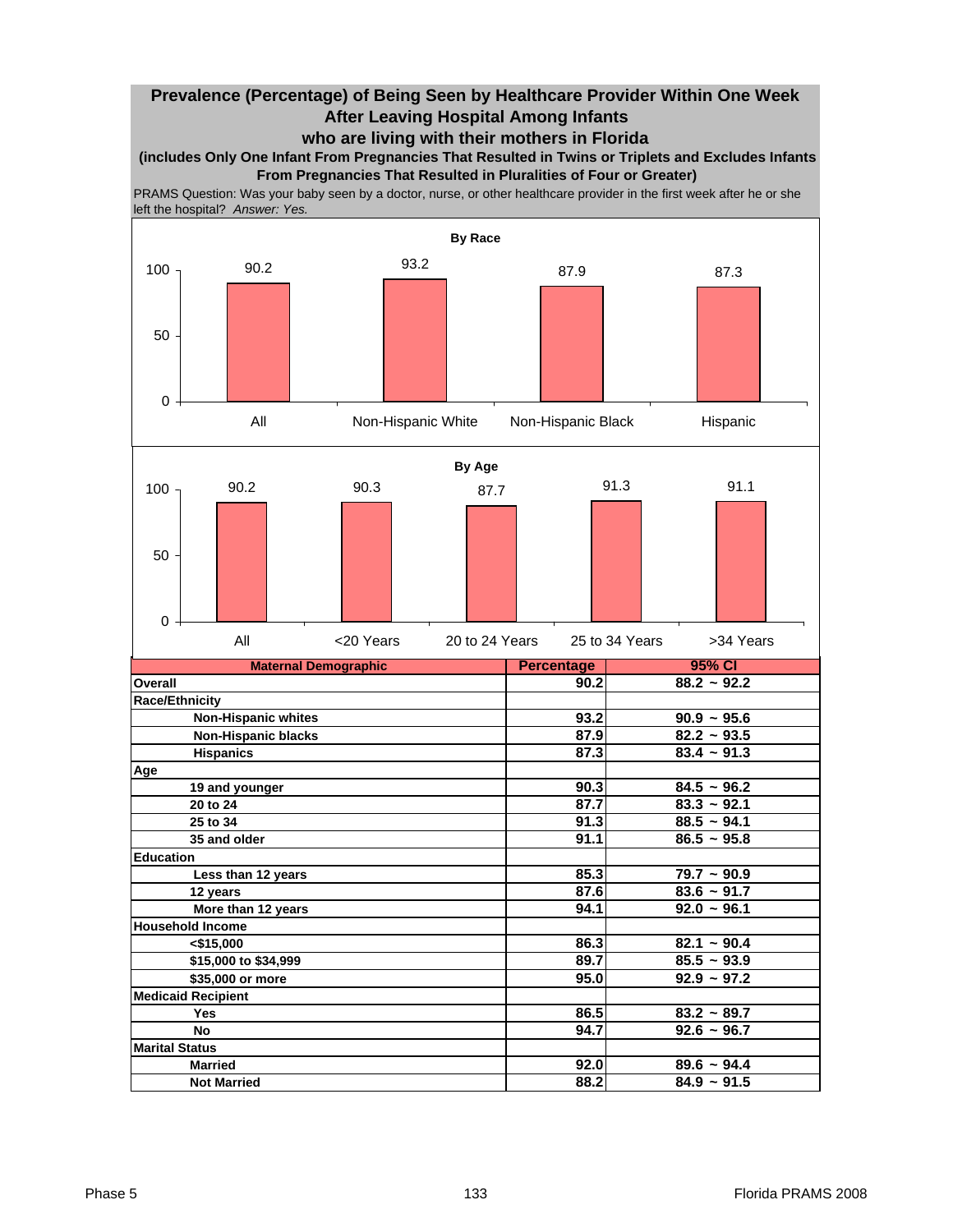# **Prevalence (Percentage) of Having at Least One Well-Baby Checkup Among Infants Who Are Living With Their Mothers in Florida**



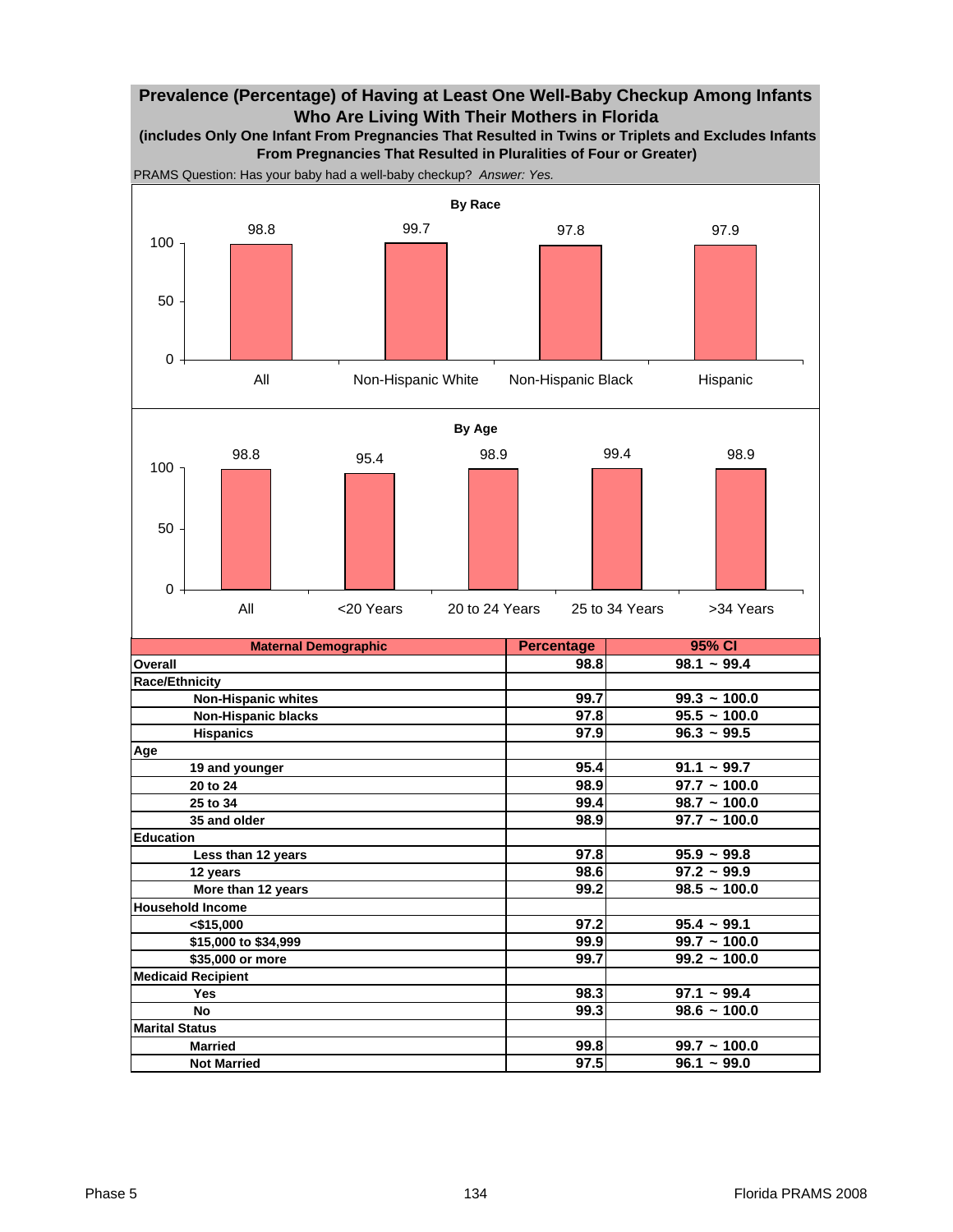# **Appendix - A**

# **Florida PRAMS Overview and Methods**

The Pregnancy Risk Assessment Monitoring System (PRAMS) is a population-based surveillance system of maternal behaviors and experiences before and during a woman's pregnancy and during the early infancy of her baby. In 1987, the U.S. Centers for Disease Control and Prevention (CDC) developed the PRAMS project initially with five states. The decision to develop the PRAMS surveillance system was based on research that showed the United States infant mortality rate was no longer declining as rapidly as it had in past years, the prevalence of low birthweight was showing little change, and maternal behaviors such as smoking, drug and alcohol use, and limited use of prenatal and pediatric care were contributing to the slow rate of decline. The Florida PRAMS surveillance project was initiated in June 1993.

# **Purpose of PRAMS**

The overall goal of PRAMS is to reduce infant morbidity and mortality by changing maternal behaviors both before and during pregnancy and during early infancy. PRAMS is designed to establish and maintain state-specific, population-based surveillance of selected maternal behaviors that occur before and during pregnancy and during early infancy and to generate state-specific data for planning and evaluating maternal and child health programs. PRAMS was designed to supplement data from vital records and to generate data for planning and assessing perinatal health programs in each participating state, as well as to allow comparisons among states.

## **Survey Protocol**

PRAMS is a random selection of Florida residents who gave birth to live-born infants. Florida's PRAMS sampling strategy includes four strata: 1) low birth weight among whites, 2) low birth weight among non-whites, 3) normal birth weight among whites, and 4) normal birth weight among non-whites.

## **Methods**

Data collection for Florida PRAMS is the result of joint efforts between the CDC, and the Florida Department of Health. PRAMS is a mail/telephone surveillance system that includes mailing surveys to selected respondents two to five months after they give birth. If after one month there is no response, a phone number is found and the woman is interviewed via telephone. For the 2008 PRAMS survey, Florida PRAMS produced a response rate of 56.7 percent.

Findings from PRAMS are intended to be used to enhance our understanding of maternal behaviors and their relationship with adverse pregnancy outcomes. PRAMS data can also be used to aid in the development and assessment of programs designed to identify high-risk pregnancies, reduce adverse pregnancy outcomes, and inform policy in Florida.

## **Survey Estimates**

PRAMS survey data are adjusted, or "weighted," so that the resulting estimates can be generalized to the entire state population of pregnancies which resulted in a live birth during the year (excluding those that resulted in pluralities of four or greater). For PRAMS, we want to be able to infer behaviors among the entire group of women in Florida who delivered a live born baby within a specified period of calendar time and who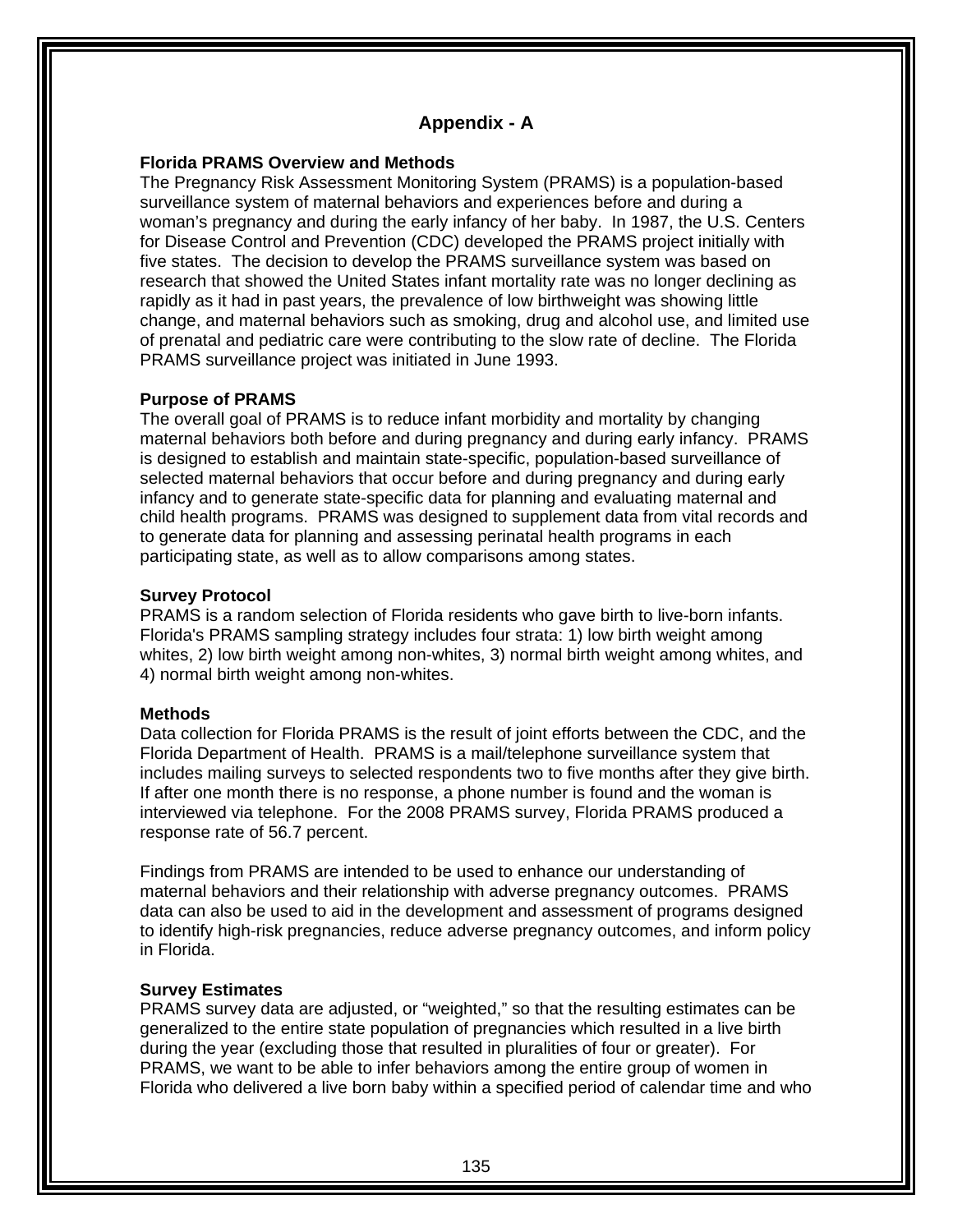were residents of Florida. This group of women forms the *population* of interest; the individual women whom we have selected to contact are a *sample* from this population.

# **Strengths and Limitations of the PRAMS**

To use PRAMS correctly, users should be aware of the strengths and limitations of the data. The major strengths of PRAMS include:

- 1. It is flexible and relatively inexpensive method of collecting public health data.
- 2. It is a population-based survey, allowing the data to be generalized to overall state-level populations.
- 3. The PRAMS survey has been conducted in 32 states for many years. Thus, states can compare their data with each other, as well as analyze the data for trends over time.

However, PRAMS has limitations, including:

- 1. The data collected consist of self-reported information that has not been verified.
- 2. The survey has a limited number of completed interviews, and the sample size may be too small for analysis on some sub-populations.
- 3. The PRAMS survey uses complex sampling methods, and the data from the survey are subject to sampling errors.
- 4. The sample is restricted to: (a) include only one infant from pregnancies that resulted in twins or triplets; and (b) exclude infants from pregnancies that resulted in pluralities of four or greater. Because of these restrictions, estimates of low birth weight and preterm delivery are lower than the rates reported from Vital Statistics. Population statistics for these birth outcomes can be obtained from Florida CHARTS (Community Health Assessment Resource Tool Set) at http://www.floridacharts.com/charts/BirthQuery.aspx.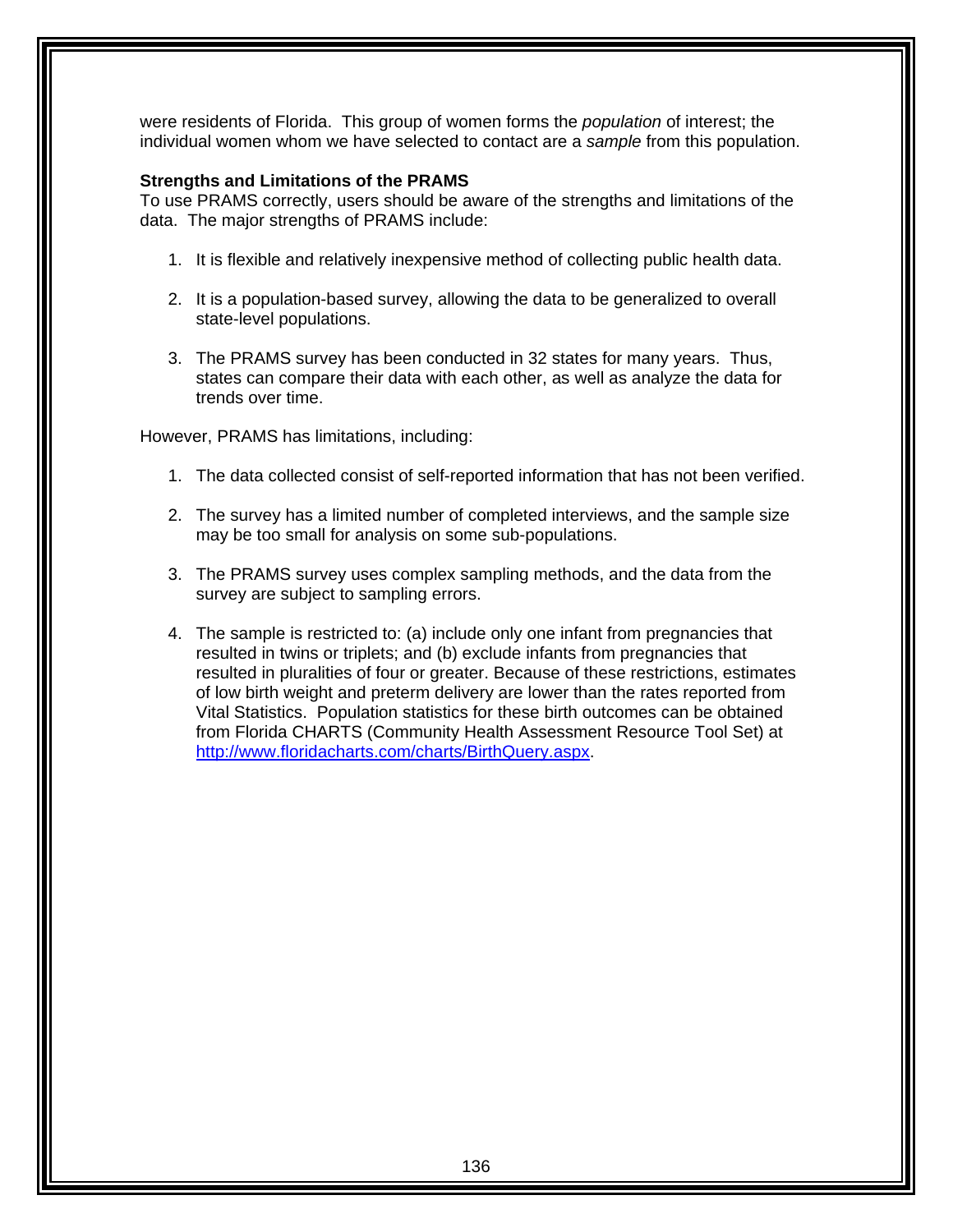# **Appendix - B**

## **Survey Definitions and Methods**

Medicaid Recipient - A woman was defined as a Medicaid recipient if she received Medicaid just before pregnancy, if her prenatal care was paid by Medicaid, or if delivery was paid by Medicaid.

Some Florida PRAMS 2008 survey questions allow the respondent to choose multiple answers. In these cases, all response options were analyzed for this report. The following Florida PRAMS survey questions fall under this category.

- What were you or your husband's or partner's reasons for not doing anything to keep from getting pregnant? Check all that apply.
- Did any of these things keep you from getting prenatal care as early as you wanted? Check all that apply.
- How was your prenatal care paid for? Check all that apply.
- Have you ever heard about folic acid from any of the following? Check all that apply.
- Did you do any of the following things because of these problem(s)? Check all that apply. (This question is a follow-up to the question about maternal morbidity during pregnancy.)
- How was your delivery paid for? Check all that apply.
- Did any of these things keep your baby from having a well-baby check up? Check all that apply.
- What are you or your husband's or partner's reasons for not doing anything to keep from getting pregnant *now*? Check all that apply.
- What kind of birth control are you or your husband or partner using *now* to keep from getting pregnant? Check all that apply.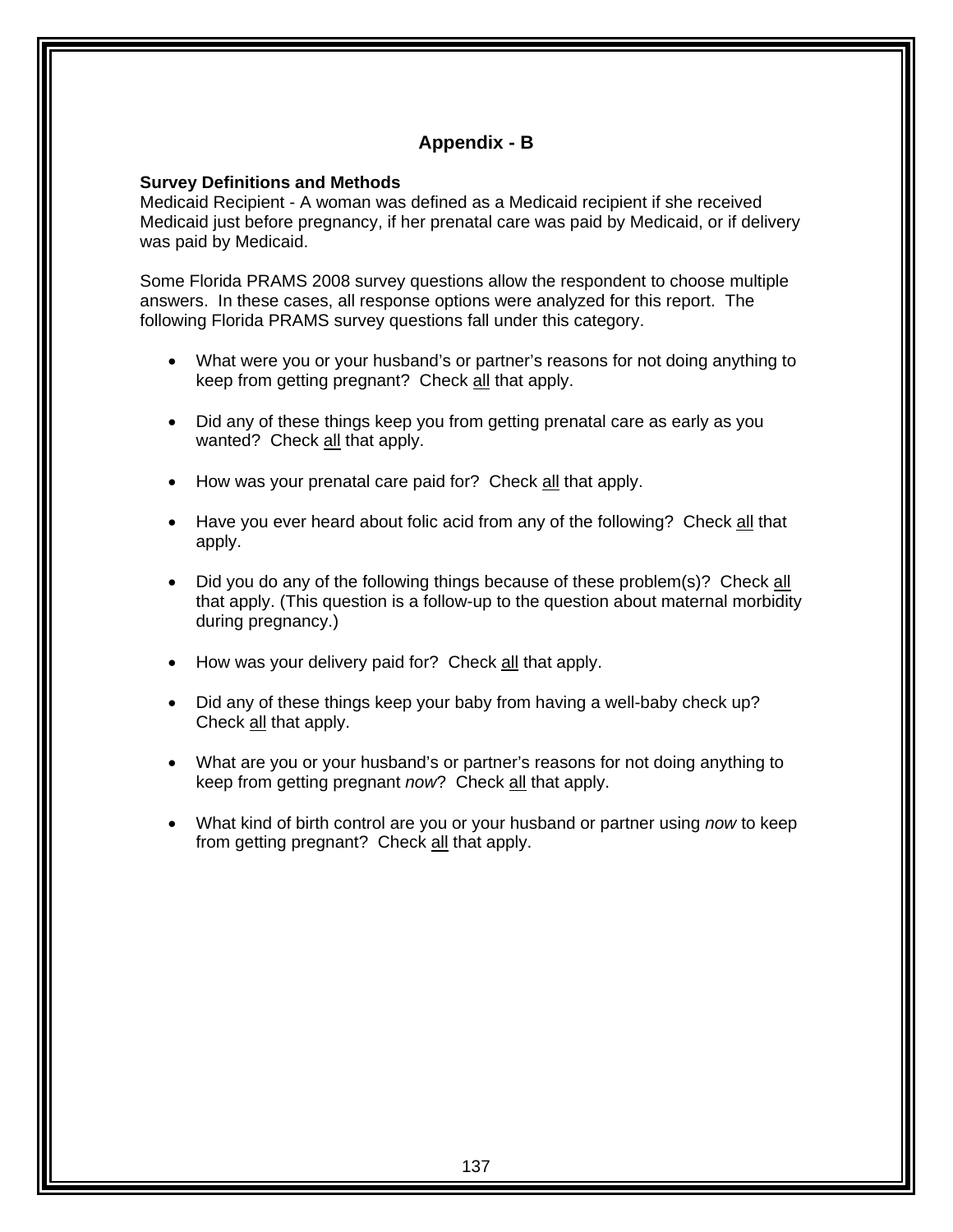# **Appendix - C**

# **Birth Certificate Variables and Definitions**

While the majority of the information in this report is based on direct responses to the Florida PRAMS survey questionnaire, other variables, such as the maternal demographics, were acquired from the Florida Certificate of Live Birth Records portion of the PRAMS dataset, which reflects the following birth certificate text fields:

- Race American Indian, Black, White, Chinese, Japanese, Filipino, Hawaiian, Other Asian, Other non-white, Alaska Native
- Ethnicity Hispanic or Haitian origin? (Specify No or Yes. If Yes, specify Mexican, Puerto Rican, Cuban, Central/South American, Other Unknown Hispanic, Haitian)
- Age date of birth
- Education (Specify only highest grade completed)
- Marital status Is mother married?
- Preterm births/gestational age Clinical estimate of gestation (Weeks)
- Birth weight (Specify in grams only)
- Prenatal care Month of pregnancy prenatal care began First, second, third or no prenatal care
- Method of delivery (Check all that apply with an (X)): Vaginal, vaginal birth after previous c-section, primary c-section, repeat c-section, forceps, vacuum.
- Vaginal Delivery The analysis of vaginal delivery among women in Florida includes all vaginal deliveries: unassisted, assisted, and after a previous C-**Section**
- Delivery by c-section The analysis of c-section delivery among women in Florida includes all c-sections: primary or repeat.

The weighted 2008 Florida PRAMS dataset was analyzed using SAS Version 9.1. The point estimates and 95% confidence intervals (CI) were calculated using the SAS procedure, "PROC SURVEY MEANS". All missing and unknown response values were excluded from individual calculations where applicable. Where the unweighted sample size of the total number of respondents within a demographic level of response was less than 30, the pertinent statistics were excluded, and the cell was left blank. For example, consider the table on the next page showing the prevalence of low birth among new mothers in Florida by race/ethnicity. There are two possible legitimate responses, either the infant was born low birth weight, or it was not. If the number of non-Hispanic White survey respondents whose infants were born low birth weight plus those whose infants were not born low birth weight totaled less than 30 respondents, then the prevalence rate would have been blank rather than 6.1 percent.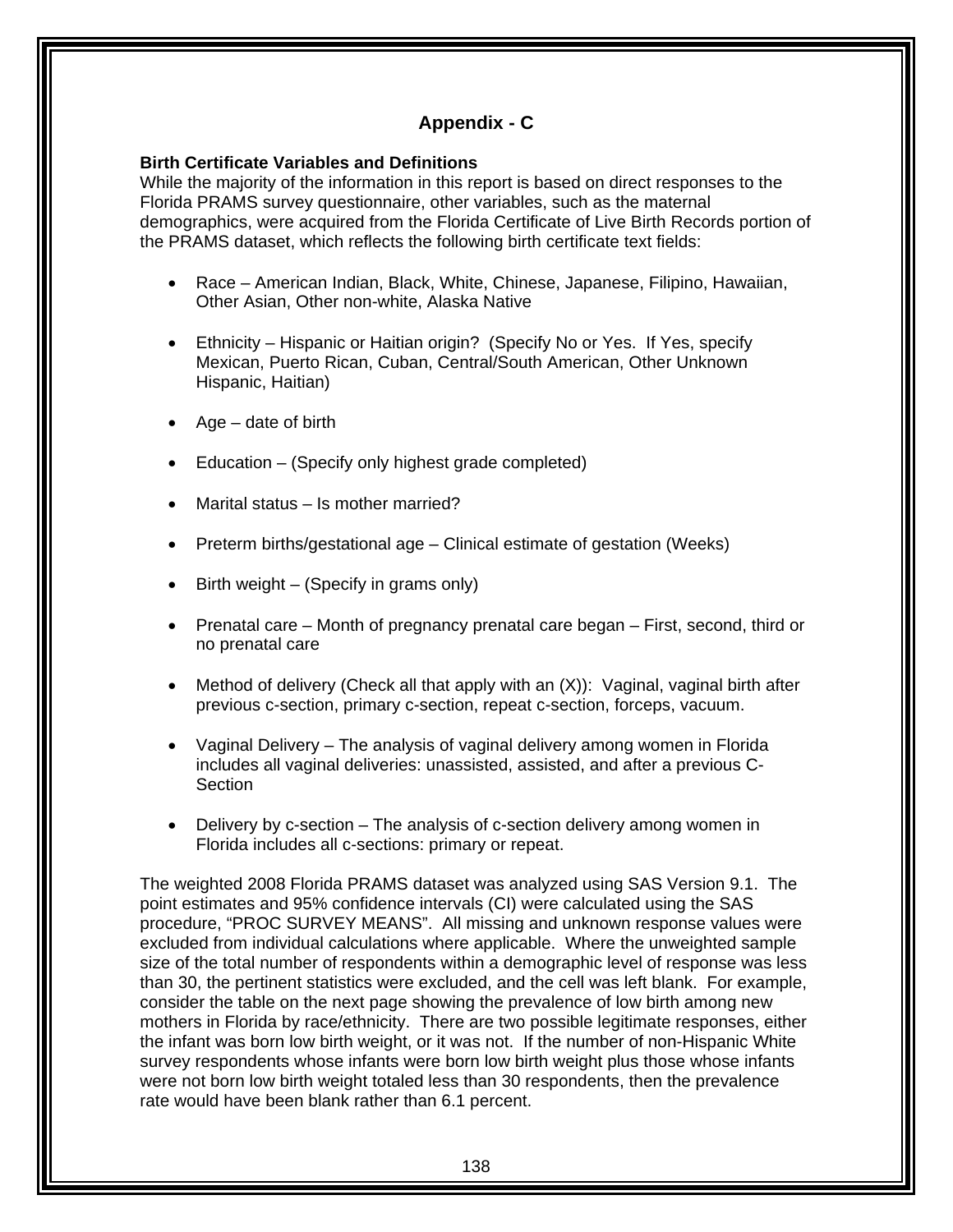# **Appendix - D**

# **Interpreting the Data from the 2008 Florida PRAMS Survey**

As noted in Appendix A, a prevalence from the PRAMS survey is an estimate of the real population prevalence. When a prevalence is derived from a sample rather than a census of a population, sampling errors occur. Because sampling errors are inherent in these types of surveys, we calculate 95% confidence intervals (CI) for each prevalence estimate to determine the accuracy of that estimate. Simply, a 95% confidence interval is the range in which the real population prevalence is likely to be found 95% of the time. Further, the smaller the confidence interval, the more accurate the estimated prevalence. For example, the table below shows that during 2008, 8.6% of new moms in Florida reported cigarette smoking during the last three months of their pregnancy. The confidence interval is  $6.8\%$  to  $10.4\%$  ( $6.8 - 10.4$ ), suggesting that the real population prevalence is very likely to be within the narrow range and close to the estimate of 8.6%.

| <b>Maternal Demographic</b> | <b>Percent</b> | 95% CI                               |
|-----------------------------|----------------|--------------------------------------|
| Overall                     | 8.6            | 10.4<br>6.8<br>$\tilde{\phantom{a}}$ |
| <b>Race/Ethnicity</b>       |                |                                      |
| <b>Non-Hispanic whites</b>  | 14.3           | $11.1 \sim 17.6$                     |
| <b>Non-Hispanic blacks</b>  | 3.9            | - 7.1<br>0.7<br>$\sim$               |
| <b>Hispanics</b>            | 2.6            |                                      |

The confidence intervals are determined by many factors, in particular the sample size. Compare the confidence intervals for non-Hispanic whites, non-Hispanic blacks, and Hispanics in the table above. As we divide the data for analysis by race/ethnicity, age, etc., the sample size for each group becomes smaller, the confidence intervals become larger, and the estimates become less reliable.

In addition to estimating the accuracy of the prevalence estimates, the confidence intervals are used to compare populations. As a rule, the difference in a prevalence between two populations is statistically significant if the confidence intervals of the two population estimates do not overlap. From the above example, we can see that the confidence interval for non-Hispanic whites  $(11.1 - 17.6)$  and the confidence interval for non-Hispanic blacks  $(0.7 - 7.1)$  do not overlap. We can thus conclude that there is a significant difference in the prevalence of cigarette smoking during pregnancy between non-Hispanic whites and non-Hispanic backs and that the prevalence of this behavior among non-Hispanic whites is higher than among non-Hispanic blacks.

Comparisons of confidence intervals are not a true test of statistical significance, however, and it is possible for the difference between two estimates to be statistically significant even when the confidence intervals overlap. While it is beyond the scope of this report to test for whether the difference between these two estimates are actually statistically significant, data users may contact the PRAMS Project Coordinator or Data Analyst for technical assistance.